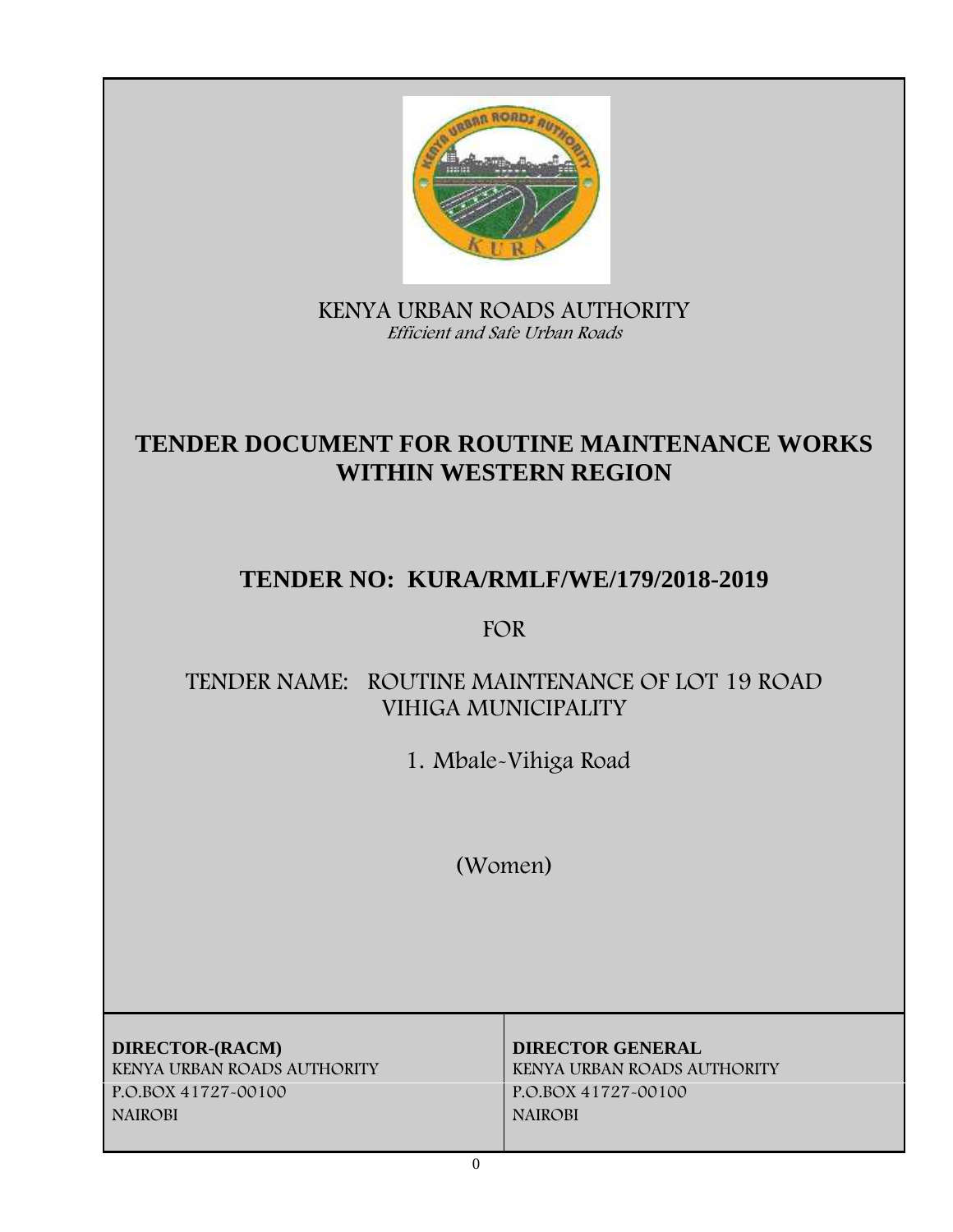## **ROUTINE MAINTENANCE OF LOT 19 ROAD VIHIGA MUNICIPALITY**

## **TABLE OF CONTENTS**

| SECTION II: INSTRUCTIONS TO TENDERERS AND CONDITIONS OF TENDER4             |  |
|-----------------------------------------------------------------------------|--|
|                                                                             |  |
|                                                                             |  |
|                                                                             |  |
|                                                                             |  |
|                                                                             |  |
| SECTION VI: SUPERVISION AND CONTRACT EVALUATION MANUAL 2012 112             |  |
|                                                                             |  |
|                                                                             |  |
|                                                                             |  |
|                                                                             |  |
|                                                                             |  |
|                                                                             |  |
|                                                                             |  |
|                                                                             |  |
|                                                                             |  |
| <b>SECTION XIII: FORM OF PERFORMANCE BANK GUARANTEE (UNCONDITIONAL) 151</b> |  |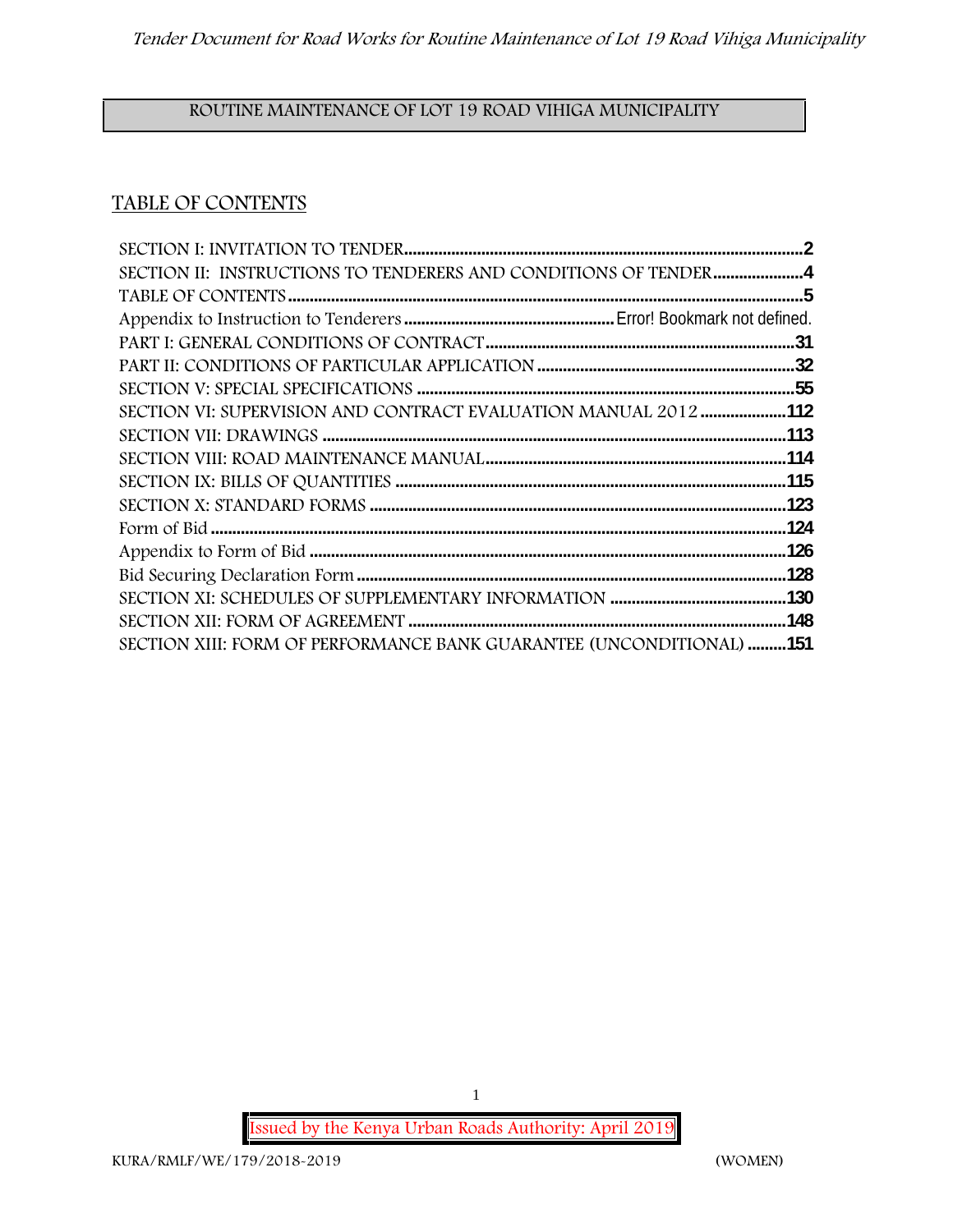## **SECTION I: INVITATION TO TENDER**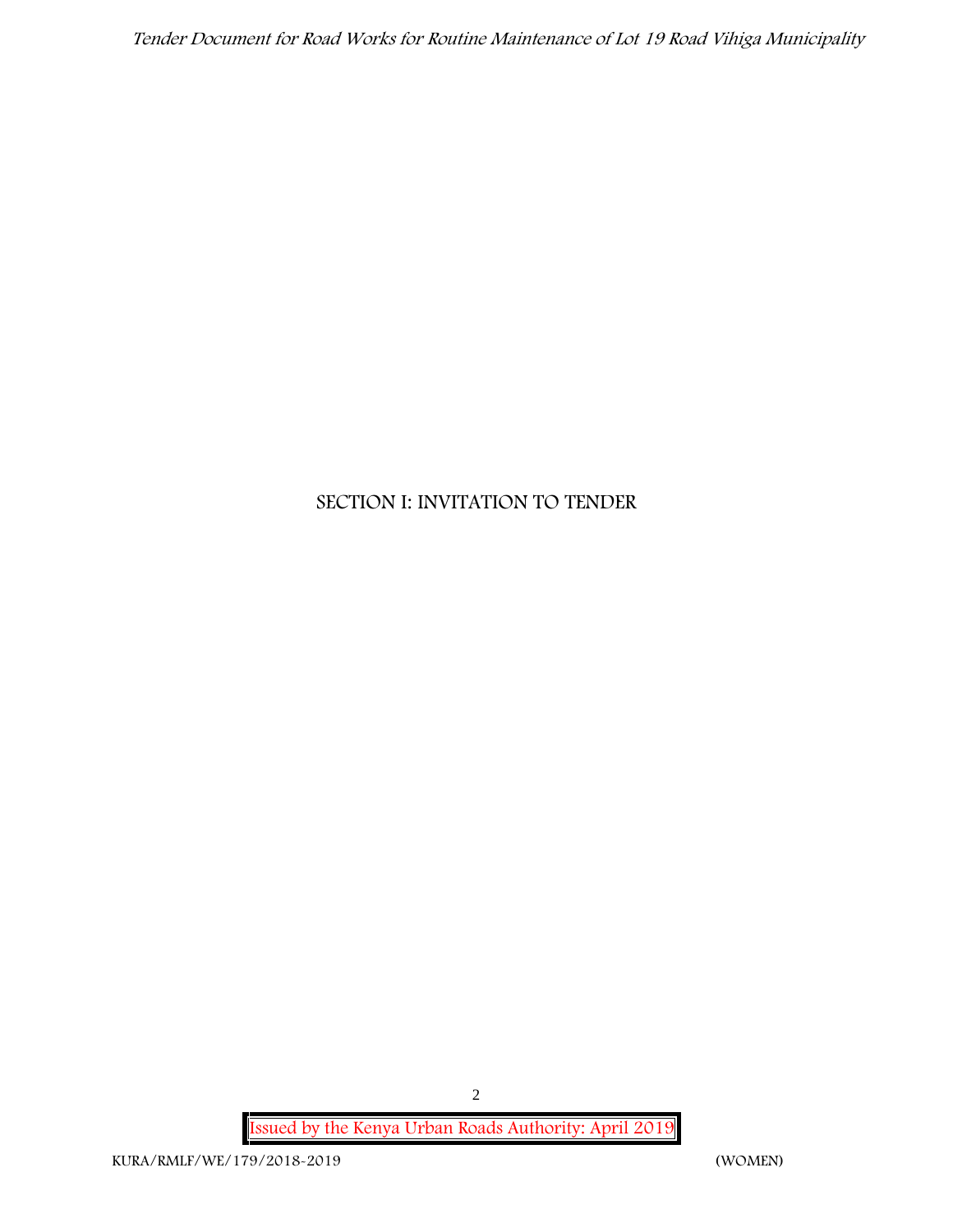*(See www.kura.go.ke/tender notice)*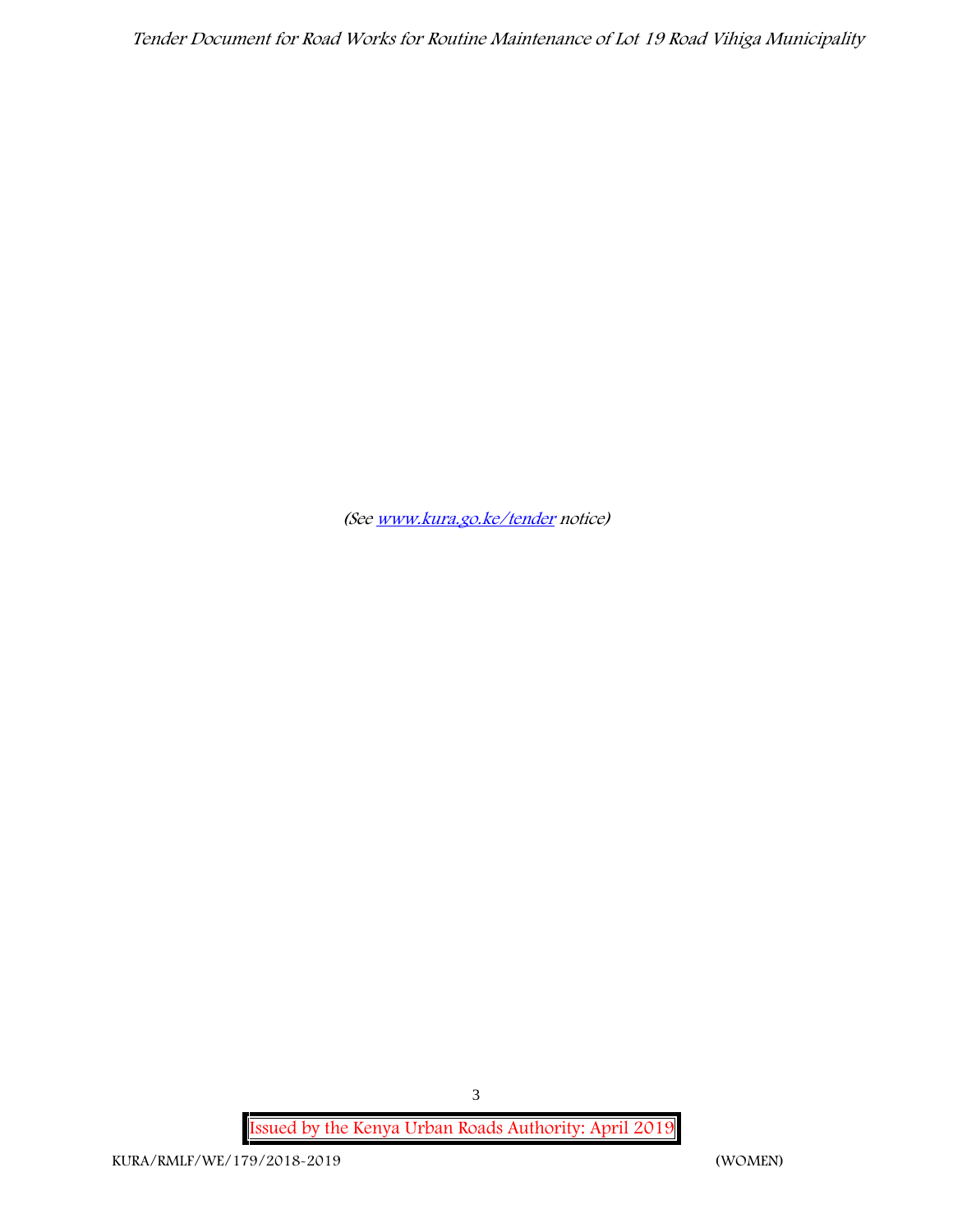## **SECTION II: INSTRUCTIONS TO TENDERERS AND CONDITIONS OF TENDER**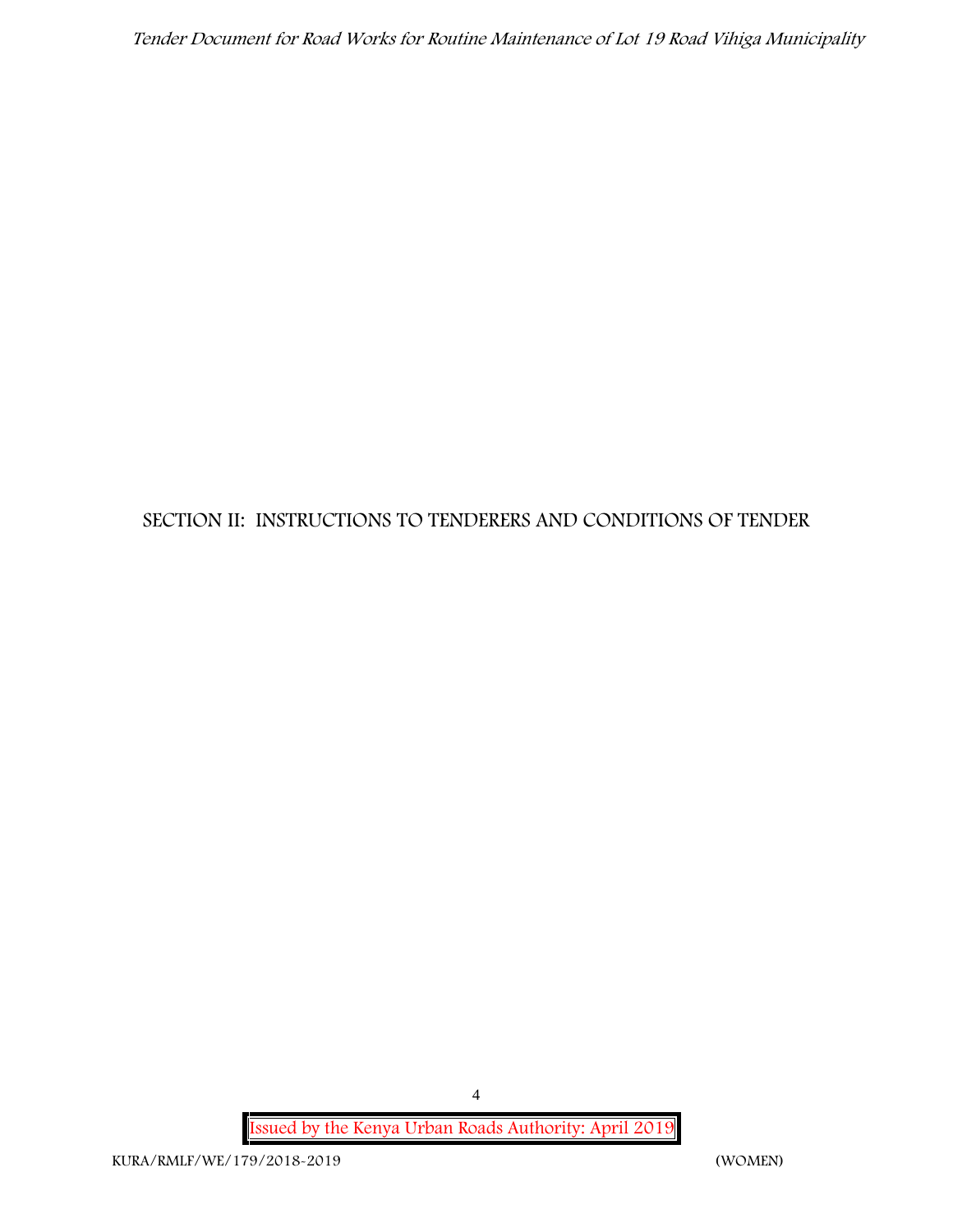#### TABLE OF CONTENTS

| A.        |                                                                      |  |
|-----------|----------------------------------------------------------------------|--|
| 1         |                                                                      |  |
| 2         |                                                                      |  |
| 3         |                                                                      |  |
| 4         |                                                                      |  |
| 5         |                                                                      |  |
| 6         |                                                                      |  |
| 7         |                                                                      |  |
| 8         |                                                                      |  |
| <b>B.</b> |                                                                      |  |
| 9         |                                                                      |  |
| 10        |                                                                      |  |
| 11        |                                                                      |  |
| C.        |                                                                      |  |
| 12        |                                                                      |  |
| 13        |                                                                      |  |
| 14        |                                                                      |  |
| 15        |                                                                      |  |
| 16        |                                                                      |  |
| 17        |                                                                      |  |
| 18        |                                                                      |  |
| 19        |                                                                      |  |
| 20        |                                                                      |  |
| D.        |                                                                      |  |
| 21        |                                                                      |  |
| 22        |                                                                      |  |
| 23        |                                                                      |  |
| 24        |                                                                      |  |
| E.        |                                                                      |  |
| 25        |                                                                      |  |
| 26        |                                                                      |  |
| 27        |                                                                      |  |
| 28        |                                                                      |  |
| 29        |                                                                      |  |
| 30        |                                                                      |  |
| F.        |                                                                      |  |
| G.        |                                                                      |  |
| 31        |                                                                      |  |
| 32        | employer's right to accept any bid and to reject any or all bids  18 |  |
| 33        |                                                                      |  |
| 34        |                                                                      |  |
| 35        |                                                                      |  |
| 36        |                                                                      |  |

5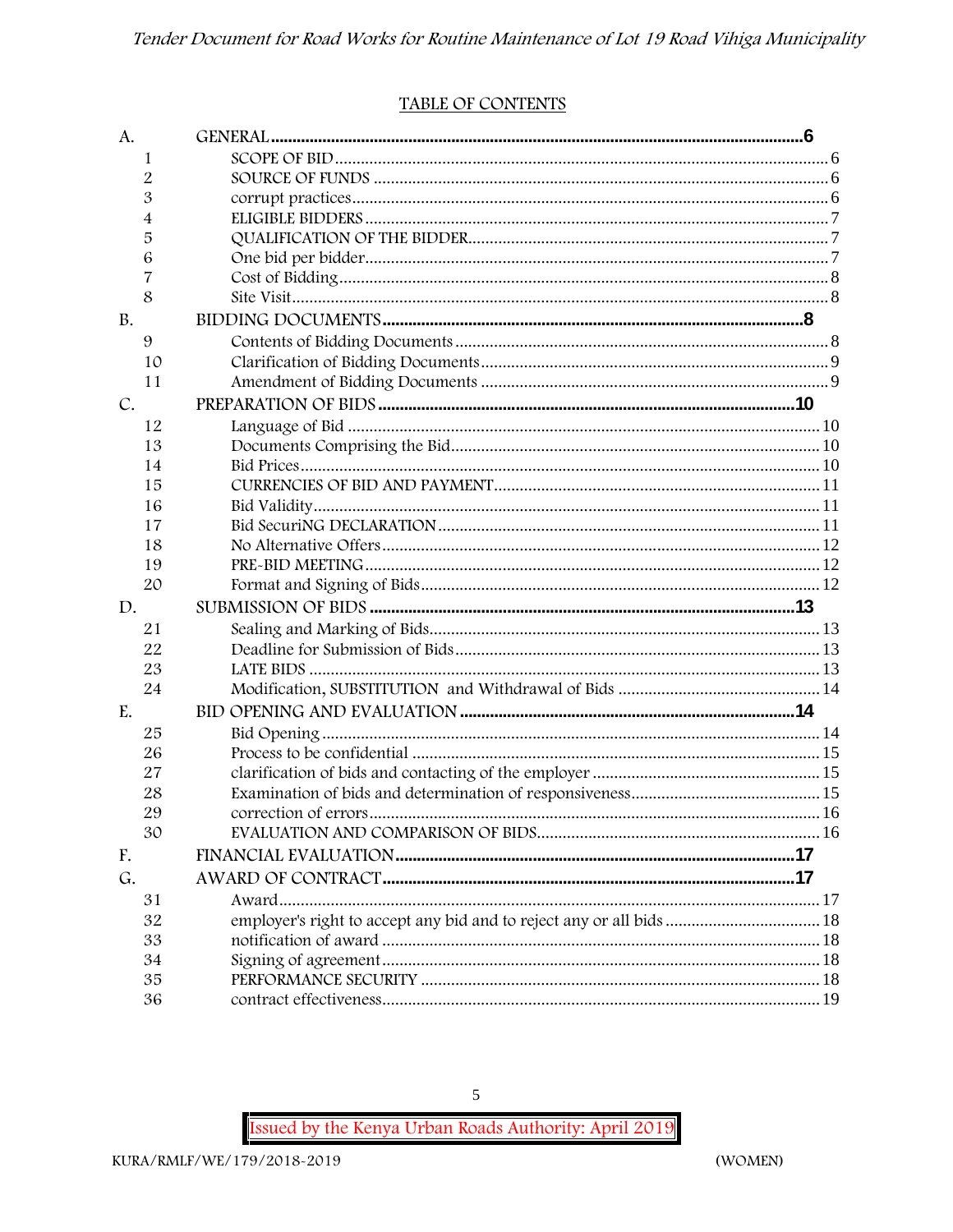## **INSTRUCTIONS TO TENDERERS AND CONDITIONS OF TENDER**

### **A. GENERAL**

- **1 SCOPE OF BID**
	- 1.1 The Employer, as defined in the Conditions of Contract Part II hereinafter "the Employer" wishes to receive bids for the construction of works as described in Section 1, clause 102 of the Special Specifications – "Location and extent of the Works")
	- 1.2 The successful bidder will be expected to complete the Works within the period stated in the Appendix to Form of Bid from the date of commencement of the Works.
	- 1.3 Throughout these bidding documents, the terms bid and tender and their derivatives (bidder/tenderer, bid/tendered, bidding/tendering etc.) are synonymous, and day means calendar day. Singular also means plural.
- **2 SOURCE OF FUNDS**
	- 2.1 The source of funding is the Government of Kenya through the Road Maintenance Levy Fund.

#### **3 CORRUPT PRACTICES**

3.1 The government requires that the bidders, suppliers, sub-contractors and supervisors observe the highest standards of ethics during the execution of such contracts. In this pursuit of this policy, the government;

Defines for the purpose of this provision, the terms set forth below as follows:

- i) "corrupt practice" means the offering, giving, receiving, or soliciting of anything of value to influence the action of the public official in the procurement process or in the execution, and
- ii) "fraudulent practice" means a misrepresentation of facts in order to influence a procurement process or the execution of a contract to the detriment of the employer, and includes collusive practices among bidders (prior to or after bid submission) designed to establish bid prices at artificial, non-competitive levels and to deprive the employer the benefits of free and open competition

Will reject a proposal for award if it determines that the bidder recommended for award has engaged in corrupt or fraudulent practices in competing for the contract, and

Will declare a firm ineligible, either indefinitely or for a stated period of time, to be awarded a government contract if it at any time it is determined that the firm has engaged in corrupt or fraudulent practices in competing for, or in executing, a government financed contract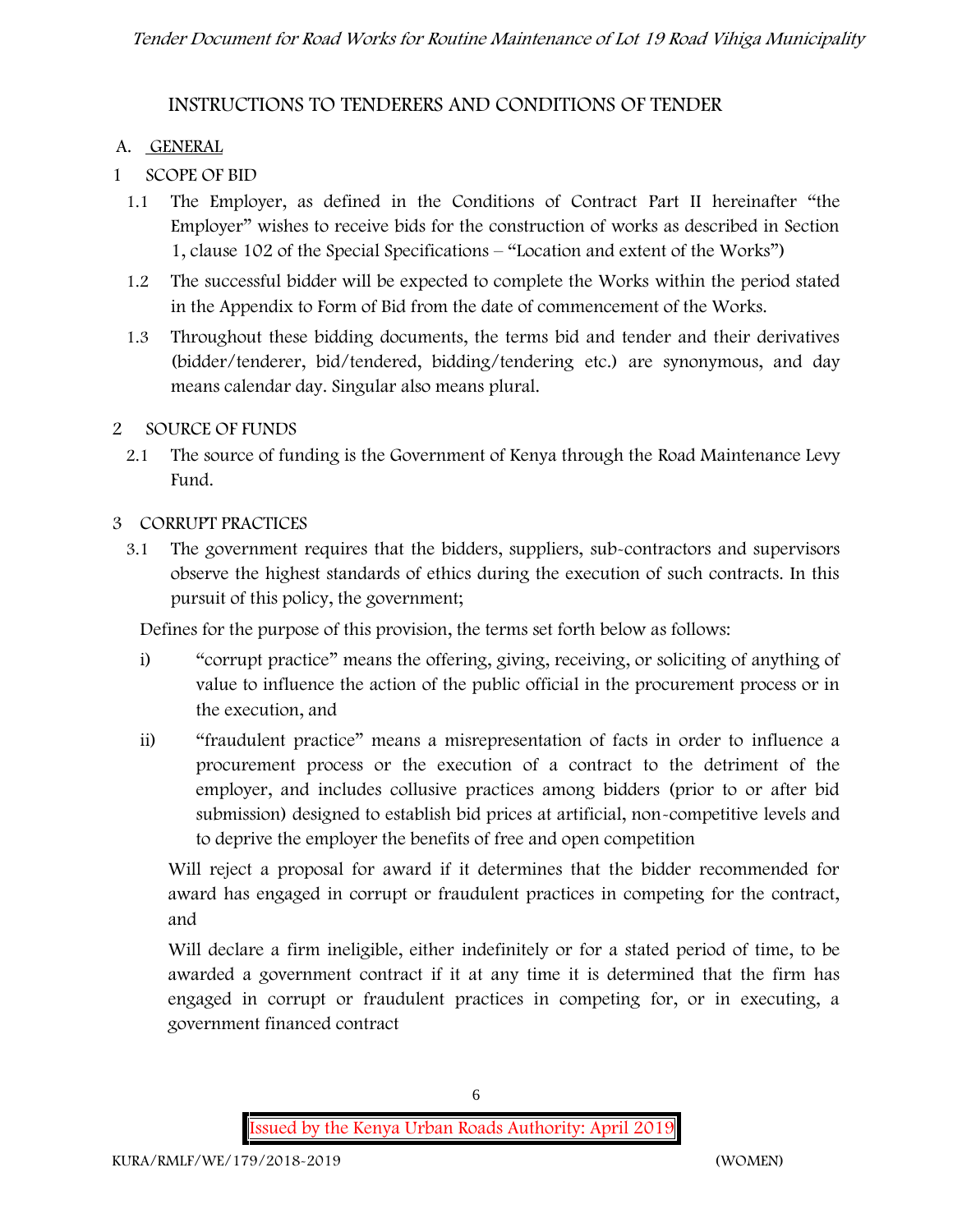#### **4 ELIGIBLE BIDDERS**

- 4.1 This invitation to bid is open to all bidders who are legally registered or incorporated in the Republic of Kenya as of the time of bid submission. Registration with the National Construction Authority (NCA) as a contractor is mandatory.
- 4.2 Bidders shall not have a conflict of interest. Bidders shall be considered to have conflict of interest, if they participated as a consultant in the preparation of the design, documentation or technical specifications of the works that are the subject of this bidding other than as far as required by the Employer.
- 4.3 A firm that is under a declaration of eligibility by the Employer in accordance with clause 3, at the date of submission of the Bid or thereafter, shall be disqualified.
- 4.4 Bidders shall provide such evidence of their continued eligibility satisfactory to the Employer as the Employer shall reasonably request.

#### **5 QUALIFICATION OF THE BIDDER**

- 5.1 Bidders shall as part of their bid:
- (a) Submit a written power of attorney authorizing the signatory of the bid to commit the bidder; and
- (b) Update any information submitted with their bids and update in any case the information indicated in the schedules and continue to meet the minimum threshold criteria set out in the bid documents.
	- 5.2 As a minimum, bidders shall update the following information:
- (a) evidence of access to lines of credit from a bank and availability of other financial resources
- (b) financial predictions for the current year and the two subsequent years, including the effect of known commitments
- (c) work commitments
- (d) current litigation information; and
- (e) availability of critical equipment
	- 5.3 Bidders shall also submit proposals of work methods and schedule in sufficient detail to demonstrate the adequacy of the bidders' proposals to meet the technical specifications and the completion time referred to in Clause 1.2 above.
- **6 ONE BID PER BIDDER**
	- 6.1 Each bidder shall submit only one bid. A bidder who submits or participates in more than one bid will be disqualified.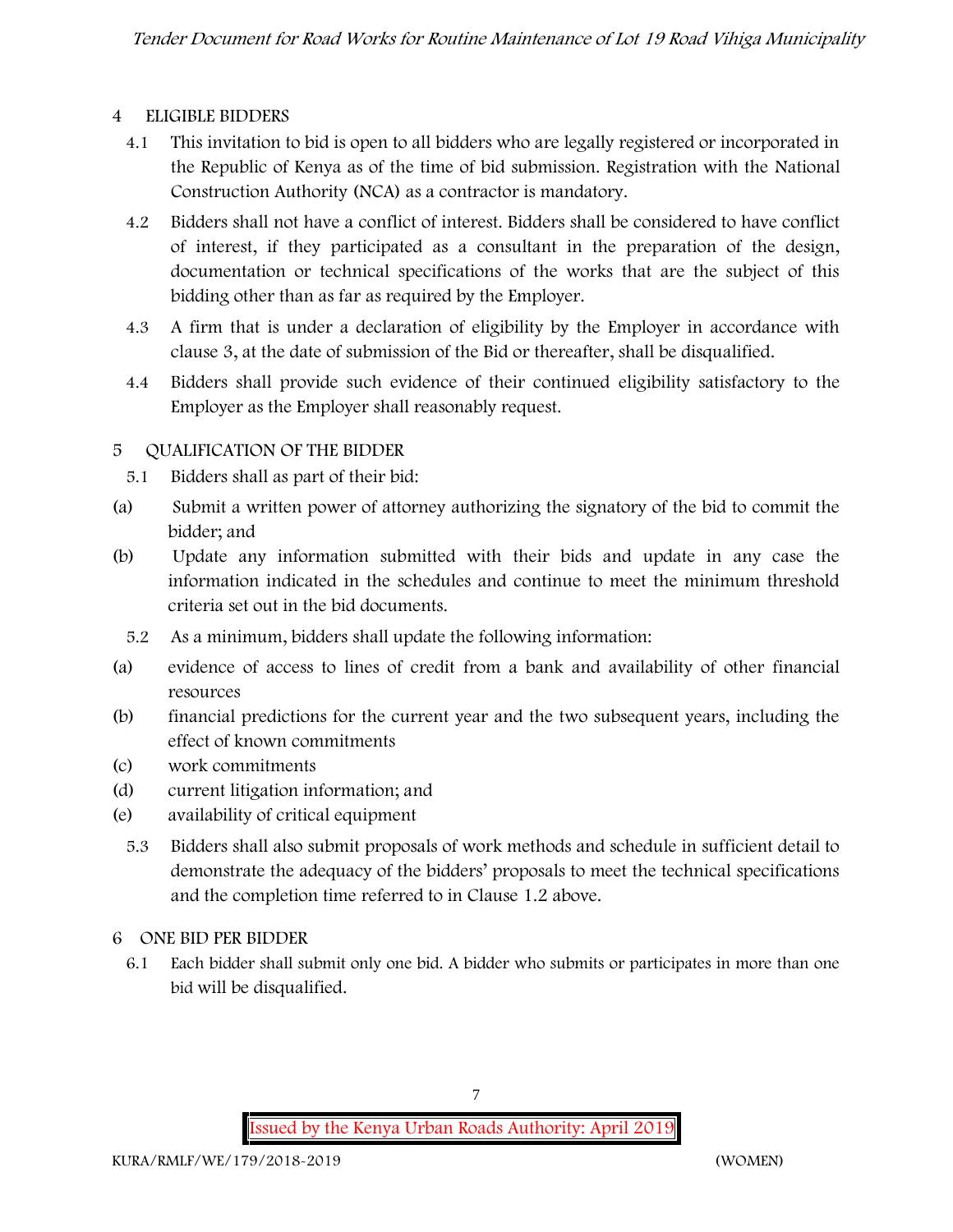## **7 COST OF BIDDING**

7.1 The bidder shall bear all costs associated with the preparation and submission of his bid and the Employer will in no case be responsible or liable for those costs, regardless of the conduct or outcome of the bidding process.

## **8 SITE VISIT**

- 8.1 The tenderer is advised to visit and examine the site and its surroundings and obtain for himself on his own responsibility, all information that may be necessary for preparing the tender and entering into a contract. The costs of visiting the site shall be the tenderer's own responsibility.
	- 8.2 The tenderer and any of his personnel or agents will be granted permission by the Employer to enter upon premises and lands for the purpose of such inspection, but only upon the express condition that the tenderer, his personnel or agents, will release and indemnify the Employer from and against all liability in respect of, and will be responsible for personal injury (whether fatal or otherwise), loss of or damage to property and any other loss, damage, costs and expenses however caused, which but for the exercise of such permission, would not have arisen.
	- 8.3 A Mandatory pre-tender site meeting shall be held as specified in the tender notice. A representative of the Employer will be available to meet the intending tenderers at the venue.
	- 8.4 The Employer will conduct a Site Visit concurrently with the pre-bid meeting referred to in Clause 19, attendance for which is necessary for all bidders. Attendance by the tenderers shall be as specified in the tender notice.
	- 8.5 Tenderers must provide their own transport. The representative will not be available at any other time for site inspection visits.
	- 8.6 Each tenderer shall complete the Certificate of Tenderer's Visit to the Site, whether he in fact visits the Site at the time of the organized site visit or by himself at some other time.

## **B. BIDDING DOCUMENTS**

## 9 CONTENTS OF BIDDING DOCUMENTS

- 9.1 The set of documents comprising the tender includes the following together with any addenda issued in accordance with Clause 11:
- (a) Invitation to Bid
- (b) Instructions to Bidders and Conditions of Tender
- (c) Appendix to Instruction to Tenderers
- (d) Conditions of Contract Part I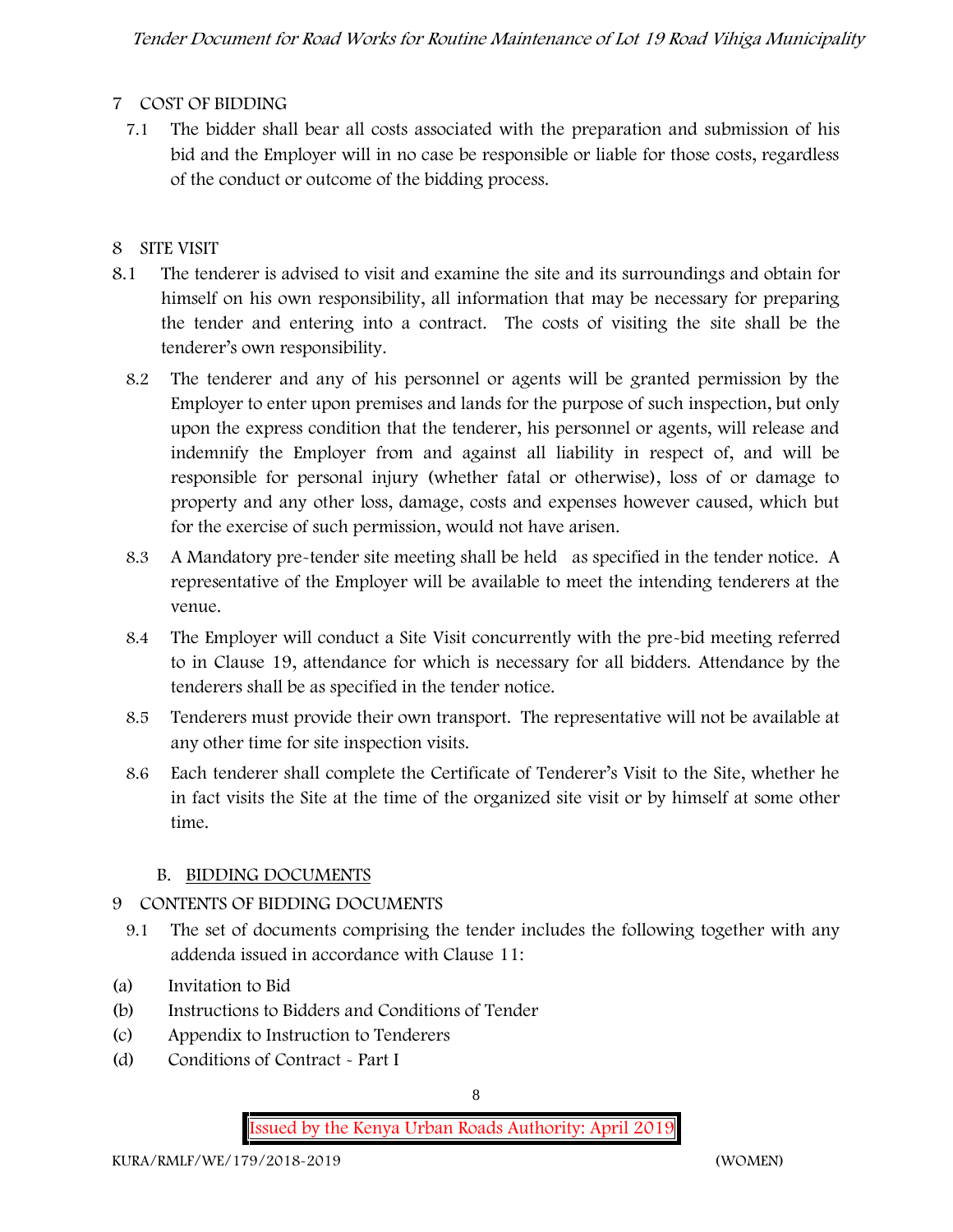- (e) Conditions of Contract Part II
- (f) Road Maintenance Manual (May 2010 Edition)
- (g) Standard Specifications
- (h) Special Specifications
- (i) Form of Bid, Appendix to Form of Bid and Bid Security
- (j) Bills of Quantities
- (k) Schedules of Supplementary information
- (l) Form of Contract Agreement
- (m) Form of Performance Security
- (n) Drawings
- (o) BID Addenda (BID Notices)
- (p) Declaration Form
	- 9.2 The bidder is expected to examine carefully all instructions, conditions, forms, terms, specifications and drawings in the bidding documents. Failure to comply with the requirements of bid submission will be at the bidder's own risk. Bids that are not substantially responsive to the requirements of the bidding documents will be rejected.
	- 9.3 All recipients of the documents for the proposed Contract for the purpose of submitting a tender (whether they submit a tender or not) shall treat the details of the documents as "private and confidential".

## **10 CLARIFICATION OF BIDDING DOCUMENTS**

- 10.1 The prospective bidder requiring any clarification of the bidding documents may notify the Employer in writing, cable or by e-mail (hereinafter the term cable is deemed to include telex and facsimile) at the Employer's mailing address indicated in the Bidding Data.
- 10.2 The Employer will respond in writing to any request for clarification that he receives earlier than 7 days prior to the deadline for the submission of bids. Copies of the Employer's response to queries raised by bidders (including an explanation of the query but without identifying the sources of the inquiry) will be sent to all prospective bidders who will have purchased the bidding documents.

## **11 AMENDMENT OF BIDDING DOCUMENTS**

- 11.1 At any time prior to the deadline for submission of bids, the Employer may, for any reason, whether at his own initiative or in response to a clarification requested by a prospective bidder, modify the bidding documents by issuing subsequent Addenda.
- 11.2 The Addendum thus issued shall be part of the bidding documents pursuant to Sub- Clause 10.1 and shall be communicated in writing or cable to all purchasers of the bidding documents. Prospective bidders shall promptly acknowledge receipt of each Addendum in writing or by cable to the Employer.

**Issued by the Kenya Urban Roads Authority: April 2019**

9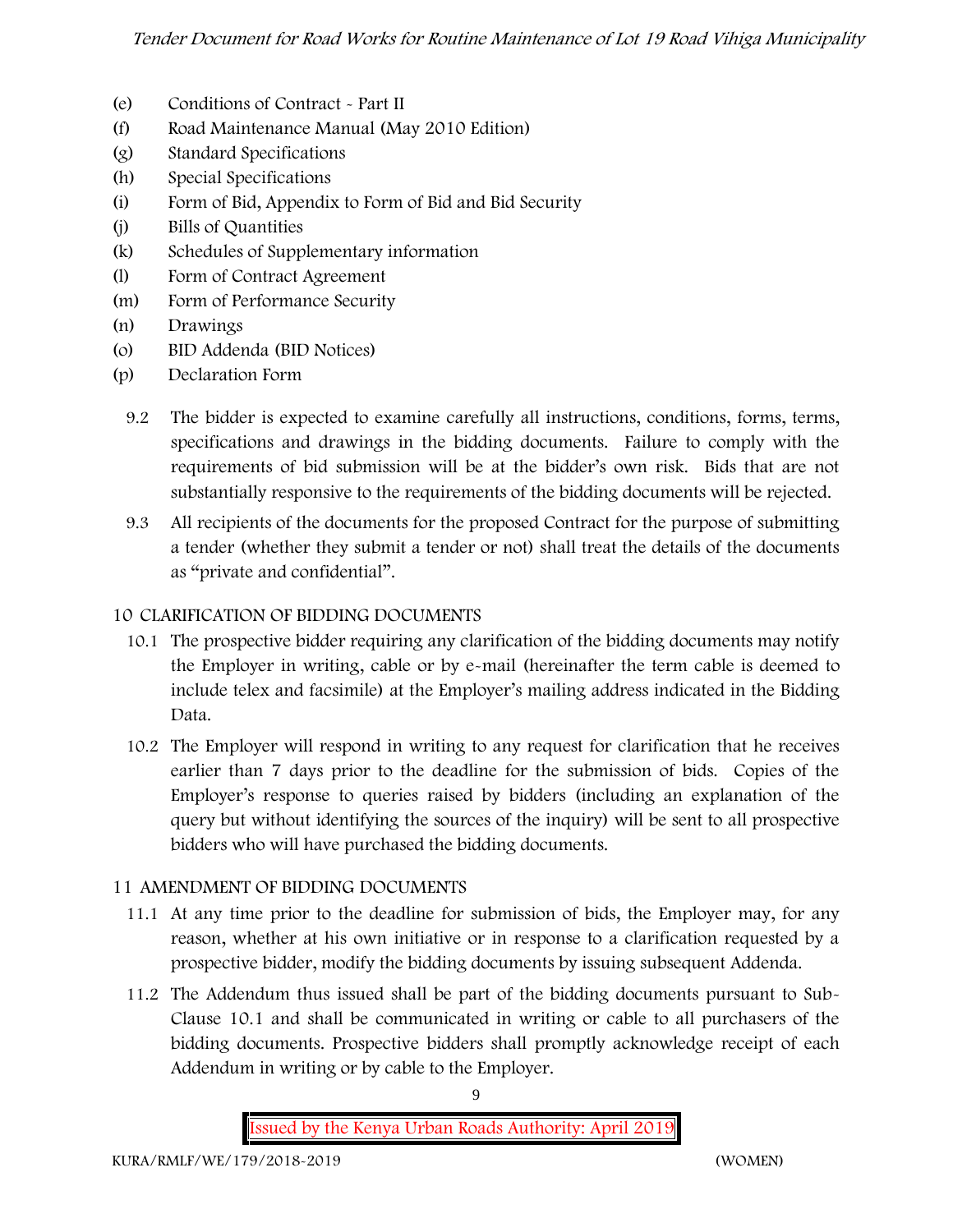11.3 In order to afford prospective bidders reasonable time in which to take an Addendum into account in preparing their bids, the Employer may, at his discretion, extend the deadline for the submission of bids in accordance with Clause 16.2.

## **C. PREPARATION OF BIDS**

## **12 LANGUAGE OF BID**

12.1 The bid prepared by the bidder and all correspondences and documents relating to the bid exchanged by the bidder and the Employer shall be written in the English Language. Supporting documents and printed literature furnished by the bidder may be in another language provided they are accompanied by an appropriate translation of pertinent passages in the above stated language. For the purpose of interpretation of the bid, the English language shall prevail.

#### **13 DOCUMENTS COMPRISING THE BID**

- 13.1 The bid to be prepared by the bidder shall comprise:
- (a) Duly filled-in Form of Bid and Appendix to form of bid;
- (b) Bid security;
- (c) Priced Bills of Quantities;
- (d) Schedules of information
- (e) Qualification criteria
- (f) Any other materials required to be completed and submitted in accordance with the Instructions to Bidders embodied in these bidding documents.
	- 13.2 These Forms, Bills of Quantities and Schedules provided in these bidding documents shall be used without exception (subject to extensions of the Schedules in the same format).

## **14 BID PRICES**

- 14.1 Unless explicitly stated otherwise in the bidding documents, the contract shall be for the whole works as described in Sub-Clause 1.1, based on the basic unit rates and prices in the Bill of Quantities submitted by the bidder.
- 14.2 The bidder shall fill in rates and prices for all items of Works described in the Bills of Quantities, whether quantities are stated or not.
- 14.3 All duties, taxes (including VAT) and other levies payable by the Contractor under the Contract, or for any other cause as of the date 7 days prior to the deadline for submission of bids, shall be included in the rates and prices and the total Bid Price submitted by the bidder.
- 14.4 Unless otherwise provided in the Bidding Data and Conditions of Particular Application the rates and prices quoted by the bidder are subject to adjustment during the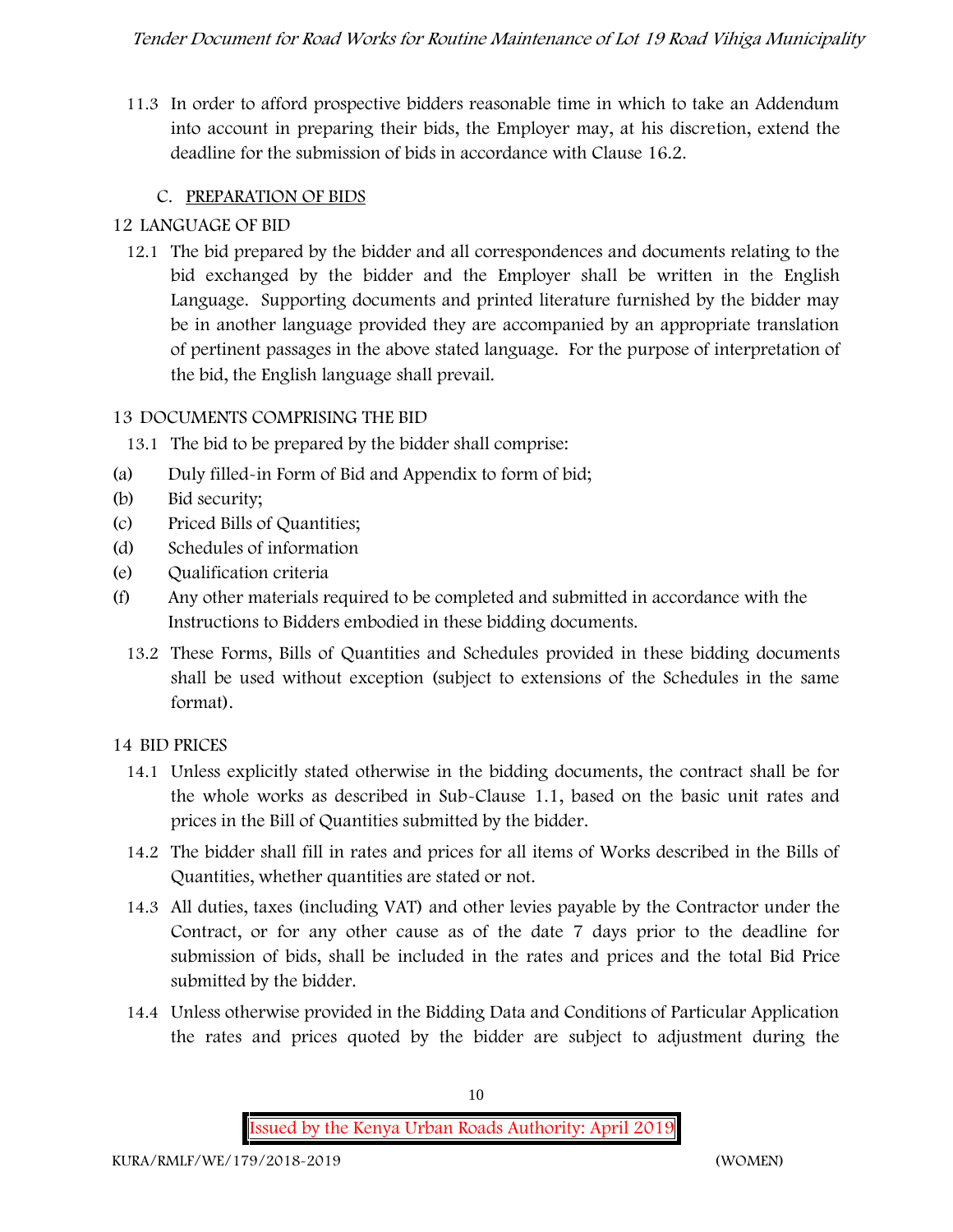performance of the contract in accordance with the provisions of Clause 70 of the Conditions of Contract.

#### **15 CURRENCIES OF BID AND PAYMENT**

15.1 Bids shall be priced in Kenya Shillings.

#### **16 BID VALIDITY**

- 16.1 The bid shall remain valid and open for acceptance for a period of 90 calendar days from the specified date of bid opening specified in Clause 22.
- 16.2 In exceptional circumstances prior to expiry of the original bid validity period, the Employer may request that the bidders extend the period of validity for a specified additional period. The request and the responses thereto shall be made in writing or by cable. A bidder may refuse the request without forfeiting his bid security. A bidder agreeing to the request will not be required nor permitted to modify his bid, but will be required to extend the validity of his bid security for the period of the extension, and in compliance with Clause 17 in all respects.

#### **17 BID SECURING DECLARATION**

- 17.1 The bidder shall furnish, as part of his bid, a duly filled and signed bid Securing Declaration Form as shown in the Appendix to instruction to tenderers.
- 17.2 The bid securing declaration shall be in the format and in accordance with bid securing declaration form included in Section 3. The bid securing declaration shall remain valid for a period of thirty (30) days beyond the original validity period for the bid, and beyond any period of extension subsequently requested under Sub-Clause 16.2.
- 17.3 Any bid not accompanied by an acceptable bid securing declaration will be rejected by the Employer as non-responsive.
- 17.4 The bid securing declaration of unsuccessful bidders will expire either 28 days after the expiration of the period of bid validity or upon receipt of copy of notification of award to successful bidder whichever comes earlier.
- 17.5 The bid securing declaration of the successful bidder will be discharged upon the bidder signing the Contract Agreement and furnishing the required performance security.
- 17.6 The bidder shall automatically be suspended from being eligible for bidding in any contract with the Purchaser for the period of time of 5 years starting on the date of expiration of tender vality period, if:
- (a) a bidder withdraws his bid, except as provided in Sub-Clause 24.2. or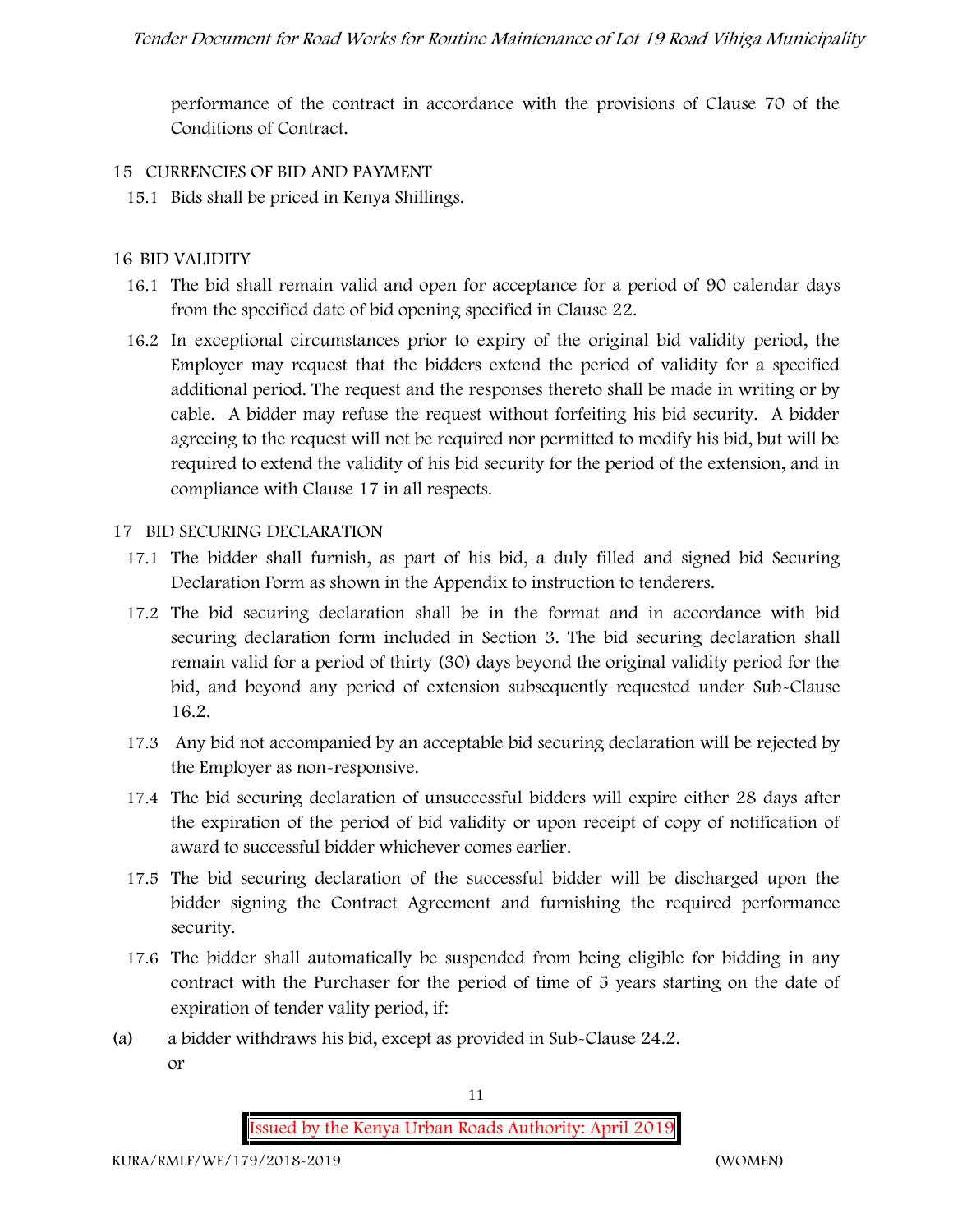- (b) in the case of a successful bidder, if he fails within the specified time limit to:
	- (i) sign the Contract Agreement or
	- (ii) furnish the necessary performance security

#### **18 NO ALTERNATIVE OFFERS**

- 18.1 The bidder shall submit one offer, which complies fully with the requirements of the bidding documents.
- 18.2 The bid submitted shall be solely on behalf of the bidder. A bidder who submits or participates in more than one bid will be disqualified.
- 18.3 A price or rate shall be entered in indelible ink against every item in the Bills of Quantities with the exception of items which already have Prime Cost or Provisional sums affixed thereto. The bidders are reminded that no "nil" or "included" rates or "lump-sum" discounts will be accepted. The rates for various items should include discounts if any. Bidders who fail to comply will be disqualified.

#### **19 PRE-BID MEETING**

- 19.1 The bidder's designated representative is invited to attend a mandatory pre-bid meeting, which will take place as specified in the Tender notice. The purpose of the meeting will be to clarify issues and to answer questions on any matter that may be raised at that stage.
- 19.2 The bidder is requested as far as possible to submit any questions in writing or by cable, to reach the Employer not later than one week before the meeting. It may not be practicable at the meeting to answer questions received late, but questions and responses will be transmitted in accordance with the Minutes of the meeting, including the text of the questions raised and the responses given together with any responses prepared after the meeting, will be transmitted without delay to all purchasers of the bidding documents. Any modification of the bidding documents listed in Sub-Clause 9.1, which may become necessary as a result of the pre-bid meeting shall be made by the Employer exclusively through the issue of an Addendum pursuant to Clause 10 or through the minutes of the pre-bid meeting.

#### **20 FORMAT AND SIGNING OF BIDS**

- 20.1 The bidder shall prepare one original of the documents comprising the bid as described in Clause 13 of these Instructions to Bidders, bound with the section containing the Form of Bid and Appendix to Bid, and clearly marked "ORIGINAL". In addition, the bidder shall submit another copy of the bid clearly marked "COPY OF ORIGINAL". In the event of discrepancy between them, the original shall prevail.
- 20.2 The original and copies of the bid shall be typed or written in indelible ink (in the case of copies, photocopies are also acceptable) and shall be signed by a person or persons duly authorized to sign on behalf of the bidder pursuant to Sub-Clause 5.1(a) OR 4.3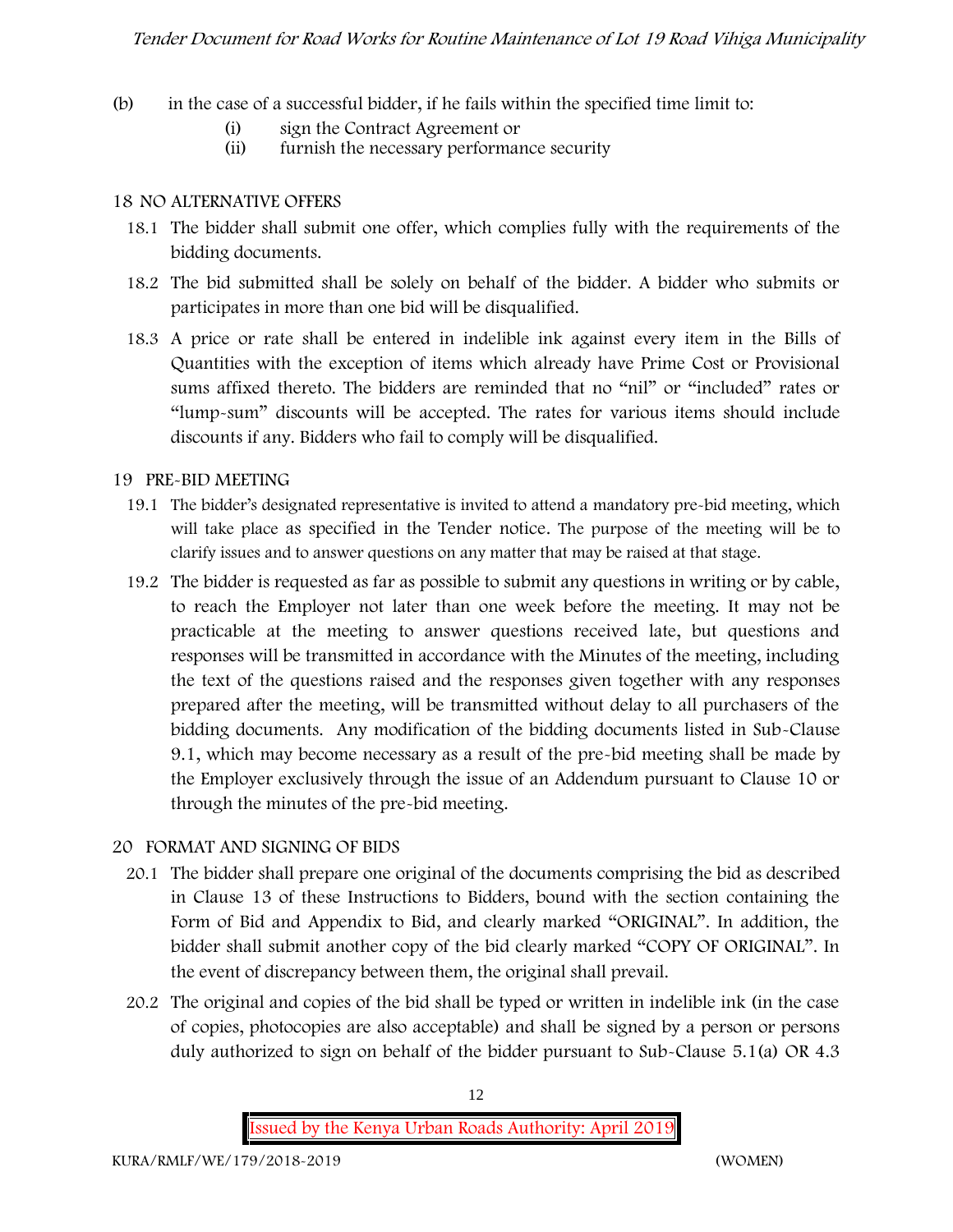(c) as the case may be. The person or persons signing the bid shall initial all pages of the bid where entries or amendments have been made.

20.3 The bid shall be without alterations, omissions or conditions except as necessary to correct errors made by the bidder, in which case such corrections shall be initialled by the person or persons signing the bid.

#### **D. SUBMISSION OF BIDS**

#### **21 SEALING AND MARKING OF BIDS**

- 21.1 The bidder shall seal the original and each copy of the bid in separate envelopes duly marking the envelopes "ORIGINAL" and "COPY". The envelopes shall then be sealed in an outer separate envelope.
- 21.2 The inner and outer envelopes shall be:
	- (a) Addressed to the Employer at the address provided in the Appendix to Form of Bid.
	- (b) Bear the name and identification number of the contract. In addition to the identification required in sub-Clause 21.2, the inner envelopes shall indicate the name and address of the bidder to enable the bid to be returned unopened in case it is declared "late" pursuant to Clause 23.1, and for matching purposes under Clause 24.
- 21.3 If the outer envelope is not sealed and marked as instructed above, the Employer will assume no responsibility for the misplacement or premature opening of the bid. If the outer envelope discloses the bidder's identity the Employer will not guarantee the anonymity of the bid submission, but this shall not constitute grounds for rejection of the bid.

#### **22 DEADLINE FOR SUBMISSION OF BIDS**

22.1 Bids must be received by the Employer at the address specified in Sub Clause 21.2 not later than **the date indicated in the tender notice.**

Tenders delivered by hand must be placed in the "tender box" provided in the office of the employer.

Proof of posting will not be accepted as proof of delivery and any tender delivered after the above stipulated time, from whatever cause arising will not be considered.

22.2 The Employer may, at his discretion, extend the deadline for the submission of bids through the issue of an Addendum in accordance with Clause 11 in which case all rights and obligations of the Employer and the bidders previously subject to the original deadline shall thereafter be subject to the new deadline as extended.

#### **23 LATE BIDS**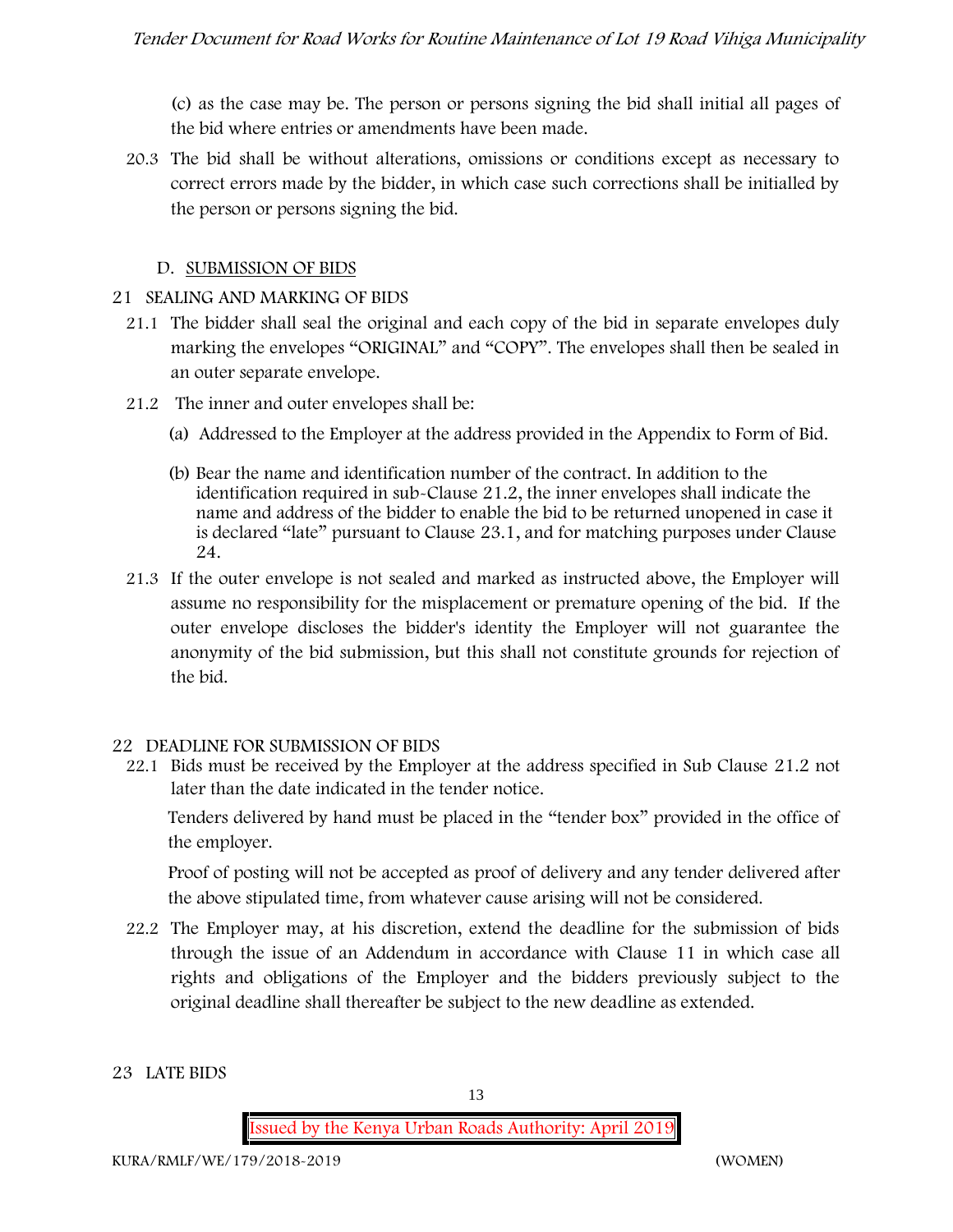23.1 Any bid received by the Employer after the deadline for submission of bids prescribed in Clause 22 will be returned unopened to the bidder.

### **24 MODIFICATION, SUBSTITUTION AND WITHDRAWAL OF BIDS**

- 24.1 The bidder may modify, substitute or withdraw his bid after bid submission, provided that written notice of modification or withdrawal is received by the Employer prior to the prescribed deadline for submission of bids.
- 24.2 The bidder's modification, substitution or withdrawal notice shall be prepared, sealed, marked and delivered in accordance with the provisions of Clause 21, with the outer and inner envelopes additionally marked "MODIFICATION" or "WITHDRAWAL" as appropriate.
- 24.3 No bid may be modified subsequent to the deadline for submission of bids, except in accordance with Sub-Clause 29.2.
- 24.4 Any withdrawal of a bid during the interval between the deadline for submission of bids and expiration of the period of bid validity specified in Clause 17 may result in the forfeiture of the bid security pursuant to Sub-Clause 17.6.

#### **E. BID OPENING AND EVALUATION**

- **25 BID OPENING**
	- 25.1 The Employer will open the bids, including withdrawals and modifications made pursuant to Clause 24, in the presence of bidders' designated representatives who choose to attend, at the time, date, and location stipulated in the letter of invitation. The bidders' representatives who are present shall sign a register evidencing their attendance.
	- 25.2 Envelopes marked "WITHDRAWAL" and "SUBSTITUTION" shall be opened first and the name of the bidder shall be read out. Bids for which an acceptable notice of withdrawal has been submitted pursuant to Clause 24 shall not be opened.
	- 25.3 The bidder's name, the Bid Prices, including any bid modifications and withdrawals, the presence (or absence) of bid security, and any such details as the Employer may consider appropriate, will be announced by the Employer at the opening. Subsequently, all envelopes marked "MODIFICATION" shall be opened and the submissions therein read out in appropriate detail. No bid shall be rejected at bid opening except for late bids pursuant to Clause 22.
	- 25.4 The Employer shall prepare minutes of the bid opening, including the information disclosed to those present in accordance with Sub-Clause 24.3.
	- 25.5 Bids not opened and read out at bid opening shall not be considered further for evaluation, irrespective of the circumstances.

14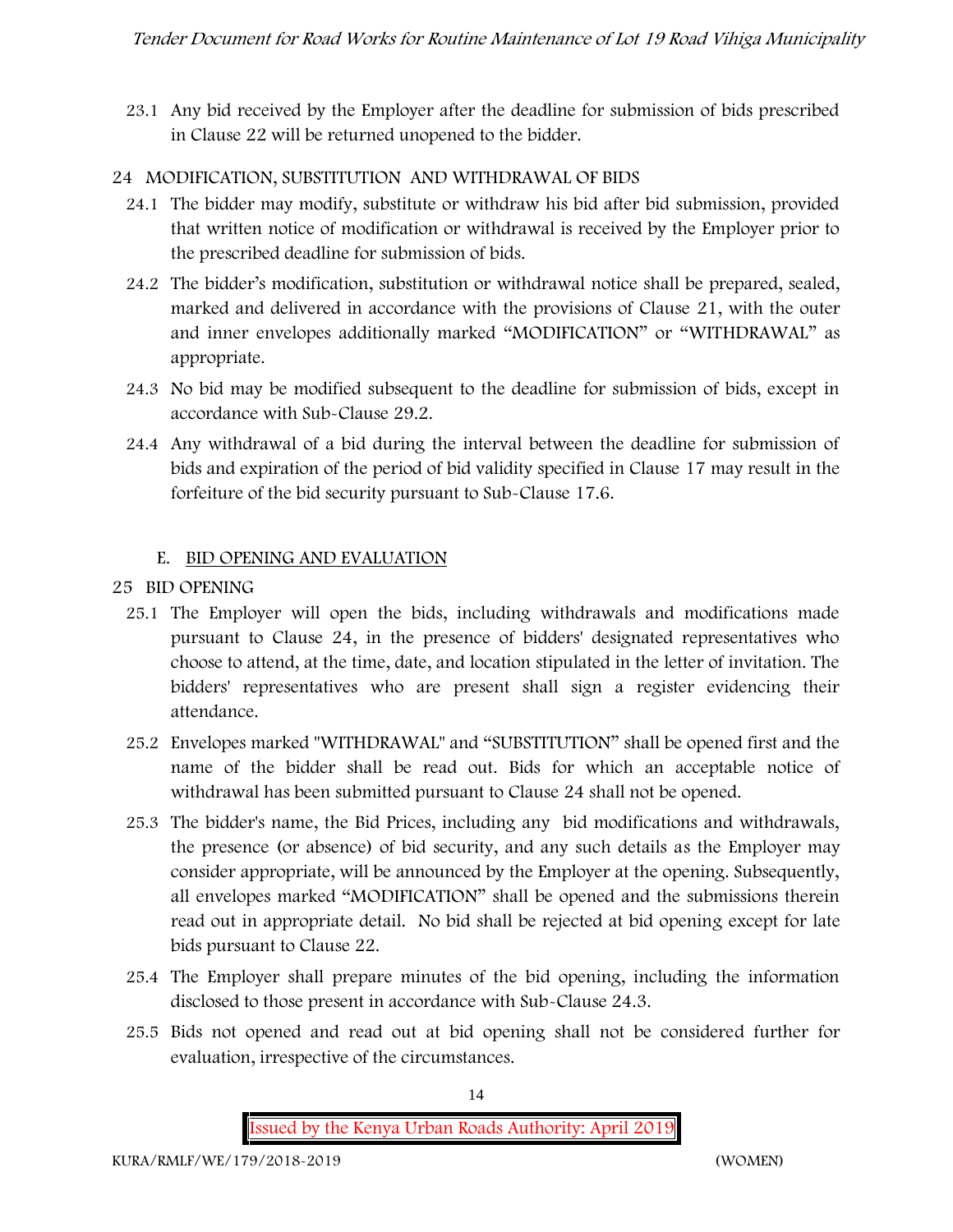#### **26 PROCESS TO BE CONFIDENTIAL**

26.1 Information relating to the examination, evaluation and comparison of bids, and recommendations for the award of contract shall not be disclosed to bidders or any other persons not officially concerned with such process until the award to the successful bidder has been announced. Any effort by a bidder to influence the Employer's processing of bids or award decisions may result in the rejection of the bidder's bid.

## **27 CLARIFICATION OF BIDS AND CONTACTING OF THE EMPLOYER**

- 27.1 To assist in the examination, evaluation, and comparison of bids, the Employer may, at its discretion, ask any bidder for clarification of its bid, including breakdowns of unit rates. The request for clarification and the response shall be in writing or by cable, but no change in the price or substance of the bid shall be sought, offered, or permitted except as required to confirm the correction of arithmetic errors discovered by the Employer in the evaluation of the bids in accordance with Clause 29.
- 27.2 Subject to Sub-Clause 26.1, no bidder shall contact the Employer on any matter relating to its bid from the time of the bid opening to the time the contract is awarded. If the bidder wishes to bring additional information to the notice of the Employer, should do so in writing.
- 27.3 Any effort by the bidder to influence the Employer in the Employer's bid evaluation, bid comparison or contract award decisions may result in the rejection of the bidder's bid.

## **28 EXAMINATION OF BIDS AND DETERMINATION OF RESPONSIVENESS**

- 28.1 Prior to the detailed evaluation of bids, the Employer will determine whether each bid (a) has been properly signed; (b) is accompanied by the required securities; (c) is substantially responsive to the requirements of the bidding documents; and (d) provides any clarification and/or substantiation that the Employer may require to determine responsiveness pursuant to Sub-Clause 28.2.
- 28.2 A substantially responsive bid is one that conforms to all the terms, conditions, and specifications of the bidding documents without material deviation or reservation and has a valid tender bank guarantee. A material deviation or reservation is one

(a) Which affects in any substantial way the scope, quality, or performance of the works;

(b) Which limits in any substantial way, inconsistent with the bidding documents, the Employer's rights or the bidder's obligations under the contract; or

(c) Whose rectification would affect unfairly the competitive position of other bidders presenting substantially responsive bids.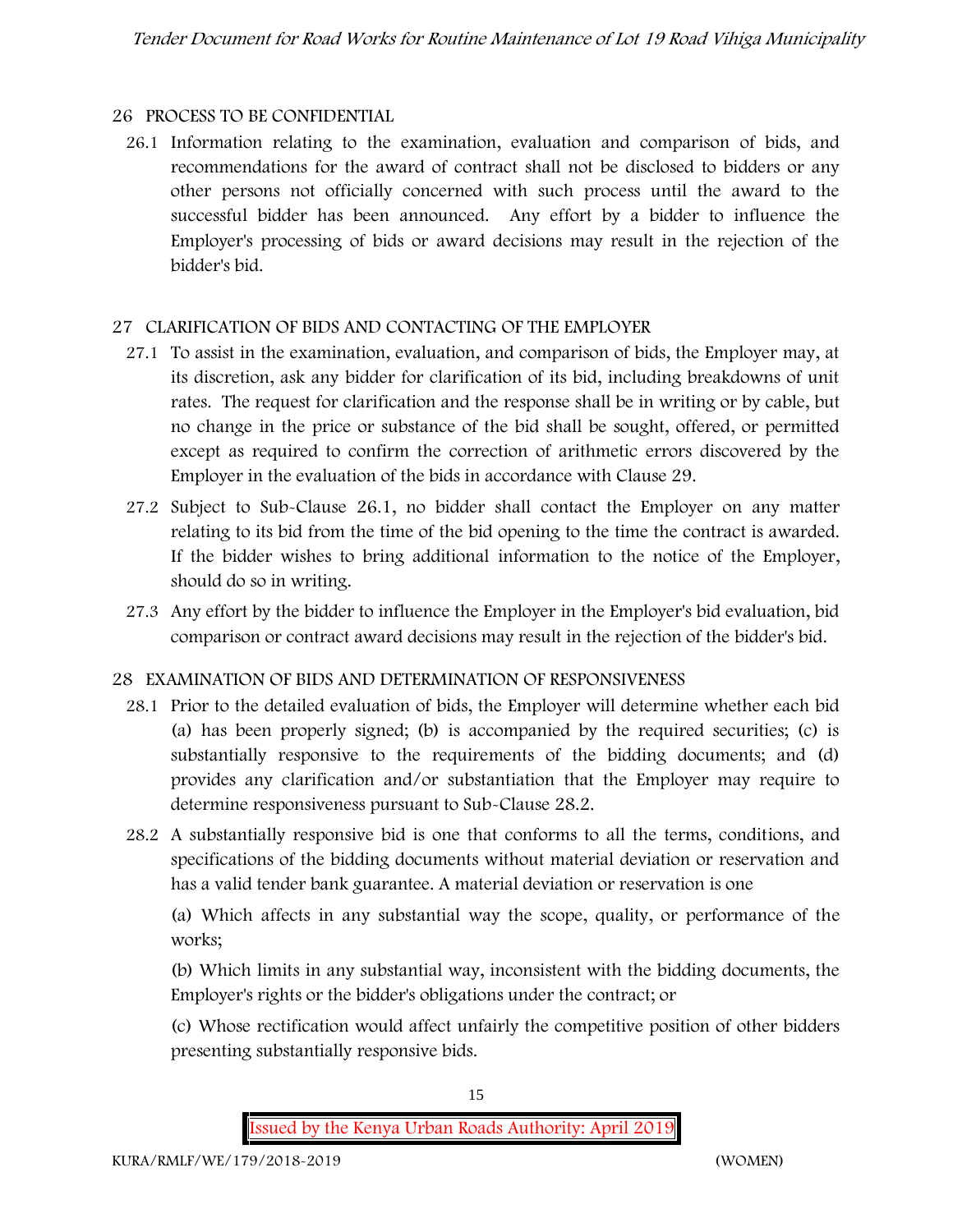28.3 If a bid is not substantially responsive, it will be rejected by the Employer and may not subsequently be made responsive by correction or withdrawal of the nonconforming deviation or reservation.

#### **29 CORRECTION OF ERRORS**

Tenders determined to be substantially responsive shall be checked by the Employer for any arithmetic errors in the computations and summations. Errors will NOT be corrected by the Employer.

#### **30 EVALUATION AND COMPARISON OF BIDS**

- 30.1 The Employer will carry out evaluation of details and information provided in post- Qualification Questionnaire and any bidder who does not qualify shall not have his/her bid evaluated further.
- 30.2 The Employer will then evaluate and compare only the bids determined to be substantially responsive in accordance with Clauses 27 and 28.
	- 30.3 The procuring entity may at any time terminate procurement proceedings before contract award and shall not be liable to any person for the termination.
	- 30.4 A tenderer who gives false information in the tender document about its qualification or who refuses to enter into a contract after notification of contract award shall be considered for debarment from participating in future public procurement.

## **31. QUALIFICATION AND EVALUATION CRITERIA**

- 31.1 Post-qualification will be based on meeting all of the following minimum point scale criteria regarding the Applicant's general and particular experience, personnel and equipment capabilities as well as financial position. The Employer reserves the right to waive minor deviations, if they do not materially affect the capacity of an applicant to perform the contract. Subcontractor's experience and resources shall not be taken into account in determining the Applicant's compliance with qualifying criteria.
- **31.2** *General Experience***.**

The Applicant shall meet the following minimum criteria: -

- (a) Average annual turnover for the last 2 years **KShs.4,000,000.00/-.**
- (b) Successful completion as a prime contractor or sub-contractor in the execution of at least two roads rehabilitation/new construction projects of a similar nature and comparable in complexity to the proposed contract within the last two years, for which at least one was located in an urban environment in Kenya.
- 31.3 *Personnel Capabilities***.** The Applicant should list down personnel of minimum qualification of Ordinary Diploma in Civil Engineering for Site Agent, Ordinary Diploma for the surveyor and other supervisory staff.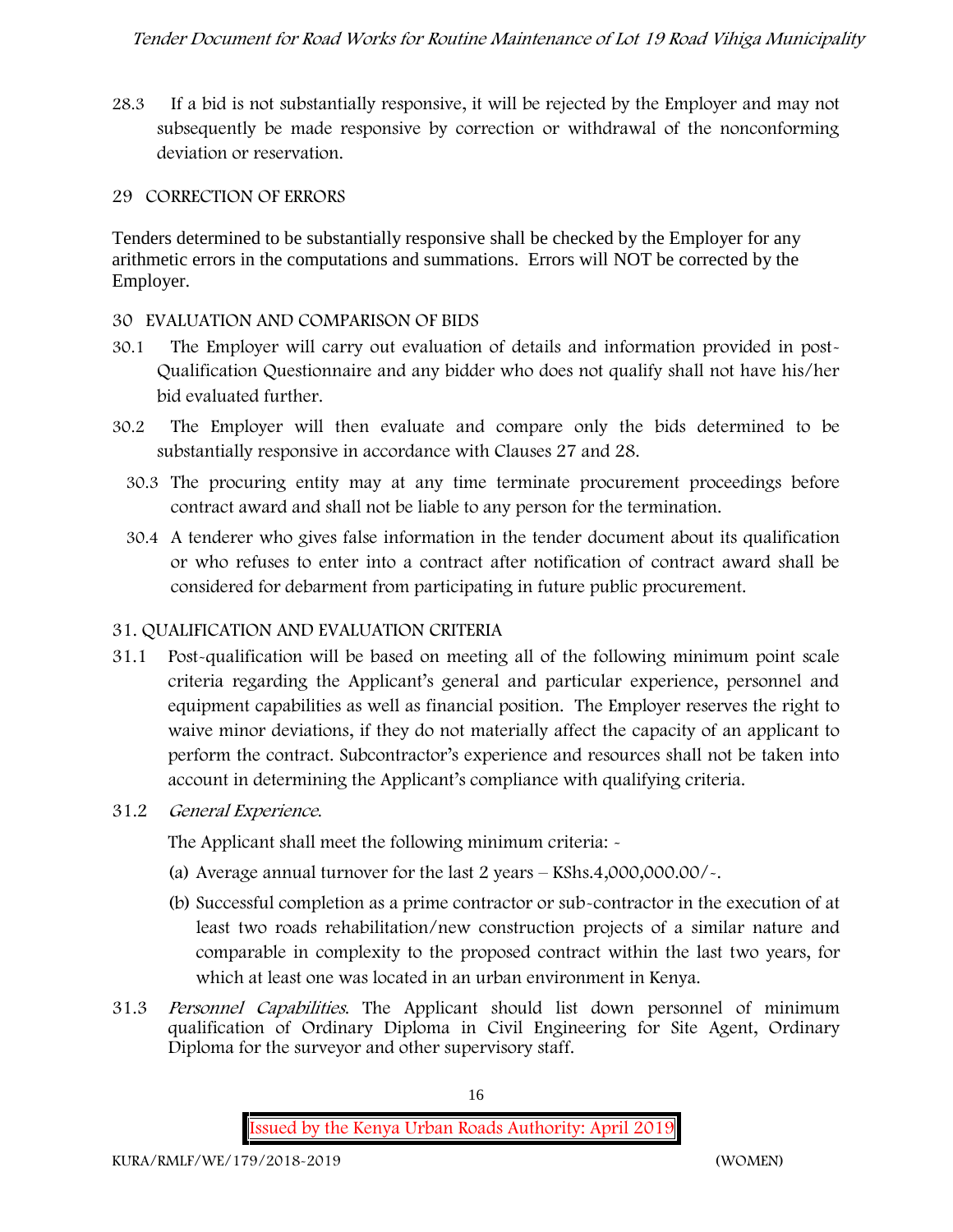- 31.4 *Equipment Capabilities.* The Applicant should list down, the plants and equipment that are in his ownership and the ones proposed for hire which should be suitable for executing contract works. – Applicants must attaché evidence of ownership or hiring arrangements.
- 31.5 *Cash flow statement.* The Applicant should demonstrate that the firm has access to or has available, liquid assets, unencumbered real assets, lines or credit, and other financial means sufficient to meet the construction cash flow for a period of 2 months, estimated at 20% of the estimated tender sum.
- **31.6 Balance Sheets***.* Signed and stamped Audited balance sheets for the last two years should be submitted and must demonstrate the soundness of the Applicant's financial position, availability of working capital and net worth.
- **31.7 Financial position/Ratios.** The applicant's financial information will be assessed in terms of ROCE, current ratio and return on equity, and the must meet criteria on their financial position given on this basis. Where necessary, the Employer may make inquiries with the Applicant's bankers.
- 31.8 *Litigation History.* The Applicant should provide accurate information on any litigation or arbitration resulting from contracts complete or under execution by him over the last five years. A consistent history of litigation against the Applicant may result in failure of the application.
- 31.9 Post-qualification criteria are as provided in the Appendix to instruction to tenderers. The bidders who pass the technical criteria will be subjected to financial evaluation.

## **F. FINANCIAL EVALUATION**

30.8 Comparison of major rates of items of construction & credibility of tenderers rates

The Employer will compare the tenderers' rates with the Engineer's estimates for major items of construction. If some bids are seriously unbalanced or front loaded in relation to the Engineer's estimates for the major items of work to be performed under the contract, the Employer may require the bidder to produce detailed price analyses for any or all items of the Bills of Quantities, to demonstrate the internal consistency of those prices with the construction methods and schedule proposed. After evaluation of the price analyses, taking into consideration the schedule of estimated contract payments, the Employer may require that the amount of the Performance Security set forth in Clause 35 be increased at the expense of the bidder to a level sufficient to protect the Employer against financial loss in the event of default of the successful bidder under the contract.

## **G. AWARD OF CONTRACT**

**31 AWARD**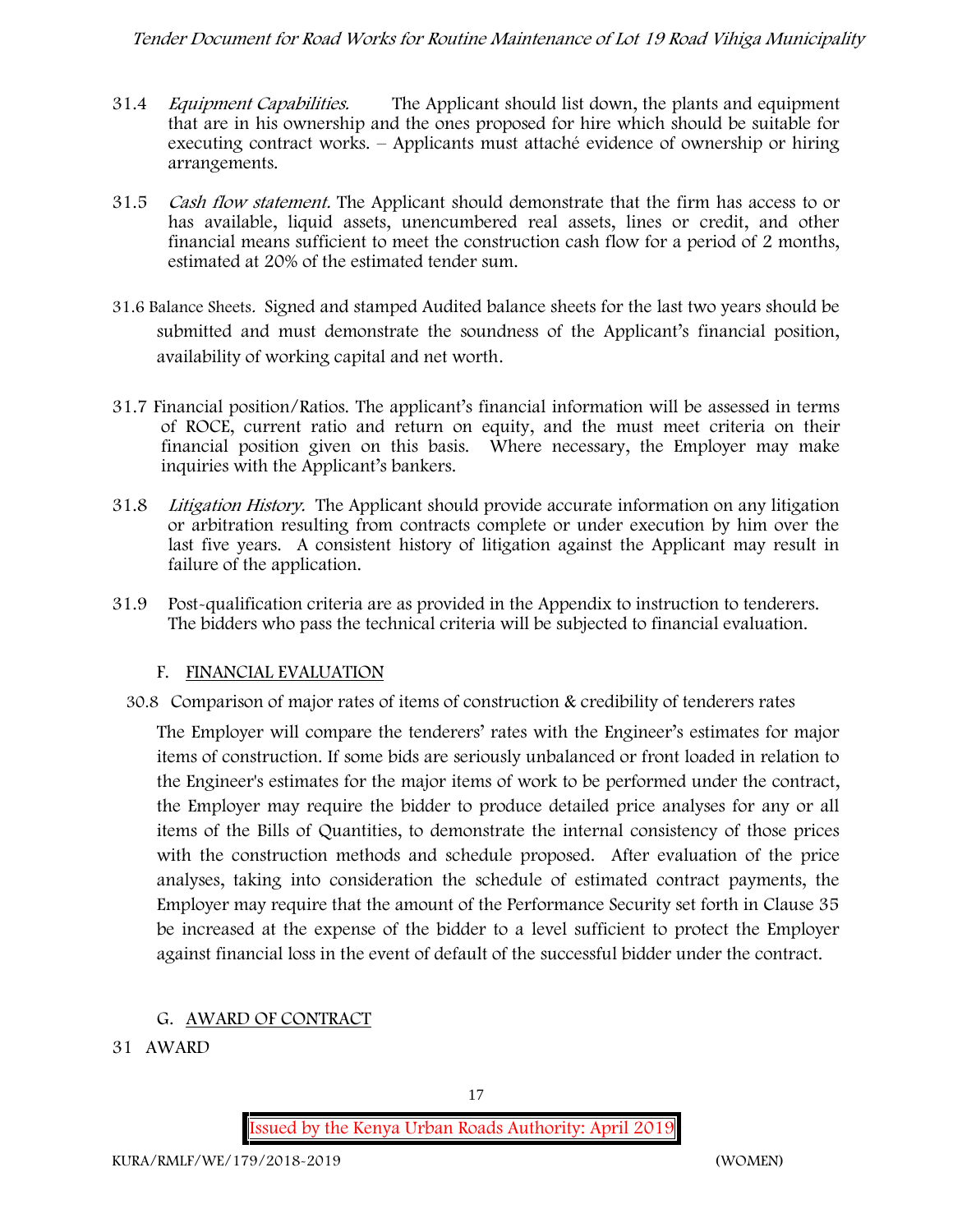31.1 Subject to Clause 32, the Employer will award the contract to the bidder whose bid has been determined to be substantially responsive to the bidding documents and who has offered the lowest Evaluated Bid Price pursuant to Clause 29, provided that such bidder has been determined to be (a) eligible in accordance with the provisions of Sub-Clause 3.1, and (b) qualified in accordance with the provisions of Clause 4.

## **32 EMPLOYER'S RIGHT TO ACCEPT ANY BID AND TO REJECT ANY OR ALL BIDS**

32.1 The Employer reserves the right to accept or reject any bid, and to annul the bidding process and reject all bids, at any time prior to award of contract, without thereby incurring any liability to the affected bidder or bidders or any obligation to inform the affected bidder or bidders of the grounds for the Employer's action.

#### **33 NOTIFICATION OF AWARD**

- 33.1 Prior to expiration of the period of bid validity prescribed by the Employer, the Employer will notify the successful bidder in writing or by cable confirmed by registered letter that its bid has been accepted. This letter (hereinafter and in the Conditions of Contract called "Letter of Acceptance") shall specify the sum, which the Employer will pay the Contractor in consideration of the execution and completion of the works and the remedying of any defects therein by the Contractor as prescribed by the contract (hereinafter and in the Conditions of Contract called "the Contract Price").
- 33.2 At the same time that the Employer notifies the successful bidder that his bid has been accepted, the Employer shall notify the other bidders that their bids have been unsuccessful and that their bid security will be returned as promptly as possible, in accordance with sub clause 17.4.

#### **34 SIGNING OF AGREEMENT**

34.1 Within 21 days of receipt of the Notification of Award, the successful bidder shall sign the Form of Agreement and return it to the Employer, together with the required performance security.

## **35 PERFORMANCE SECURITY**

- 35.1 Within 21 days of receipt of the Letter of Acceptance from the Employer, the successful bidder shall furnish to the Employer a performance security in the form stipulated in the Conditions of contract. The form of performance security provided in Section 9 of the bidding documents shall be used.
- 35.2 The successful bidder shall provide a performance security in the form of an Unconditional Bank Guarantee from a reputable bank located in Kenya.
- 35.3 Failure by successful bidder to lodge the required performance Guarantee within 21 days of the receipt of the letter of Acceptance shall constitute sufficient grounds for annulment of the award and forfeiture of the bid surety; in which event the Employer may make the award to another bidder or call for new bids.

18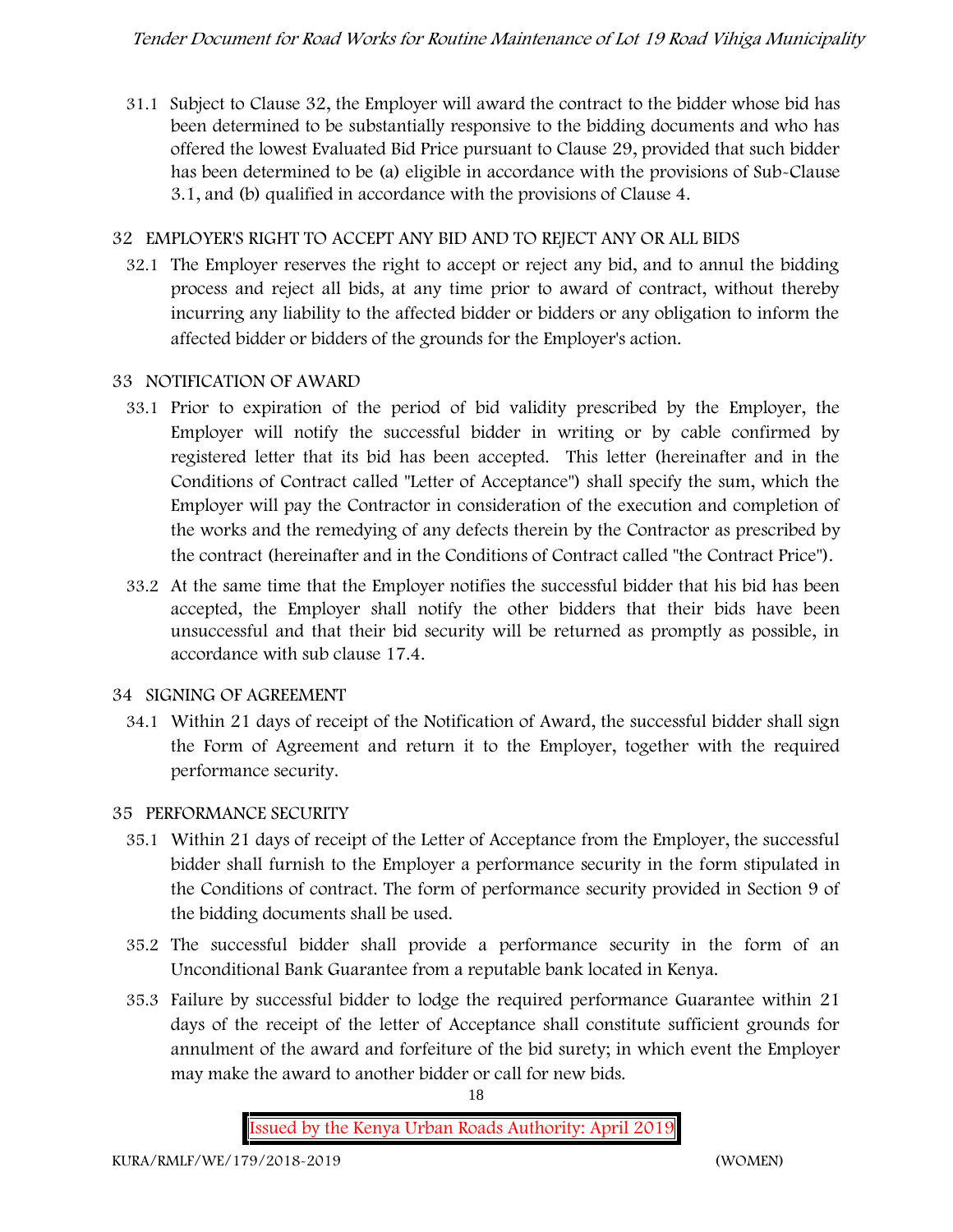#### **36 CONTRACT EFFECTIVENESS**

36.1 The Contract will be effective only upon signature of the Agreement between the Contractor and the Employer.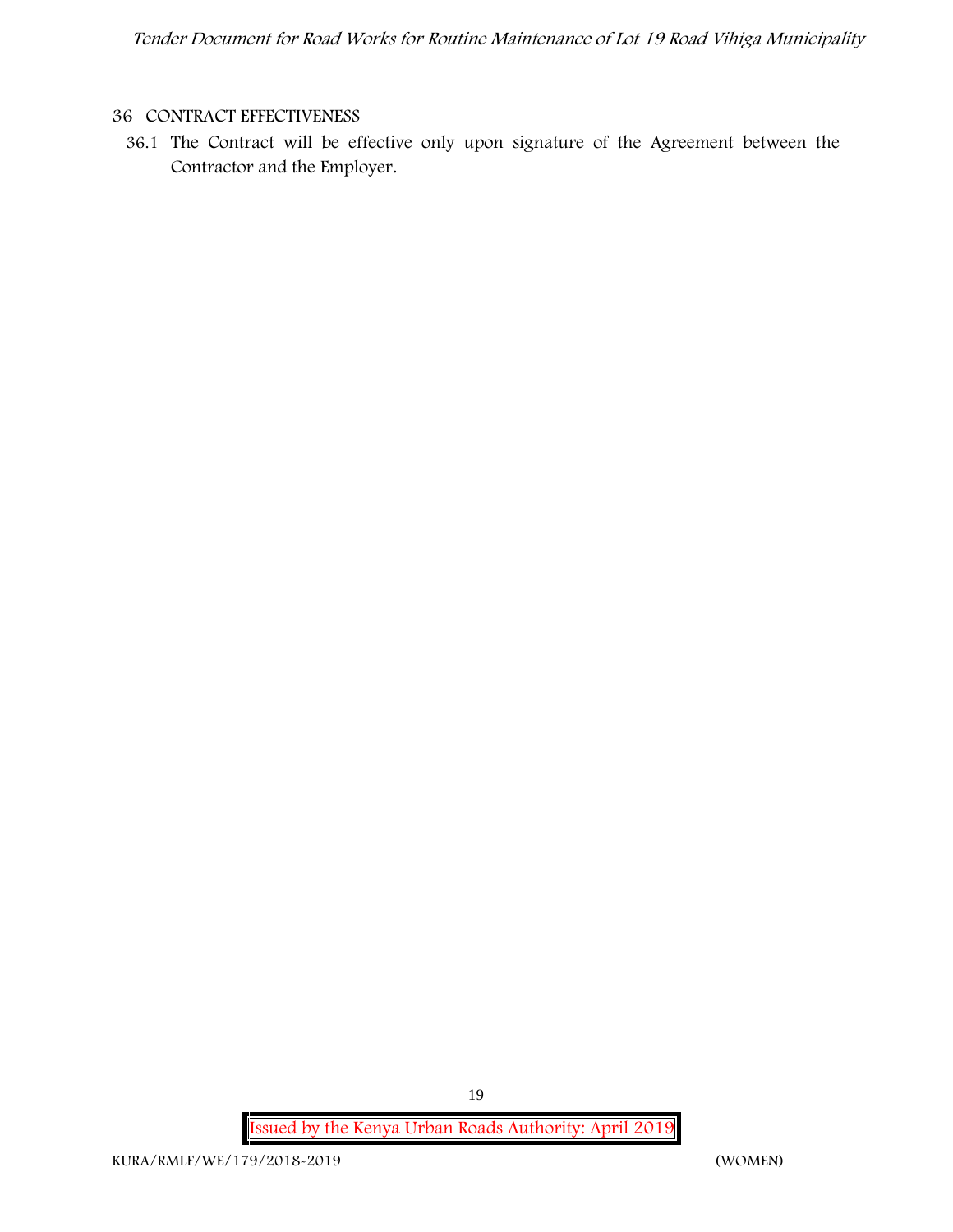## **QUALIFICATION CRITERIA**

This Section contains all the factors, methods and criteria that the Employer shall use to evaluate applications. The information to be provided in relation to each factor and the definitions of the corresponding terms are included in the respective Application Forms.

#### **Contents**

| 7. Schedule of the Major Items of Plant/Equipment Available for Proposed Contract. 20 |  |
|---------------------------------------------------------------------------------------|--|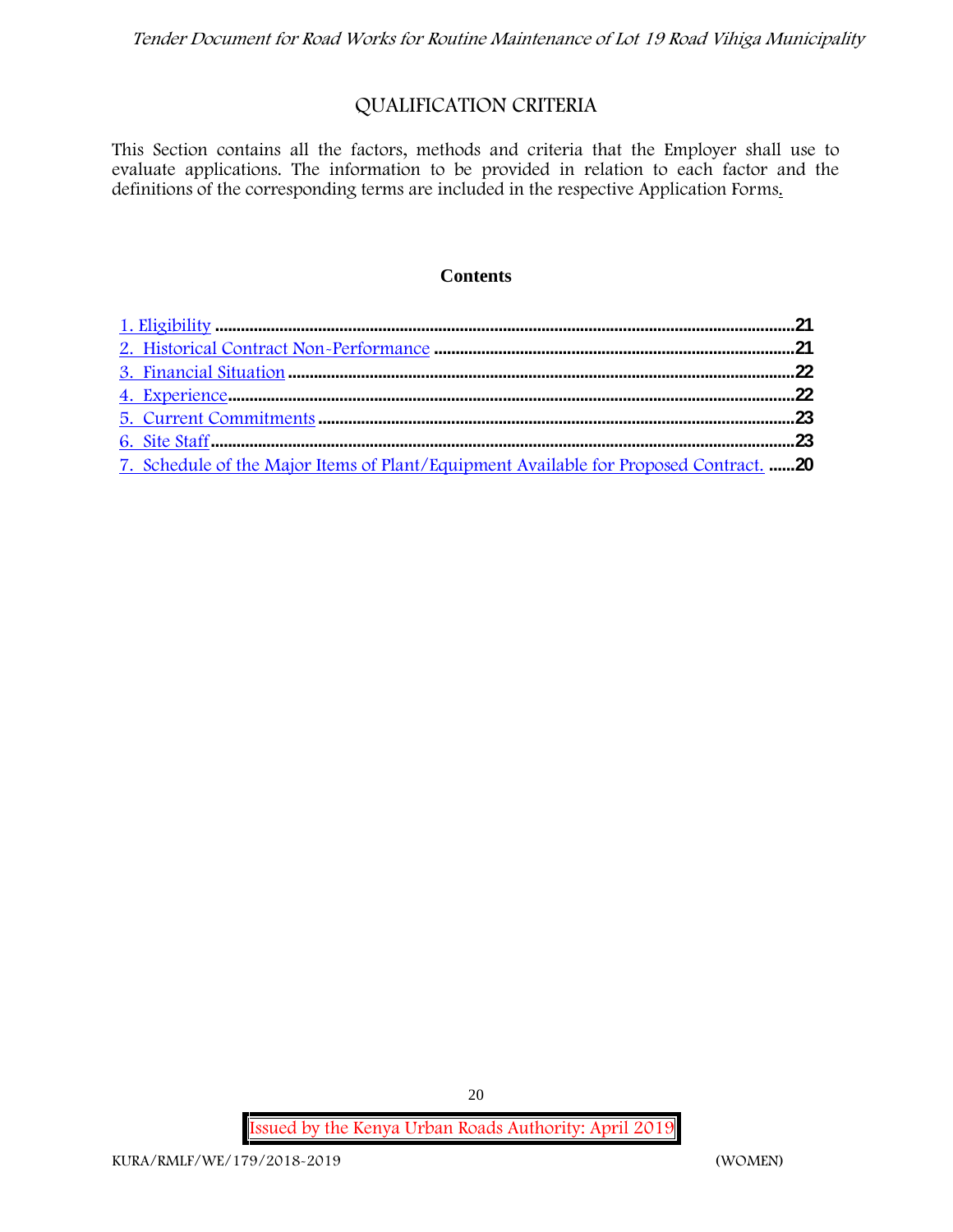| No. | Subject                                                                              | Requirement                                                                                                                                                                                                                                                                                                                                                                                                                                                                                                                                                           | Bidder                | Submission<br>Requirements |
|-----|--------------------------------------------------------------------------------------|-----------------------------------------------------------------------------------------------------------------------------------------------------------------------------------------------------------------------------------------------------------------------------------------------------------------------------------------------------------------------------------------------------------------------------------------------------------------------------------------------------------------------------------------------------------------------|-----------------------|----------------------------|
|     | 1. Eligibility                                                                       |                                                                                                                                                                                                                                                                                                                                                                                                                                                                                                                                                                       |                       |                            |
| 1.1 | Eligibility                                                                          | Nationality in accordance with<br>Sub-Clause 4.1.                                                                                                                                                                                                                                                                                                                                                                                                                                                                                                                     | Must meet requirement | Section 2, Schedule 1      |
| 1.2 | Conflict of Interest                                                                 | No conflicts of interest in Sub-<br>Clause 4.2.                                                                                                                                                                                                                                                                                                                                                                                                                                                                                                                       | Must meet requirement | Section 2, Schedule 1      |
| 1.3 | Debarment                                                                            | Not having been declared<br>ineligible by the Employer, as<br>described in Sub-Clause 4.3.                                                                                                                                                                                                                                                                                                                                                                                                                                                                            | Must meet requirement | Section 2, Schedule 11     |
| 1.4 | Incorporation &<br>Registration                                                      | Pursuant to sub-clause 4.1 the<br>following shall be provided;<br>- Copy of Certificate of<br>incorporation certified by a<br>Commissioner of Oaths or<br>issuing authority to show that<br>the applicant is a registered<br>company and legally authorised<br>to do business in Kenya<br>- Proof of registration with the<br>National Construction Authority<br>(NCA) in the categories<br>indicated in the tender notice.<br>-Proof of registration with a<br>Certified copy of a valid<br>certificate from National or<br>County Treasury for relevant<br>category | Must meet requirement | Section 2, Schedule 1      |
| 2.1 | 2. Historical Contract Non-Performance<br>History of Non-<br>Performing<br>Contracts | Non-performance of a contract<br>did not occur within the last<br>five (5) years prior to the<br>deadline for application<br>submission based on all<br>information on fully settled<br>disputes or litigation. A fully<br>settled dispute or litigation is<br>one that has been resolved in<br>accordance with the Dispute<br>Resolution Mechanism under<br>the respective contract, and<br>where all appeal instances<br>available to the applicant have<br>been exhausted.                                                                                         | Must meet requirement | Section 2, Schedule 5      |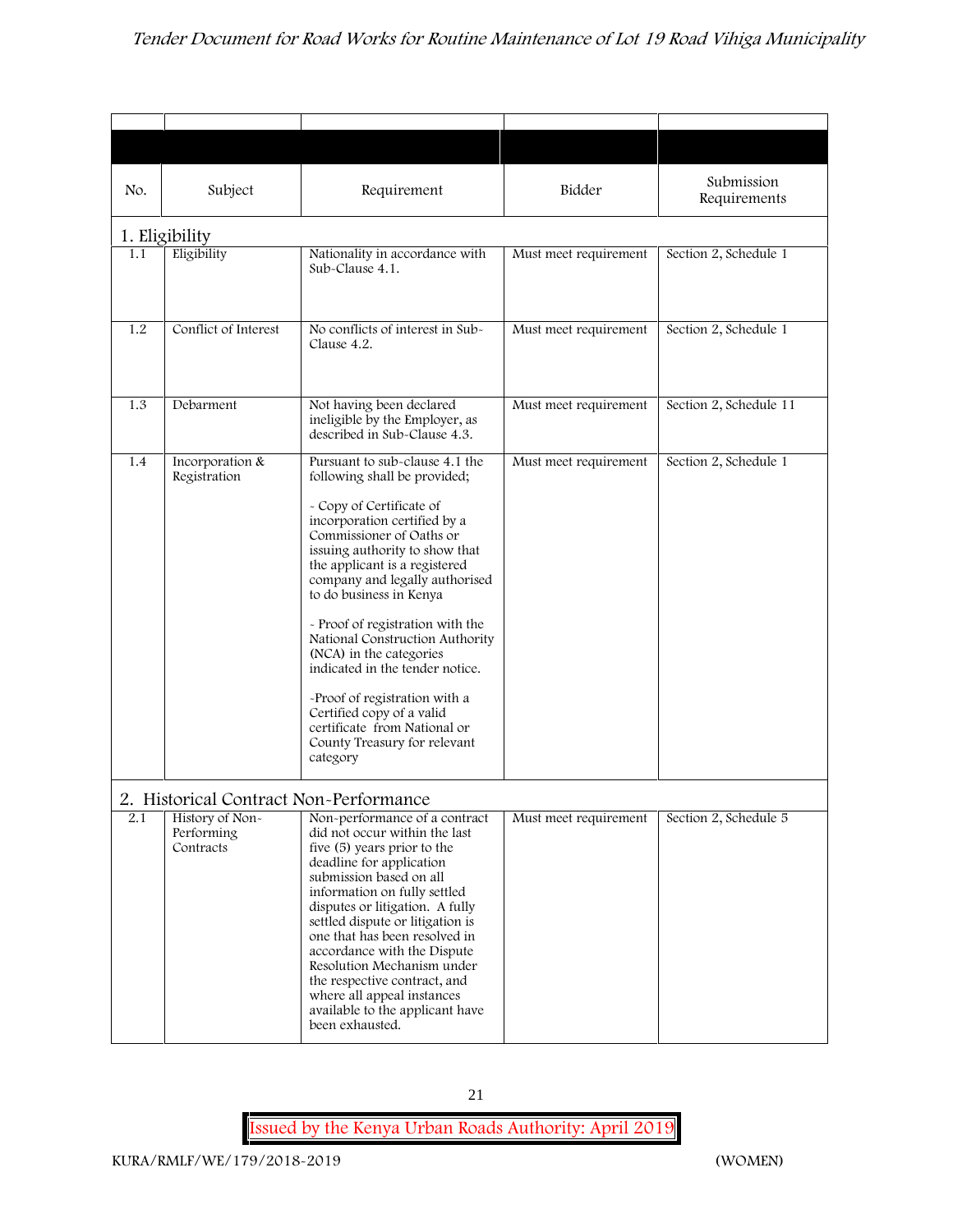| No.    | Subject                                    | Requirement                                                                                                                                                                                                                                                                                                                                                                                                                            | Bidder                                                                                                                              | Submission<br>Requirements                                                                                                                                                                                                                                                                                                                                                                                                                                                              |
|--------|--------------------------------------------|----------------------------------------------------------------------------------------------------------------------------------------------------------------------------------------------------------------------------------------------------------------------------------------------------------------------------------------------------------------------------------------------------------------------------------------|-------------------------------------------------------------------------------------------------------------------------------------|-----------------------------------------------------------------------------------------------------------------------------------------------------------------------------------------------------------------------------------------------------------------------------------------------------------------------------------------------------------------------------------------------------------------------------------------------------------------------------------------|
| 2.2    | Pending Litigation                         | All pending litigation shall in<br>total not represent more than<br>fifty percent (50%)] of the<br>Applicant's net worth and shall<br>be treated as resolved against<br>the Applicant.                                                                                                                                                                                                                                                 | Must meet requirement                                                                                                               | Section 2, Schedule 10                                                                                                                                                                                                                                                                                                                                                                                                                                                                  |
|        | 3. Financial Situation                     |                                                                                                                                                                                                                                                                                                                                                                                                                                        |                                                                                                                                     |                                                                                                                                                                                                                                                                                                                                                                                                                                                                                         |
| 3.1    | Financial<br>Performance                   | (a) Submission of audited<br>balance sheets or other financial<br>statements acceptable to the<br>Employer, for the last two [2]<br>years and authenticated bank<br>statement for the last six (6)<br>months to demonstrate:<br>(b) the current soundness of the<br>applicants financial position<br>and its prospective long term<br>profitability, and<br>(c) capacity to have a cash flow<br>equivalent to 20% of the tender<br>sum | Must submit as<br>required and bidders<br>who meet the<br>requirement are<br>marked YES, those<br>that do not meet are<br>marked NO | Attach evidence on<br>the requirement of<br>Section 2, Schedule 8<br>a) All pages must be<br>initialized and<br>stamped by both a<br>practicing Auditor<br>registered with<br>ICPAK and one of the<br>Directors. Auditor's<br>practicing<br>membership number<br>from ICPAC must be<br>indicated. Non-<br>adherence to this to<br>part a, b and c leads<br>to disqualification.<br>(b) All pages in the<br>bank statement must<br>be initialized and<br>stamped by the<br>issuing bank. |
| 3.2    | Average Annual<br>Construction<br>Turnover | (d) Average annual<br>construction turnover of KShs.4<br>Million [Four Million],<br>calculated as total certified<br>payments received for contracts<br>in progress or completed,<br>within the last two $[(2)]$ years                                                                                                                                                                                                                 | Must submit as<br>required and bidders<br>who meet the<br>requirement are<br>marked YES, those<br>that do not meet are<br>marked NO | Section 2, Schedule 8                                                                                                                                                                                                                                                                                                                                                                                                                                                                   |
|        | 4. Experience                              |                                                                                                                                                                                                                                                                                                                                                                                                                                        |                                                                                                                                     |                                                                                                                                                                                                                                                                                                                                                                                                                                                                                         |
| 4.1(a) | General<br>Construction<br>Experience      | Experience under construction<br>contracts in the role as a main<br>contractor or subcontractor for<br>at least the last three [3] years<br>prior to the applications<br>submission deadline                                                                                                                                                                                                                                           | Must submit as<br>required and bidders<br>who meet the<br>requirement are<br>marked YES, those<br>that do not meet are<br>marked NO | Section 2, Schedule 6A                                                                                                                                                                                                                                                                                                                                                                                                                                                                  |

22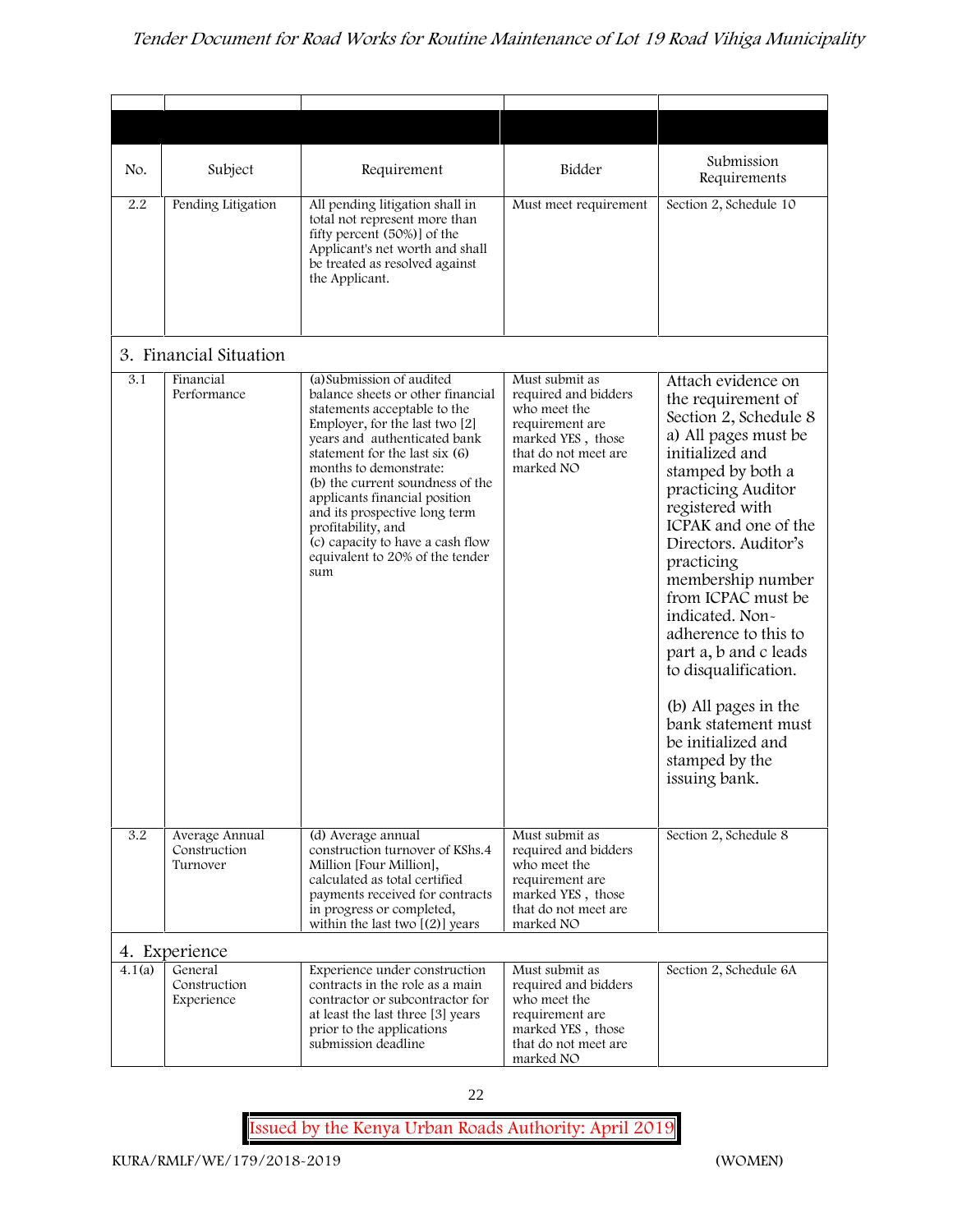| No.    | Subject                                | Requirement                                                                                                                                                                                                                                                                                                                                                                                                                                                                                       | Bidder                                                                                                                               | Submission<br>Requirements |
|--------|----------------------------------------|---------------------------------------------------------------------------------------------------------------------------------------------------------------------------------------------------------------------------------------------------------------------------------------------------------------------------------------------------------------------------------------------------------------------------------------------------------------------------------------------------|--------------------------------------------------------------------------------------------------------------------------------------|----------------------------|
| 4.2(b) | Specific<br>Construction<br>Experience | Participation as a road's<br>contractor, management<br>contractor or subcontractor, in<br>at least two (2) contracts each<br>with a value of at least<br>KShs. 3 Million (Three million),<br>successfully and substantially<br>completed. One (1) of the<br>contracts should be in a City<br>and that are similar to the<br>proposed works. The similarity<br>shall be based on the physical<br>size, complexity,<br>methods/technology or other<br>characteristics as described in<br>Section 2. | Must submit as<br>required and bidders<br>who meet the<br>requirement are<br>marked YES, those that<br>do not meet are marked<br>NO. | Section 2, Schedule6A      |
|        | 5. Current Commitments                 |                                                                                                                                                                                                                                                                                                                                                                                                                                                                                                   |                                                                                                                                      |                            |
| 5.1    | On-going contracts                     | The total value of outstanding<br>works on the on-going<br>contracts should not exceed the<br>average annual turnover for the<br>last two years.                                                                                                                                                                                                                                                                                                                                                  | Must submit as<br>required and bidders<br>who meet the<br>requirement are<br>marked YES, those<br>that do not meet are<br>marked NO  | Section 2, Schedule 6B     |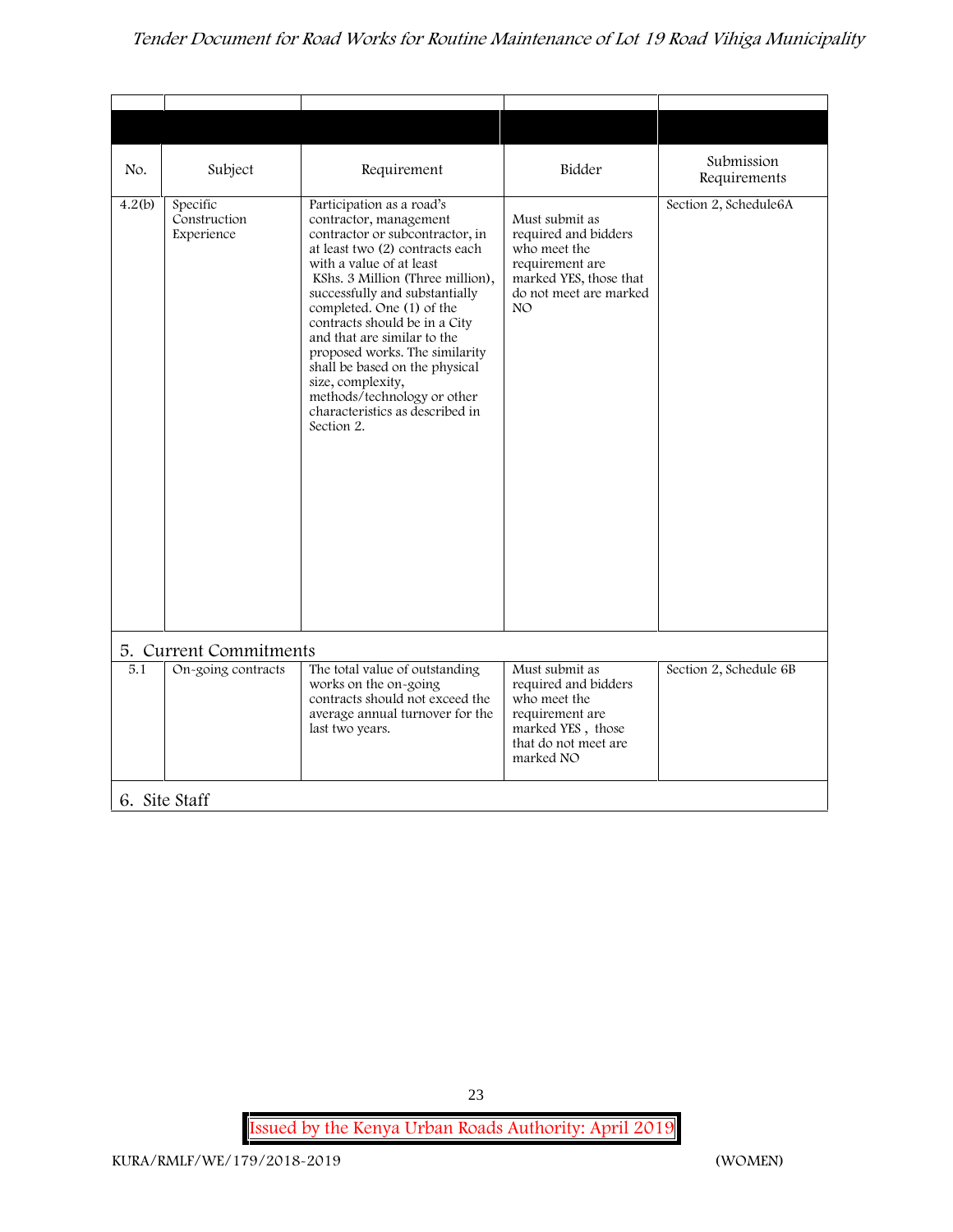| No. | Subject                                | Requirement                                                                                                                | Bidder                                                                                                                              | Submission<br>Requirements |
|-----|----------------------------------------|----------------------------------------------------------------------------------------------------------------------------|-------------------------------------------------------------------------------------------------------------------------------------|----------------------------|
|     |                                        | The site staff shall possess<br>minimum levels of<br>qualifications set below;                                             |                                                                                                                                     | Section 2, Schedule 5      |
|     | HQ Staff                               | $Qualification =$<br>Diploma in Civil<br>Engineering/Building<br>construction                                              | Must submit as<br>required and bidders<br>who meet the<br>requirement are                                                           |                            |
|     | Site Agent                             | Qualification $=$<br>Diploma in Civil Engineering                                                                          | marked YES, those that<br>do not meet are marked<br>NO.                                                                             |                            |
|     |                                        | General Experience $=$ 5 yrs<br>Specific Experience $=$ 3 Yrs                                                              |                                                                                                                                     |                            |
|     | Foreman                                | Qualification = Craft Certificate<br>in Civil Engineering<br>General Experience $=$ 5 yrs<br>Specific Experience $=$ 3 Yrs | Must submit as<br>required and bidders<br>who meet the<br>requirement are                                                           |                            |
|     | Site Surveyor                          | Qualification = Diploma in<br>Survey<br>General Experience $=$ 3 yrs<br>Specific Experience $= 2$ Yrs                      | marked YES, those that<br>do not meet are marked<br>NO.                                                                             |                            |
| 5.  | PLANT AND EQUIPMENT                    |                                                                                                                            |                                                                                                                                     |                            |
|     | See description<br>below in Schedule 7 |                                                                                                                            |                                                                                                                                     |                            |
| 6.  | Work Methodology                       | Submission of a brief work<br>methodology in accordance with<br>sub-clause 5.3                                             | Must submit as<br>required and bidders<br>who meet the<br>requirement are<br>marked YES, those<br>that do not meet are<br>marked NO | Section 2                  |
| 7.  | Business permit and<br>office location | Should have a physical address<br>and Current business Permit                                                              | Must submit as<br>required and bidders<br>who meet the<br>requirement are<br>marked YES, those<br>that do not meet are<br>marked NO | Section 2, Schedule 1      |
| 8.  | Litigation History                     | The applicant to provide a valid<br>Sworn affidavit for the tender.                                                        | Must submit as<br>required and bidders<br>who meet the<br>requirement are<br>marked YES, those<br>that do not meet are<br>marked NO | Section 2, Schedule 10     |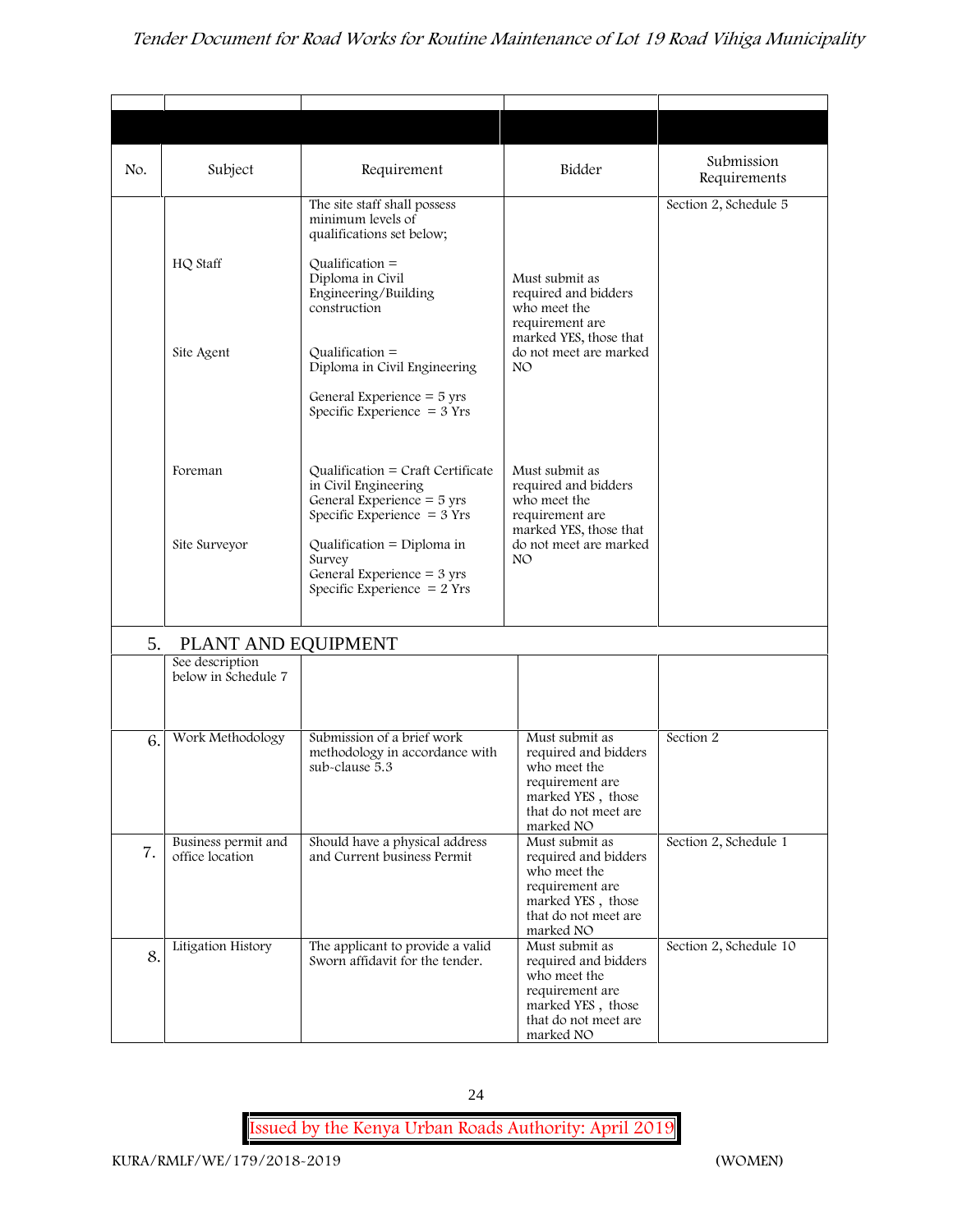#### **7. Schedule of the Major Items of Plant/Equipment Available for Proposed Contract.**

The Bidder must indicate the core plant and equipment considered by the company to be necessary for undertaking the project together with proof of ownership /lease. The lease must be current i.e dated from April 2019. Leases which are out-dated will not be accepted. (\* Mandatory minimum number of equipment required by the Employer for the execution of the project that the bidder must make available for the Contract).

| Item<br>No.               | Equipment Details                         | *Minimum<br>Number<br>Required<br>for the<br>Contract<br>Execution | Compliance<br>Requirement | No of<br>Equipment<br>Owned by<br>the Bidder | No. of<br>equipment<br>to be<br>hired/<br>purchased<br>by the<br>Bidder | No. of<br>equipment<br>to be made<br>available for<br>the Contract<br>by the<br>Bidder |
|---------------------------|-------------------------------------------|--------------------------------------------------------------------|---------------------------|----------------------------------------------|-------------------------------------------------------------------------|----------------------------------------------------------------------------------------|
| $\mathbf{A}$              | General Plant                             |                                                                    |                           |                                              |                                                                         |                                                                                        |
|                           | Asphalt Concrete patching<br>plant        | optional                                                           |                           |                                              |                                                                         |                                                                                        |
| $\, {\bf B}$              | Milling Machine                           |                                                                    |                           |                                              |                                                                         |                                                                                        |
|                           | Asphalt Milling Machine                   | optional                                                           |                           |                                              |                                                                         |                                                                                        |
| $\mathcal{C}$             | <b>Bituminous Plants</b>                  |                                                                    |                           |                                              |                                                                         |                                                                                        |
|                           | Bitumen Pressure distributor              | optional                                                           |                           |                                              |                                                                         |                                                                                        |
|                           | Asphalt concrete paver                    | optional                                                           |                           |                                              |                                                                         |                                                                                        |
| $\mathbf D$               | Compactors                                |                                                                    |                           |                                              |                                                                         |                                                                                        |
|                           | Vibrating compaction plate<br>300 mm wide | optional                                                           |                           |                                              |                                                                         |                                                                                        |
|                           | Vibrating compaction plate<br>600 mm wide | optional                                                           |                           |                                              |                                                                         |                                                                                        |
| $\mathbf E$               | Pot hole repair machines                  |                                                                    |                           |                                              |                                                                         |                                                                                        |
|                           | Colas Sprayer                             | $\mathcal{O}$                                                      |                           |                                              |                                                                         |                                                                                        |
|                           | Pavement Cutter Machine                   | $\mathcal{O}$                                                      |                           |                                              |                                                                         |                                                                                        |
|                           | Paver Braker Machine                      | $\mathcal{O}$                                                      |                           |                                              |                                                                         |                                                                                        |
|                           | Pedestrian Roller                         | $\mathcal{O}$                                                      |                           |                                              |                                                                         |                                                                                        |
| $\boldsymbol{\mathrm{F}}$ | Concrete Equipment                        |                                                                    |                           |                                              |                                                                         |                                                                                        |
|                           | Mobile concrete mixers                    | $\mathbf{1}$                                                       | Yes/no                    |                                              |                                                                         |                                                                                        |
|                           | Concrete vibrators                        | $\mathbf{1}$                                                       | Yes/no                    |                                              |                                                                         |                                                                                        |

25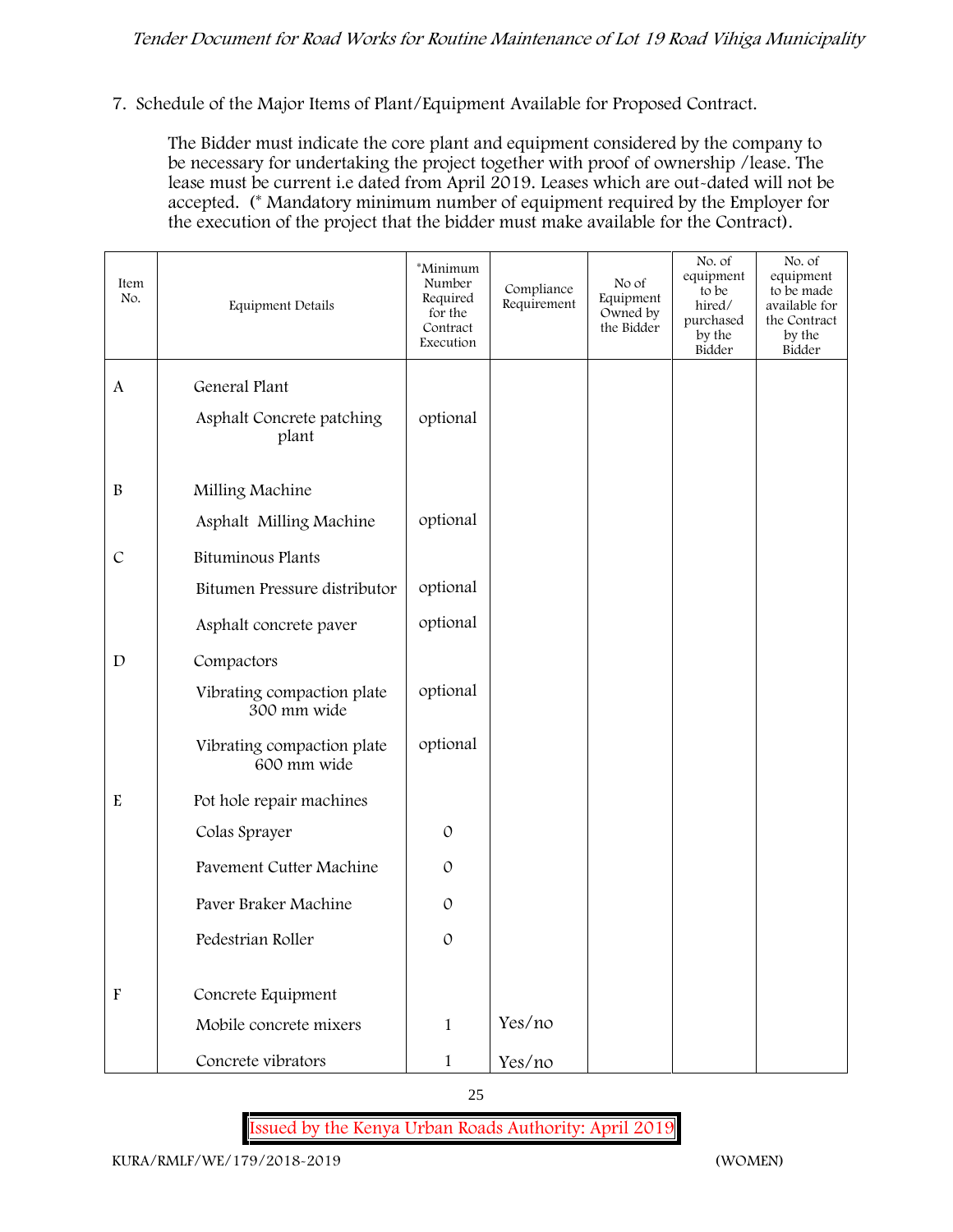| Item<br>No.  | Equipment Details                                                                                                                                                                                                                                                                             | *Minimum<br>Number<br>Required<br>for the<br>Contract<br>Execution | Compliance<br>Requirement | No of<br>Equipment<br>Owned by<br>the Bidder | No. of<br>equipment<br>to be<br>hired/<br>purchased<br>by the<br>Bidder | No. of<br>equipment<br>to be made<br>available for<br>the Contract<br>by the<br>Bidder |
|--------------|-----------------------------------------------------------------------------------------------------------------------------------------------------------------------------------------------------------------------------------------------------------------------------------------------|--------------------------------------------------------------------|---------------------------|----------------------------------------------|-------------------------------------------------------------------------|----------------------------------------------------------------------------------------|
| $\mathsf{G}$ | Transport (Tippers,<br>dumpers, water tankers)<br>$4X2$ tippers payload $7 - 12$<br>tonnes<br>6X4 tippers payload $16 - 20$<br>tonnes<br>8X4 tippers payload $16 - 20$<br>tonnes<br>Flat bed lorries<br>Subtotal for $G$ – tippers &<br>dumpers<br>Water tankers $(18,000 -$<br>20,000 litres | 3<br>optional                                                      | Yes/no                    |                                              |                                                                         |                                                                                        |
| H            | capacity)<br>Earth – Moving Equipment<br>Wheeled loaders<br>Motor graders (93 -<br>205kW)<br>Trench excavator<br>Subtotal for $H$ – Earth<br>moving equipment                                                                                                                                 | $\mathbf{1}$                                                       | Yes/no                    |                                              |                                                                         |                                                                                        |
| I            | Excavators<br>Hydraulic crawler mounted<br>$(7 - 10 \text{ tonnes}) - 0.25 - 0.4$<br>m <sup>3</sup> SAE bucket.<br>Hydraulic crawler mounted<br>$(10 - 16 \text{ tonnes}) - 0.40 -$                                                                                                           | 26                                                                 |                           |                                              |                                                                         |                                                                                        |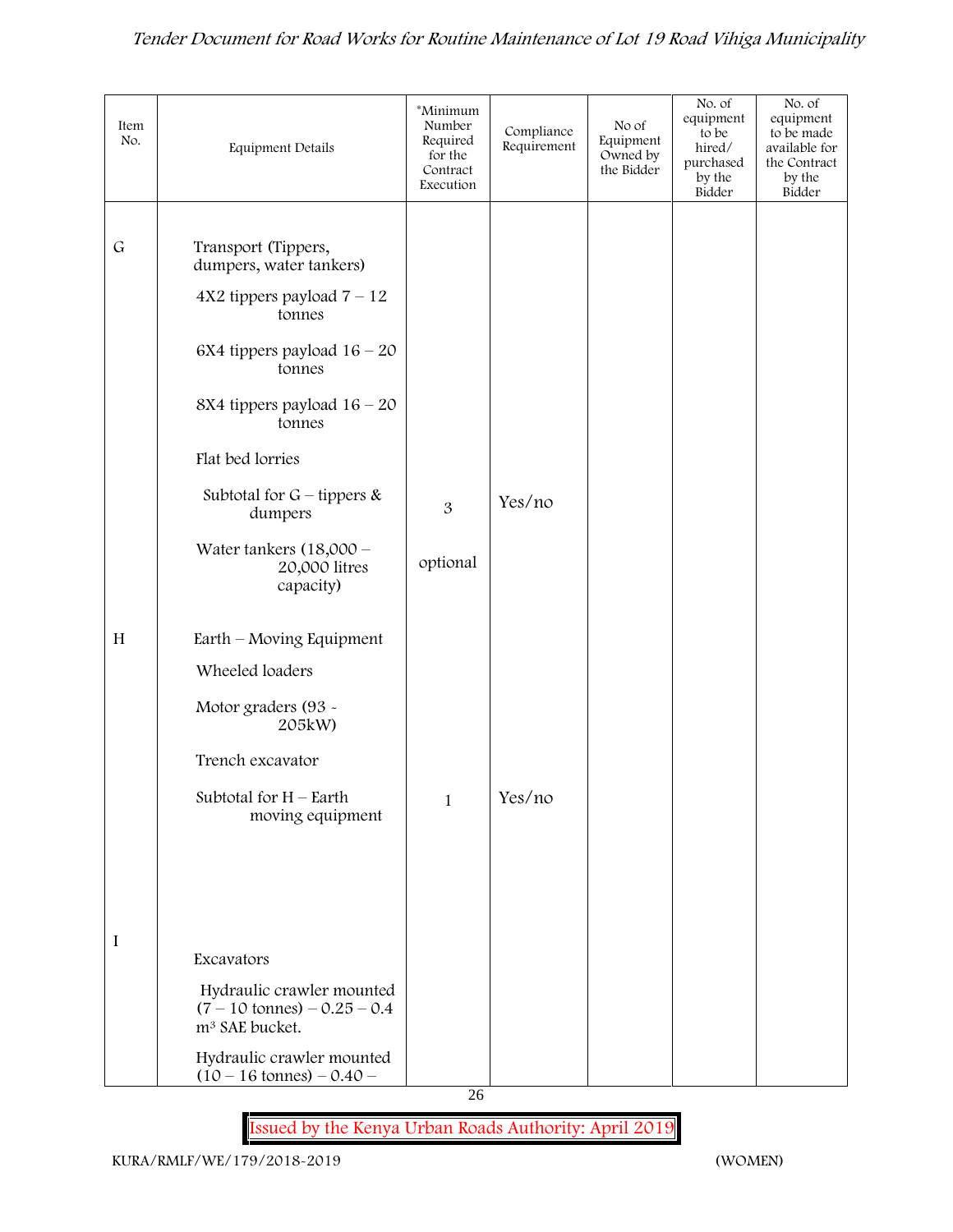| Item<br>No. | <b>Equipment Details</b>                                                                            | *Minimum<br>Number<br>Required<br>for the<br>Contract<br>Execution | Compliance<br>Requirement | No of<br>Equipment<br>Owned by<br>the Bidder | No. of<br>equipment<br>to be<br>hired/<br>purchased<br>by the<br>Bidder | No. of<br>equipment<br>to be made<br>available for<br>the Contract<br>by the<br>Bidder |
|-------------|-----------------------------------------------------------------------------------------------------|--------------------------------------------------------------------|---------------------------|----------------------------------------------|-------------------------------------------------------------------------|----------------------------------------------------------------------------------------|
|             | 0.60 m <sup>3</sup> SAE bucket.                                                                     |                                                                    |                           |                                              |                                                                         |                                                                                        |
|             | Hydraulic wheel mounted<br>$(7 - 10 \text{ tonnes}) - 0.25 - 0.4$<br>m <sup>3</sup> SAE bucket.     |                                                                    |                           |                                              |                                                                         |                                                                                        |
|             | Hydraulic wheel mounted<br>$(10 - 16 \text{ tonnes}) - 0.40 -$<br>0.6 m <sup>3</sup> SAE bucket.    |                                                                    |                           |                                              |                                                                         |                                                                                        |
|             | Hydraulic wheel mounted<br>backloader $(7 - 10$ tonnes)<br>$-0.25 - 0.4$ m <sup>3</sup> SAE bucket. |                                                                    |                           |                                              |                                                                         |                                                                                        |
|             | Subtotal for I (Excavators)                                                                         | $\mathbf{1}$                                                       | Yes/no                    |                                              |                                                                         |                                                                                        |
| J           | Rollers                                                                                             |                                                                    |                           |                                              |                                                                         |                                                                                        |
|             | Self-propelled single drum<br>vibrating (various types)                                             | $\mathbf{1}$                                                       | Yes/no                    |                                              |                                                                         |                                                                                        |
|             | Pneumatic rubber tyre (1-2<br>tonnes/wheel)                                                         | $\mathbf{1}$                                                       | Yes/no                    |                                              |                                                                         |                                                                                        |
|             | Double drum vibrating<br>pedestrian roller                                                          | Optional                                                           |                           |                                              |                                                                         |                                                                                        |
|             |                                                                                                     |                                                                    |                           |                                              |                                                                         |                                                                                        |
|             |                                                                                                     |                                                                    |                           |                                              |                                                                         |                                                                                        |

`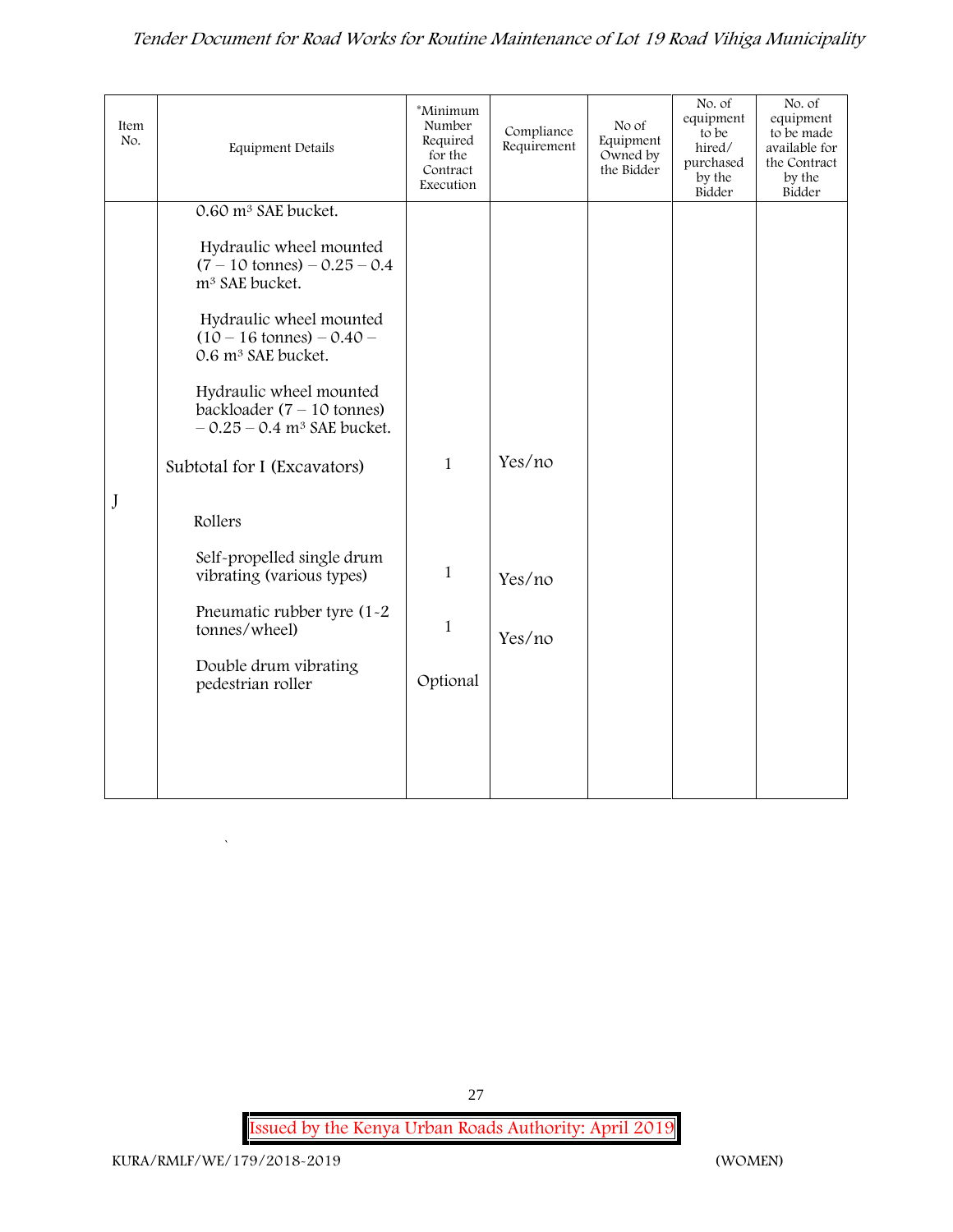# **Appendix to Instruction to Tenderers**

| Table 1: Pre- Qualification Checklist for Completeness and Responsiveness. |  |
|----------------------------------------------------------------------------|--|
|                                                                            |  |

| $S/NO$ . | Completeness and<br>Responsiveness<br>Criteria                | References                                   | Requirement                                                                                                                          |  |
|----------|---------------------------------------------------------------|----------------------------------------------|--------------------------------------------------------------------------------------------------------------------------------------|--|
| 1.       | Form of Bid                                                   | Section II<br>Clause 20.2                    | Amount must be indicated<br>Properly stamped, filled and signed<br>$\tilde{\phantom{a}}$                                             |  |
| 2.       | Appendix to Form of<br>Bid                                    | Section II<br>Clause 20.2                    | Properly stamped, filled and signed<br>$\ddot{\phantom{1}}$                                                                          |  |
| 3.       | <b>Bid Security</b>                                           | Section II<br>Clause 17                      | - The bidder must fill the Bid Securing<br>Declaration Form                                                                          |  |
| 4.       | <b>Confidential Business</b><br>Questionnaire                 | Section IX;<br>Schedule 1                    | Properly filled, stamped and signed<br>Provide all required information                                                              |  |
| 5.       | Form of Power of<br>Attorney                                  | Section IX;<br>Schedule 2<br>Clause $5.1(a)$ | Properly filled, stamped and signed                                                                                                  |  |
| 6.       | Tax Compliance<br>Certificate                                 | Tender notice                                | - Provide valid tax compliance certificate                                                                                           |  |
| 7.       | Registration with<br>National Construction<br>Authority (NCA) | Tender notice<br>Item 1.4 of QC              | Copy of valid certificate and practicing<br>$\tilde{\phantom{a}}$<br>license                                                         |  |
| 8.       | Certificate of<br>Incorporation                               | Tender notice<br>Item 1.4 of QC              | Copy of certificate Certified by<br>Commissioner for Oaths                                                                           |  |
| 9.       | Certificate of<br>Registration in a<br>target group           | Tender notice                                | Certified copy of a valid certificate from<br>$\tilde{\phantom{a}}$<br>National or County Treasury for<br>relevant category          |  |
| 10.      | Priced Bill of<br>Quantities                                  | Clause 14.1<br>Section IX                    | Fill all rates, prices and amounts and<br>counter sign any alteration(s)<br>Stamp and initial all pages of BOQ's                     |  |
| 11.      | Eligibility                                                   | Section II;<br>Schedule 1<br>Clause 4.1      | Legible copies of National ID or passport<br>for all directors<br>System generated Form CR12 (12<br>$\tilde{\phantom{a}}$<br>months) |  |
| 12.      | Conflict of interest                                          | Section II;<br>Schedule 1<br>Clause 4.2      | - to state explicitly                                                                                                                |  |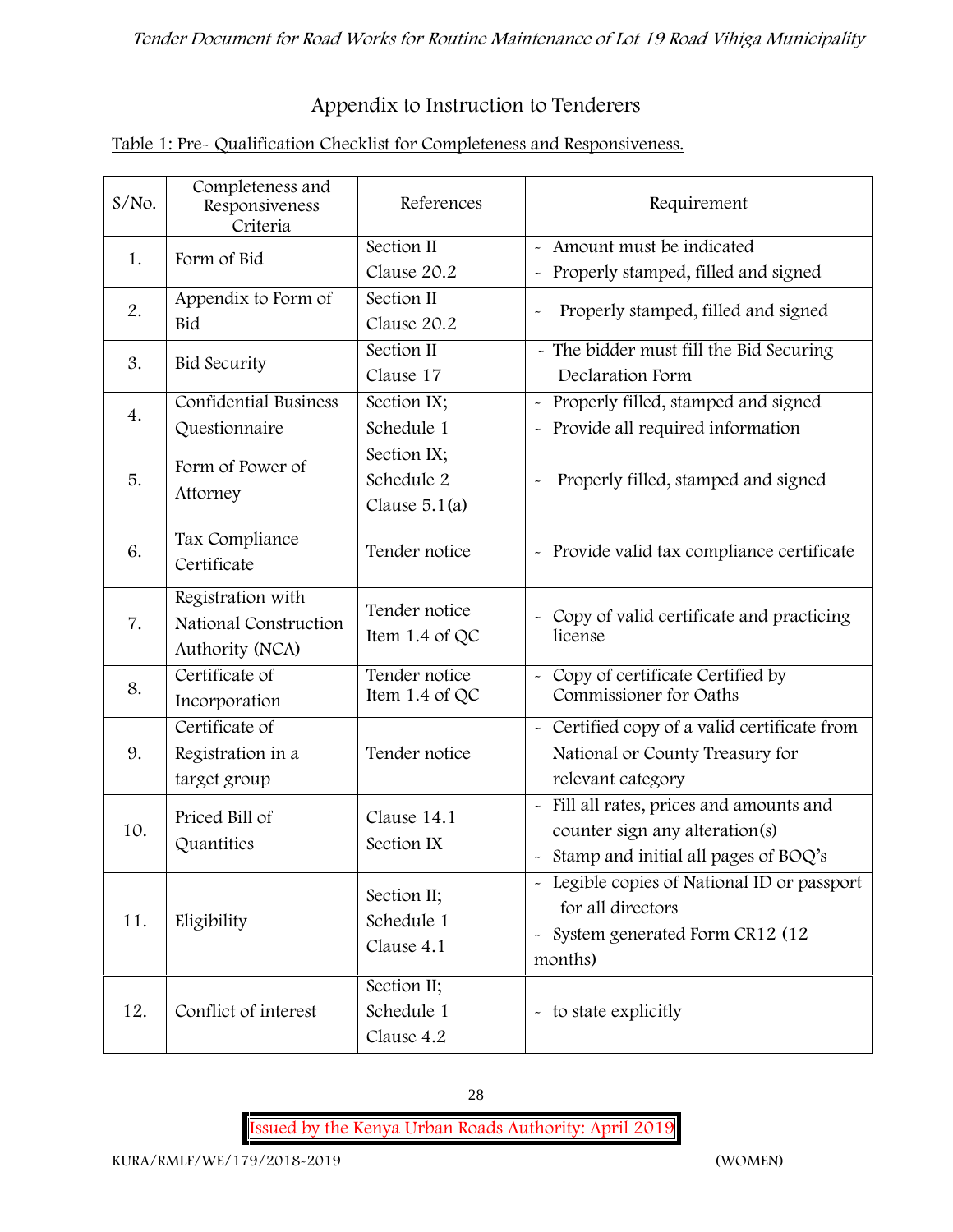| 13.            | Debarment                                                                  | Section II<br>Clause 30.4;<br>Schedule 11<br>Item $1.3$ of QC | Properly filled, stamped and signed                                                                          |
|----------------|----------------------------------------------------------------------------|---------------------------------------------------------------|--------------------------------------------------------------------------------------------------------------|
| 14.            | Pending Litigation                                                         | Item 2.2 of QC                                                | Provide original sworn affidavit for the<br>specific tender                                                  |
| 15.            | Litigation History                                                         | Section II Clause<br>31.8; Schedule 10                        | Properly filled, stamped and signed                                                                          |
| 16.            | History of Non<br>performance                                              | Schedule 6B<br>Item $2.1$ of QC                               | - Fill information on non-completed<br>works                                                                 |
| 17.            | Certificate of<br>Tenderers Visit to Site                                  | Section II;<br>Clause 8.3                                     | Attend pre-bid meeting/visit<br>- Certificate must be signed and stamped<br>by the Employer's representative |
| 18.            | Schedule of Major<br>Items of Plant                                        | Section XI<br>Item 5 of QC;<br>Schedule 7                     | Properly filled, stamped and signed                                                                          |
| 19.            | Schedule of Key<br>Personnel                                               | Section XI<br>Item 6 of QC;<br>Schedule 5                     | Properly filled, stamped and signed<br>$\tilde{}$                                                            |
| 20.            | Roadwork Completed<br>Satisfactorily                                       | Section XI;<br>Item 4 of QC<br>Schedule 6A                    | Properly filled, stamped and signed<br>$\tilde{\phantom{a}}$                                                 |
| 21.            | Schedule of Ongoing<br>Projects                                            | Section XI;<br>Item 5.1 of QC<br>Schedule 7                   | Properly filled, stamped and signed                                                                          |
| 22             | Schedule of other<br>Supplementary<br>Information /<br>Financial Standings | Section XI;<br>Item $5.1$ of QC<br>Schedule 9                 | Properly filled, stamped and signed                                                                          |
| 23             | Declaration form for<br>bankrupt or insolvent                              | Schedule 11                                                   | Properly filled, stamped and signed                                                                          |
| 24.            | Anti-corruption form                                                       | Schedule 12                                                   | Properly filled, stamped and signed                                                                          |
| 25             | Copy of Bid Document                                                       | Clause 20.1                                                   | Replica of the original                                                                                      |
| 26             | Serialization                                                              | Section 74 (i)                                                | Must be fully serialized                                                                                     |
| <b>REMARKS</b> |                                                                            | Clause 13.1/20.2                                              | Bid document to be complete, properly<br>$\tilde{\phantom{a}}$<br>filled and signed.                         |

**Key:** QC – Qualification Criteria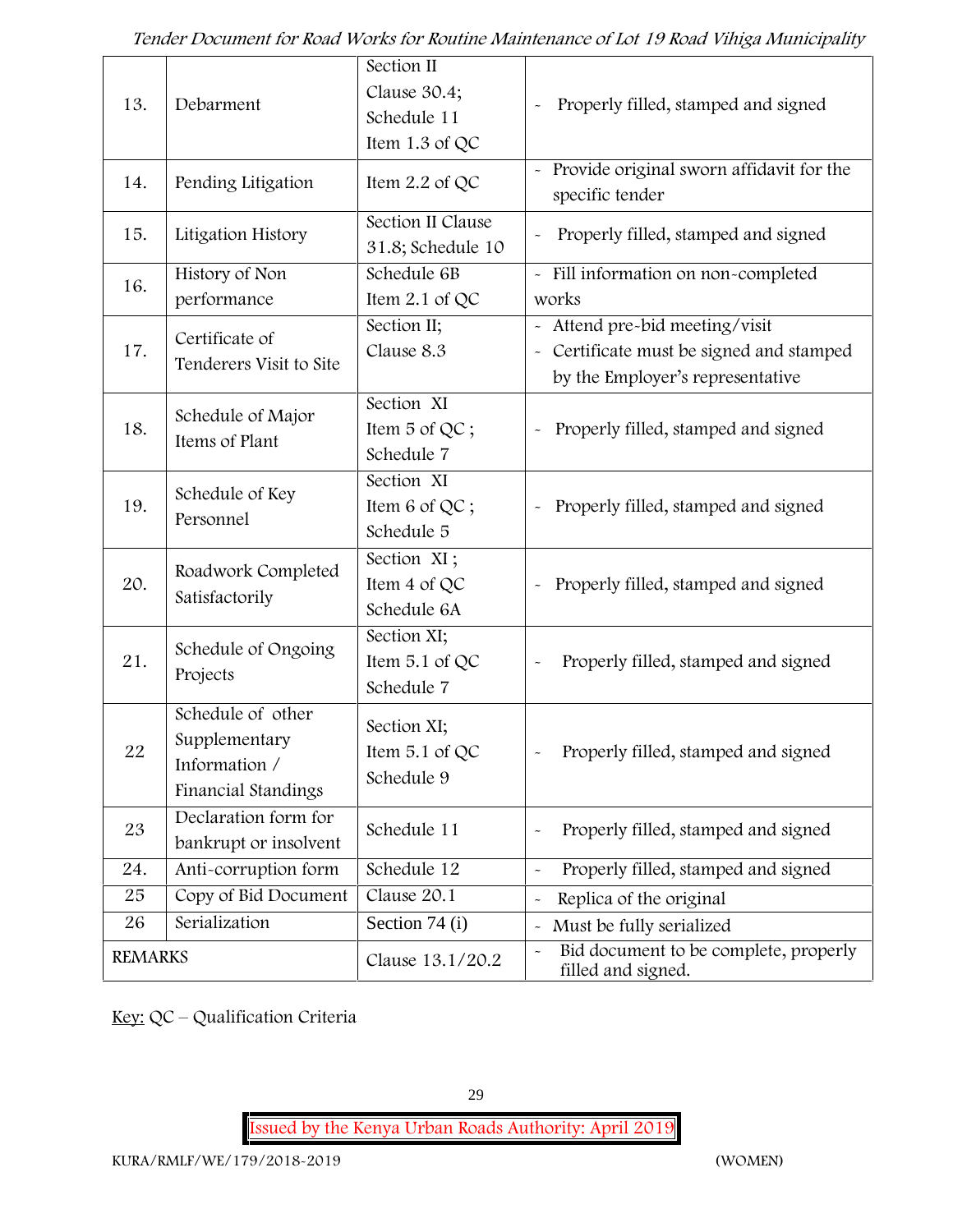| <b>CRITERIA</b><br><b>FINANCIAL CAPACITY</b><br>1<br>Audited Statements<br>YES/NO<br>a<br>Cash flow statement (forecasts)<br>b<br>YES/NO<br>Financial position/Ratios<br>YES/NO<br>$\mathcal{C}$<br>d<br>Turnover<br>YES/NO<br>2<br><b>EXPERIENCE</b><br>General Experience<br>YES/NO<br>Specific experience in related works<br>YES/NO<br><b>CURRENT COMMITMENTS</b><br>3<br>On-going works<br>YES/NO<br><b>KEY PERSONNEL</b><br>$\overline{\mathcal{A}}$<br>HQ Staff<br>YES/NO<br>Site Agent<br>YES/NO |  |
|----------------------------------------------------------------------------------------------------------------------------------------------------------------------------------------------------------------------------------------------------------------------------------------------------------------------------------------------------------------------------------------------------------------------------------------------------------------------------------------------------------|--|
|                                                                                                                                                                                                                                                                                                                                                                                                                                                                                                          |  |
|                                                                                                                                                                                                                                                                                                                                                                                                                                                                                                          |  |
|                                                                                                                                                                                                                                                                                                                                                                                                                                                                                                          |  |
|                                                                                                                                                                                                                                                                                                                                                                                                                                                                                                          |  |
|                                                                                                                                                                                                                                                                                                                                                                                                                                                                                                          |  |
|                                                                                                                                                                                                                                                                                                                                                                                                                                                                                                          |  |
|                                                                                                                                                                                                                                                                                                                                                                                                                                                                                                          |  |
|                                                                                                                                                                                                                                                                                                                                                                                                                                                                                                          |  |
|                                                                                                                                                                                                                                                                                                                                                                                                                                                                                                          |  |
|                                                                                                                                                                                                                                                                                                                                                                                                                                                                                                          |  |
|                                                                                                                                                                                                                                                                                                                                                                                                                                                                                                          |  |
|                                                                                                                                                                                                                                                                                                                                                                                                                                                                                                          |  |
|                                                                                                                                                                                                                                                                                                                                                                                                                                                                                                          |  |
|                                                                                                                                                                                                                                                                                                                                                                                                                                                                                                          |  |
| Surveyor<br>YES/NO                                                                                                                                                                                                                                                                                                                                                                                                                                                                                       |  |
| Foreman<br>YES/NO                                                                                                                                                                                                                                                                                                                                                                                                                                                                                        |  |
| 5<br>PLANT AND EQUIPMENT                                                                                                                                                                                                                                                                                                                                                                                                                                                                                 |  |
| Equipment capabilities<br>YES/NO                                                                                                                                                                                                                                                                                                                                                                                                                                                                         |  |
| WORK METHODOLOGY<br>6<br>YES/NO                                                                                                                                                                                                                                                                                                                                                                                                                                                                          |  |
| $\overline{7}$<br>LITIGATION HISTORY<br>YES/NO                                                                                                                                                                                                                                                                                                                                                                                                                                                           |  |
| Business permit and office location<br>8<br>YES/NO                                                                                                                                                                                                                                                                                                                                                                                                                                                       |  |
| <b>REMARKS</b><br>YES/NO                                                                                                                                                                                                                                                                                                                                                                                                                                                                                 |  |

**Table 2: Post- qualification Score**

Bidders must achieve YES in all the measured parameters to qualify.

 The bidders who pass the technical criteria will be subjected to financial evaluation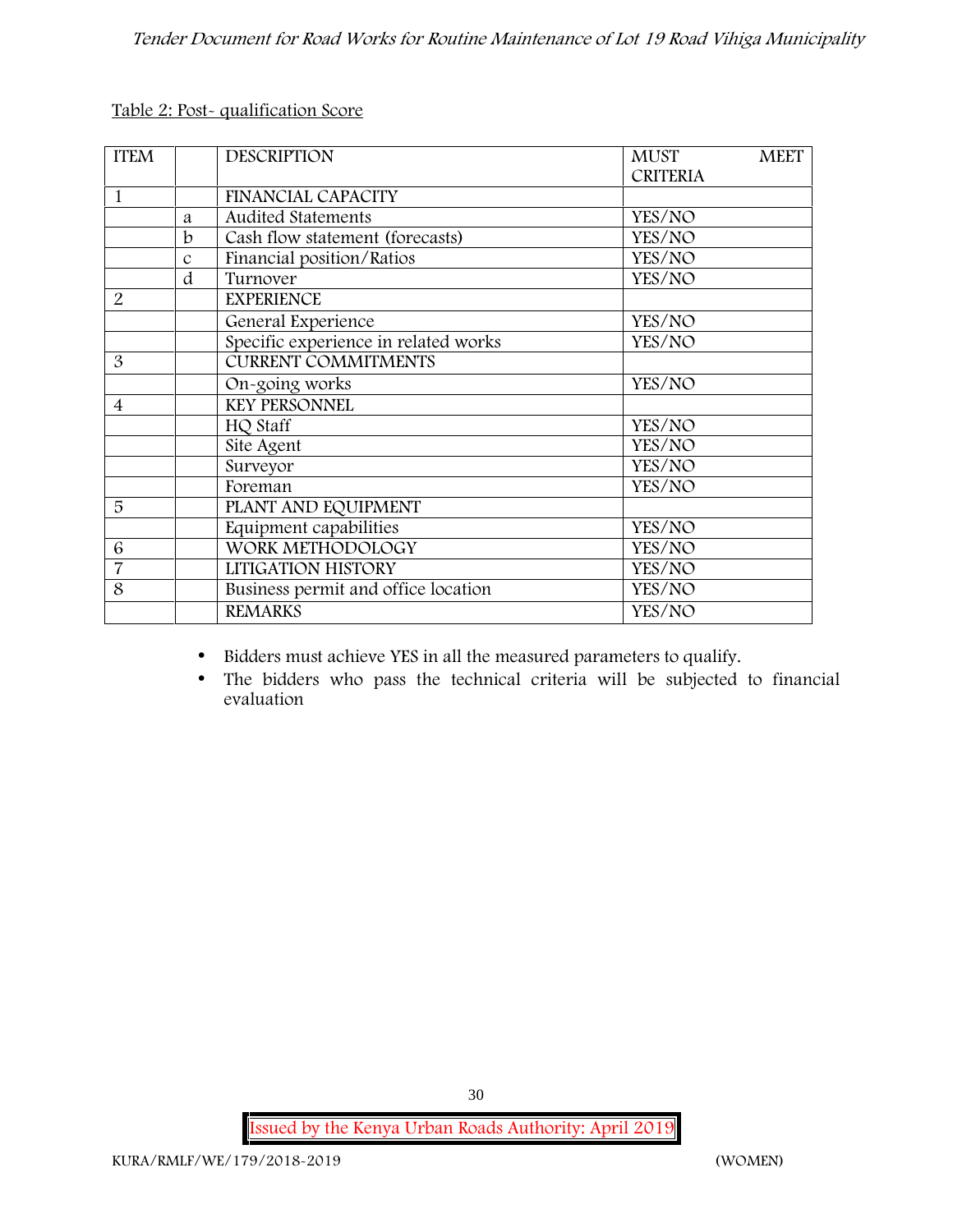## **SECTION IV: CONDITIONS OF CONTRACT PART I: GENERAL CONDITIONS OF CONTRACT**

The Conditions Of Contract Part  $1$  – General Conditions shall be those forming Part 1 of the Conditions Of Contract for works of Civil engineering construction Fourth Edition 1987, reprinted in 1992 with further amendments, prepared by the Federation Internationale des Ingenieurs Conseils (FIDIC)

Copies of the FIDIC Conditions of Contract can be obtained from:

FIDIC Secretariat P.O.Box 86 1000 Lausanne 12 **Switzerland** Fax: 41 21 653 5432<br>Telephone: 41 21 653 5003 Telephone: 41 21 653 5003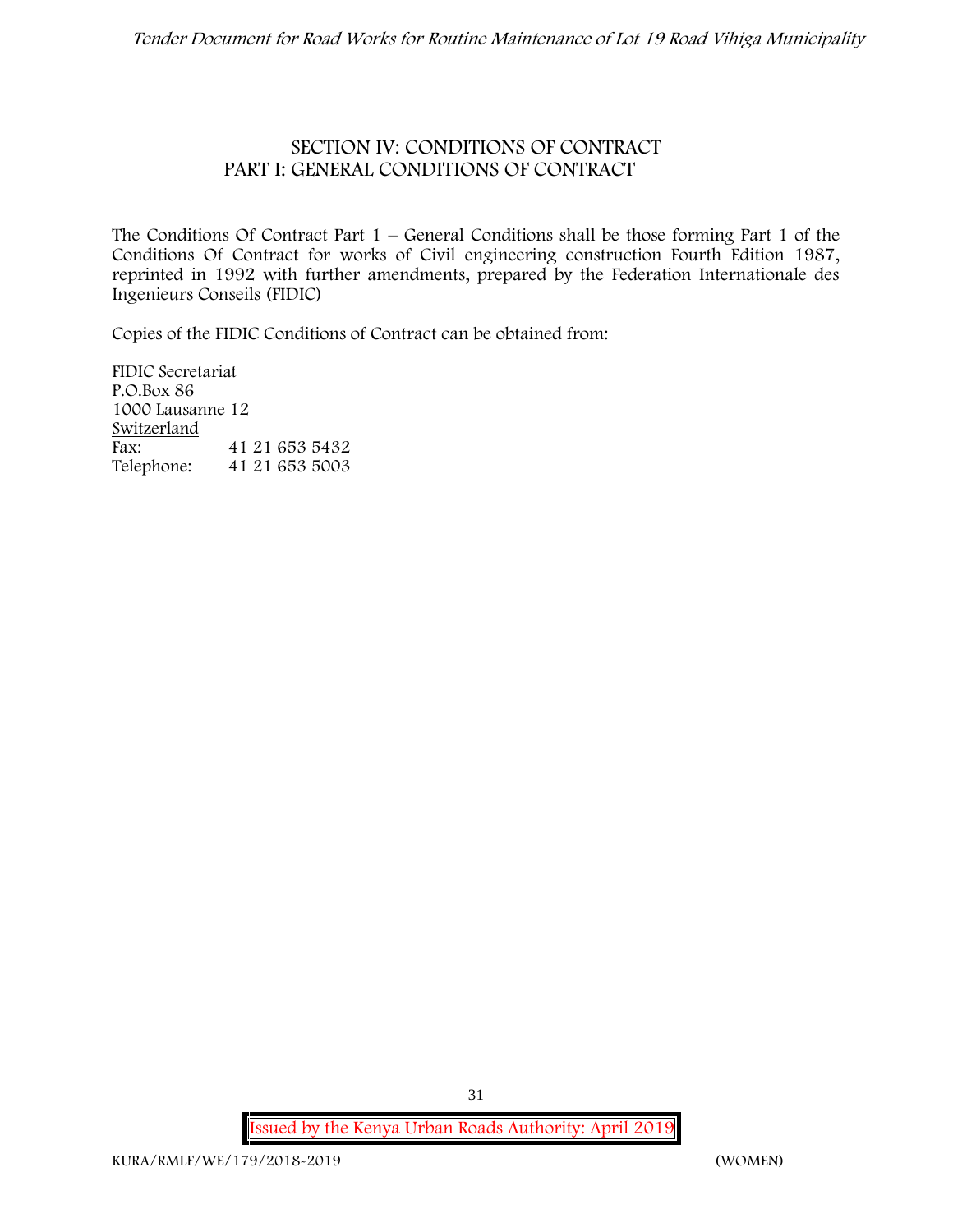#### **PART II: CONDITIONS OF PARTICULAR APPLICATION**

The following Conditions of Particular Application shall supplement the General Conditions of Contract. Whenever there is a conflict, the provisions herein shall prevail over those in the General Conditions of Contract. The Particular Condition is preceded by the corresponding clause number of the General Conditions to which it relates.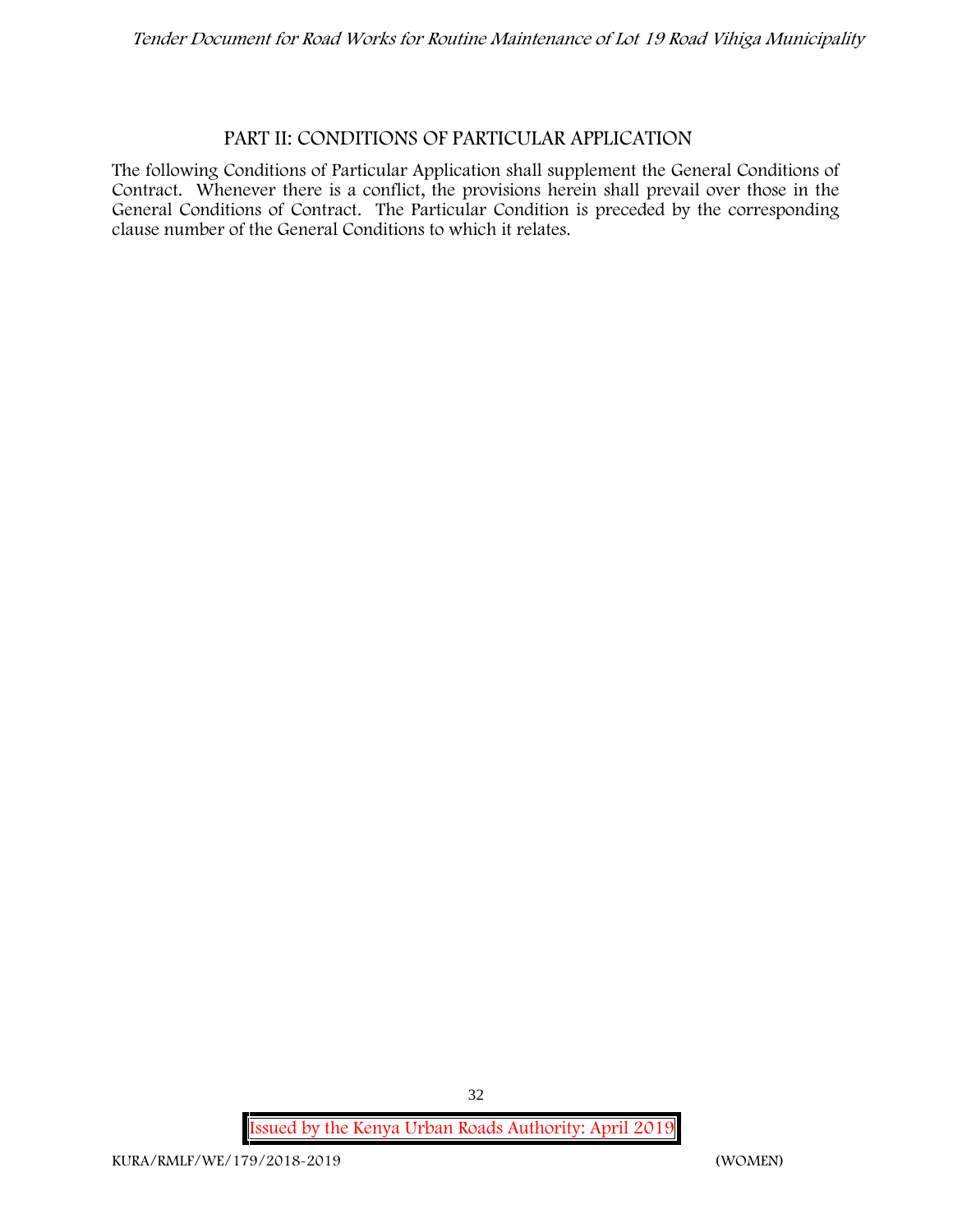#### **CONTENTS**

| SUBCLAUSE 8.2 - SITE OPERATIONS AND METHODS OF CONSTRUCTION 36             |  |
|----------------------------------------------------------------------------|--|
|                                                                            |  |
|                                                                            |  |
|                                                                            |  |
|                                                                            |  |
|                                                                            |  |
|                                                                            |  |
|                                                                            |  |
|                                                                            |  |
| SUBCLAUSE 15.2~ LANGUAGE ABILITY AND QUALIFICATIONS OF CONTRACTOR'S        |  |
|                                                                            |  |
|                                                                            |  |
| SUBCLAUSE 16.3- QUALIFICATION AND LANGUAGE ABILITY OF SUPERINTENDING STAFF |  |
| 39                                                                         |  |
| SUBCLAUSE 19.1 - SAFETY, SECURITY AND PROTECTION OF THE ENVIRONMENT 39     |  |
|                                                                            |  |
| SUBCLAUSE 21.1 - INSURANCE OF WORKS AND CONTRACTOR 'S EQUIPMENT 40         |  |
|                                                                            |  |
|                                                                            |  |
|                                                                            |  |
|                                                                            |  |
|                                                                            |  |
|                                                                            |  |
|                                                                            |  |
|                                                                            |  |
| SUBCLAUSE 29.2 - REINSTATEMENT AND COMPENSATION FOR DAMAGES TO PERSONS     |  |
|                                                                            |  |
|                                                                            |  |
|                                                                            |  |
|                                                                            |  |
|                                                                            |  |
|                                                                            |  |
|                                                                            |  |
|                                                                            |  |
|                                                                            |  |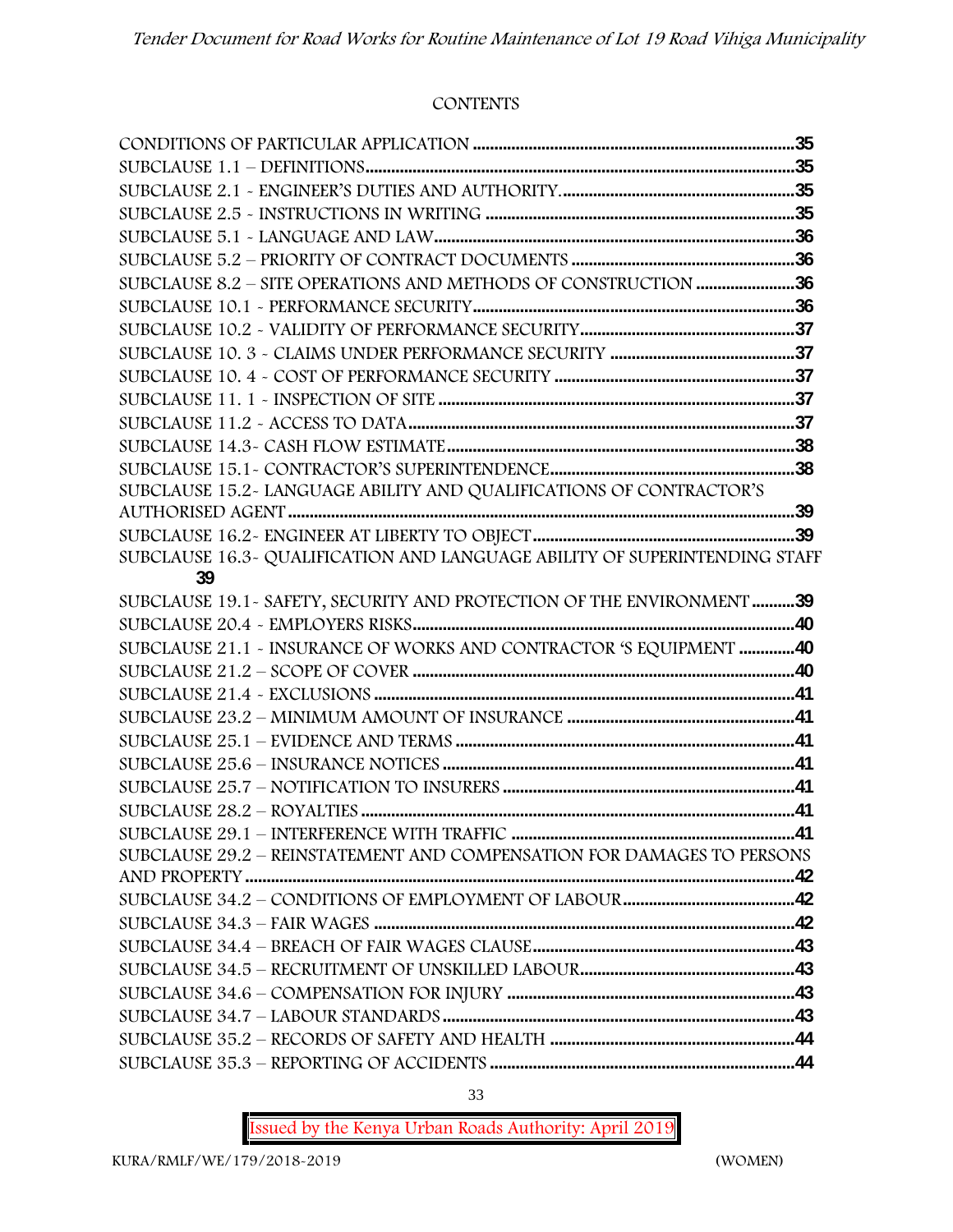| SUBCLAUSE 54.1 - CONTROCTOR'S EQUIPMENT, TEMPORARY WORKS AND MATERIALS |  |
|------------------------------------------------------------------------|--|
| 45                                                                     |  |
|                                                                        |  |
|                                                                        |  |
|                                                                        |  |
|                                                                        |  |
| SUBCLAUSE 60.3 - RETENTION MONEY AND PAYMENT OF RETENTION MONEY47      |  |
|                                                                        |  |
|                                                                        |  |
|                                                                        |  |
|                                                                        |  |
|                                                                        |  |
|                                                                        |  |
|                                                                        |  |
|                                                                        |  |
|                                                                        |  |
|                                                                        |  |
|                                                                        |  |
|                                                                        |  |
|                                                                        |  |
|                                                                        |  |
|                                                                        |  |
|                                                                        |  |
|                                                                        |  |
|                                                                        |  |
|                                                                        |  |
|                                                                        |  |
|                                                                        |  |
|                                                                        |  |
|                                                                        |  |
|                                                                        |  |
|                                                                        |  |
|                                                                        |  |
|                                                                        |  |
|                                                                        |  |

34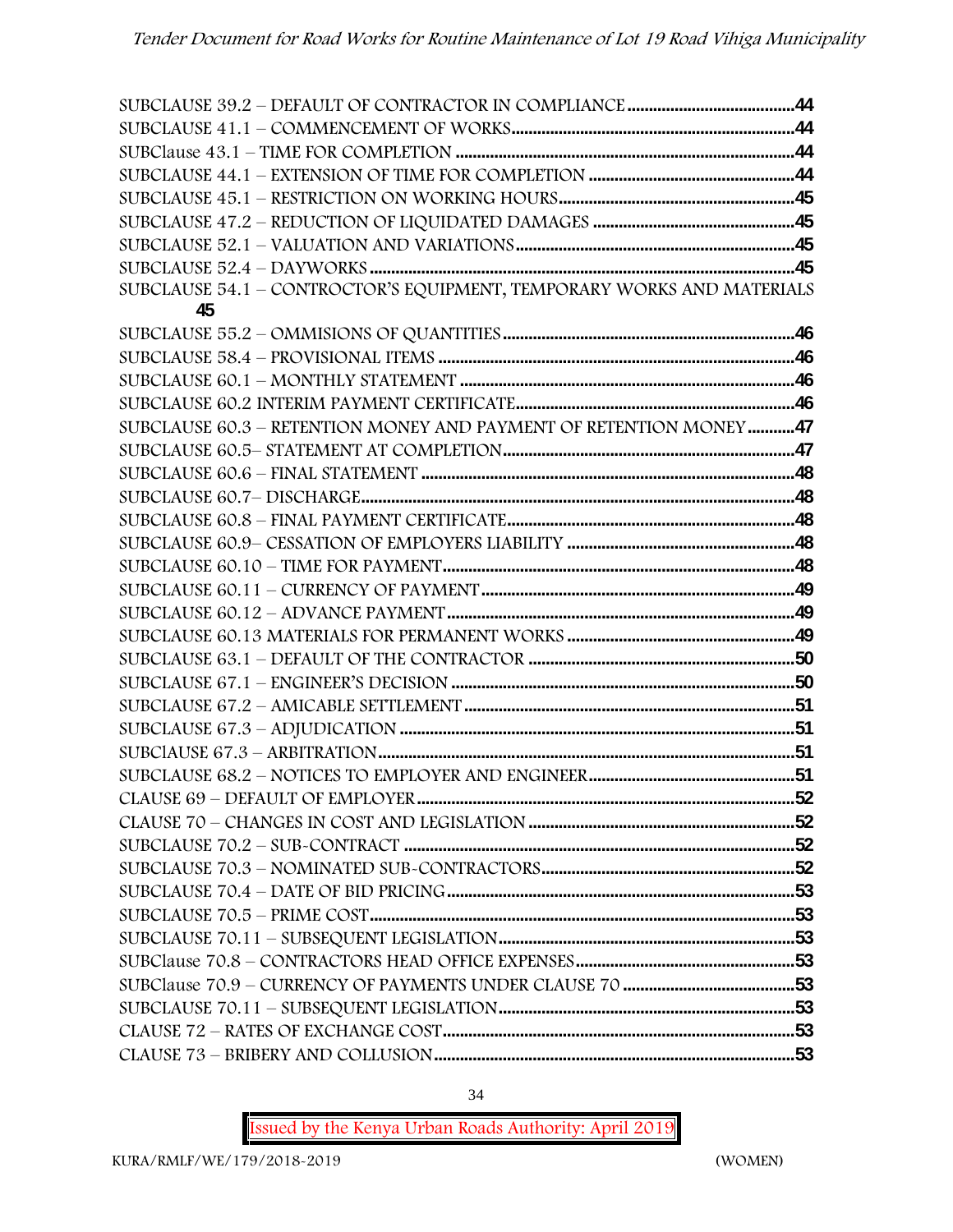**CLAUSE 74 – CONTRACT CONFIDENTIAL..................................................................................54**

CONDITIONS OF PARTICULAR APPLICATION SUBCLAUSE 1.1 – DEFINITIONS

Amend this sub-clause as follows:

(a) (i) The "Employer" is the Kenya Urban Roads Authority, represented by the Director General - Kenya Urban Roads Authority.

(ii) The "Engineer" is the General Manager (Maintenance) - Kenya Urban Roads Authority.

.(b) (i) Insert in line 2 after the Bills Of Quantities", the following, "the rates entered by the Contractor (whether or not such rate be employed in computation of the Contract Price),"

Amend subparagraph (b) (v) of Sub-Clause 1.1 by adding the following words at the end: The word "BID" is synonymous with "bid" and the word "Appendix to BID" with "Appendix to Bid" and the word "BID documents" with "bidding documents".

Add the following at the end of this sub-clause:

(h) "Materials" means materials and other things intended to form or forming part of the Permanent Works.

(i) "Quantified site instructions" means Site instructions from the Engineer or his representative to the Contractor instructing him to carry out quantified works drawn from the contract to be carried out within a specified period.

SUBCLAUSE 2.1 - ENGINEER'S DUTIES AND AUTHORITY.

With reference to Sub-Clause 2.1 (b), the following shall also apply: The Engineer shall obtain the specific approval of the Employer before taking any of the following actions specified in Part 1:

(a) Consenting to the subletting of any part of the works under Clause 4;

- (b) Certifying additional cost determined under Clause 12;
- (c) Determining an extension of time under Clause 44;

(d) Issuing a variation under Clause 51;

(e) Fixing rates or prices under Clause 52

#### SUBCLAUSE 2.5 - INSTRUCTIONS IN WRITING

Add at the end of sub-clause 2.5 the following: "The site instructions shall be in the form of quantiffied site instructions and the contractor shall commence execution of the site instructions within three (3) days and complete within the completion period as stipulated in the instructions.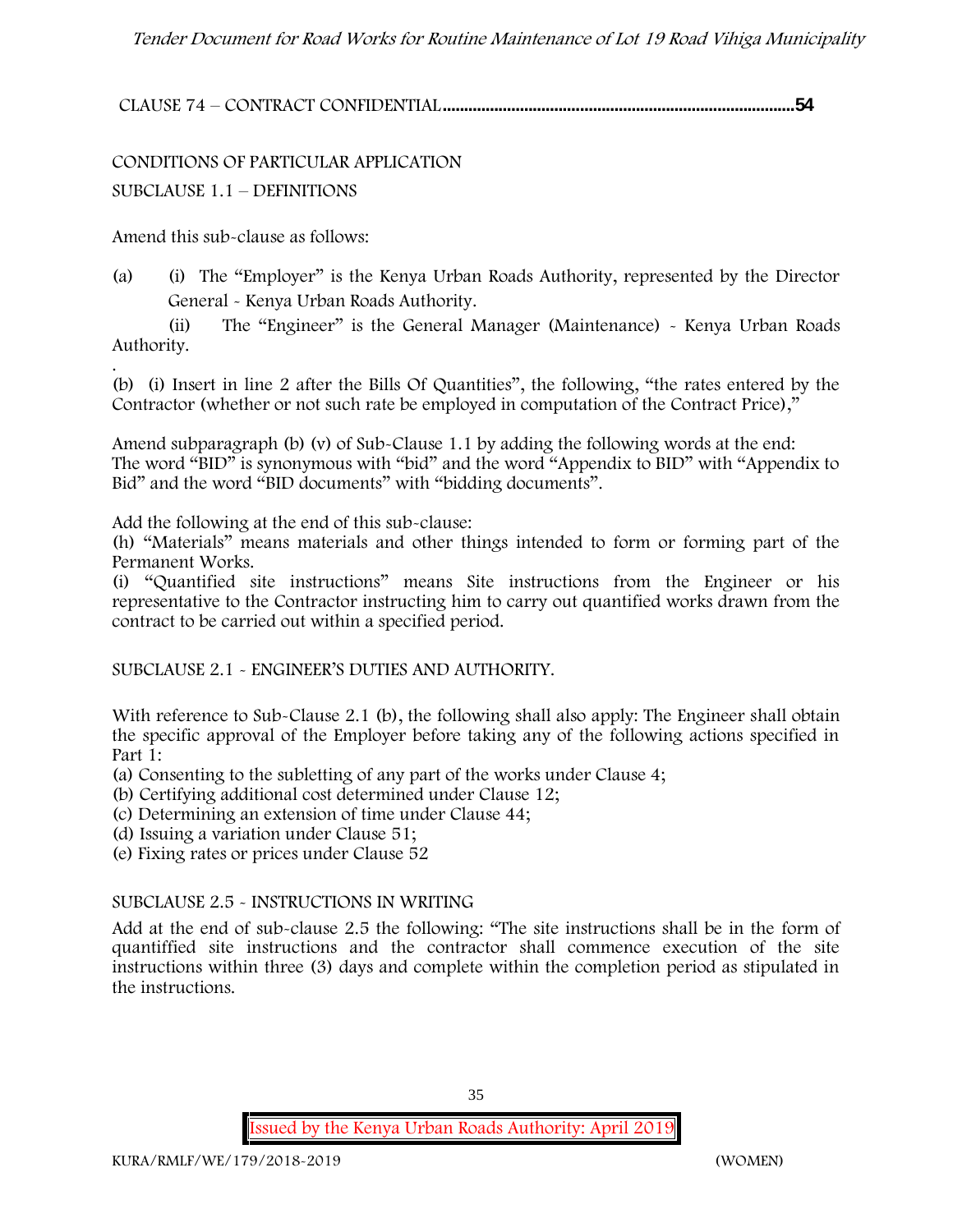# SUBCLAUSE 5.1 - LANGUAGE AND LAW

The Contract document shall be drawn up in the ENGLISH LANGUAGE. Communication between the Contractor and the Engineer's Representative shall be in this given language.

The Laws applicable to this Contract shall be the Laws of the Republic of Kenya.

## SUBCLAUSE 5.2 – PRIORITY OF CONTRACT DOCUMENTS

Delete the documents listed 1-6 and substitute:

- (1) The Contract Agreement (if completed)
- (2) The Letter Of Acceptance;
- (3) The Bid and Appendix to Bid;
- (4) The Conditions of Contract Part II;
- (5) The Conditions of Contract Part I;
- (6) The Special Specifications;
- (7) The Standard Specification for Road and Bridge Construction, 1986;
- (8) The Drawings;
- (9) The priced Bills of Quantities
- (10) Other documents as listed in the Appendix to form of Bid

# SUBCLAUSE 8.2 – SITE OPERATIONS AND METHODS OF CONSTRUCTION

Add sub- clause 8.2(b) at the end as follows:

"The Contractor shall submit to the Engineer Works Methodology not later than 14 days from the date of award of the contract and general description of his proposed arrangements and methods for the execution of the Works. This shall include inter-alia temporary office, buildings, access roads, construction plant and its intended production output, working shift arrangements, labour strength, skilled and unskilled, and supervision arrangements, power supply arrangements, supply of materials including a materials utilisation programme, stone crushing, aggregate production and storage, cement handling, concrete mixing and handling, methods of excavation, dealing with water, testing methods and facilities."

## SUBCLAUSE 10.1 - PERFORMANCE SECURITY

Replace the text of Sub-clause 10.1 with the following:

"The Contractor shall provide security for his proper performance of the Contract within 28 days after receipt of the Letter of Acceptance. The Performance Security shall be in the form of a bank guarantee as stipulated by the Employer in the Appendix to Bid. The Performance Security shall be issued by a bank incorporated in Kenya. The Contractor shall notify the Engineer when providing the Performance Security to the Employer.

"Without limitation to the provisions of the preceding paragraph, whenever the Engineer determines an addition to the Contract Price as a result of a change in cost, the Contractor, at the Engineers written request, shall promptly increase the value of the Performance Security by an equal percentage.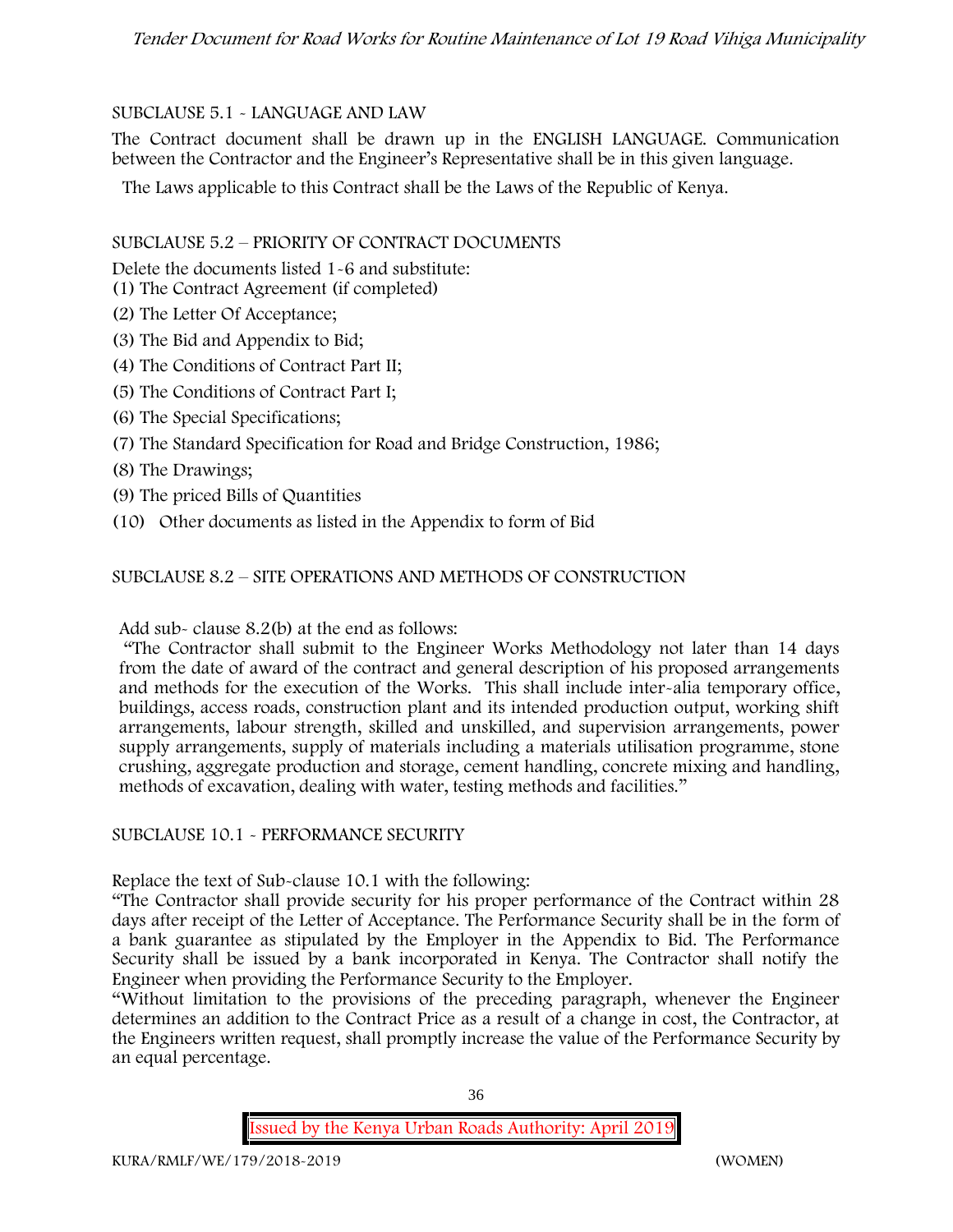## SUBCLAUSE 10.2 - VALIDITY OF PERFORMANCE SECURITY

The Performance Security shall be valid until a date 28 days after the date of issue of the Defects Liability Certificate. The security shall be returned to the Contractor within 14 days of expiration.

SUBCLAUSE 10. 3 - CLAIMS UNDER PERFORMANCE SECURITY

Delete the entire sub-clause 10.3.

#### SUBCLAUSE 10. 4 - COST OF PERFORMANCE SECURITY

The cost of complying with the requirements of this clause shall be borne by the Contractor.

#### SUBCLAUSE 11. 1 - INSPECTION OF SITE

In line 17 after "affect his BID" add

"and the Contractor shall be deemed to have based his BID on all the aforementioned"

Delete the last paragraph completely and replace with the following:

"The Employer in no way guarantees completeness nor accuracy of the soil, materials, subsurface and hydrological information made available to the Contractor at the time of BIDing or at any other time during the period of the Contract, and the Contractor shall be responsible for ascertaining for himself all information as aforesaid for the execution of works and his BID shall be deemed to have been priced accordingly.

SUBCLAUSE 11.2 - ACCESS TO DATA

Data made available by the Employer in accordance with Clause 11.1 shall be deemed to include data listed elsewhere in the Contract as open for inspection at the address stipulated in the Appendix to Bid.

#### SUBCLAUSE 14.1 PROGRAM TO BE SUBMITTED

The time within which the program shall be submitted shall be fourteen (14) days from the issuance of order to commence**.**

The programme shall be in the form of a Critical Path Method Network (CPM network) showing the order of procedure and description of the construction methods and arrangements by which he proposes to carry out the works. It should also be supplemented by a time – bar chart of the same programme.

The programme shall be coordinated with climatic, groundwater and other conditions to provide for the completion of the Works in the instruction and by the time specified. The programme shall be revised on demand by the Engineer or his representative.

37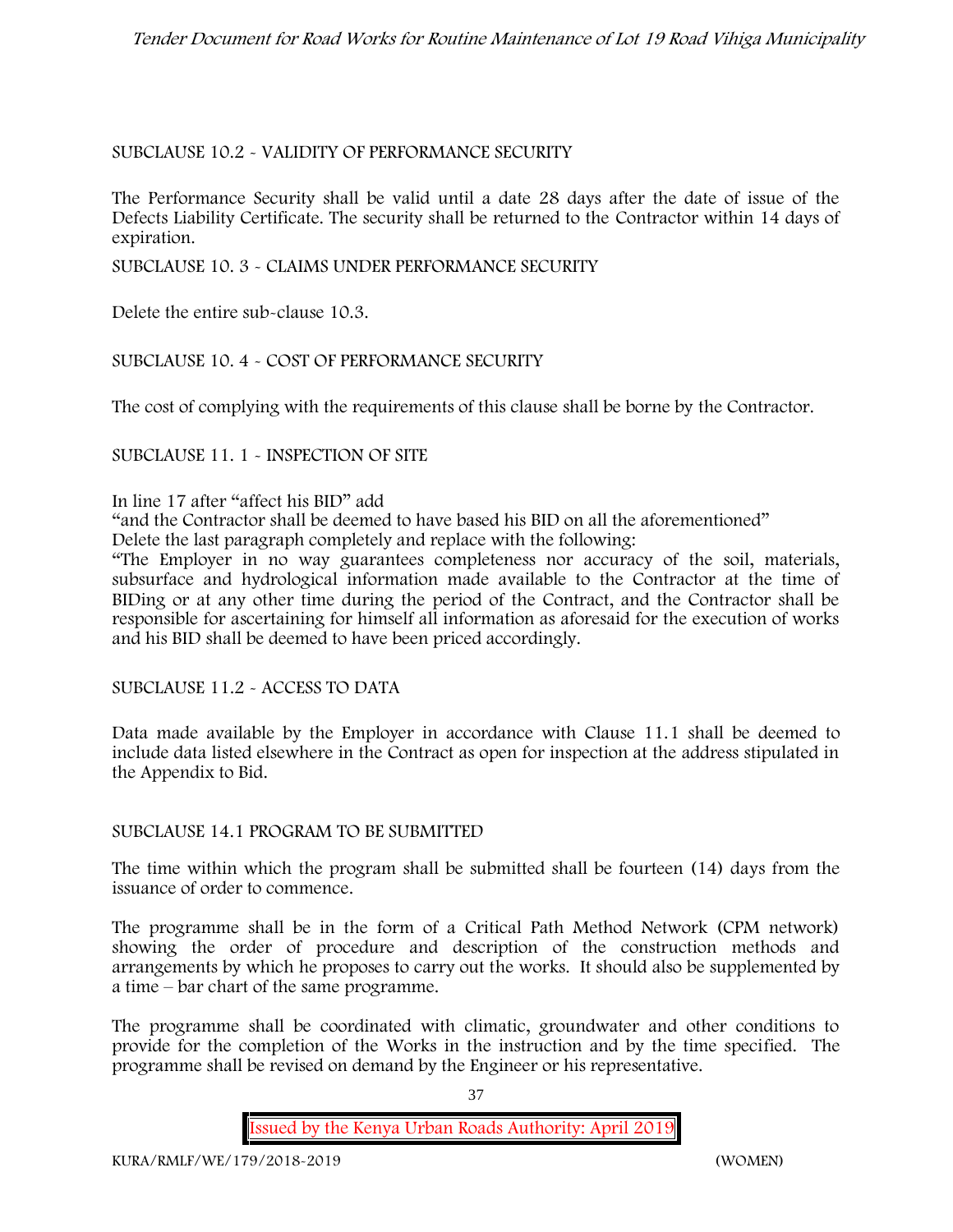During the execution of the works, the Contractor shall submit to the Engineer full and detailed particulars of any proposed amendments to the arrangements and methods submitted in accordance with the foregoing. If details of the Contractor's proposals for Temporary Works are required by the Engineer for his own information the Contractor shall submit such details within seven days of being requested to do so.

The various operations pertaining to the works shall be carried out in such a progressive sequence as will achieve a continuous and consecutive output of fully completed road works inclusive of all bridge works and culverts within the time limits specified in the Contract and the instructions. Generally the Contractor shall carry out works within the sections stated in the instructions.

The Contractor shall allow in his programme for the following 10 public holidays per calendar year in Kenya.

- New Years Day (1<sup>st</sup> January)
- Good Friday
- **Easter Monday**
- Labour day  $(1<sup>st</sup>$  May)
- Madaraka Day (1st June)
- Idd Ul Fitr
- Mashujaa Day (20th October)
- $\bullet$  Jamhuri day (12<sup>th</sup> December)
- Christmas Day (25<sup>th</sup> December)
- Boxing day (26<sup>th</sup> December)

The Contractor should also allow per calendar year for a further 2 unspecified public holidays which may be announced by the Government of Kenya with no prior notification.

Add the following at the end of this sub-clause: -

The Employer shall have the right to withhold payment at any time if the contractor fails to submit the programme or revised programme due to his negligence, failure or omission.

# SUBCLAUSE 14.3- CASH FLOW ESTIMATE

The cash flow estimates shall be submitted together with the works programme.

## SUBCLAUSE 15.1- CONTRACTOR'S SUPERINTENDENCE

Add the following at the end of the first paragraph of sub-clause 15.1:

"The Contractor shall, within seven (7) days of receipt of the Engineer's order to commence the works inform the Engineer in writing the name of the Contractor's Representative and the anticipated date of his/her arrival on site."

Add the following Sub-clause 15.2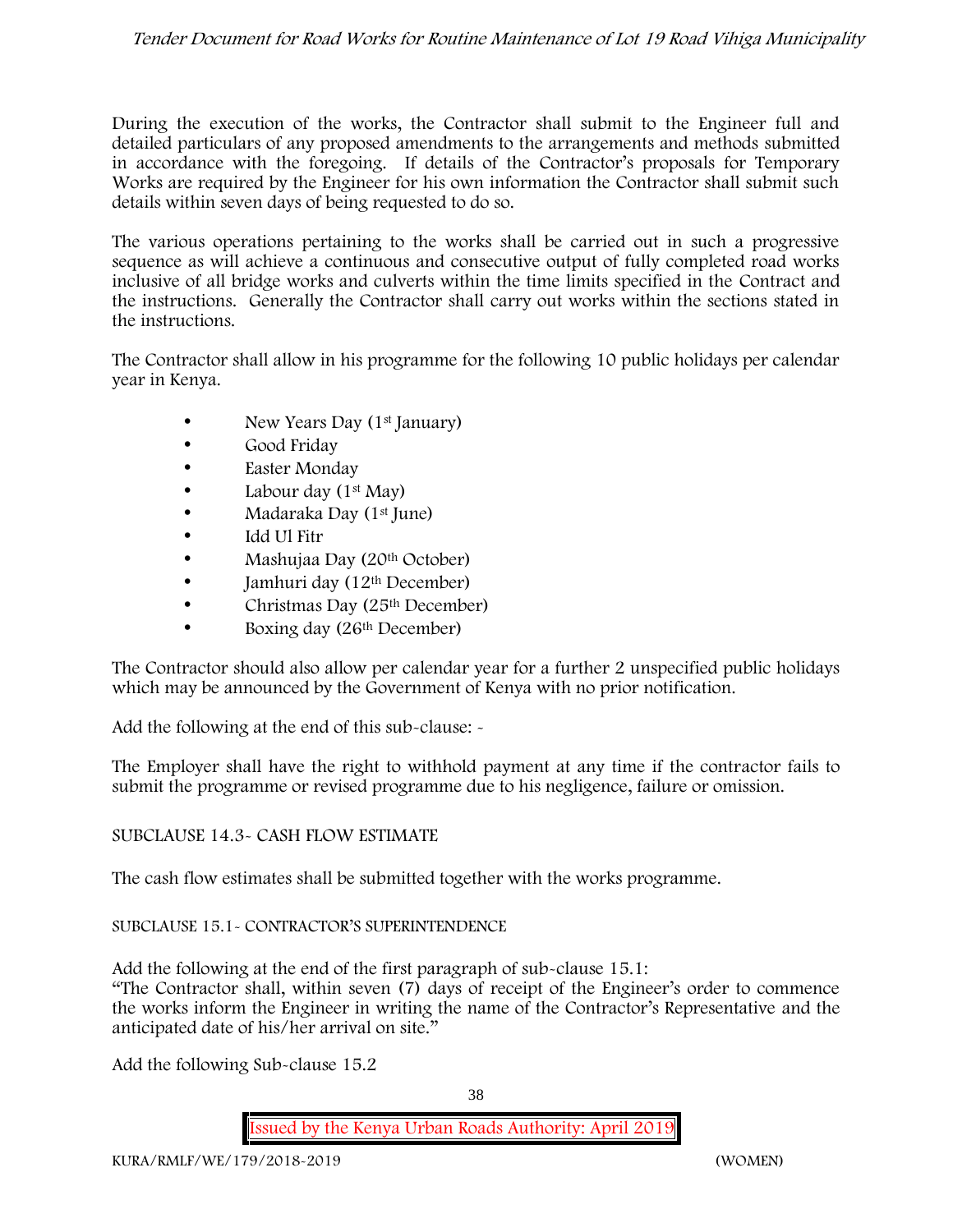SUBCLAUSE 15.2- LANGUAGE ABILITY AND QUALIFICATIONS OF CONTRACTOR'S AUTHORISED AGENT

The Contractor's Agent or Representative on the site shall have as a minimum an ordinary diploma in civil Engineering or building construction or have equivalent status approved by the Engineer and shall be able to read and write English fluently.

The Contractor's Agent or Representative shall have at least 3 years related experience.

SUBCLAUSE 16.2- ENGINEER AT LIBERTY TO OBJECT

At the end of this Clause add

"by a competent substitute approved by the Engineer and at the Contractors own expense." Add the following Sub-Clauses 16.3 and 16.4:

#### SUBCLAUSE 16.3- QUALIFICATION AND LANGUAGE ABILITY OF SUPERINTENDING STAFF

The Contractor's superintending staff shall meet the following minimum qualifications: Should have a working knowledge of English or Kiswahili. Should any of the superintending staff not be able to meet this condition, the Contractor shall propose to the Engineer arrangements for provision of a sufficient number of interpreters of approved qualifications. The Engineer, at his discretion, may amend, approve or reject such arrangements or reject deployment of superintending staff not meeting the language requirements. The Engineer may at any time during the duration of the Contract amend any approved arrangements made for interpreters, which shall be implemented at the Contractors expense.

The key staff listed below must have academic qualifications from government-recognised institutions or equivalent institutions of the levels set out in Section 5, Part 6.

- Site Agent
- Site Engineer
- Site Surveyor
- Foremen

The key staff listed below must have minimum experience set out in Section 5, Part 6:

- Site Agent
- Site Engineer
- Site Surveyor
- Foremen

Qualifications as above shall be subject to verification and approval on site by the Engineer or his representative on site before commencement of the said works.

SUBCLAUSE 19.1- SAFETY, SECURITY AND PROTECTION OF THE ENVIRONMENT

Add Sub-Clause-paragraph (d) of Sub-Clause 19 as follows:

Notwithstanding the Contractor's obligation under Sub-Clause-paragraph (a), (b) and 9(c) of Sub-Clause 19.1 of the Conditions Of Contract, the Contractor shall observe the following measures with a view to reducing or elimination adverse environmental effects by the site works: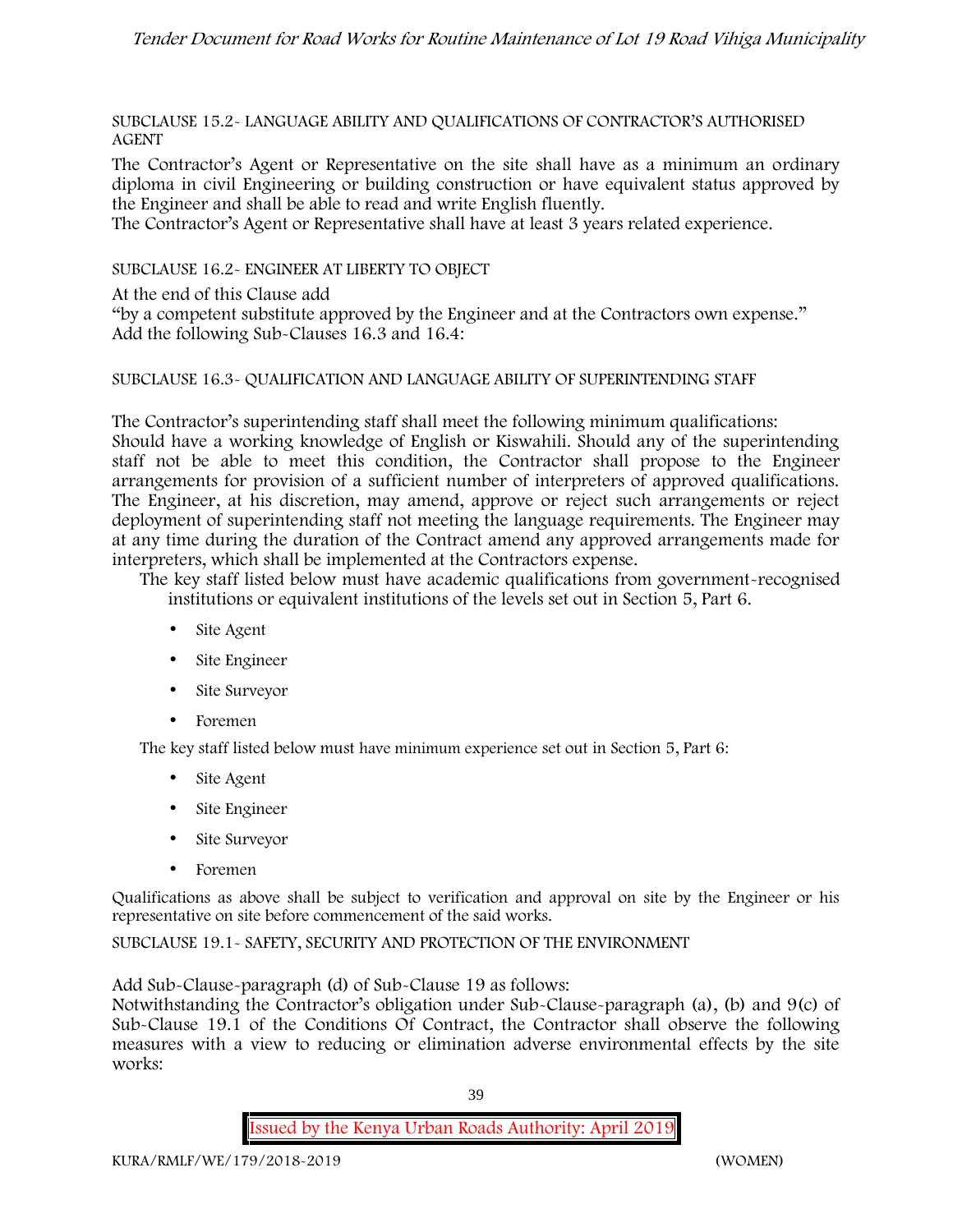- (i) All quarries and borrow pits shall be filled and landscaped to their original state after extraction of construction material
- (ii) Soil erosion due to surface runoff or water from culverts or other drainage structures should be avoided by putting in place proper erosion control measures that shall include, but are not limited to grassing and planting if trees
- (iii) Long traffic diversion roads shall be avoided so as to minimize the effect of dust on the surrounding environment. In any case all diversions shall be kept damp and dust free
- (iv) Spillage of oils, fuels and lubricants shall be avoided and if spilt, shall be collected and disposed off in such a way as not to adversely affect the environment
- (v) Rock blasting near settlement areas shall be properly coordinated with the relevant officers of the Government so as to minimize noise pollution and community interference.

## SUBCLAUSE 20.4 - EMPLOYERS RISKS

Delete Sub-Clause (h) and substitute with;

- (h) any operation of the forces of nature (insofar as it occurs on site) which an experienced contractor:
	- (i) could not have reasonably foreseen, or
	- (ii) could reasonably have foreseen, but against which he could not reasonably have taken at least one of the following measures:
		- (A) prevent loss or damage to physical property from occurring by taking appropriate measures or
		- (B) insure against such loss or damage

SUBCLAUSE 21.1 - INSURANCE OF WORKS AND CONTRACTOR 'S EQUIPMENT

Add the following words at the end of Sub-paragraph (a) and immediately before the last word of Sub-paragraph (b) of Sub-Clause 21.1:

"It being understood that such insurance shall provide for compensation to be payable in the types and proportions of currencies required to rectify the loss or damage incurred"

Delete the first sentence of this Clause and replace with he following:

"prior to commencement of the Works the Contractor shall, without limiting his or the Employer's obligations and responsibilities under Clause 20, insure to the satisfaction of the Employer:"

SUBCLAUSE 21.2 – SCOPE OF COVER

Amend sub-paragraph (a) of Sub-Clause 21.2 as follows:

Delete words "from the start of work at the site" and substitute the words "from the first working day after the Commencement Date"

Add the following as Sub-Clause (c) under Sub-Clause-Clause 21.2

40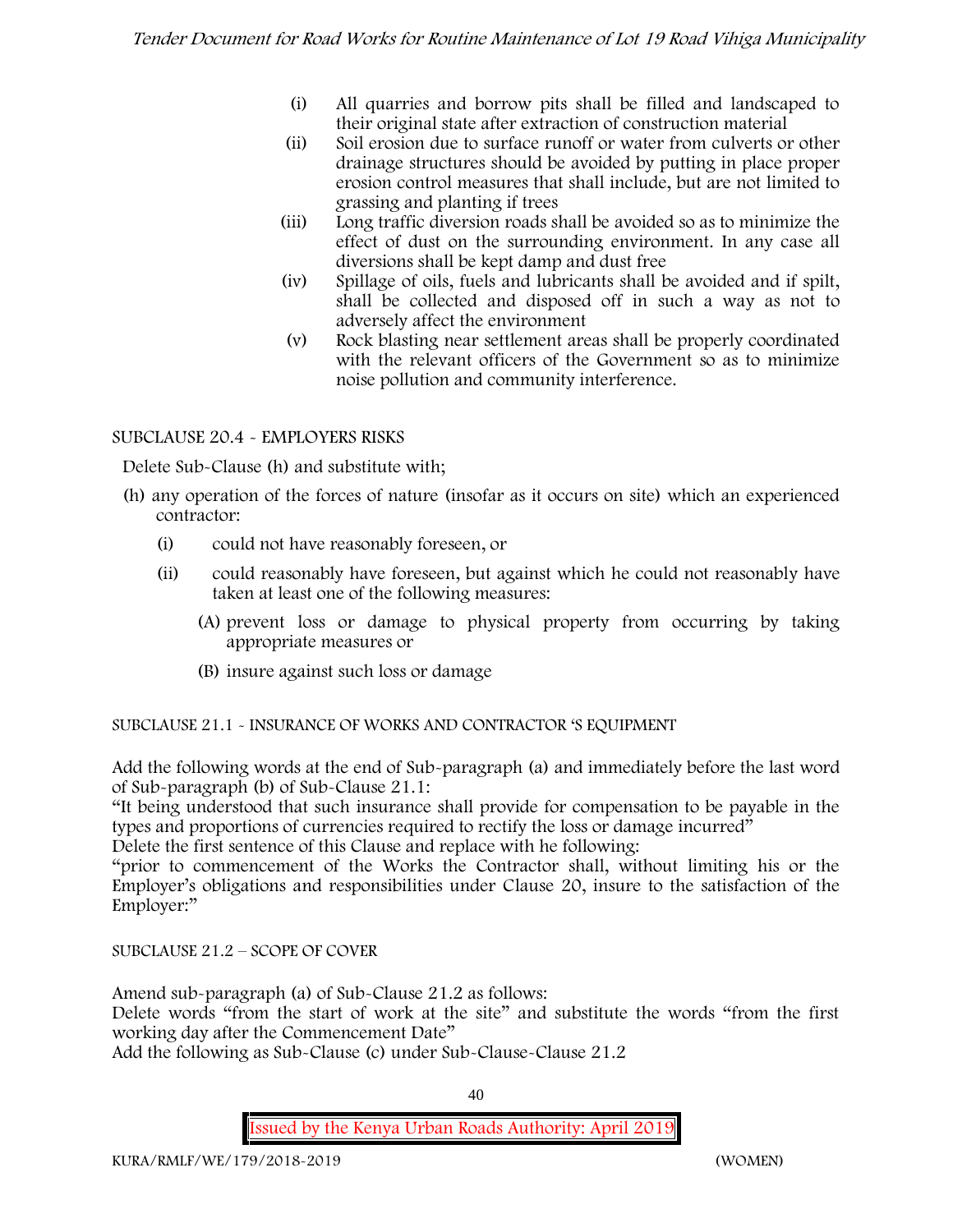(c ) It shall be the responsibility of the Contractor to notify the insurance company of any change in the nature and extent of the Works and to ensure the adequacy of the insurance coverage at all times during the period of the Contract.

SUBCLAUSE 21.4 - EXCLUSIONS

Amend Sub-Clause 21.4 to read as follows:

"There shall be no obligation for the insurances in Sub-Clause 21.1 to include loss or damage caused by the risks listed under Sub-Clause 20.4 sub-paragraph (a) (i) to(iv) of the Conditions of Particular Application."

SUBCLAUSE 23.2 – MINIMUM AMOUNT OF INSURANCE

Add the following at the end of this Clause: "... with no limits to the number of occurrences".

SUBCLAUSE 25.1 – EVIDENCE AND TERMS

Amend Sub-Claus OF INSURANCE 25.1 as follows: Insert the words "as soon as practicable after the respective insurances have been taken out but, in any case," before the words "prior to the start of work at the site" Add the following Sub-Clauses 25.6, 25.7

SUBCLAUSE 25.6 – INSURANCE NOTICES

Each policy of insurance effected by the Contractor for purposes of the Contract shall include a provision to the effect that the Insurer shall have a duty to give notice in writing to the Contractor and Employer of the date when a premium becomes payable. This shall not be more than thirty (30) days before that date and the policy shall remain in force until thirty (30) days after the giving of such notice.

#### SUBCLAUSE 25.7 – NOTIFICATION TO INSURERS

It shall be the responsibility of the Contractor to notify insurers under any of the insurance referred to in the preceding clauses 21, 23 and 24 on any matter or event, which by the terms of such insurance are required to be so notified. The Contractor shall indemnify and keep indemnified the Employer against all losses, claims, demands, proceedings, costs, charges and expenses whatsoever arising out of or in consequence of any default by the Contractor in complying with the requirements of this Sub-Clause whether as a result of avoidance of such insurance or otherwise.

SUBCLAUSE 28.2 – ROYALTIES

Add at the end of this Sub-Clause the following sentence: "The Contractor shall also be liable for all payments or compensation if any that are levied in connection with the dumping of part or all of any such material."

SUBCLAUSE 29.1 – INTERFERENCE WITH TRAFFIC

Supplement Sub-Clause 29.1 by adding the following sentence at the end:

41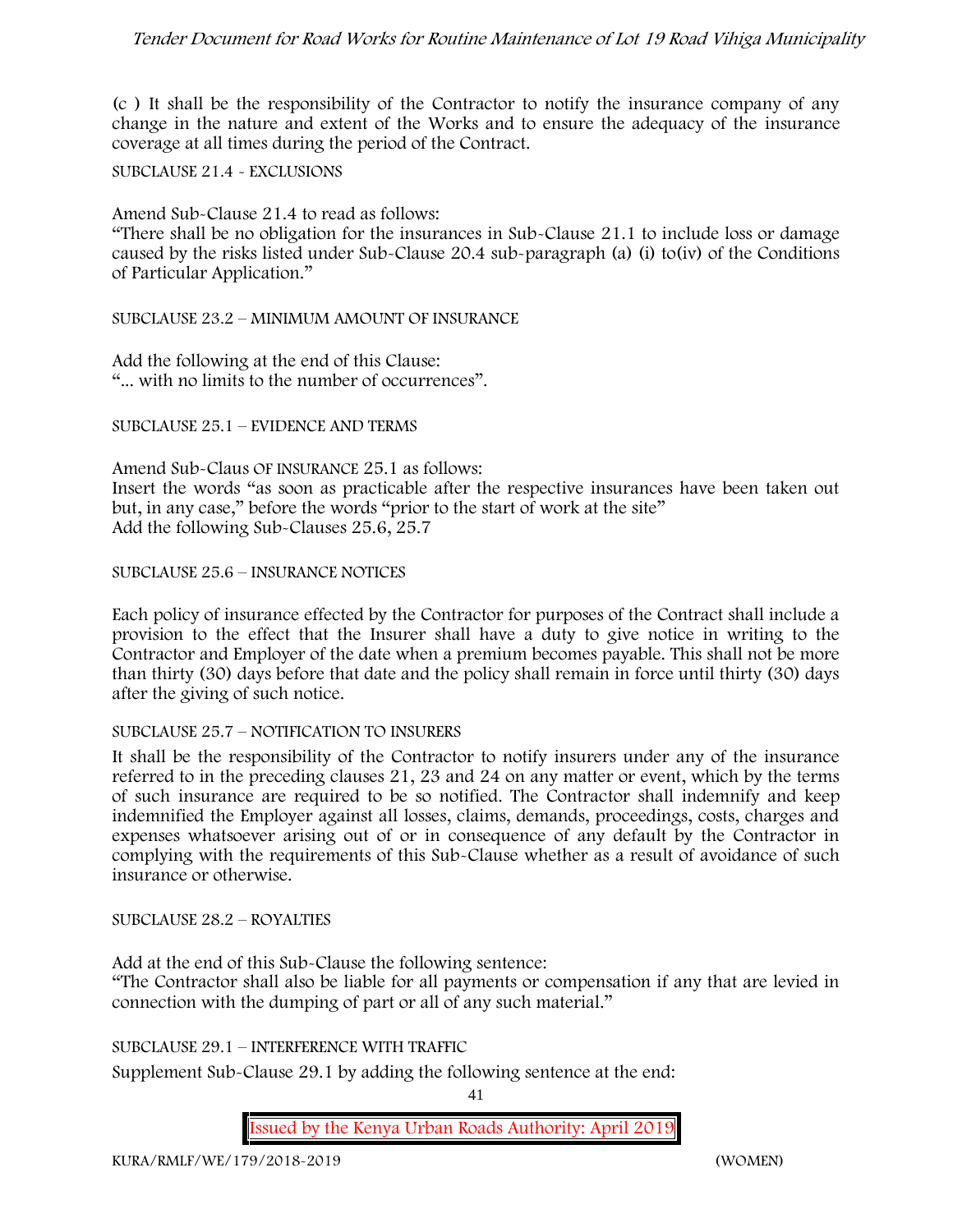"The Contractor will be permitted to use existing public roads for access to the site. The Contractor shall pay vehicle license tax and road maintenance duty in accordance with relevant regulations and shall obtain any necessary permits or licenses from relevant authorities for transporting his equipment."

Add the following subclause 29.2:

#### SUBCLAUSE 29.2 – REINSTATEMENT AND COMPENSATION FOR DAMAGES TO PERSONS AND **PROPERTY**

The Contractor shall reinstate all properties whether public or private which are damaged in consequence of the construction and, maintenance of the works to a condition as specified and at least equal to that prevailing before his first entry on them.

If in the opinion of the Engineer the Contractor shall have failed to take reasonable and prompt action to discharge his obligations in the matter of reinstatement, the Engineer will inform the Contractor in writing of his opinion, in which circumstances the Employer reserves the right to employ others to do the necessary work of reinstatement and to deduct the cost thereof from any money due or which shall become due to the Contractor.

The Contractor shall refer to the Employer without delay all claims which may be considered to fall within the provisions of Clause 22.1.

Add the following Sub-Clause 34.2 to 34.8

#### SUBCLAUSE 34.2 – CONDITIONS OF EMPLOYMENT OF LABOUR

The Contractor shall be responsible for making all arrangements for and shall bear all costs relating to recruitment, obtaining of all necessary visas, permits or other official permission for movements of staff and labour.

#### SUBCLAUSE 34.3 – FAIR WAGES

The Contractor shall, in respect of all persons employed anywhere by him in the execution of the Contract, and further in respect of all persons employed by him otherwise than in the execution of the Contract in every factory, Workshop or place occupied or used by him for the execution of the Contract, observe and fulfil the following conditions:

(a) The Contractor shall pay rates of wages, observe hours of labour and provide conditions of labour, housing, amenities and facilities not less favourable than those required by the latest Regulation of Wages (Building and Construction Industry) Order as of the time of bid submission, and subsequent amendments thereto, or in any wage scales, hours of work or conditions agreed by the Ministry of Labour or other Government Department in consultation with the appropriate wage fixing authority and generally recognized by other employees in the district whose general circumstances in the trade or industry in which the Contractor is engaged are similar.

(b) In the absence of any rates of wages, hours or conditions of labour so established the Contractor shall pay rates of wages and observe hours and conditions of labour which are not less favourable than the general level of wages, hours and conditions observed by other Employers whose general circumstances in the trade or industry in which the Contractor is engaged are similar.

(c) Where the absence of established rates of wages, hours and conditions of labour or the dissimilarity of the general circumstances in the trade of industry in which the Contractor is engaged prevent the Contractor from observing rates of wages, hours and conditions of labour ascertained under sub-paragraph (a) and (b) above the Contractor in fixing the rates of wages,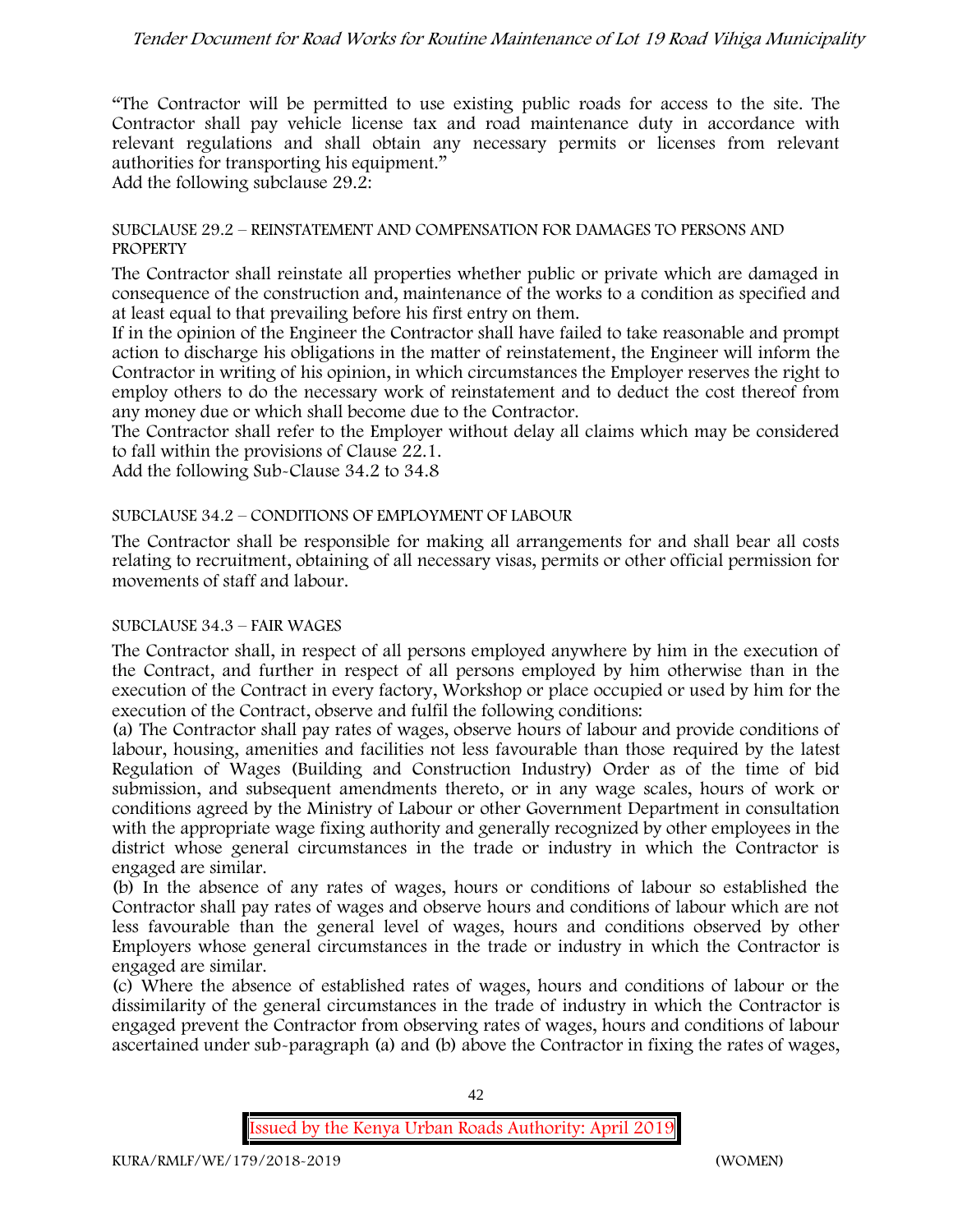hours and conditions of labour of his employees shall be guided by the advice of the Labour Department.

(d) The Contractor shall recognize the freedom of his employees to be members of trade unions.

(e) The Contractor shall maintain records in English of the time worked by, and the wages paid to, his employees. The Contractor shall furnish to the Engineer or Employer, if called upon to do so, such particulars of the rates, wages and conditions of labour as the Employer or Engineer may direct.

(f) The Contractor shall at all times during the continuance of the contract display, for the information of his employees in every factory, workshop or place occupied or used by him for the execution of the Contract, a copy of this clause together with a notice setting out the general rates of wages, hours and conditions of labour of his employees.

(g) The Contractor shall be responsible for the observance of this clause by sub-Contractors employed in the execution of the works.

#### SUBCLAUSE 34.4 – BREACH OF FAIR WAGES CLAUSE

Any Contractor or Sub-Contractor who is found to be in breach of Fair Wages Clause shall cease to be approved as a Contractor or Sub-Contractor for such period as the Permanent Secretary for the Ministry of Roads may determine.

Should a claim be made to the Employer alleging the Contractor's default in payment of Fair Wages of any workman employed on the Contract and if proof thereof satisfactory to the Employer is furnished by the Labour Authority, the Employer may, failing payment by the Contractor, pay the claims out of any monies due or which may become due to the Contractor under the Contract.

#### SUBCLAUSE 34.5 – RECRUITMENT OF UNSKILLED LABOUR

Any additional unskilled labour which is required by the Contractor for the works and which is not in his employment at the time of the acceptance of the BID shall be recruited by the Contractor from the Labour Exchange or Exchange or Exchanges nearest to the site or sites of the work.

#### SUBCLAUSE 34.6 – COMPENSATION FOR INJURY

The Contractor shall in accordance with the Workmen's Compensation Act of the Laws of Kenya and any other regulations in force from time to time pay compensation for loss or damage suffered in consequence of any accident or injury or disease resulting from his work to any workman or other person in the employment of the Contractor or any Subcontractor.

#### SUBCLAUSE 34.7 – LABOUR STANDARDS

(a) the Contractor shall comply with the existing local labour laws, regulations and labour standards

(b) the Contractor shall formulate and enforce an adequate safety program with respect to all work under his contract, whether performed by the Contractor or subcontractor. The Contractor has assurance from the Employer of cooperation where the implementation of these safety measures requires joint cooperation.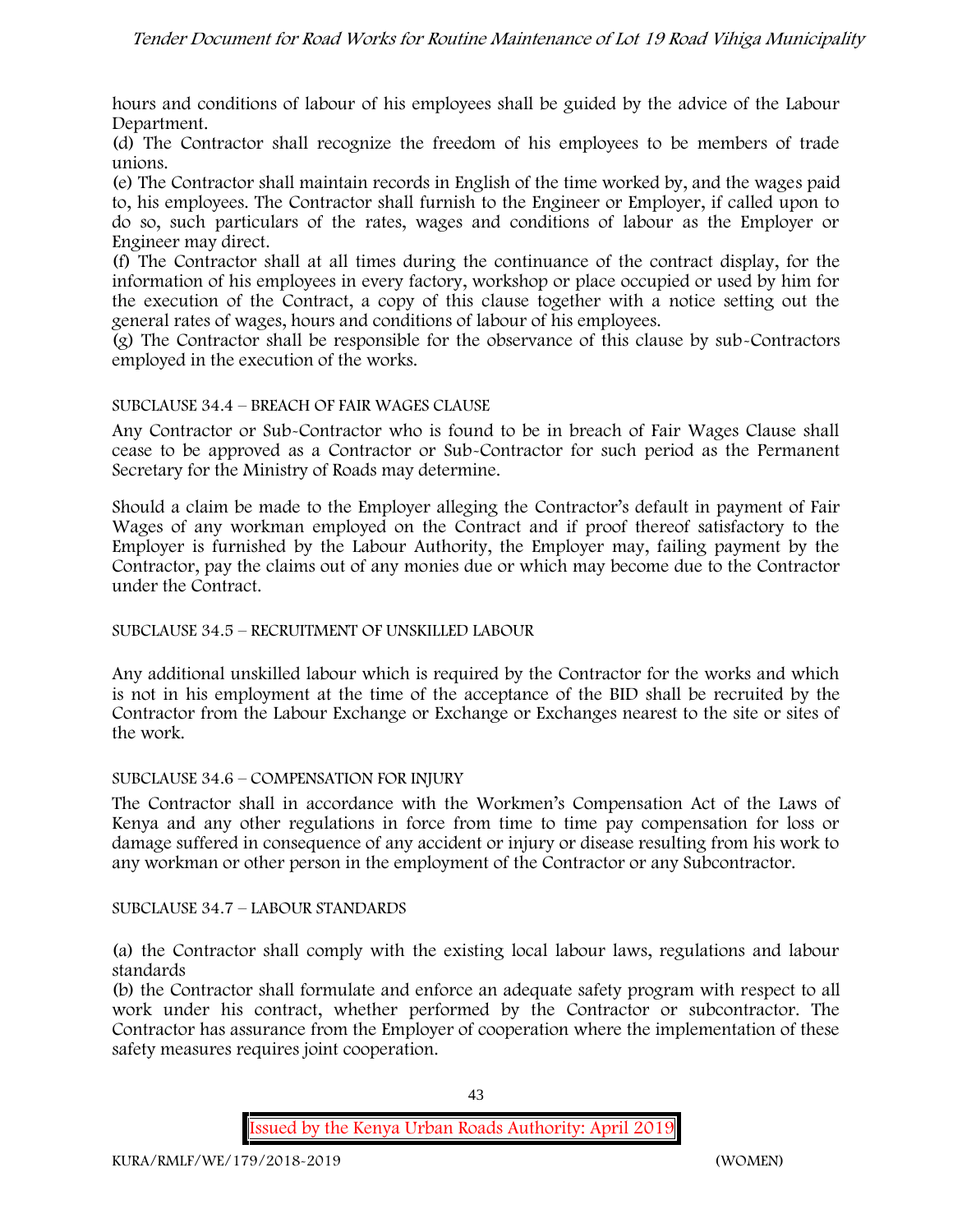(c) Upon written request of the Employer the Contractor shall remove or replace any of his employees employed under this Contract. Add the following Sub-Clause 35.2 and 35.3.

#### SUBCLAUSE 35.2 – RECORDS OF SAFETY AND HEALTH

The Contractor shall maintain such records and make such reports concerning safety, health and welfare of persons and damage to property as the Engineer may from time to time prescribe.

SUBCLAUSE 35.3 – REPORTING OF ACCIDENTS

The Contractor shall report to the Engineer details of any accident as soon as possible after its occurrence. In the case of any fatality or serious accident, the Contractor shall, in addition, notify the Engineer immediately by the quickest available means. The Contractor shall also notify the relevant authority whenever the Laws of Kenya require such a report.

#### SUBCLAUSE 39.2 – DEFAULT OF CONTRACTOR IN COMPLIANCE

Add at the end of Sub-Clause 39.2 the following: "Where the contractor has no pending payments with the employer and the retention funds are less than the value of works to be carried out by the employer, the employer shall apply funds as per clause 10.3". The contract shall then stand determined clause 63 notwithstanding.

#### SUBCLAUSE 41.1 – COMMENCEMENT OF WORKS

#### Amend Sub-Clause 41.1 as follows:

Delete the words "as soon as is reasonably possible" in the first sentence and replace with "within the period stated in the Appendix to Bid".

For the purposes of this clause the quantified site instructions shall be treated as the works and delay in commencement in the instructed works shall constitute breach of contract that will lead to institution of remedies under clause 63 of these conditions.

#### SUBCLAUSE 43.1 – TIME FOR COMPLETION

Amend Sub-Clause 43.1 as follows:

Delete the words "within the time" to "such extended time" and substitute "by the date or dates stated or implied in Clause 14 of these Conditions of Particular Application.

#### SUBCLAUSE 44.1 – EXTENSION OF TIME FOR COMPLETION

Add at the end of Sub-Clause 44.1 the following:

"Neither rains falling within the rainy seasons as occurs in Kenya nor floods caused by such rains shall be deemed exceptional weather conditions such as may fairly entitle the Contractor to an extension of time for the completion of the work."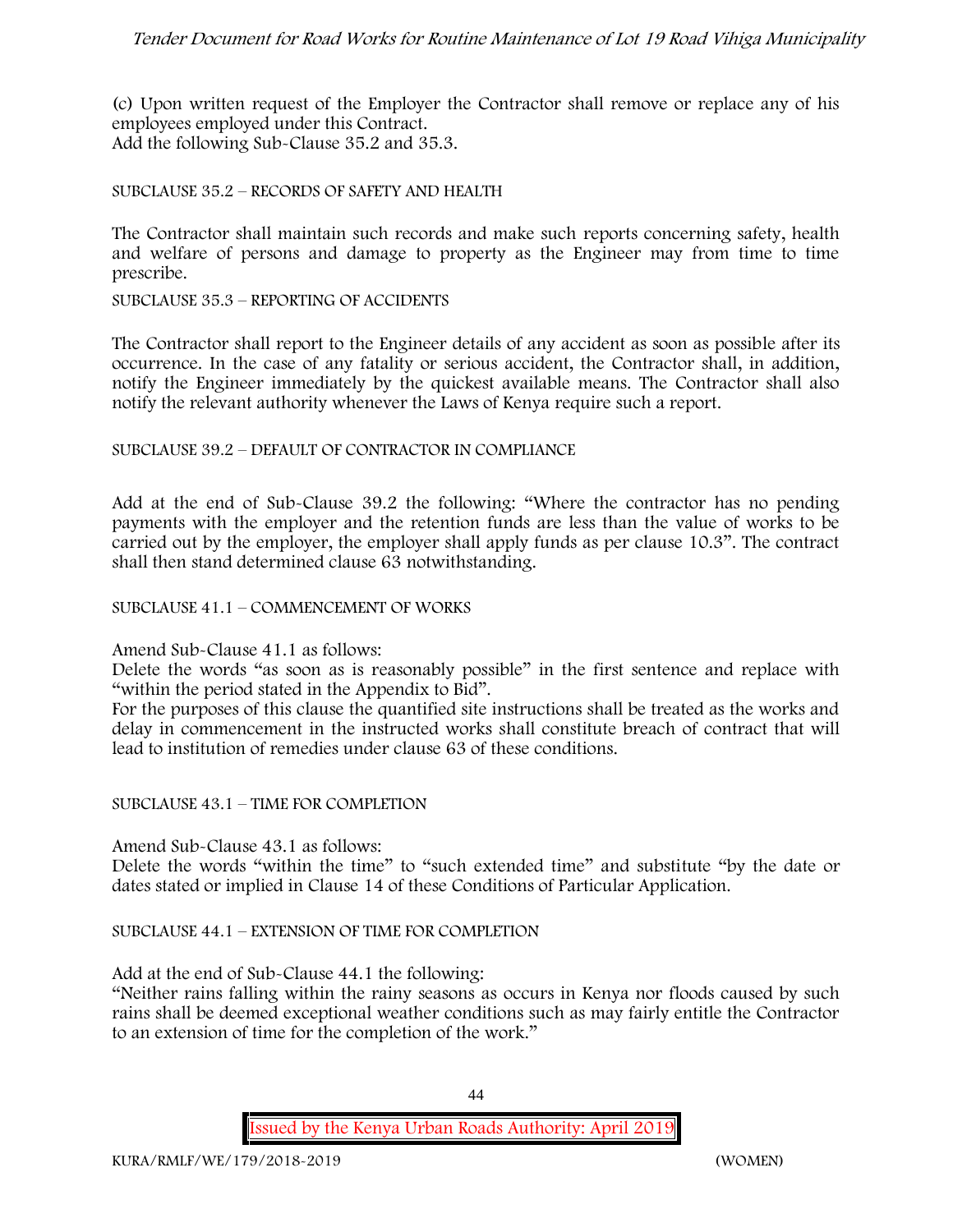# SUBCLAUSE 45.1 – RESTRICTION ON WORKING HOURS

Add at the end of Sub-Clause 45.1 the following:

"If the Contractor requests permission to work by night as well as by day, then if the Engineer shall grant such permission the Contractor shall not be entitled to any additional payments for so doing. All such work at night shall be carried out without unreasonable noise or other disturbance and the Contractor shall indemnify the Employer from and against any liability for damages on account of noise or other disturbance created while or in carrying out night work and from and against all claims, demands, proceedings, costs, charges and expenses whatsoever in regard or in relation to such liability.

"In addition the Contractor will be required to provide, for any work carried out at night or recognized days of rest, adequate lighting and other facilities so that the work is carried out safely and properly.

"In the event of the Engineer granting permission to the Contractor to work double or rotary shifts or on Sundays, the Contractor shall be required to meet any additional costs to the Employer in the administration and supervision of the Contract arising from the granting of this permission."

SUBCLAUSE 47.2 – REDUCTION OF LIQUIDATED DAMAGES

Add the following paragraphs at the end of this Sub-Clause:

"There shall be no reduction in the amount of liquidated damages in the event that a part or a section of the Works within the Contract is certified as completed before the whole of the Works comprising that Contract.

The Employer shall pay no bonus for early completion of the Works to the Contractor.

SUBCLAUSE 52.1 – VALUATION AND VARIATIONS

Add new Clause 52.2(c )

No change in the unit rates or prices quoted shall be considered for items included in the schedule of Dayworks rates, or Provisional Sums and items, or for any item in the BOQ.

SUBCLAUSE 52.4 – DAYWORKS

Add the following at the end of Sub-Clause 52.4:

The work so ordered shall immediately become part of the works under the contract. The Contractor shall, as soon as practicable after receiving the Dayworks order from the Engineer undertake the necessary steps for due execution such work. Prior to commencement of any work to be done on a Dayworks basis, the Contractor shall give an advance notice to the Engineer stating the exact time of such commencement.

SUBCLAUSE 54.1 – CONTROCTOR'S EQUIPMENT, TEMPORARY WORKS AND MATERIALS : Exclusive use for the works

Amend Sub-Clause 54.1 as follows: Line 5: add "written" between "the" and "consent". Delete Sub-Clauses 54.2 and 54.5.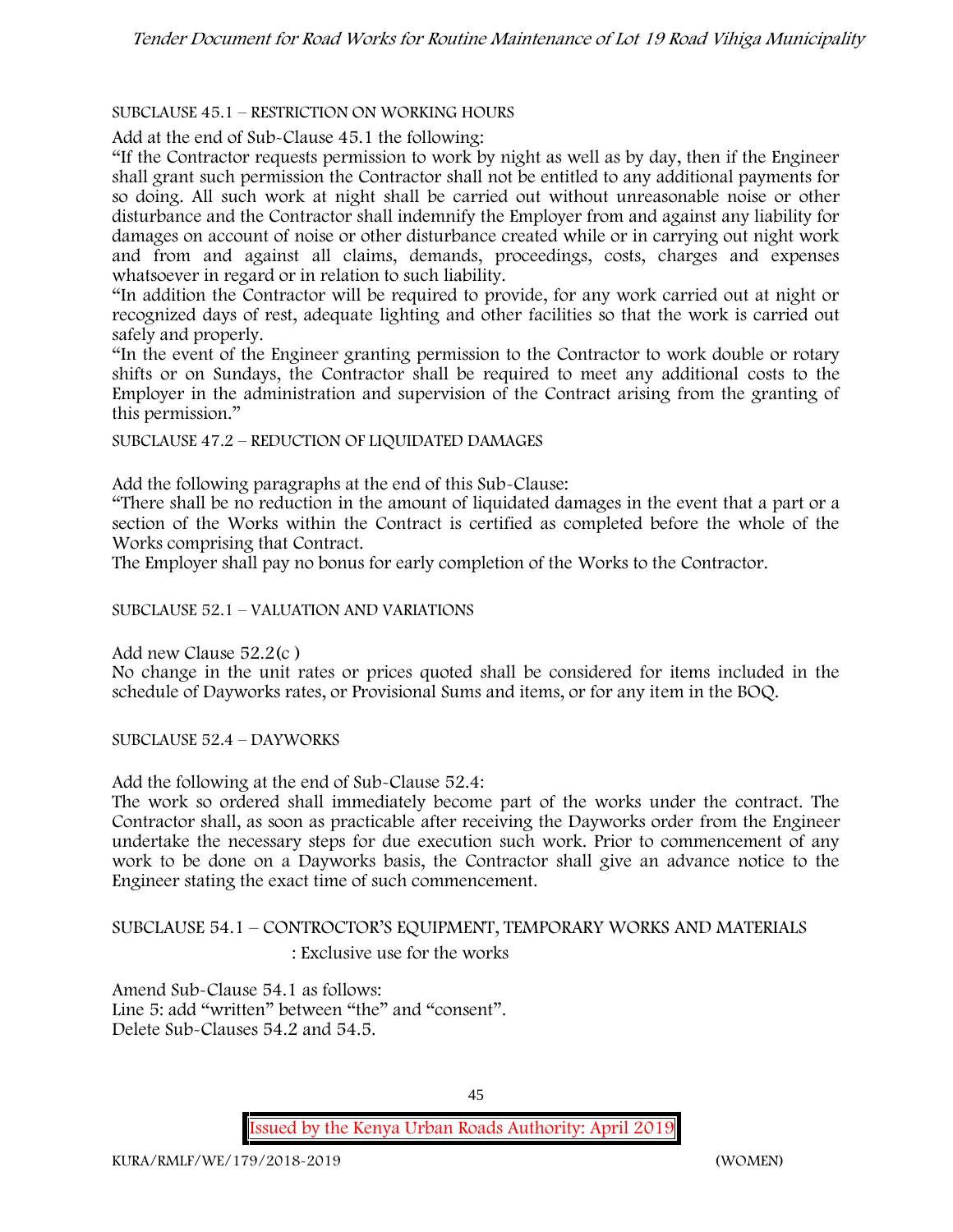## SUBCLAUSE 55.2 – OMMISIONS OF QUANTITIES

Items of Works described in the Bills of Quantities for which no rate or price has been entered in the Contract shall be considered as included in other rates and prices in the Contract and will not be paid for separately by the Employer.

Add the following Sub-Clause 58:

Add the words "or Engineer's representative" where the word "Engineer" appears in clause 58.

SUBCLAUSE 58.4 – PROVISIONAL ITEMS

Provisional items shall be read as Provisional Sums and shall be operated as such in accordance with Sub-Clauses 58.1 to 58.3.

Clause 60 of the General Conditions is deleted and substituted with the following:-

#### SUBCLAUSE 60.1 – MONTHLY STATEMENT

The Contractor shall submit a statement to the Engineer at the end of each month, in a tabulated form approved by the Engineer, showing the amounts to which the Contractor considers himself to be entitled. The statement shall include the following items, as applicable;

- the value of the Permanent Work executed up to the end of previous month
- such amount as the Engineer may consider fair and reasonable for any Temporary Works for which separate amounts are provided in the Bill of Quantities
- any amount to be withheld under retention provisions of Sub-clause 60.3
- any other sum to which the Contractor may be entitled under the Contract

If the Engineer disagrees with or cannot verify any part of the statement, the Contractor shall submit such further information as the Engineer may reasonably require and shall make such changes and corrections in the statement as may be directed by the Engineer. In cases where there is difference in opinion as to the value of any item, the Engineer's view shall prevail.

#### SUBCLAUSE 60.2 INTERIM PAYMENT CERTIFICATE

The Contractor shall forward to the Engineer an Interim Payment Certificate based on the statement as corrected above and, should it be necessary in the Engineers opinion, shall promptly make any further amendments and corrections to the Interim Payment Certificate.

The Engineer shall not unreasonably withhold certifying an Interim Payment Certificate and in case of likely delay in establishing the value of an item, such item may be set aside and the remainder certified for payment.

Within 14 days after receipt of the Interim Payment Certificate and subject to the Contractor having made such further amendments and corrections as the Engineer may require, the Engineer will forward to the Employer the certified Interim Payment Certificate.

Provided that the Engineer shall not be bound to certify any payment under this Clause if the net amount thereof, after all retentions and deductions, would be less than the minimum amount of Interim Payment Certificate's stated in the Appendix to Form of Bid. However in such a case, the uncertified amount will be added to the next interim payment, and the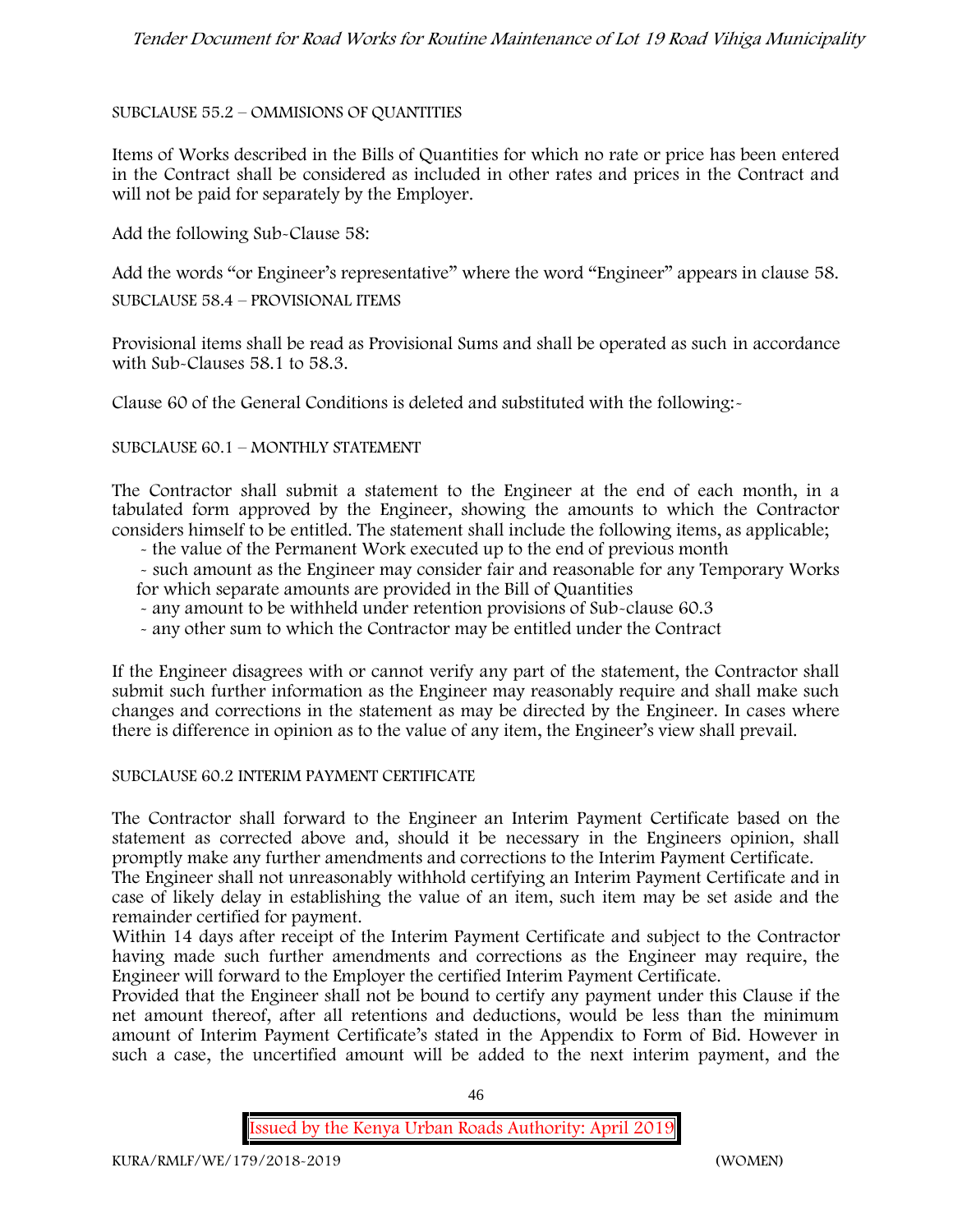cumulative unpaid certified amount will be compared to the minimum amount of interim payment.

SUBCLAUSE 60.3 – RETENTION MONEY AND PAYMENT OF RETENTION MONEY

A retention amounting to the percentage stipulated in the Appendix to Bid shall be made by the Engineer in the first and following Interim Payment Certificates until the amount retained shall reach the "Limit of Retention Money" named in the Appendix to Form of BID.

Upon the issue of the Taking-Over Certificate, with respect to the whole of the works one half of the retention money shall become due and shall be paid to the Contractor when the Engineer shall certify in writing that the last section of the whole works has been substantially completed.

Upon expiration of the Defects Liability Period for the works, the other half of the Retention Money shall be certified by the Engineer for payment to the Contractor.

Provided that in the event of different Defects Liability Periods being applicable to different Sections of the Permanent Works pursuant to Clause 48, the expression "expiration of the Defects Liability Period " shall, for the purpose of this sub-clause, be deemed to mean the expiration of the latest of such periods.

Provided also that if at such time, there remain to be executed by the Contractor any work instructed, pursuant to Clause 49 and 50, in respect of the works, the Engineer shall be entitled to withhold certification until completion of any such work or so much of the balance of the Retention money as shall in the opinion of the Engineer, represents the cost of the remaining work to be executed.

SUBCLAUSE 60.4– CORRECTION OF CERTIFICATES

The Engineer may in any Interim Payment Certificate make any correction or modification to any previous Interim Payment Certificate signed by him and shall have authority, if any work is not being carried out to his satisfaction to omit or reduce the value of such work in any Interim Payment Certificate.

SUBCLAUSE 60.5– STATEMENT AT COMPLETION

Not later than 84 days after the issue of the Taking-Over Certificate in respect of the whole of the works, the Contractor shall submit to the Engineer a statement at completion showing in detail, in a form approved by the Engineer;

The final value of all work done in accordance with the Contract up to the date stated in such Taking-Over Certificate.

Any further sums which the Contractor considers to be due; and

An estimate of amounts that the Contractor considers will become due to him under the Contract.

Estimate amounts shall be shown separately in the Statement at Completion. The Contractor shall amend and correct the Statement as directed by the Engineer and submit a Certificate at Completion to be processed as in Sub-Clause 60.2.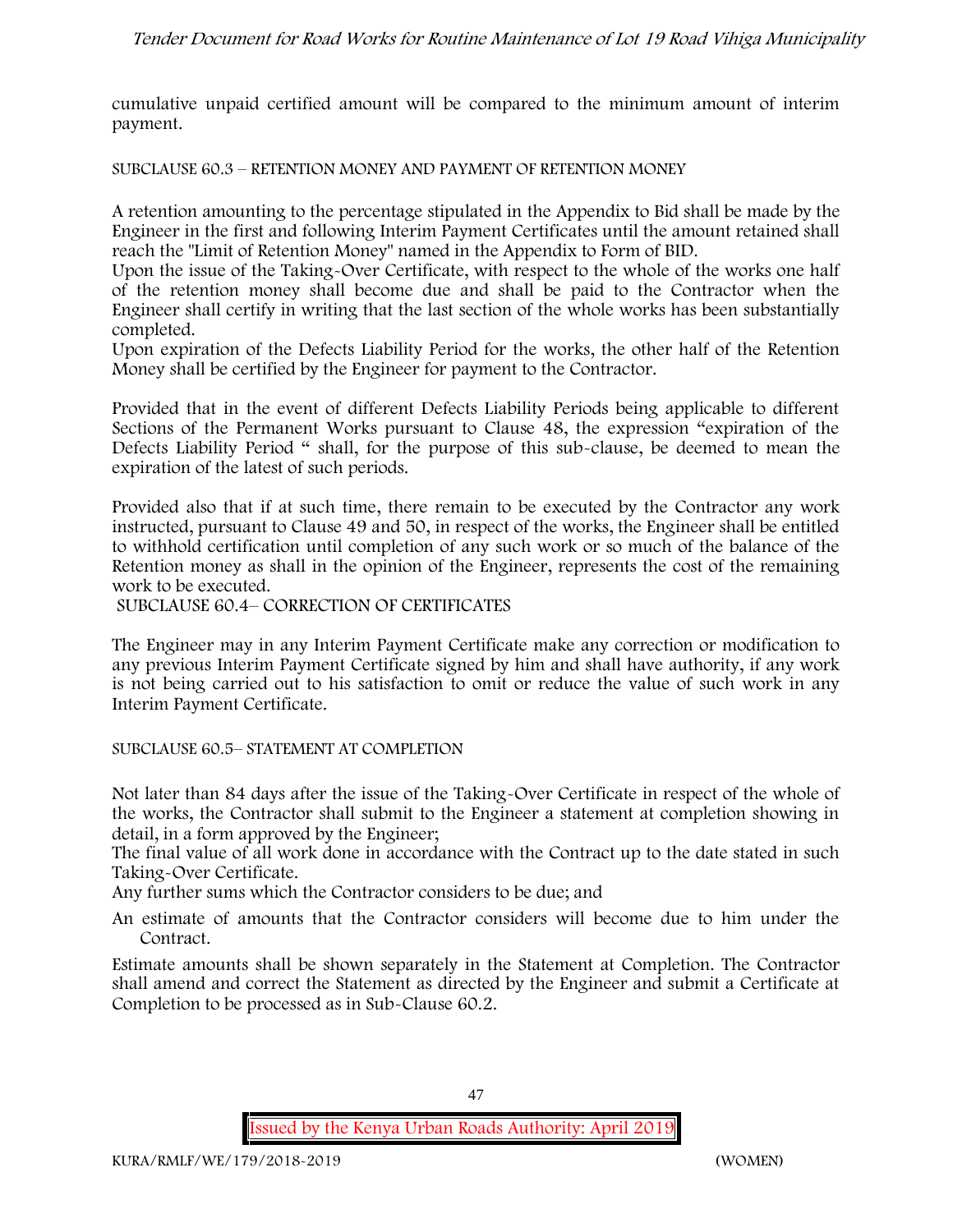#### SUBCLAUSE 60.6 – FINAL STATEMENT

Not later than 56 days after the issue of the Defects Liability Certificate pursuant to Sub-Clause 62.1, the Contractor shall submit to the Engineer for consideration a draft final statement with supporting documents showing in detail, in the form approved by the Engineer; The final value of all work done in accordance with the Contract; Any further sums which the Contractor considers to be due to him.

If the Engineer disagrees with or cannot verify any part of the draft final statement, the Contractor shall submit such further information as the Engineer may reasonable require and shall make such changes in the draft as may be required.

SUBCLAUSE 60.7– DISCHARGE

Upon submission of the Final Statement, the Contractor shall give to the Employer, with a copy to the Engineer, a written discharge confirming that the total of the Final statement represents full and final settlement of all monies due to the Contractor arising out of or in respect of the Contract. Provided that such discharge shall become effective only after payment under the Final Payment Certificate issued pursuant to Sub-Clause 60.8 has been made and the Performance Security referred to in Sub-Clause 10.1 has been returned to the Contractor.

SUBCLAUSE 60.8 – FINAL PAYMENT CERTIFICATE

Upon acceptance of the Final Statement as given in Sub-Clause 60.6, the Engineer shall prepare a Final Payment Certificate which shall be delivered to the Contractor's authorized agent or representative for his signature. The Final Payment Certificate shall state:

The final value of all work done in accordance with the Contract;

After giving credit to the Employer for all amounts previously paid by the Employer, the balance, if any, due from the Employer to the Contractor or the Contractor to the Employer.

Final Certificate shall be issued for any sum due to the Contractor even if such is less than the sum named in the Appendix to the Form of BID.

#### SUBCLAUSE 60.9– CESSATION OF EMPLOYERS LIABILITY

unless the Contractor notifies the Engineer of his objection to the Final Certificate within fourteen days of delivery thereof he shall be deemed to have agreed that he accepts the total Contract Price as set out in the Final Certificate as full settlement for all Work Done under the Contract including any variations and omissions thereof but excluding any variations and claims previously made in writing.

#### SUBCLAUSE 60.10 – TIME FOR PAYMENT

The amount due to the Contractor under any Interim Payment Certificate or Final Payment Certificate issued pursuant to this Clause or to any other term of the Contract, shall, subject to Clause 47, be paid by the Employer to the Contractor as follows:

48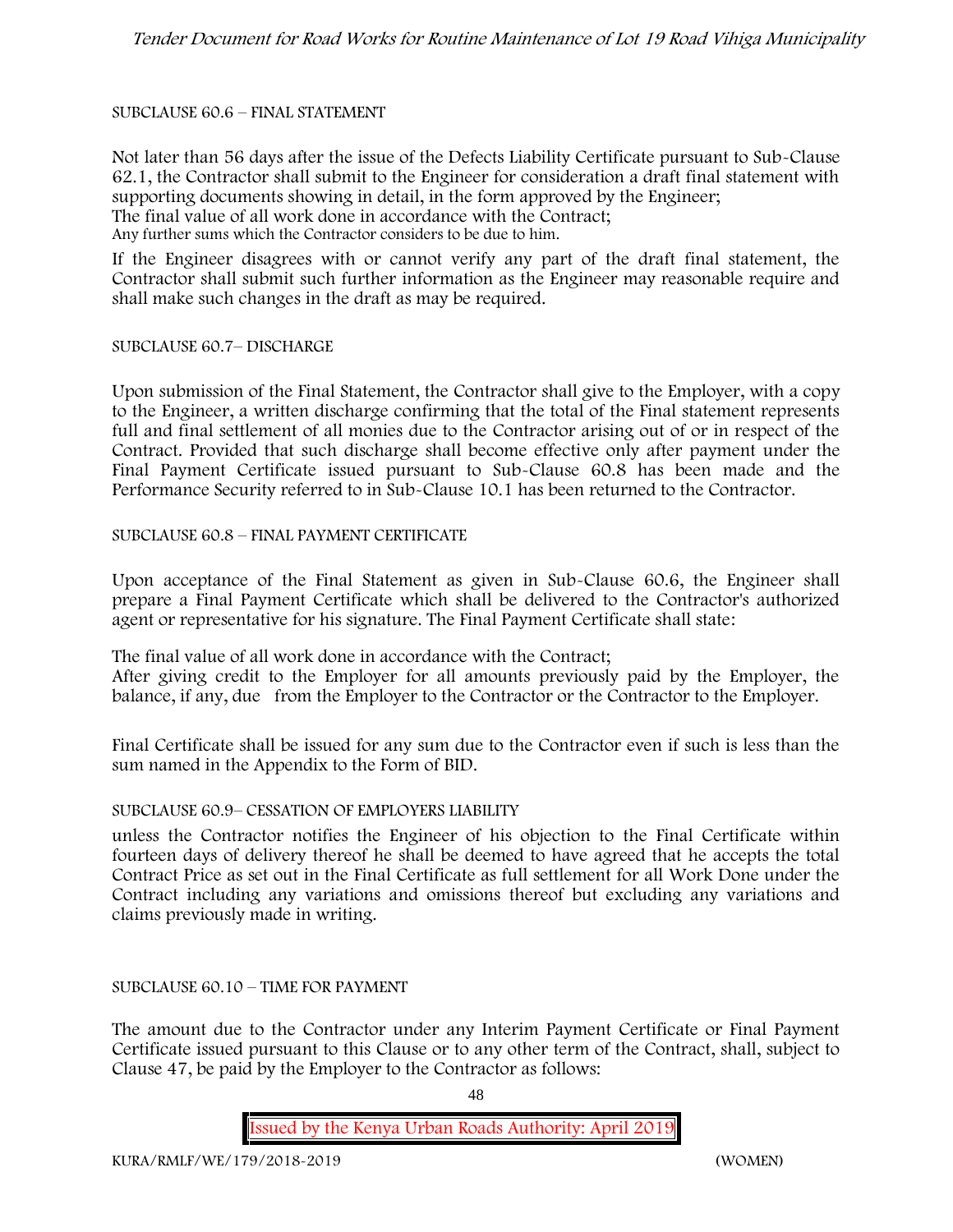- (i) In the case of Interim Payment Certificate, within the time stated in the Appendix to Form of Bid, after the Engineer has signed the Interim Payment Certificate.
- (i) In the case of the Final Payment Certificate pursuant to Sub clause 60.8, within the time stated in the Appendix to Form Of Bid, after the Engineer has signed the Final Payment Certificate.
- (ii) In the event of the failure of the Employer to make payment within the times stated, the Employer shall make payment to the Contractor of simple interest at a rate equal to two percentage points above the averaged Base Lending Rate of three leading banks namely Kenya Commercial Bank, Standard Chartered Bank and Barclays Bank for the time being or as shall be the case from the time to time obtained from the Central Bank of Kenya. The provisions of this Sub clause are without prejudice to the Contractor's entitlements under Clause 69 or otherwise.

#### SUBCLAUSE 60.11 – CURRENCY OF PAYMENT

The Contract Price shall be designated in Kenyan Currency.

All work performed by the Contractor under the Contract shall be valued in Kenya Shillings using the rates and prices entered in the Bills of Quantities together with such other increases to the Contract Price, except for variation of price payments in accordance with Clause 70.1.

#### SUBCLAUSE 60.12 – ADVANCE PAYMENT

Advance payment shall not be offered in this Contract.

## SUBCLAUSE 60.13 MATERIALS FOR PERMANENT WORKS

With respect to materials brought by the Contractor to the site for incorporation into the permanent works, the Contractor shall,

-Receive a credit in the month in which these materials are brought to site,

-Be charged a debit in the month in which these materials are incorporated in the permanent works.

Both such credit and debit to be determined by the Engineer in accordance with the following provisions.

No credit shall be given unless the following conditions shall have been met to the Engineers satisfaction

- The materials are in accordance with the specifications for the works;
- The materials have been delivered to site and are properly stored and protected against loss, damage or deterioration;
- The Contractors record of the requirements, orders receipts and use of materials are kept in a form approved by the Engineer, and such records are available for inspection by the Engineer;
- The Contractor has submitted a statement of his cost of acquiring and delivering the materials and plant to the Site, together with such documents as may be required for the purpose of evidencing such cost;
- The materials are to be used within a reasonable time.

 $49$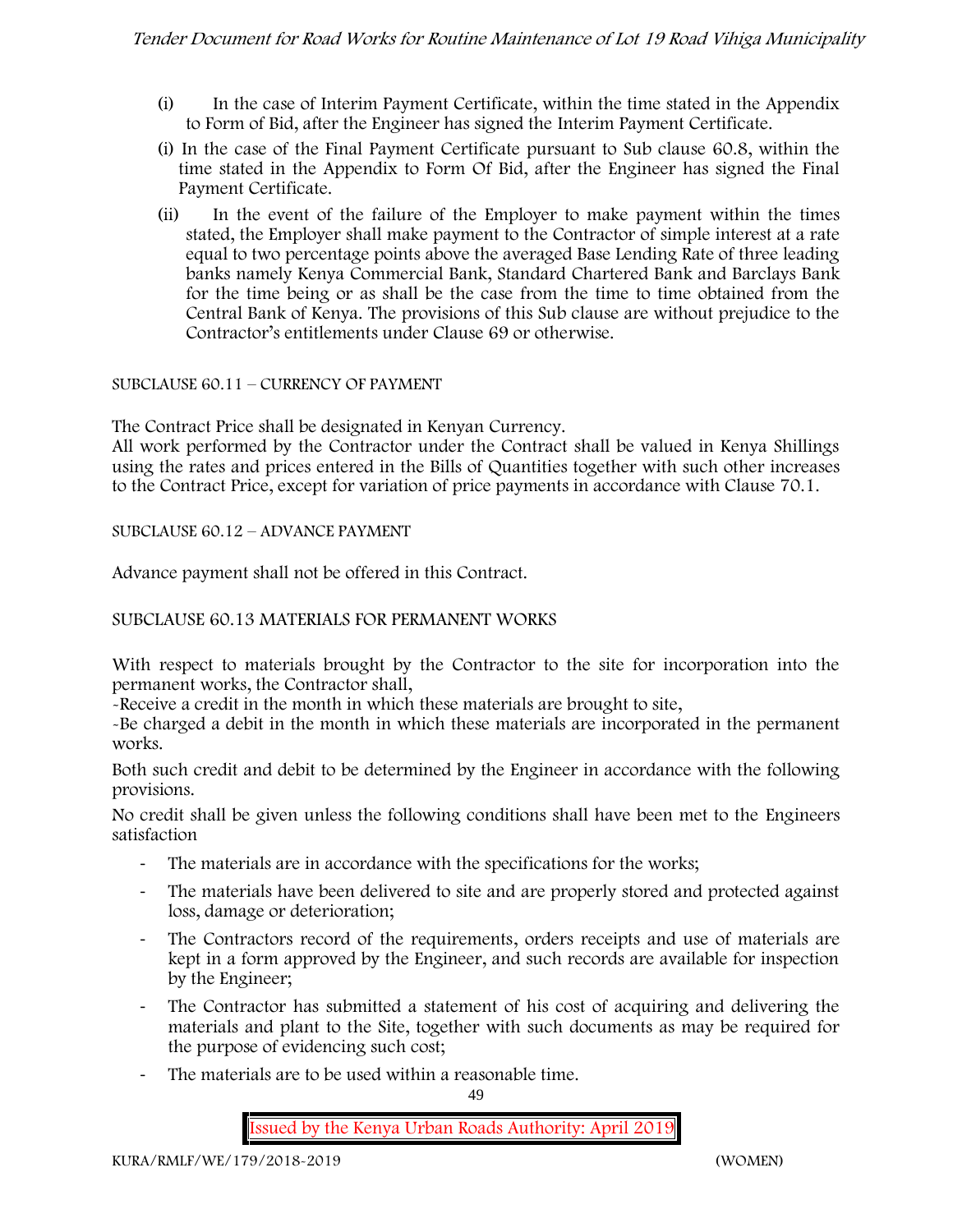- The amount to be credited to the Contractor shall not be more than 75% of the Contractor's reasonable cost of the materials delivered to site, as determined by the Engineer after review of the documents listed in subparagraphs (a) (iv) above;
- The amount to be debited to the Contractor for any materials incorporated into the works shall be equivalent to the credit previously granted to the Contractor for such materials pursuant to Clause (b) above as determined by the Engineer.

## SUBCLAUSE 63.1 – DEFAULT OF THE CONTRACTOR

## SUBCLAUSE 67.1 – ENGINEER'S DECISION

Delete the entire Sub clause 67.1 and add the following;

"If a dispute of any kind whatsoever arises between the Employer and the Contractor in any connection with, or arising out of, the Contract or the execution of the works, whether during the execution of the works or after their completion and whether before or after repudiation or other termination of the Contract including any dispute as to any opinion, instruction, determination, certificate or valuation of the Engineer, the matter in dispute shall, in the first place, be referred in writing to the Engineer, with a copy to the other party. Such reference shall state it is made pursuant to this clause. No later than 28 (twenty eight) day after the day on which he received such reference the Engineer shall give notice of his decision to the Employer and the Contractor. Such decision shall state it is made pursuant to this clause.

Unless the Contract has already been repudiated or terminated, the Contractor shall, in every case, continue to proceed with the works with all due diligence and the Contractor and the Employer shall give effect forthwith to every such decision of the Engineer unless and until the same shall be revised, as hereinafter provided, in an Amicable Settlement, Adjudicator's or Arbitrator's award.

If either the Employer or the Contractor be dissatisfied with the any decision of the Engineer, or if the Engineer fails to give notice of his decision on or before the 28th (twenty eighth) after the day on which he received the reference, then either the Employer or the Contractor may, on or before the 28th (twenty eighth) day after the day the day on which he received notice of such decision, or on or before the 28th (twenty eighth) day after the day the day on which the said period of 28 days expired, as the case may be, give notice to the other party, with a copy for information to the Engineer, of his intention to commence Adjudication, as hereinafter provided, as to the matter in dispute. Such notice shall establish the entitlement of the party giving the same to commence Adjudication, as hereinafter provided, as to such dispute; no adjudication in respect thereof may be commenced unless such notice is given.

If the Engineer has given notice of his decision as to a matter in dispute to the Employer and the Contractor and no notice of intention to commence adjudication as to such dispute has been given by either the Employer or the Contractor on or before the twenty eighth day after the day on which the parties received notice as to such decision from the Engineer, the said decision shall become final and binding upon the Employer and the Contractor. "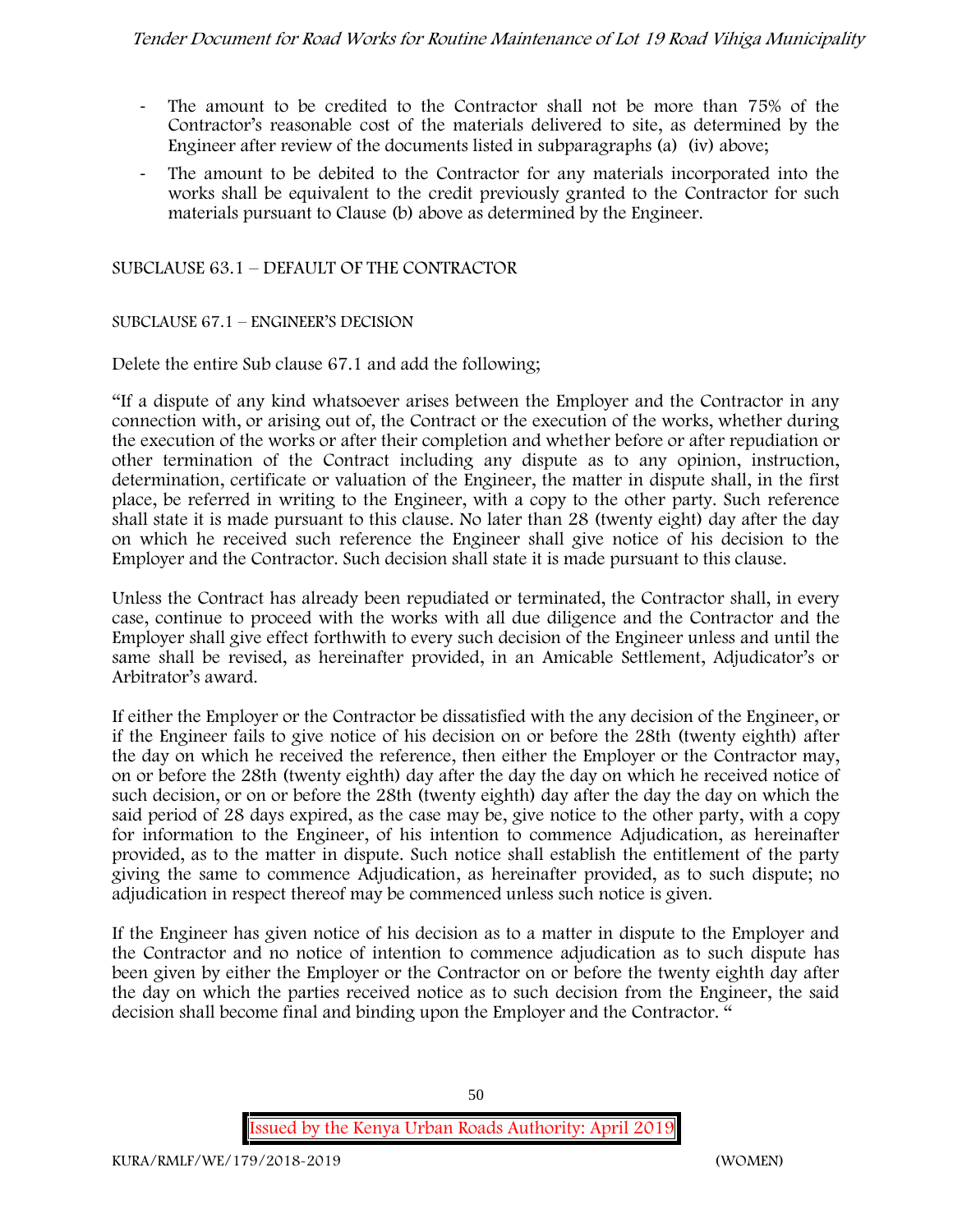## SUBCLAUSE 67.2 – AMICABLE SETTLEMENT

Delete the entire subclause 67.2 and add the following;

"Where notice to of intention to commence adjudication as to a dispute has been in accordance with subclause 67.1, the parties shall attempt to settle such dispute in amicably before the commencement of Adjudication; provided that, unless the parties otherwise agree, Adjudication may be commenced on or after the 14th (fourteenth) day after the day on which notice of intention to commence adjudication of such dispute was given, even if an attempt at amicable settlement thereto has been made."

SUBCLAUSE 67.3 – ADJUDICATION

Delete the entire subclause 67.3 and add the following;

"The Adjudicator shall be appointed by the Chartered Institute of Arbitrators (Kenya) unless the appointment is agreed by the parties within 7 (seven) days of the notice to adjudication.

The adjudication process shall be conducted according to the Laws of Kenya and the Rules of the Chartered Institute of Arbitrators (Kenya)."

SUBCLAUSE 67.3 – ARBITRATION

Delete the entire subclause 67.3 and add the following;

"Any dispute in respect of which:

The decision, if any, of the Adjudicator has not become final and binding pursuant to subclause 67.1, and Amicable settlement has not been reached within the period stated in subclause 67.2,

shall be finally settled, under the Laws of Kenya and the Arbitration Rules of the Chartered Institute of Arbitrators (Kenya Branch) by one or more arbitrators appointed by the Chartered Institute of Arbitrators (Kenya Branch).

Neither party shall be limited in the in the proceedings before such arbitrator/s to the evidence or arguments put before the Adjudicator for the purpose of obtaining his said decision pursuant to subclause 67.1.

Arbitration may be commenced prior to or after completion of the works, provided that the obligations of the Employer, the Engineer and the Contractor shall not be altered by reason of the arbitration being conducted during the progress of the works.

SUBCLAUSE 68.2 – NOTICES TO EMPLOYER AND ENGINEER

Delete in Sub-Clause 68.2 the words "nominated for that purpose in Part II of these conditions".

a. The Employer's address is: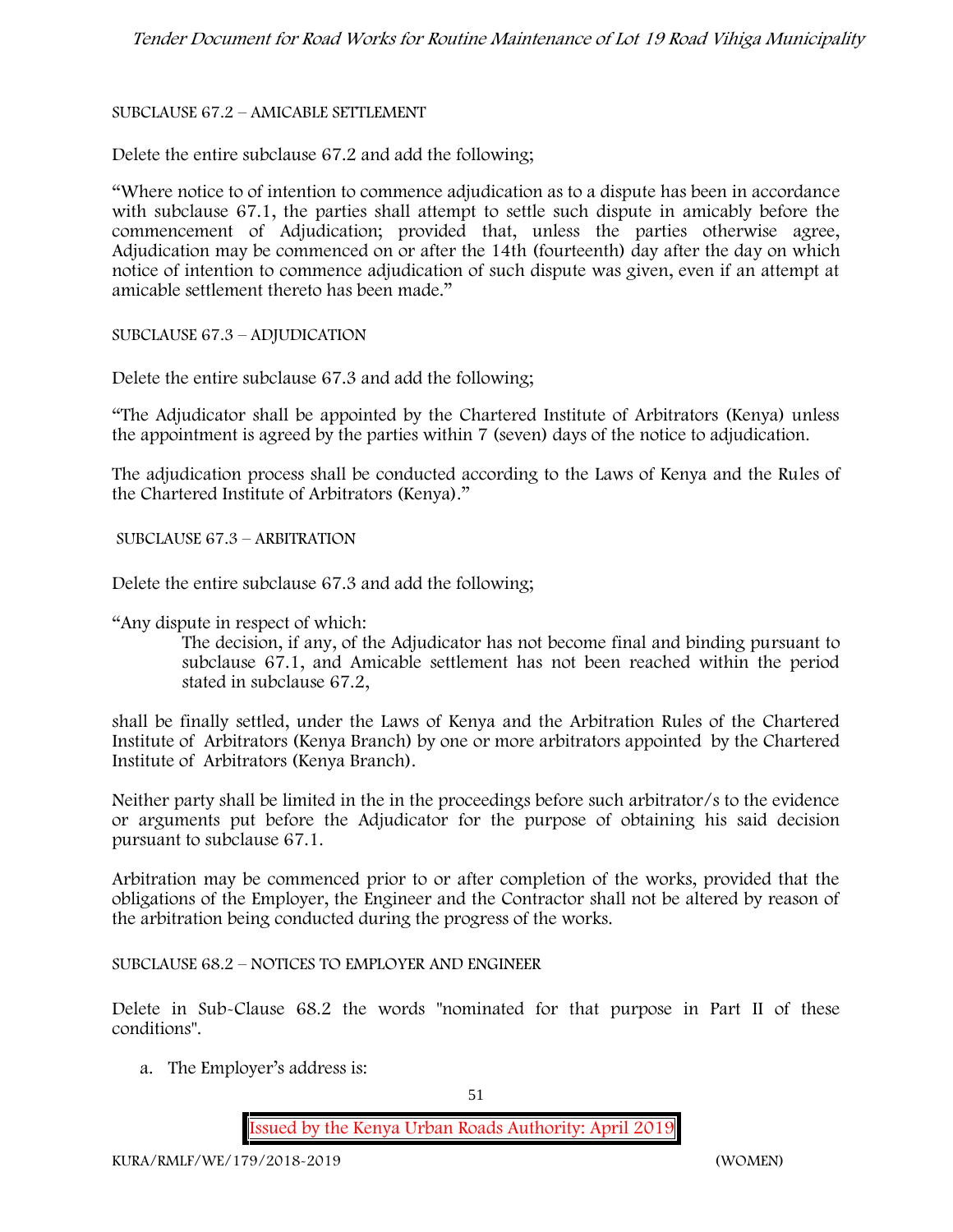The Director General, Kenya Urban Roads Authority (KURA), P.O. Box 41727 - 00100 **NAIROBI**

b. The Engineer's address is: General Manager (Maintenance), Kenya Urban Roads Authority (KURA), P.O. Box 41727 - 00100 **NAIROBI**

SUBCLAUSE 68.4 – All letters and notices from the Contractor to the Employer and/Engineer must be signed by the Managing Director or the person given written power of Attorney.

CLAUSE 69 – DEFAULT OF EMPLOYER

Delete Sub-Clause 69.1 (c)

In Sub-Clause 69.4 add at the end of first paragraph the following "the period of such suspension shall be as agreed upon by both parties and in any case not more than six (6) months".

In Subclause 69.4 of General Conditions of Contract Part I, insert at the end -----"The amounts of such costs which shall be added to the Contrct Price shall exclude any cost due to idle time for equipment, plant and labour."

CLAUSE 70 – CHANGES IN COST AND LEGISLATION

There shall be no claims of payments for Variation of Prices (VOP) or changes in cost for legislation.

SUBCLAUSE 70.2 – SUB-CONTRACT

(a) If the Contractor shall decide subject to Clause 4 thereof to sub-let any portion of the work he shall incorporate in the sub-contract provisions to the like effect as those contained in sub clause (1) of this Clause;

(b) If the price payable under a sub-contract as aforesaid is increased above or decreased below the price in such sub-contract by reason of the operation of the incorporated provisions of sub- clause (1) of this clause then the net amount of such increase or decrease shall as the case may be, be paid to or allowed by the Contractor under this contract.

SUBCLAUSE 70.3 – NOMINATED SUB-CONTRACTORS

This clause shall not apply in respect of work executed by any nominated sub-Contractor (fluctuation in relation to nominated sub-Contractors shall be dealt with under provisions in relation thereto which may be included in the appropriate sub-contract or contract of sale).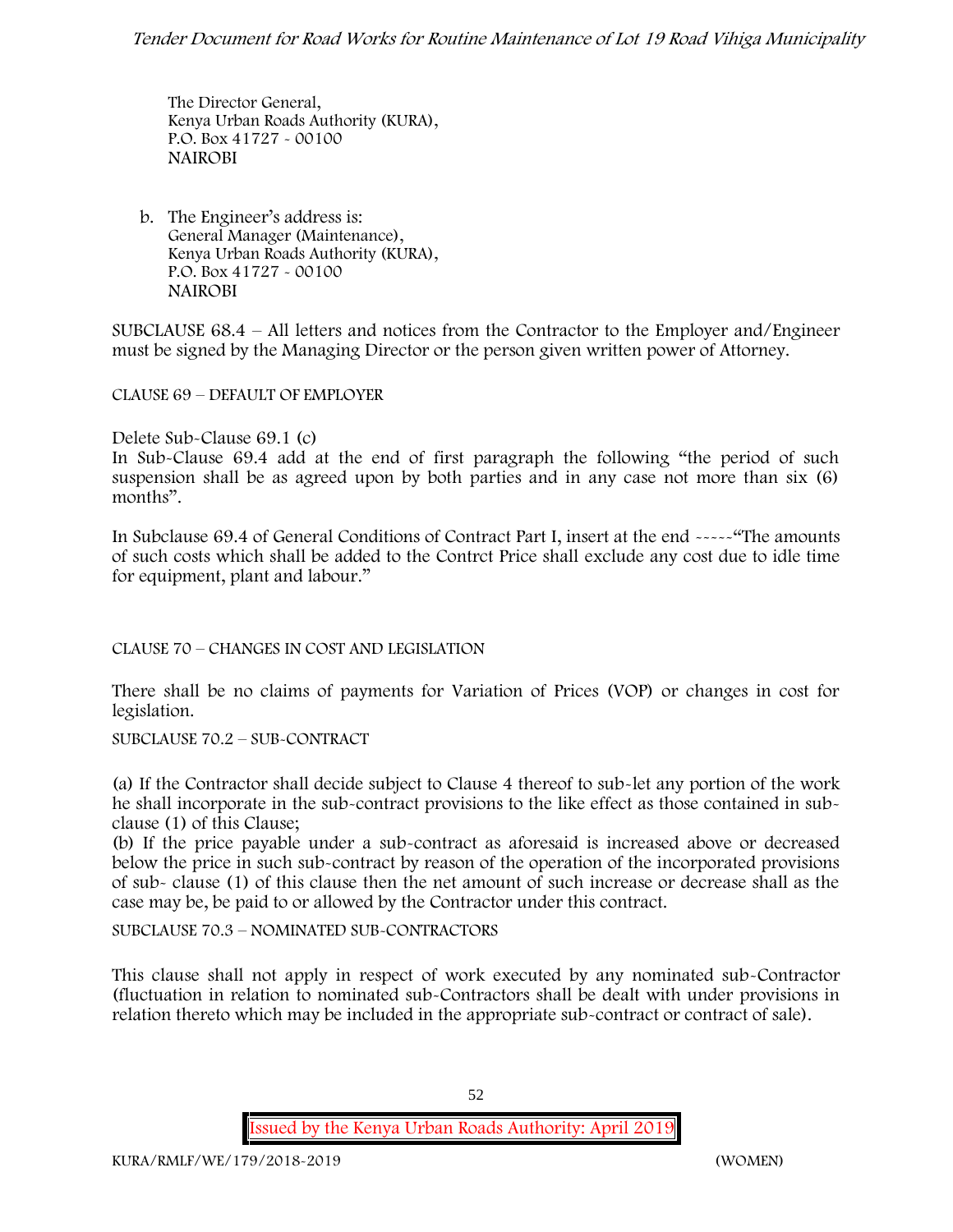#### SUBCLAUSE 70.4 – DATE OF BID PRICING

The expression "the date of BID pricing" as used in this Clause means the date 30 days prior to the final date for submission of BIDs as determined by the Employer in the BID documents

SUBCLAUSE 70.5 – PRIME COST

For imported materials, the supplier's/ manufacturer's Prime costs shall be C.I.F. cost at point of entry by the same means of transport as determined by the Contractor's Basic Rate. For locally produced materials, the supplier's or manufacturer's prime costs shall be at their nearest depot or the nearest railway station relevant to the works.

For materials that are subject to Government Price Control, payments for price variations will be determined from the difference between the control price in force at a date 30 days prior to the final date for submission of BIDs and the price in force on the date of purchase.

#### SUBCLAUSE 70.11 – SUBSEQUENT LEGISLATION

No payment shall be paid for changes in the prices of the materials and labour.

SUBCLAUSE 70.8 – CONTRACTORS HEAD OFFICE EXPENSES

No payments will be made for price variation related to expenses incurred by the Contractor in his Head Office in Kenya, or overseas.

SUBCLAUSE 70.9 – CURRENCY OF PAYMENTS UNDER CLAUSE 70

All payments made pursuant to Clause 70 shall be in Kenya Shillings.

SUBCLAUSE 70.11 – SUBSEQUENT LEGISLATION

Renumber sub-clause 70(2) of part I as sub-clause 70.11 and add the following:

"Notwithstanding the foregoing, such additional or reduced cost shall not be separately paid or credited as aforesaid if the same shall already have been taken into account in accordance with the provisions of sub-clause 70.1 through 70.10 of this clause.

CLAUSE 72 – RATES OF EXCHANGE COST

Delete clause 72 in its entirety and substitute the following: The currency of BID and payment is Kenya Shillings and rates of exchange requirements are not applicable.

CLAUSE 73 – BRIBERY AND COLLUSION

Add new Clause 73.1:

"The Contractor shall not: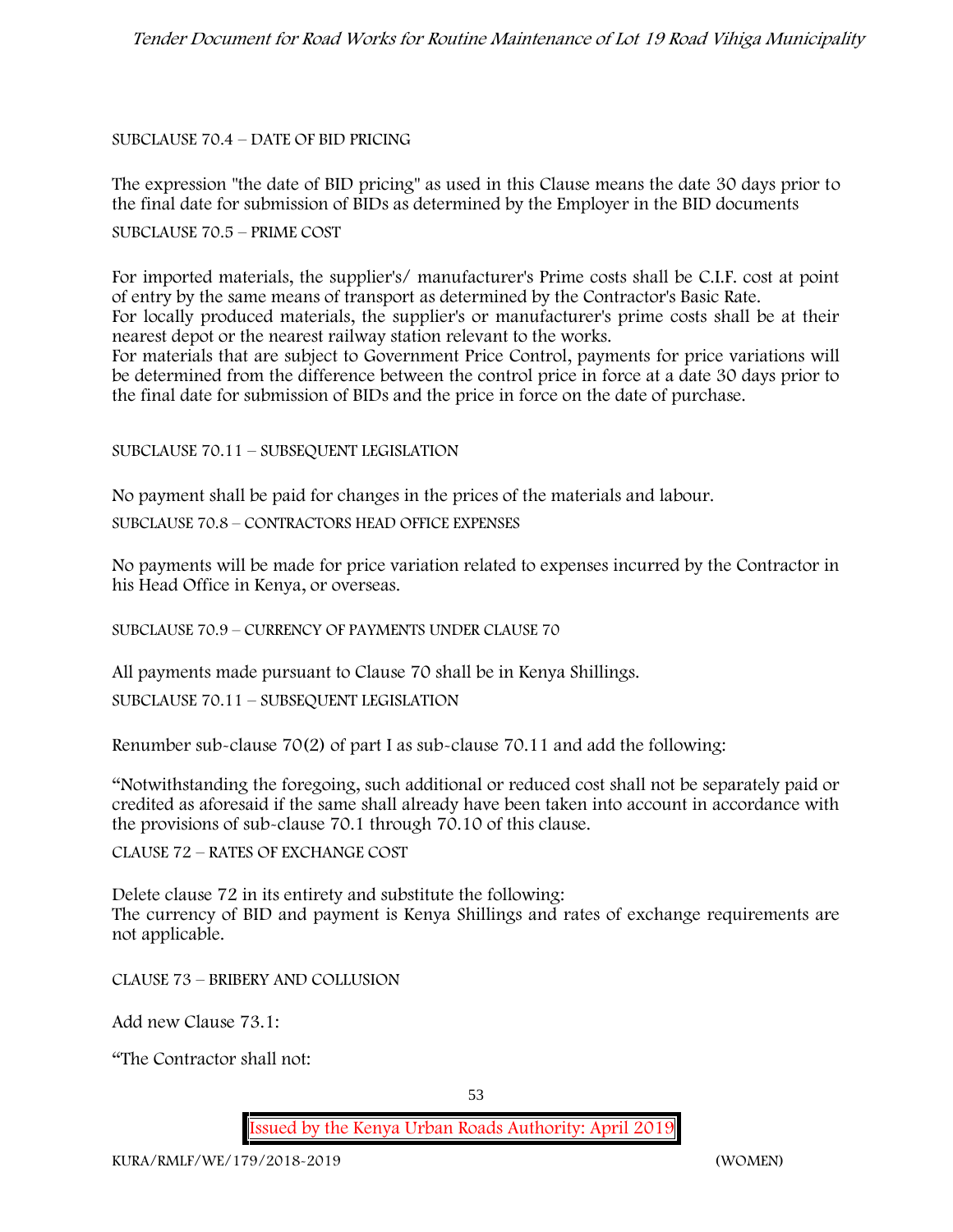(a) Offer or give or agree to give to any person in the service of the Government of Kenya any gift or consideration or any kind as an inducement or reward for doing or forbearing to do or for having done or forborne to do any act in relation to the obtaining or execution of this or any other contract to which the Government of Kenya is a party or for showing or forbearing to show favour or disfavour to any person in relation to this or any other contract for the Government of Kenya.

(b) Enter into this or any other contract with the Government of Kenya in connection with which commission has been paid or agreed to be paid by or on his behalf or to his knowledge, unless before the contract is made particulars of any such commission and of the terms and conditions of any agreement for the payment thereof have been disclosed in writing to the Employer.

Any breach of this condition by the Contractor or by anyone employed by him or acting on his behalf (whether with or without the knowledge of the Contractor) or the commission of any offence by the Contractor or by anyone employed by him or acting on his behalf in relation to this or any other contract to which the Government of Kenya is a party shall entitle the Employer to determine the Contract (See Condition 63 hereof) and/ or to recover from the Contractor the amount or value of any such gift, consideration or commission.

Any dispute or difference of opinion arising in respect of either the interpretation, effect or application of this condition or of the amount recoverable hereunder by the Employer from the Contractor shall be decided by the Employer, whose decision shall be final and conclusive.

CLAUSE 74 – CONTRACT CONFIDENTIAL

Add new Clause 74.1:

The Contractor shall treat the details of this Contract as Private and Confidential and shall not publish or disclose the same or any particulars thereof in any trade or technical paper or elsewhere (save in so far as may be necessary for the purpose thereof) without the previous consent in writing of the Government. If any dispute arises as to the necessity of any publication or disclosures for the purposes of this Contract the same shall be referred to the decision of the Engineer mentioned in the said Conditions of Contract whose award shall be final.

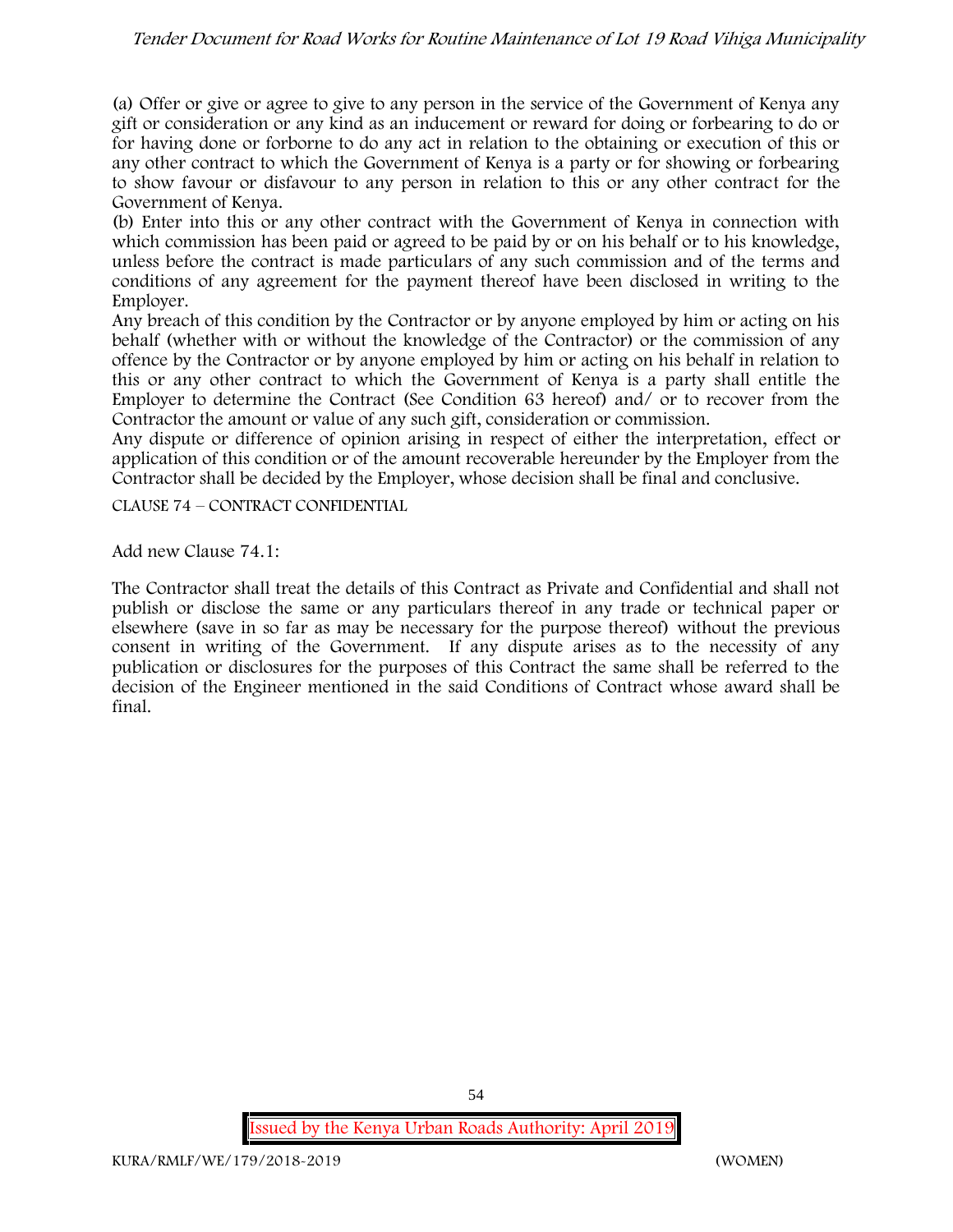# **SECTION V: SPECIAL SPECIFICATIONS**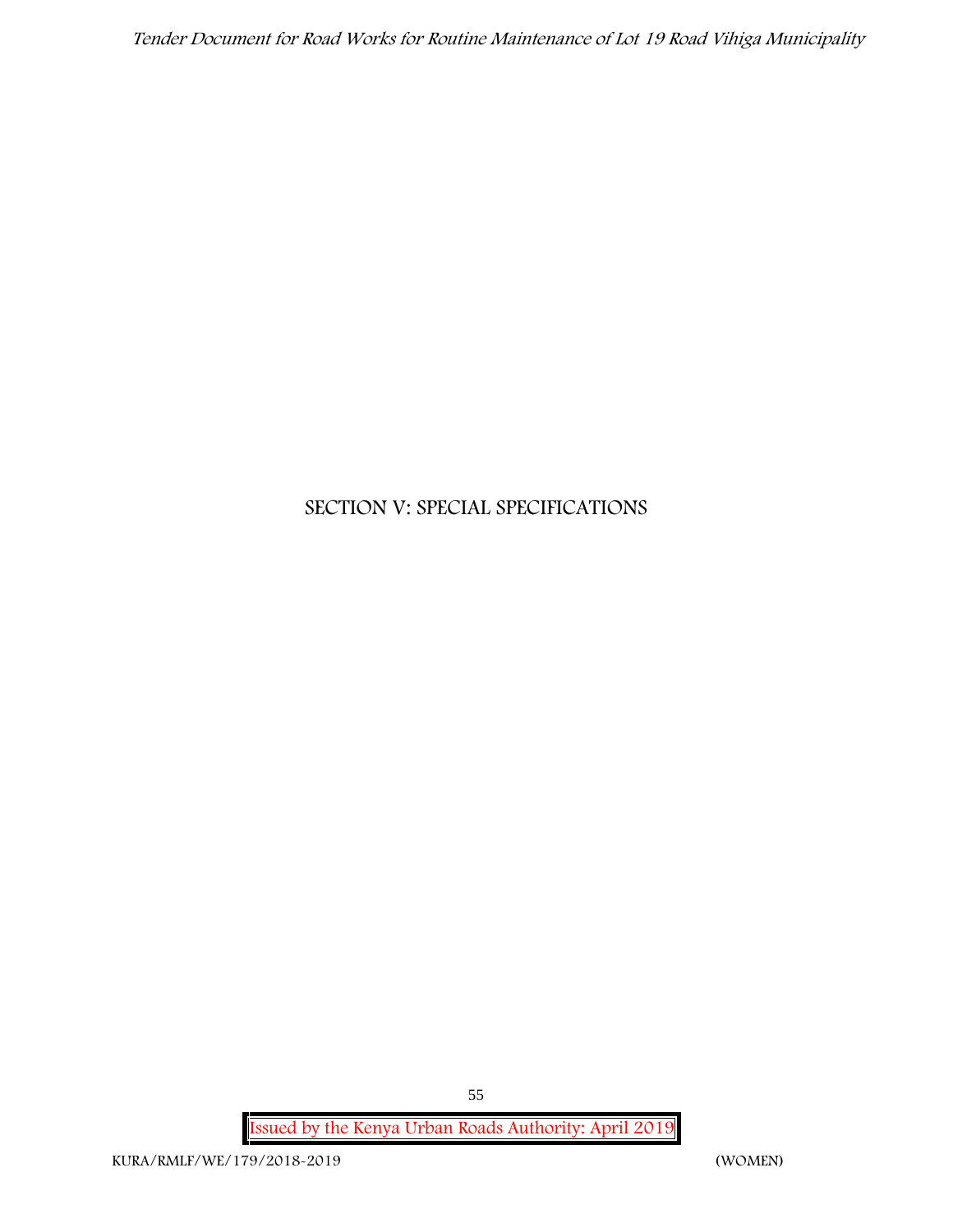# **SPECIAL SPECIFICATIONS**

#### **SECTION 1 – GENERAL**

**101 SPECIAL SPECIFICATIONS**

Special specification is supplementary to the Standard Specifications and the two must be read in conjunction. In any case where there appears to be conflict between the two then the Special Specifications will take precedence.

#### **102 LOCATION OF CONTRACT.**

The works are located in Western Region within Vihiga Municipality.

The roads contained in LOT 19 are as detailed below:

| S/no | Road              | Length KM |
|------|-------------------|-----------|
|      | Mbale-Vihiga Road | 7.7C      |

The length of the roads is approximately 7.70 km

#### **103 EXTENT OF CONTRACT**

The works to be executed under the Contract comprise mainly of but not limited to the following: -

- **1. Road Works**
- Clearance of road reserve
- Grading and road formation
- Gravelling or filling with approved materials
- **2. Drainage Works**
- Excavation/cleaning of drains and culverts
- Installation/repair of culverts
- Culvert cleaning
- Protection works: Stone pitching etc.
- **3. Maintenance of passage of traffic through and around the works.**
- **4. Relocation of services.**
- **5. Maintenance of works during Contract Period – Defect Liability Period shall be 1 month.**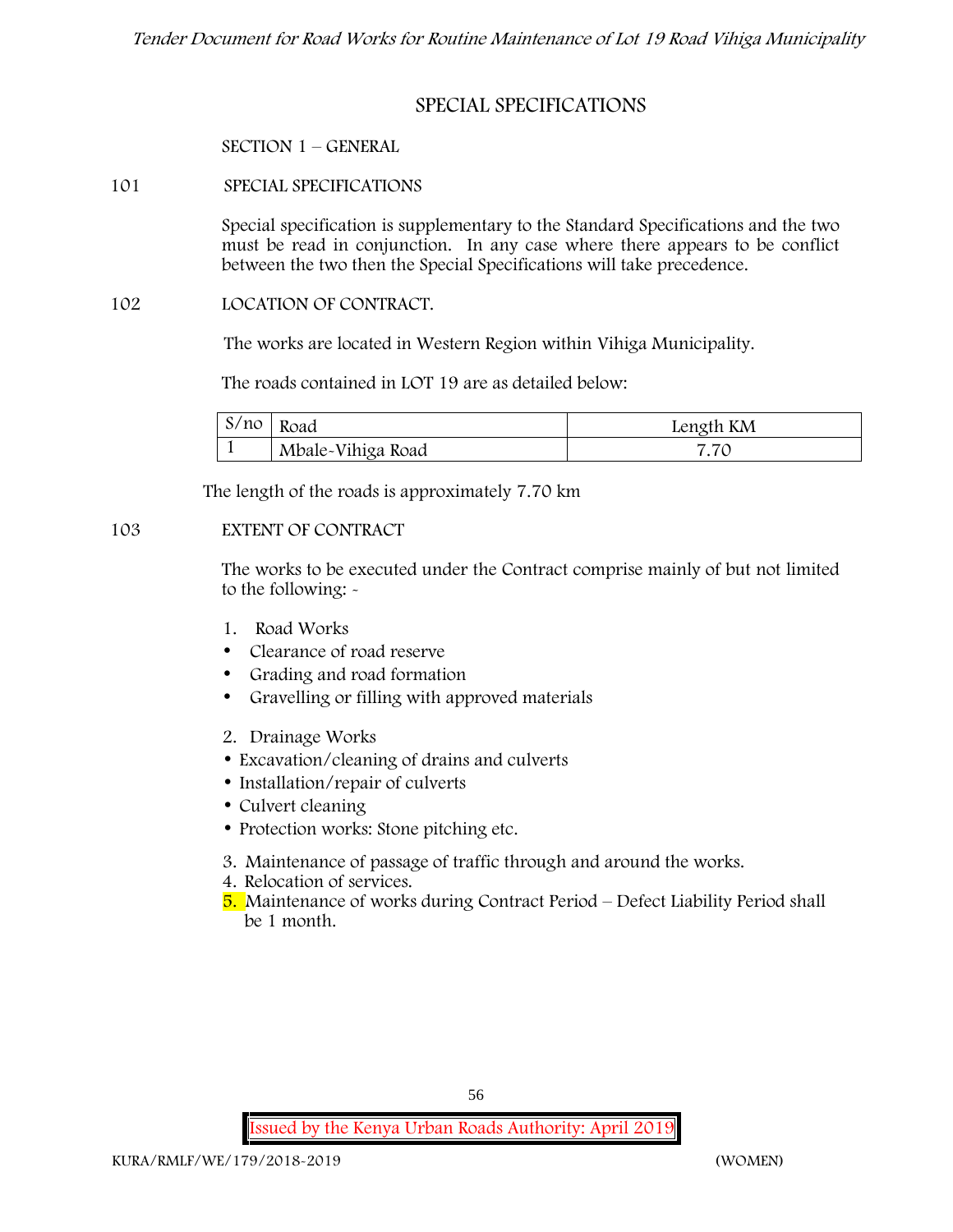Any other activity not listed above in either category but deemed to be necessary by the Engineer, shall be subject to the Engineer's formal instructions within the mode of payment stipulated either by day works or on a measured basis.

#### **105 ORDER OF EXECUTION OF WORKS**

In addition to Clause 105 of the Standard Specification the Contractor shall carry out the Works such that a continuous and consecutive output of fully completed work is achieved.

#### **107 TAKING OVER CERTIFICATE**

The minimum length of the road for which a certificate will be issued under clause 48 of the conditions of Contract shall be the whole length of each section of the road substantially completed.

#### **109 NOTICE OF OPERATIONS**

Add the following sub- Clause.

#### Notification Terms

It shall be the Contractor's responsibility to notify the Engineer when any item of works scheduled are completed and ready for approval, and the contractor shall give sufficient notice to allow control tests to be performed.

#### Explosive and Blasting

- (a) The requirements of the Laws of Kenya governing explosives and other requirements and regulations of Government of Kenya and other authorities shall be complied with.
- (b) No explosives of any kind shall be used without prior written consent of the Engineer.

The Contractor shall be solely responsible for the provision, handling, storage and transporting of all explosives, ancillary materials and all other items of related kind whatsoever required for blasting.

## **117 HEALTH, SAFETY AND ACCIDENTS**

## Add the following:

In addition to providing, equipping and maintaining adequate first aid stations throughout the works in accordance with the laws of Kenya, the contractor shall provide and maintain on site during the duration of the Contract, a fully equipped dispensary. This shall be with a qualified Clinical Officer / Nurse who shall offer the necessary medical advice on HIV and related diseases to the Engineer's and Contractor's Site staff. The Contractor shall allow for this in the rates and be responsible for all site welfare arrangements at his own cost.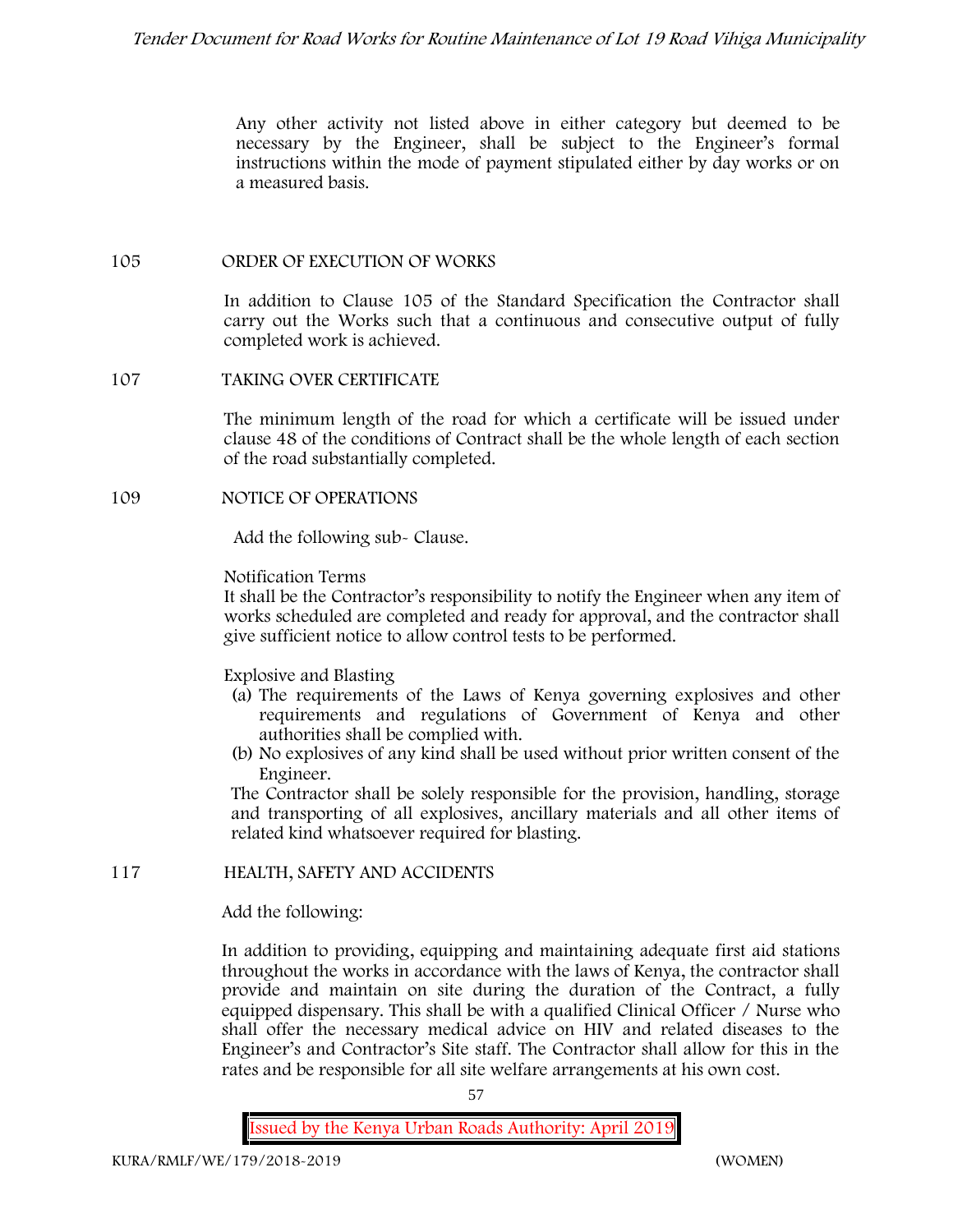#### **120 PROTECTION OF EXISTING WORKS AND SERVICES**

The Contractor shall acquaint himself with the position of all existing services such as sewers, water drains, cables for electricity and telephone, lighting and telephone poles, water mains, etc., before commencing any excavation or other work likely to affect the existing services.

The cost of all plant, equipment and materials, labour, technical and professional staff, transport and the like necessary for determining the locations of existing services, including the making good of any damage caused to such services all to the satisfaction of the Engineer, shall be deemed to be included in the tender rates. No other payment shall be made for the costs of such operations, nor for the making good of damage caused thereby to the existing services.

The Contractor shall be held responsible for injury to existing structures, works or services and shall indemnify and keep indemnified the Employer against any claims in this respect (including consequential damages).

## **121 DIVERSION OF SERVICES**

- (a) The Contractor shall acquaint himself with the location of all existing services such as telephone lines, electricity cables, water pipes, sewers etc., before execution of any works that may affect the services. The cost of determining the location of the existing services together with making good or repairing of any damage caused all to the satisfaction of the Engineer shall be included in the BID rates.
- (b) Subject to the agreement with the Engineer, the Contractor shall be responsible for removal of alteration and relocation of existing services.
- (c) The Contractor shall indemnify the Employer against claims originating from damage to existing services or works.

#### **123 LIAISON WITH GOVERNMENT AND POLICE OFFICIALS**

The Contractor shall keep in close touch with the Police and the other Government officials of the area regarding their requirements in the control of traffic or other matters, and shall provide all assistance or facilities, which may be required by such officials in the execution of their duties.

#### **124 LAND FOR ALL CAMPS SITES AND FOR THE CONTRACTOR'S OWN PURPOSES, INCLUDING TEMPORARY WORKS.**

Notwithstanding Clause 124 of the Standard Specification all requirements of land for temporary works and construction purposes shall be to the approval of the Engineer but the Contractor will make all necessary arrangements with the property owners concerned and pay all charges arising therefrom. On or before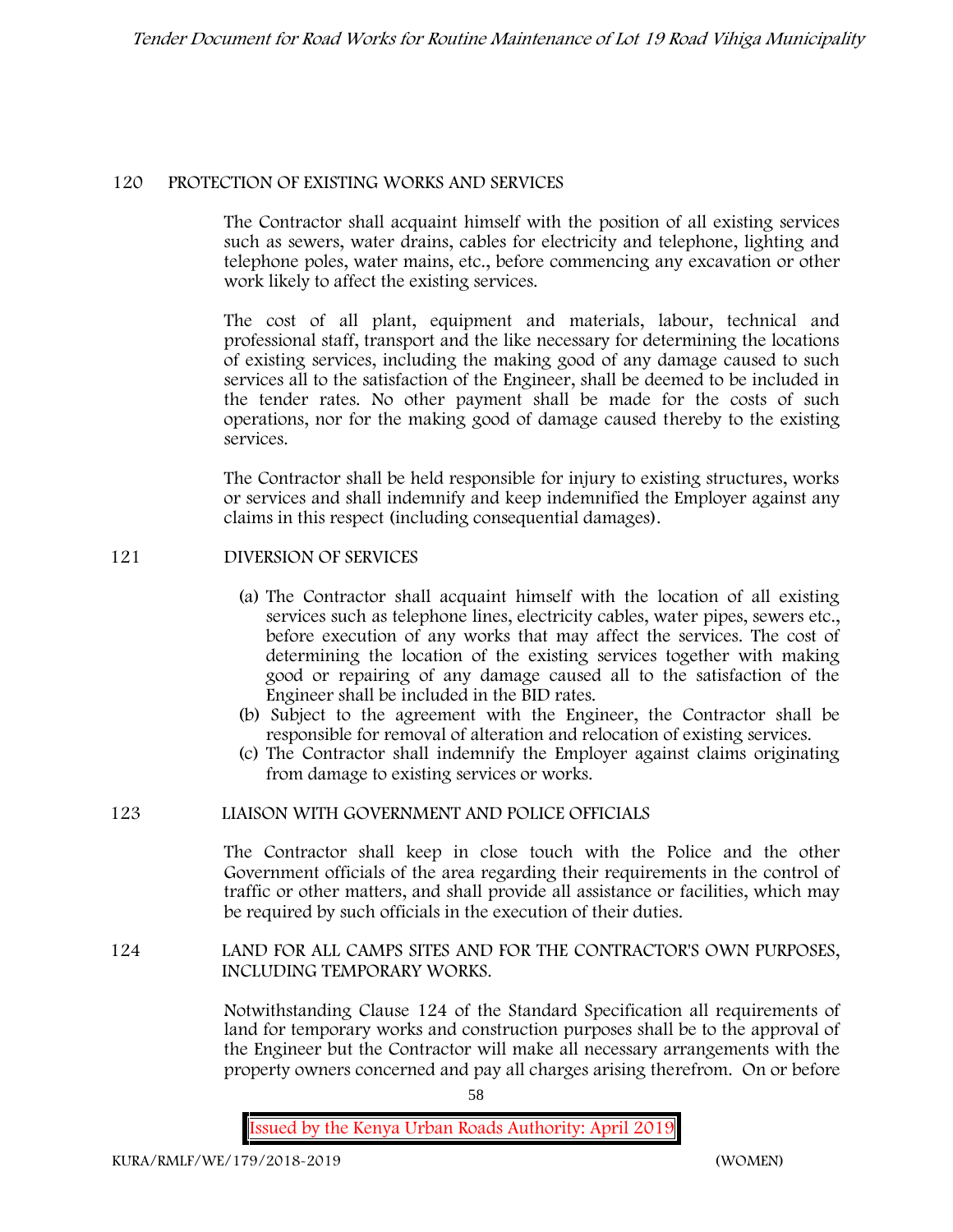completion of the Contract, the Contractor shall remove all temporary works and shall restore all such land to the condition in which it was immediately prior to the occupation thereof as far as is reasonable and practicable. No separate payment will be made to the Contractor on account of these items and the Contractor must make due allowance for them in his rates.

Notwithstanding Clause 120 of the Standard Specifications, the Contractor shall be required to appoint competent surveyors who will liaise with the Engineer on matters related to the demarcation of the existing road reserve, site measurements, removal and reinstatement of existing services.

#### **128 STORAGE OF MATERIALS**

All materials shall be stored on Site in a manner approved by the Engineer and the Contractor shall carefully protect from the weather all work and materials which may be affected thereby.

#### **129 TEST CERTIFICATES**

When instructed by the Engineer the Contractor shall submit certificates of test from the suppliers of materials and goods required in connection with the works as the Engineer may require.

Such certificates shall certify that the materials or goods concerned have been tested in accordance with the requirements of the specifications and shall give the results of all the tests carried out. The Contractor shall provide adequate means of identifying the materials and goods delivered to the site with the corresponding certificates.

## **131 SIGNBOARDS**

The Contractor shall provide and erect two (2) publicity signs on the site as directed. The Engineer shall, as shown in the Drawings, direct the minimum dimensions and thickness of the steel framework and sheet. The framework and sheet shall be prepared and painted black, while the ring at the top of the supporting frames shall be painted white. The wordings and KURA's logo shall be printed on backlit sticker paper resistant to the effects of weather using reflectorised paint or material approved by the Engineer. The sticker shall be placed on both sides of the board. The colours, fonts and heights of the letters shall be as indicated on the typical drawings and as directed by the Engineer.

## **132 OFFICE FOR THE RESIDENT ENGINEER, SURVEY EQUIPMENT AND FURNITURE**

#### **132.1 ENGINEER'S REPRESENTATIVE OFFICE**

The contractor, when instructed, shall for the duration of the Contract, furnish and equip Resident engineer's office located at the KURA's Regional offices. The room to be occupied by the Engineer's Representative and its front office shall be provided with a floor carpet to be approved by the Engineer. The windows shall be fitted with curtains and blinders.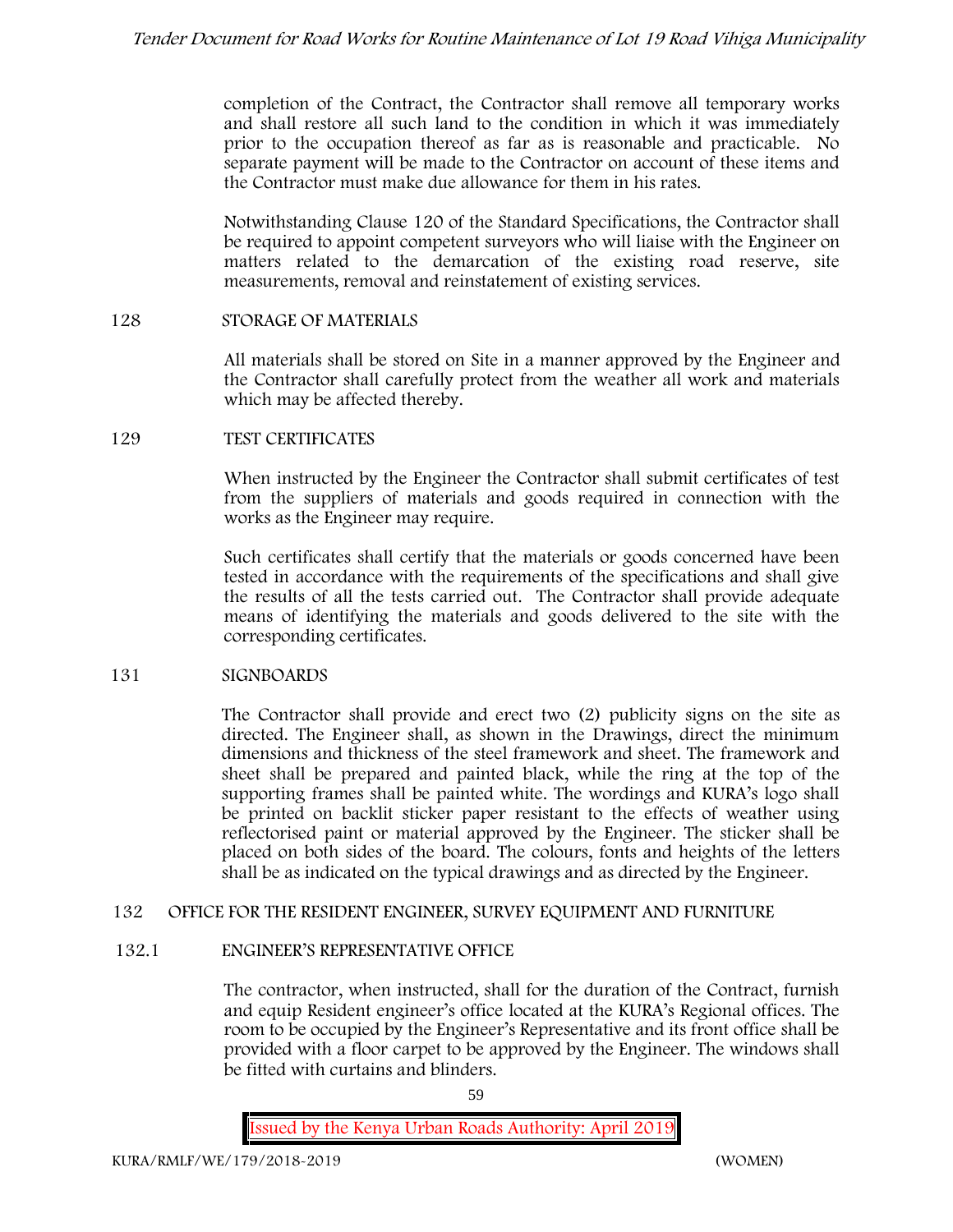A telephone shall also be provided for the Resident Engineer's office for his exclusive use. All the charges and fees related to the installation and maintenance of the telephone shall be deemed to have been included in the rates for providing and maintaining the Office. The Contractor will be reimbursed, separately, the cost of operating the telephone under appropriate bill item in the BoQ.

The offices shall be provided with day and night watchmen and security lights, the cost of which shall be deemed to have been included in the rates for the offices.

The Contractor may be instructed by the Engineer under clause 58 of the General Conditions of Contract to make payments of general receipted accounts for such items as stationery, stores, furniture and equipment, claims and allowances for supervision personnel and any miscellaneous claims or the Engineer may direct the Contractor to purchase or pay for the above. The Contractor will, on provision of receipts, be paid under appropriate bill items in the BoQ.

**The survey equipment to be provided would include:**

| 1. Engineer's automatic level Wild NAK 2 or similar           | 2N <sub>O</sub> |
|---------------------------------------------------------------|-----------------|
| 2. Total station reading 1" with tripod and setting on        |                 |
| pole with datalogger and survey software to match             |                 |
| Total Station Datalogger. Include data transfer program,      |                 |
| and plotting modes, setting out calculations                  |                 |
| and Cogo facilities                                           | 1No             |
| 3. Levelling staff 5m. with levelling bubble Wild GNLE        |                 |
| or similar                                                    | 4No             |
| 4. 50 m. steel band measuring tape                            | 2No             |
| 5. 30m. linen measuring tape                                  | 2No.            |
| 6. 3m. aluminium straight edge                                | 2N <sub>O</sub> |
| 7. 1m. stainless steel straight edge                          | 1N <sub>o</sub> |
| 8. 100m. steel band tape                                      | 2No.            |
| 9. Draughtsman's stool                                        | 3No.            |
| 10. Complete set of highway curves                            | 1N <sub>o</sub> |
| 11. Programmable scientific calculators FX 880P or equivalent | 4N <sub>o</sub> |
| 12. Survey umbrella                                           | 2No.            |
| 13. Roll of tracing paper                                     | 10No            |
| 14. Protractor 360                                            | 2No             |
| 15. Graph paper A3 size                                       | 100No           |
| 16. Drawing table                                             | 2No.            |
| 17. Erasing shield                                            | 4No.            |
| 18. 3m. ranging rods                                          | 9N <sub>o</sub> |
| 19. Marker pens                                               | 30No.           |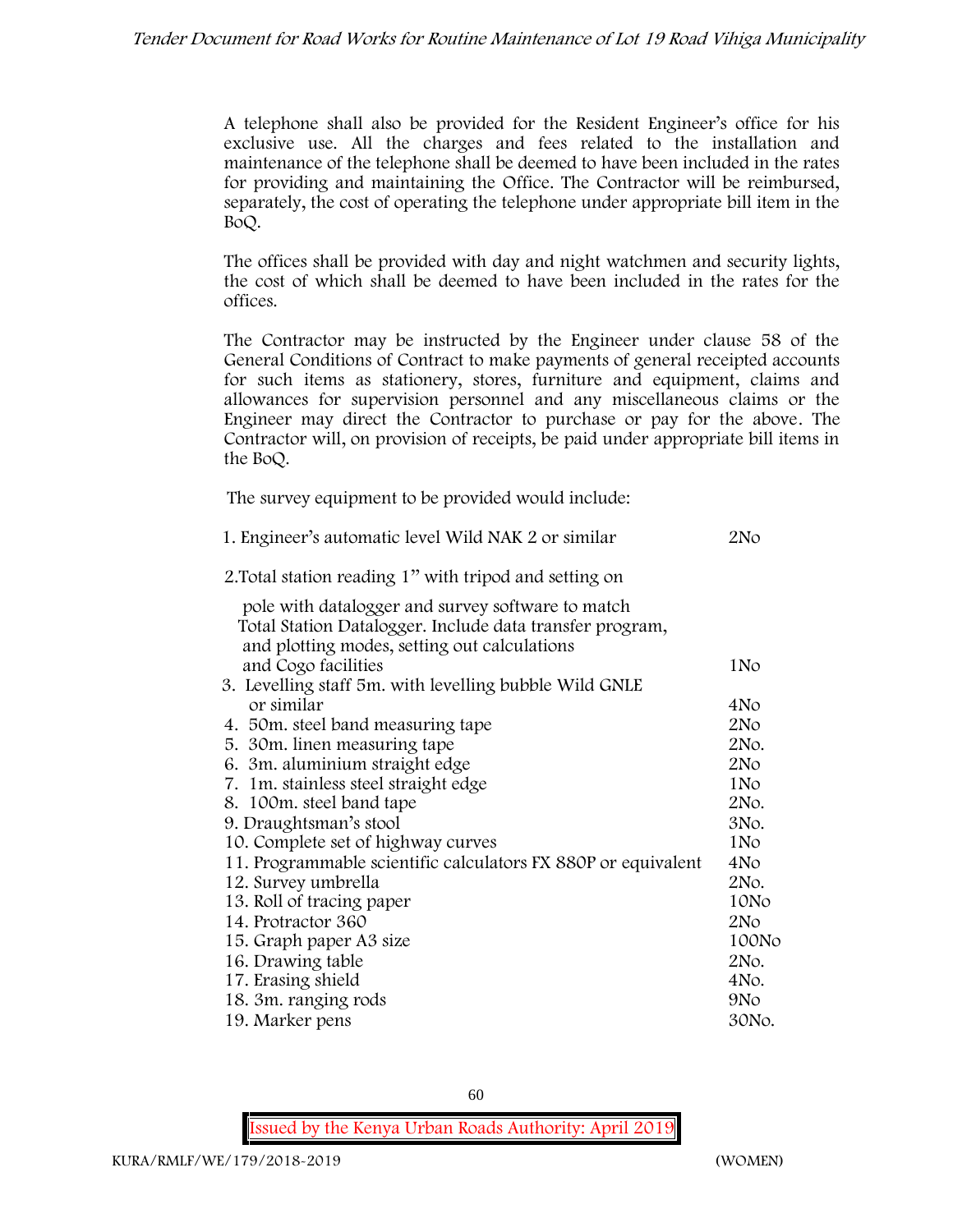The contractor may be directed to pay for stationery, equipment or reagents that are foresaid and also pay for servicing and repair of the laboratory equipment being used on the project.

The Contractor shall provide, install and maintain in a good state of repair, such survey and other equipment as listed for the duration of the contract.

Such equipment shall be of approved manufacture, and shall be made available to the Engineer for the Engineer's exclusive use throughout the Contract, not later than three (3) weeks after the Engineer's order to supply. All equipment shall be ready to use and complete to perform the tests. The equipment shall revert to the Employer on completion of the Contract.

Any delays to the Contractor or the Contractor's activities caused by the Engineer being unable to perform survey work, field or laboratory tests due to the contractor's failure to supply and/or maintain the said equipment shall be deemed to have been caused entirely by the Contractors own actions, and any consequences of such delays shall be interpreted as such.

The payment to comply with this requirement is provided in the Bill of Quantities and ownership of all equipment paid for as instructed above shall revert to the Employer after the completion of the Works.

Failure by the Contractor to provide or maintain the equipment shall make him responsible to bear all costs that may be incurred as a result of the Engineer's staff using alternative means of communication, including delays in supervision and approval of Works by the Engineer.

**(a) Mobile phones**

## **132.3 COMMUNICATION FOR THE ENGINEEER**

The Contractor shall provide, connect and maintain mobile phones for the exclusive use by the Engineer for the duration of the contract. The Contractor shall include for the cost of providing the mobile units complete with charger unit, "hands free" headset for each unit, connection to the network and all service charges applicable all as directed by the Engineer. The Contractor shall provide air-time with each mobile phone which shall be paid for under prime cost sum allowed for in the bills of quantities. The mobile telephones shall be WAP enabled with e-mail capabilities and integrated camera of a minimum of 3.0 mega pixels. Payment for these mobiles and associated costs is included in the Bill of Quantities, and ownership of mobile phones will revert to the Employer after completion of the Works.

#### **(b) Internet and e-mail services**

Where directed, the contractor shall provide 24 hours terrestrial or wireless internet connectivity with minimum throughput speed of 128kilobytes per second for the exclusive use by the Engineer, including all accessories and Terminal Equipment and pay for all associated installation, maintenance and usage charges throughout the duration of the contract.

The contractor shall allow for the provision and maintenance of internet connectivity and associated costs as per Appendix to item 1.17 of the Bills of Quantities.

**Issued by the Kenya Urban Roads Authority: April 2019**

61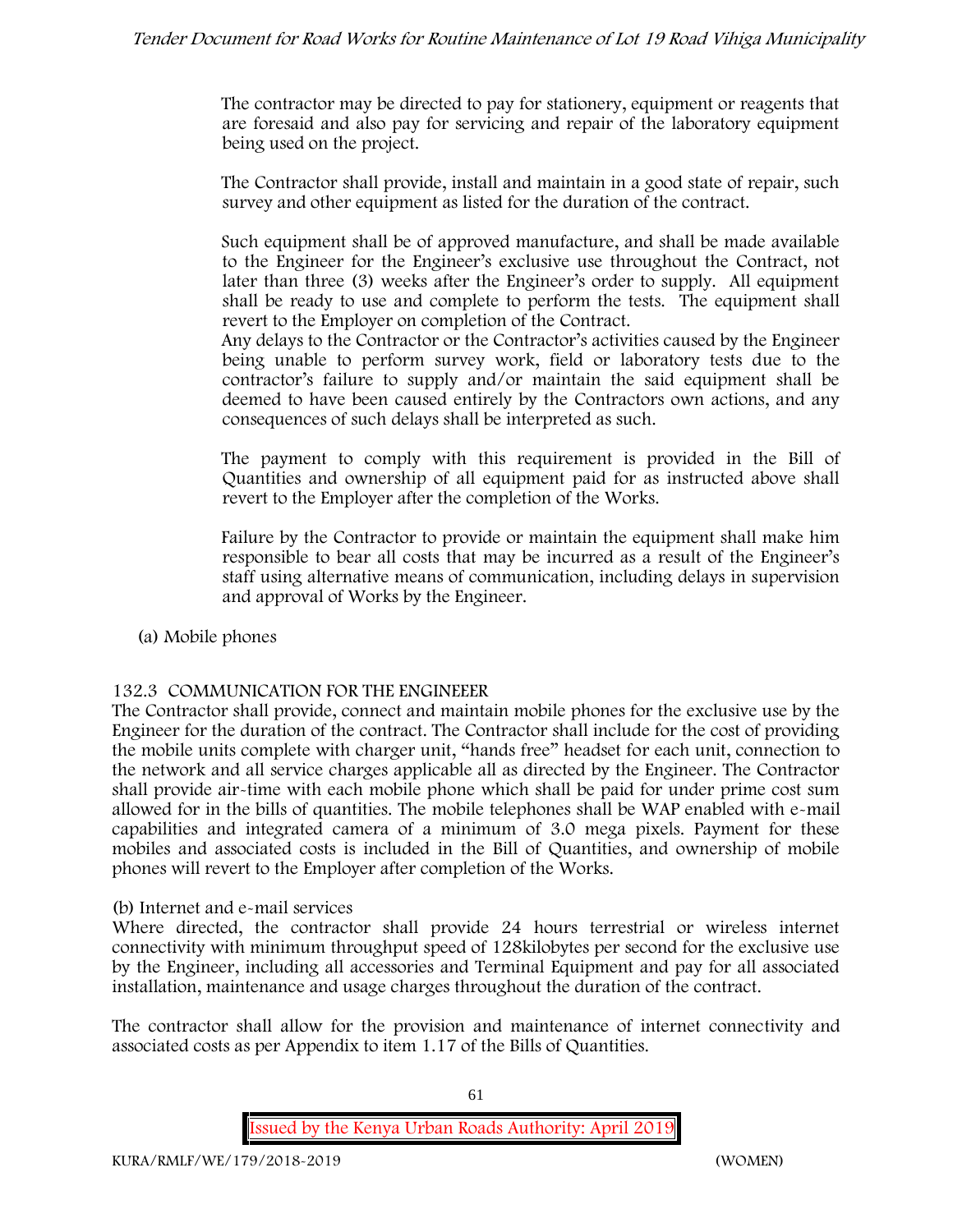## **137 ATTENDANCE UPON THE ENGINEER AND HIS STAFF**

In addition to the staff stated in Clause 135, the following staff will be provided for the supervision of work: 1No. Artisans, 2No. Labourers, 1No. Office assistants, 2No. Lab attendants. Additional attendant staff, as required by the Engineer, shall be paid for under Item 01-80-030 of the Bill of Quantities.

#### **138 VEHICLES AND DRIVERS FOR THE ENGINEER AND HIS STAFF AND METHOD OF PAYMENT**

In addition to provisions of the Clause 138 of the Standard Specification, the Contractor shall when instructed, provide and maintain in good working condition for the exclusive use of the Engineer and his staff throughout the Contract, the following types and numbers of brand new vehicles or as specified. The Engineer shall approve the type of vehicles and confirm the number of each type to be provided. The Contractor shall insure the vehicles comprehensively for any licensed drivers and shall provide competent drivers during normal working hours and whenever required by the Engineer. The cost of provision of the vehicle shall be inclusive of the first 4,000 kilometers travelled in any month.

.Should any vehicle supplied not be in roadworthy condition, the Contractor shall provide an acceptable equivalent replacement vehicle until such a time as the original vehicle is repaired to the satisfaction of the Engineer and returned for use.

#### **(a) Type 1 Vehicles (Double Cabin 4WD Pick up)**

Type 1 Vehicles should be four Wheel Drive (4WD), with power assisted steering, Double wishbone independent suspension at front axle and rigid axle with leaf springs at rear, diesel propelled engine maximum 2,500 cc. The starting mileage of the vehicles shall not exceed 60,000km odometer reading. The vehicles should be fitted with other accessories below:

- (a) Spare tyre and wheel jack;
- (b) FM radio and CD player;
- (c) Power Windows;
- (d) Full Air-conditioning;
- (e) Immobilizer and antitheft security system;
- (e) Driver and passenger SRS Airbags;
- (f) Canvas cover over the carrying deck at the back.

At the end of the contract, all type 1 vehicles shall revert to the Contractor.

## **(c) Type 2 Vehicles (station wagon/saloon)**

Specifications for Type 2 Vehicles shall be station wagon/saloon vehicles; petrol propelled engine maximum 1,800 cc. The starting mileage of the vehicles shall not exceed 60,000km odometer reading. shall in addition be fitted with a fibre glass body or similar and two columns of sitting benches on the carting deck at the back.

The Contractor shall insure comprehensively the vehicles for any licensed drivers and shall provide competent drivers during normal working hours and whenever required by the Engineer.

At the end of the contract, all type 2 vehicles shall revert to the Contractor.

Payment of vehicle shall be per vehicle month in item 01-80-017/18 of the BOQ.

62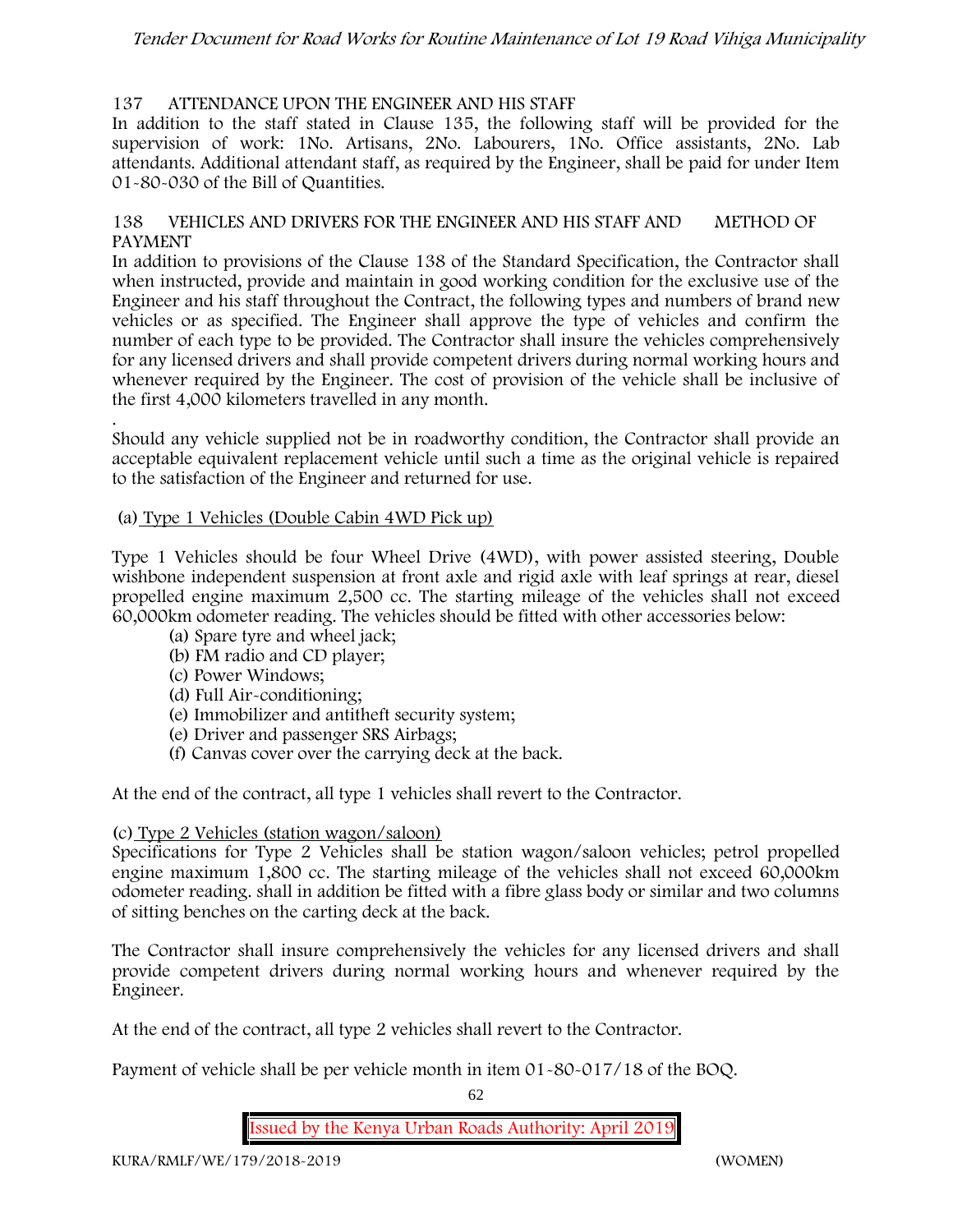## **139 MISCELLANEOUS ACCOUNTS**

The Contractor maybe instructed by the Engineer to make payments of general miscellaneous accounts for such items as stationary, stores and equipment and miscellaneous supervision personnel and claims or the Engineer may direct the Contractor to purchase or pay for the above. The Contractor will be paid on a prime cost basis plus a percentage for overheads and profits under appropriate items in the Bills of Quantities.

#### **142 ENVIRONMENTAL PROTECTION**

The Contractor shall comply with the Statutory Regulations in force in Kenya regarding environmental protection and waste disposal, and shall liaise with the National Environmental Management Agency (NEMA).

The Contractor shall ensure so far as is reasonably practicable and to the satisfaction of the Engineer; that the impact of the construction on the environment shall be kept to a minimum and that appropriate measures are taken to mitigate any adverse effects during the construction.

- (a) The Contractor shall exercise care to preserve the natural landscape and shall conduct his construction operations so as to prevent any unnecessary destruction, scarring, or defacing of the natural surroundings in the vicinity of the work. Except where clearing is required for permanent works, all trees, native shrubbery, and vegetation shall be preserved and shall be protected from damage by the Contractor's construction operations and equipment. All unnecessary destruction, scarring, damage or defacing resulting from the Contractor's operations shall be repaired, replanted, reseeded or otherwise corrected as directed by the Engineer, and at the Contractor's expense.
- (b) The Contractor shall ensure that measures are in place to control soil erosion and water pollution, by use of berms, dykes, silt fences, brush barriers, dams, sediment basins, filter mats, netting, gravel, mulches, grasses, slope drains, contour banks, and other erosion control devices and methods. Temporary erosion control provisions shall be coordinated with permanent erosion control features to assure economical, effective and continuous measures throughout the period of the works. The Contractor's attention is drawn to the requirements of Clause 502, in that works need to be progressively finished so that permanent vegetation can establish quickly to mitigate soil erosion and erosion of drains.
- (c) The Contractor shall provide all the labour, equipment, materials, and means required and shall carry out proper and efficient measures wherever and as often as necessary to minimise the dust nuisance.
- (d) The Contractor shall comply with all applicable Kenyan laws, orders and regulations concerning the prevention, control and abatement of excessive noise. Blasting, use of jackhammers, pile driving, rock crushing, or any other activities producing high-intensity impact noise may be performed at night only upon approval of the Engineer.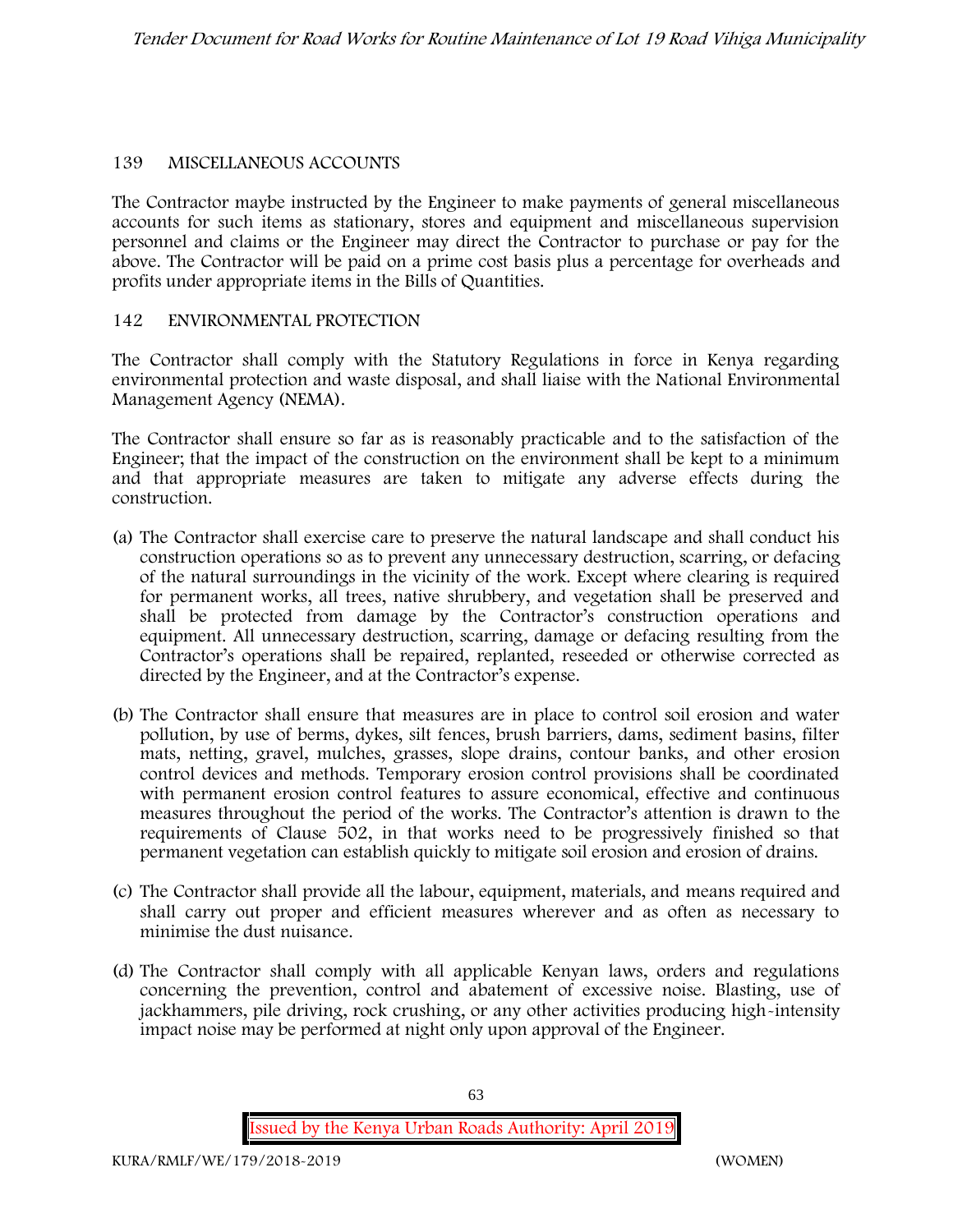- (e) Immediately after extraction of materials, all borrows pits shall be backfilled to the satisfaction of the Engineer. In particular borrow pits near the project road shall be backfilled in such a way that no water collects in them.
- (f) Spilling of bitumen fuels Oils and other pollutants shall be cleared up.

(g) The Contractor's attention is drawn to the requirements of the Standard Specification in regard to the environment and in particular to the following clauses:

| Clause 115: Construction Generally                                  |
|---------------------------------------------------------------------|
| Clause 116: Protection from Water                                   |
| Clause 136: Removal of Camps                                        |
| Clause 605: Safety and Public Health Requirements Clause            |
| Clause 607: Site Clearance and Removal of Topsoil and<br>Overburden |

(h) No additional payment will be made to the Contractor to cover costs arising from the requirements for this Clause and the Contractor must include these costs in the rates inserted into the Bills of Quantities.

#### **143 STAFF TRAINING**

The Contractor shall allow for training of engineers, technicians and other support staff as may be instructed by the Engineer.

The payment of the allowances of such staff shall be made as instructed by the Engineer under the relevant provisions in the Bills of Quantities.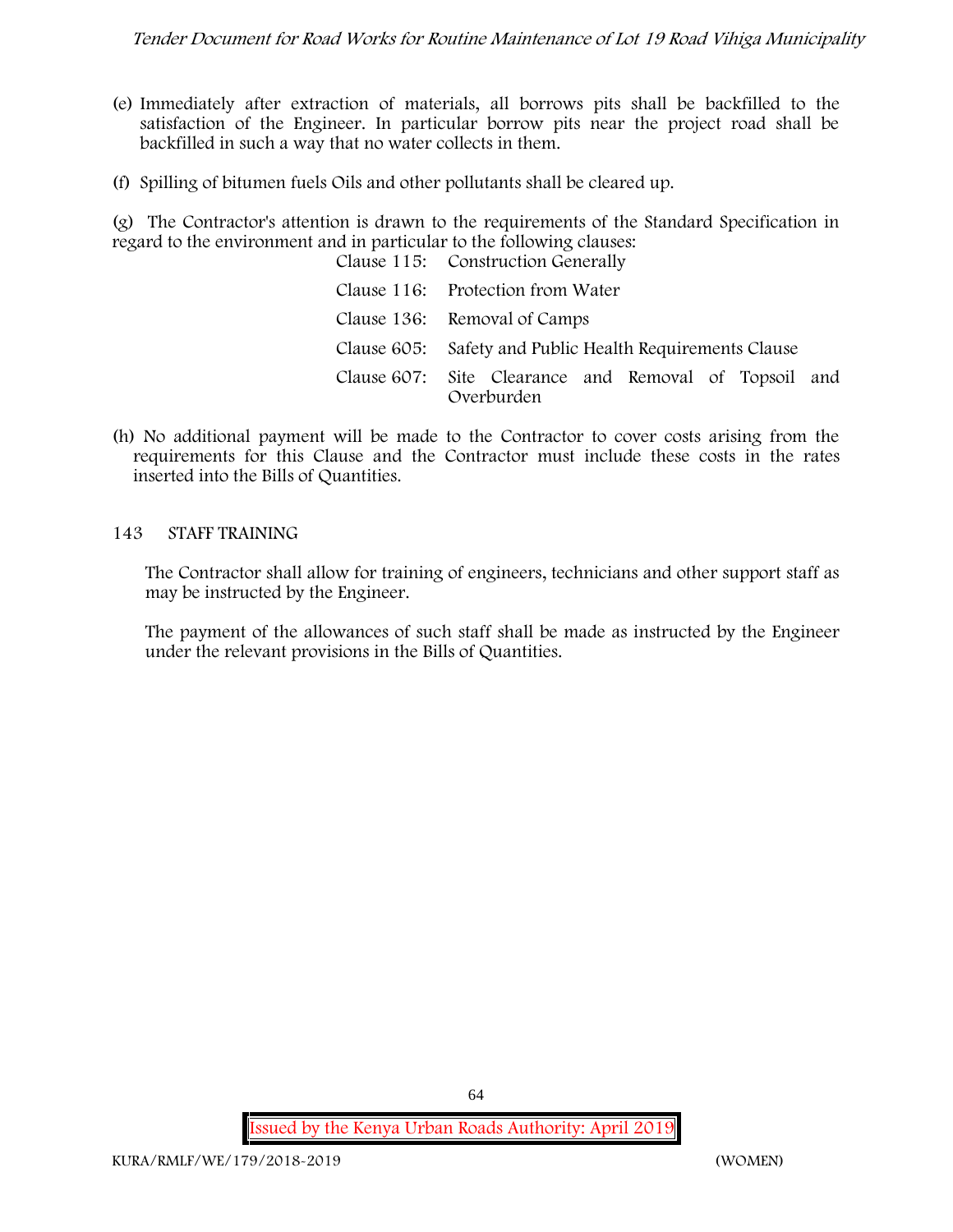## **SECTION 2 - MATERIALS AND TESTING OF MATERIALS**

All materials testing shall be in accordance with Section 2 of the Standard Specifications.

#### **SECTION 3 - SETTING OUT & TOLERANCES**

- **301 SETTING OUT**
	- a) In addition to the provisions of clause 3.01(a) if the traverse points to be used for the setting out are close to the existing carriageway and interfere with construction works then the Contractor will have to relocate them to a location where they will not be disturbed. The co ordinates and heights of all traverse points so located shall be listed and provided to the Engineer for checking and/or approval. Contractor shall also monument the new centreline every 200m along straight and all salient points along curves by a pin in the concrete beacon before commencement of any works.

The road reserve boundary posts shall have 12mm diameter steel pins embedded in concrete, 200mm long with 25mm exposed to the air, sticking out form its top surface. This pin shall be co-ordinated and heighted and result of the same shall be provided to the Engineer for approval. Cost of these works shall be included in the rates as no separate item has been provided.

Commencement of the works shall not be permitted until this basic survey data has been provided and approved by the Engineer for at least 2 Kms of the road.

b) Detailed Setting Out

Reference pegs shall be 50mm by 50mm in section 600mm long driven 400mm firmly into ground and painted white above the ground. The offset from centre line shall be indicated by small nail 20mm to 25mm long with its head driven flush with the top of the peg.

Chainages, offset and reference elevation shall be clearly indicated to the sides of the peg to the satisfaction of the Engineer.

After cutting of benches and prior to commencement of earthworks or subgrade works, Contractor shall take cross-sections again and submit the copy of the same to Engineer for agreement. These cross-sections shall then be used as basis of measurement for all subsequent layers, unless otherwise stated.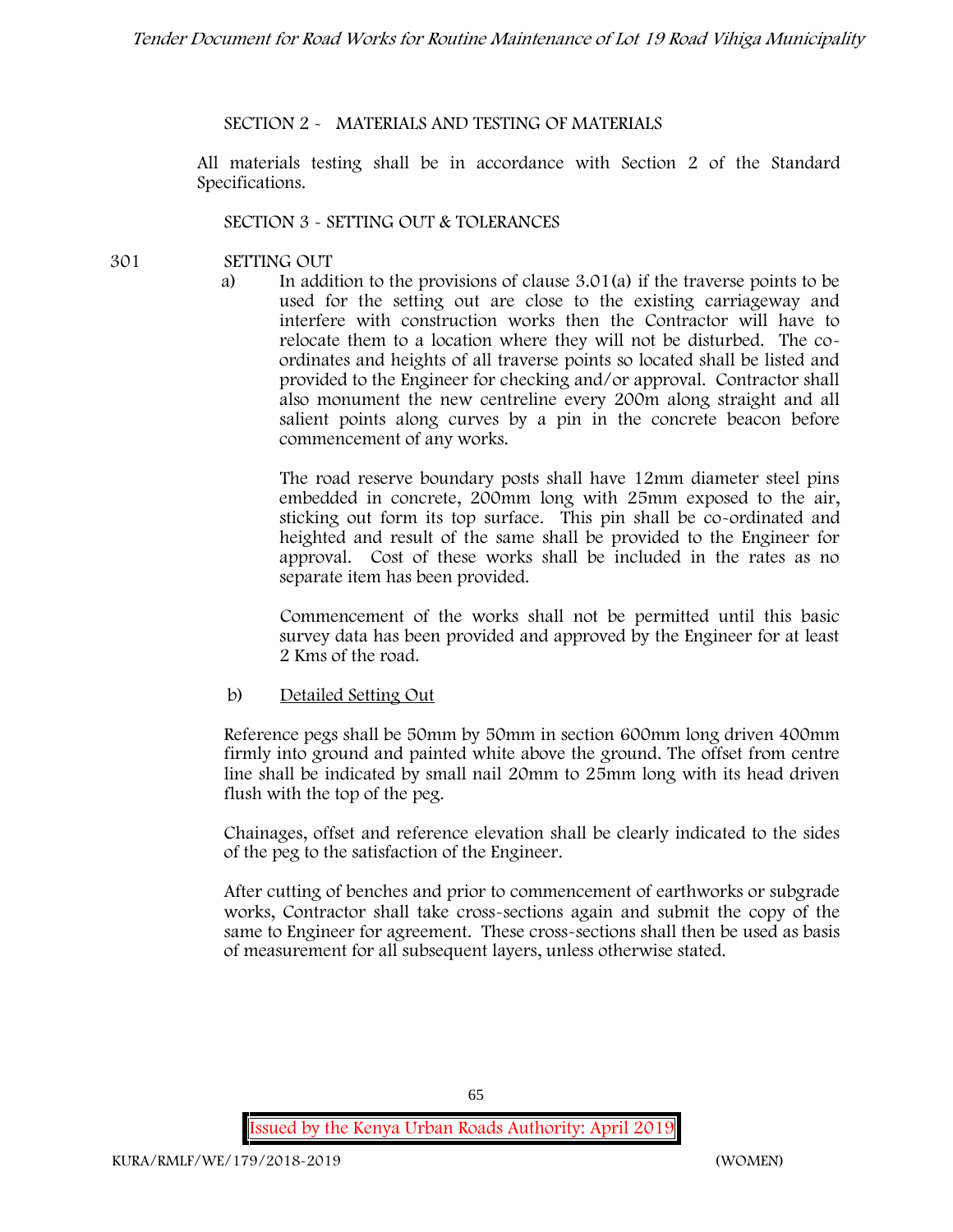**SECTION 4- SITE CLEARANCE AND TOP SOIL STRIPPING**

#### **401 SITE CLEARANCE**

Site Clearance shall be carried out as directed by the Engineer.

**402 REMOVAL OF TOPSOIL**

Topsoil shall include up to 200mm depth of any unsuitable material encountered in existing or newly constructed drains, drainage channels, and accesses.

**403 REMOVAL OF STRUCTURES, FENCES AND OBSTRUCTIONS**

When instructed by the Engineer, the Contractor shall demolish or remove any structure and payment for this shall be made on day works basis.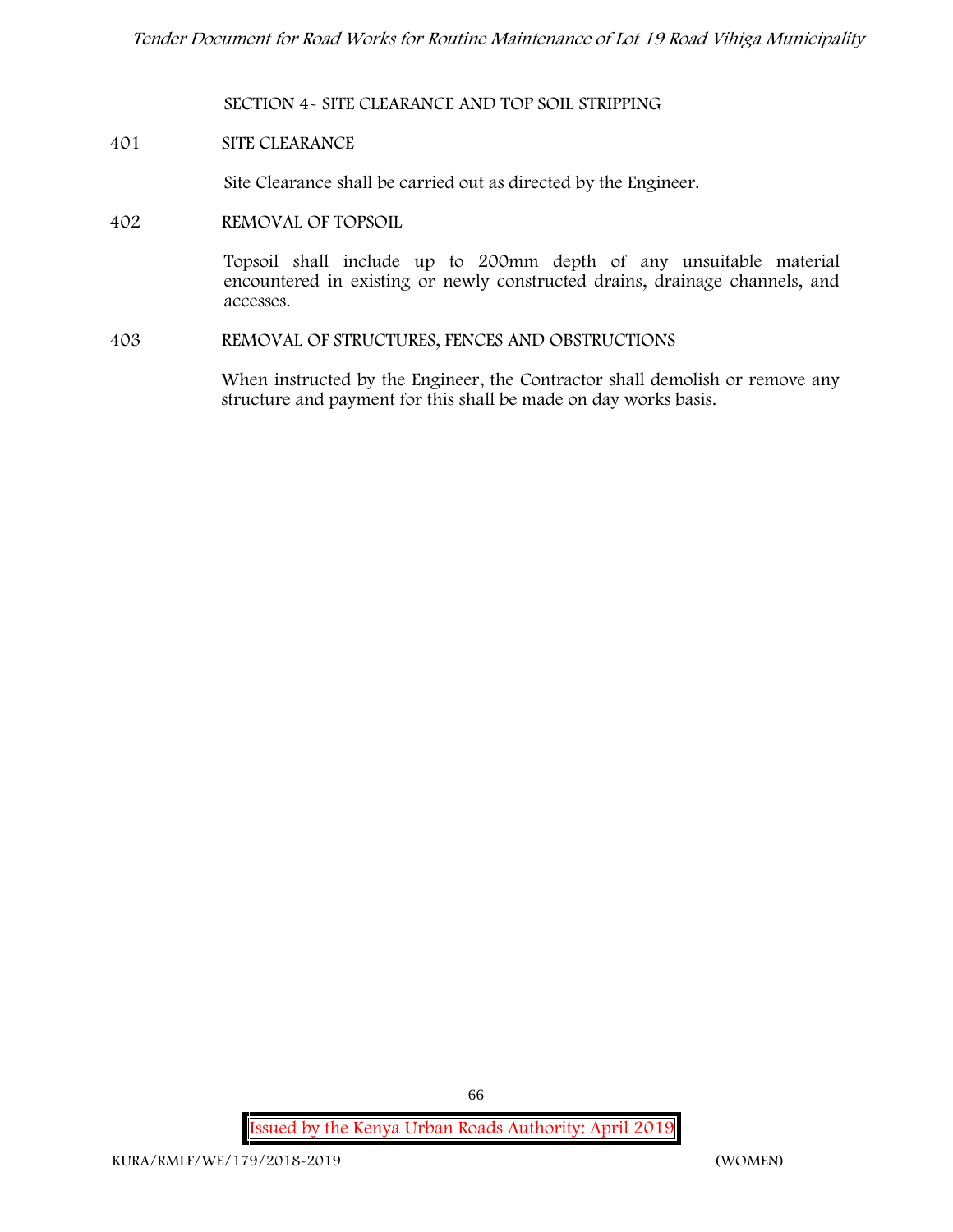#### **SECTION 5 - EARTHWORKS**

#### **504 PREPARATION PRIOR TO FORMING EMBANKMENT**

Where benching is required for existing pavement to accommodate earthworks subgrade or subbase for widening the road, the rate for compaction of existing ground shall be deemed to cover this activity.

Excavation in the pavement of the existing road shall be kept dry. In the event of water penetrating the underlying layer, construction of the subsequent layers shall be postponed until the underlying layers are dry enough to accommodate the construction plant without deforming or otherwise showing distress.

Step construction shall be carried out per layer at the joint where excavating both vertically and perpendicular to the direction of the travel. The step shall be 500mm perpendicular to the direction of the travel and 150mm vertical unless otherwise instructed by the Engineer.

Special care shall be taken when compacting the new material at the joint ensuring that specified density is achieved.

#### **505 CONSTRUCTION OF EMBANKMENTS**

Only material approved by the Engineer shall be used for fill in embankments. Material with high swelling characteristics or high organic matter content and any other undesirable material shall not be used, unless specifically directed by the Engineer. Unsuitable material shall include:

- (i) All material containing more than 5% by weight or organic matter (such as topsoil, material from swamps, mud, logs, stumps and other perishable material)
- (ii) All material with a swell of more than 3% (such as black cotton soil)
- (iii) All clay of plasticity index exceeding 50.
- (iv) All material having moisture content greater than 105% of optimum moisture content (Standard Compaction)

Subgrade: Shall mean upper 300mm of earthworks either insitu or in fill and subgrade shall be provided for as part of earthworks operation and payment shall be made as "fill". The material for subgrade shall have a CBR of not less than 8% measured after a 4 day soak in a laboratory mix compacted to a dry density of 100% MDD (AASHTO T99) and a swell of less than 1%.

Subgrade repair: Where directed by the Engineer, any localized failure in the subgrade shall be repaired by filling in selected soft, hard or natural of minimum CBR 30% and compacted in accordance with clauses in the specifications applying to normal subgrade.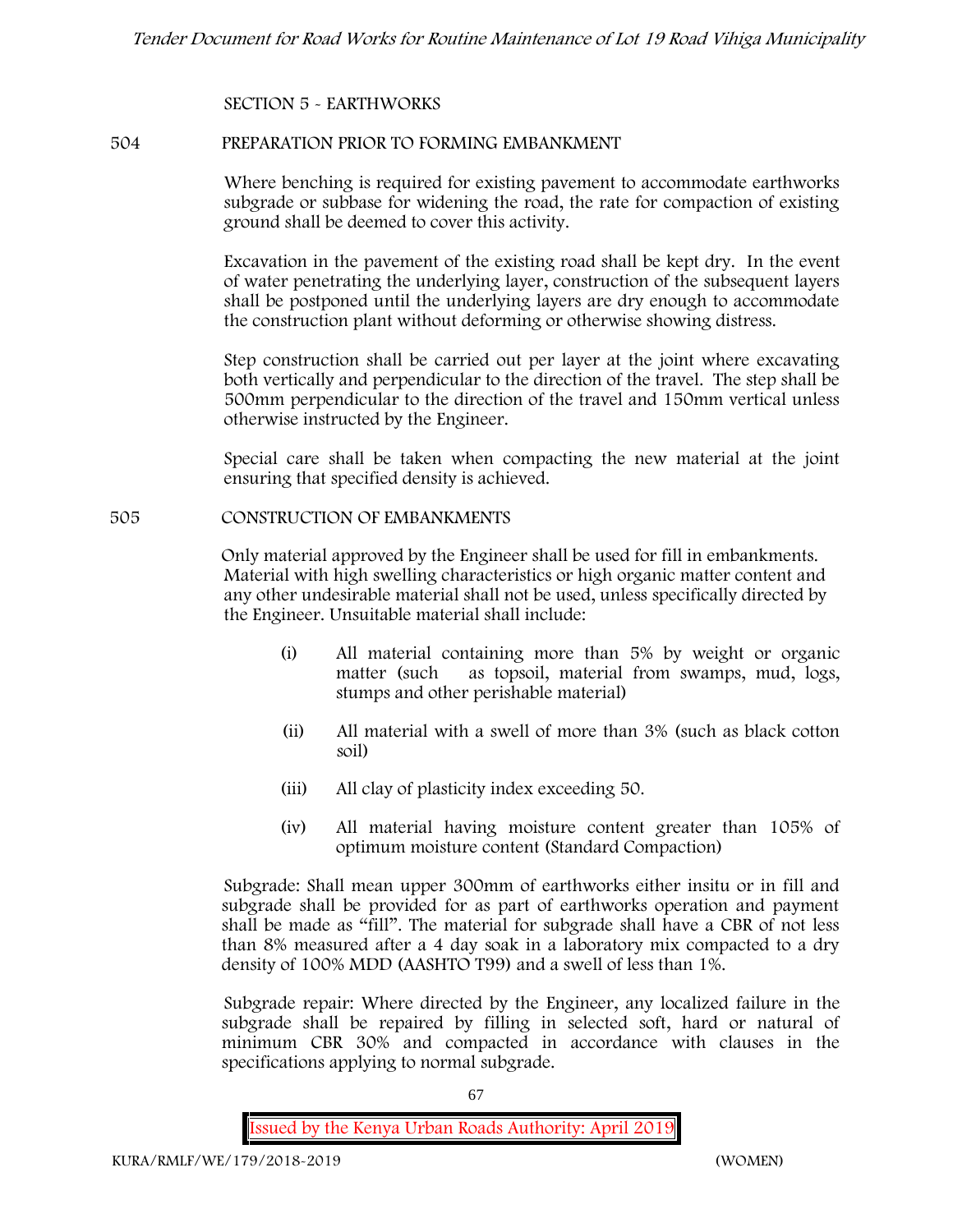Embankment repair: Where directed by the Engineer, any localized filling in soft, hard or natural; selected material requirements shall be executed in accordance with Clause 505.

#### **508 COMPACTION OF EARTHWORKS**

At pipe culverts, all fill above ground level around the culverts shall be compacted to density of 100% MDD (AASHTO T.99) up to the level of the top of the pipes or top of the surround(s), if any and for a width equal to the internal diameter of the pipe on either side of the pipe(s) or surround(s) as applicable.

At locations adjacent to structures, all fill above ground level upto the underside of the subgrade shall be compacted to density of 105% MDD (AASHTO T.99). In case of fill around box culverts this should be carried out for the full width of the fill and for a length bounded by the vertical plane passing through the ends of the wingwalls.

Notwithstanding the provision of clause 503 of the standard Specification, Compaction of subgrade material (i.e. material immediately below formation) in cut areas shall not be carried out by the contractor in areas where the formation is formed in hard material, unless specific instructions to the contrary are issued by the Engineer.

Where improved sub-grade material shall be required, this shall be compacted and finished to the same standards and tolerances as those required for normal subgrade and clauses in the specifications applying to normal subgrade shall also apply.

## **511 BORROW PITS**

The first part of the Standard Specification is amended as follows:

Fill material which is required in addition to that provided by excavation shall be obtained from borrow pits to be located and provided by the Contractor but to the approval of the Engineer contrary to what has been stated.

#### **517 MEASUREMENT AND PAYMENT**

Notwithstanding the provisions of clause 517 of the standard specifications, the rate for compaction of fill in soft material shall allow for the requirements of clause 508 of the special specification and no extra payment shall be made for compaction around pipe culverts (100% MDD AASHTO T.99).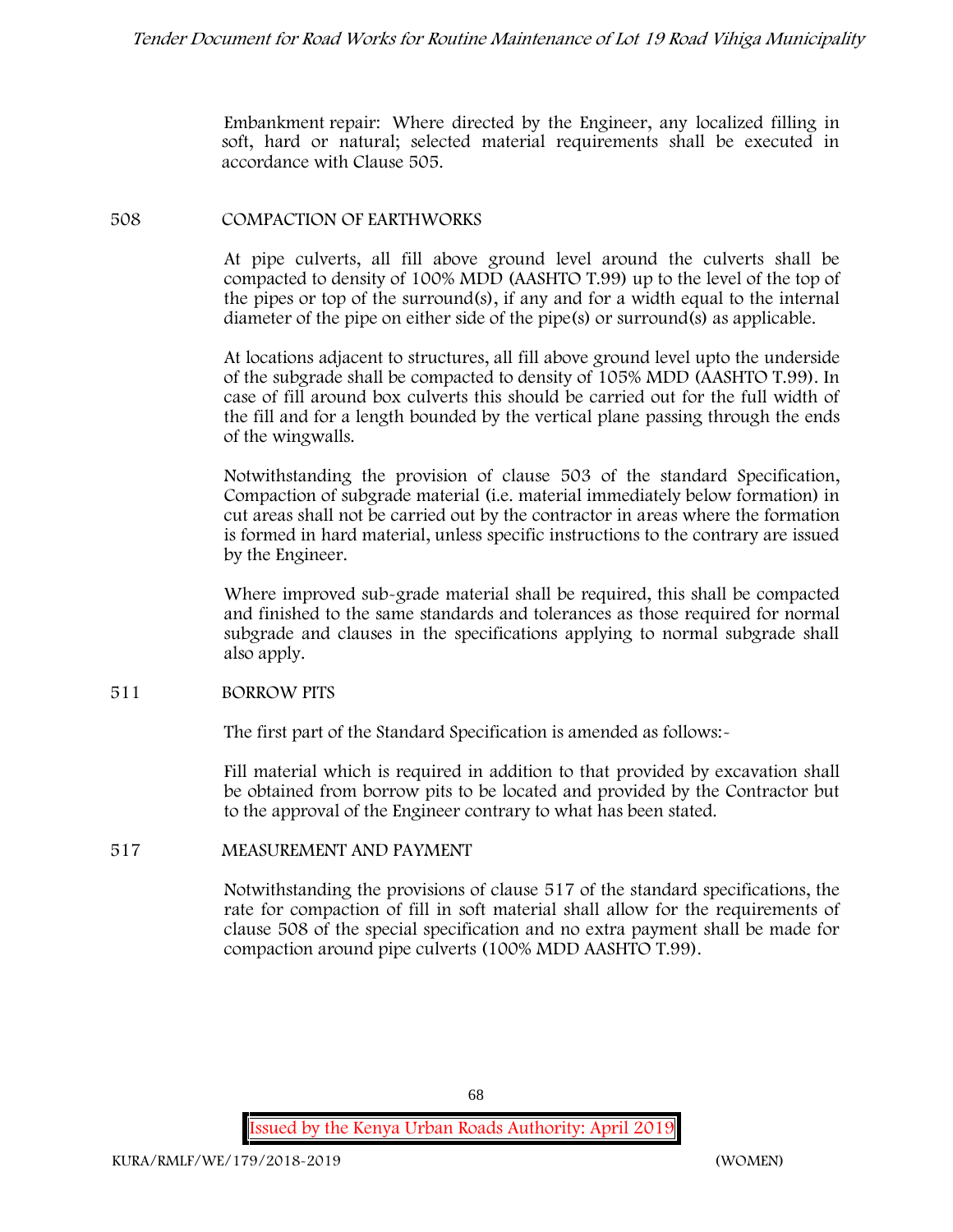#### **SECTION 6 - QUARRIES, BORROW PITS, STOCKPILES AND SPOIL AREAS**

#### **601 GENERAL**

Notwithstanding any indications to the contrary in the Standard specification the Engineer will not make available to the Contractor any land for quarries, borrow pits, stockpiles and spoil areas, except for those areas in road reserves specifically approved by him.

The contractor will be entirely responsible for locating suitable sources of materials complying with the Standard and Special Specifications, and for the procurement, Wining, haulage to site of these materials and all costs involved therein. Similarly the contractor will be responsible for the provision and costs involved in providing suitable areas for stockpiling materials and spoil dumps. Should there be suitable sites for spoil dumps or stockpiles within the road reserve forming the site of the works the Contractor may utilise these subject to the approval of the Engineer.

No additional payment will be made to the Contractor to cover costs arising from the requirements for this Clause and the Contractor must include these costs in the rates inserted into the Bills of Quantities.

**602 MATERIAL SITES** The information on possible material sites is given for the general guidance of bidders. Bidders are however advised to conduct their own investigation as the information contained therein is neither guaranteed nor warranted

#### **603 PROVISION OF LAND**

Notwithstanding any indications to the contrary in the Standard specification the Engineer will not make available to the Contractor any land for quarries, borrow pits, stockpiles and spoil areas, except for those areas in road reserves specifically approved by him.

The contractor will be entirely responsible for locating suitable sources of materials complying with the Standard and Special Specifications, and for the procurement, Wining, haulage to site of these materials and all costs involved therein. Similarly the contractor will be responsible for the provision and costs involved in providing suitable areas for stockpiling materials and spoil dumps. Should there be suitable sites for spoil dumps or stockpiles within the road reserve forming the site of the works the Contractor may utilise these subject to the approval of the Engineer.

No additional payment will be made to the Contractor to cover costs arising from the requirements for this Clause and the Contractor must include these costs in the rates inserted into the Bills of Quantities.

#### **605 SAFETY AND PUBLIC HEALTH REQUIREMENTS**

In addition to clause 605, the contractor shall allow for professionals to conduct lectures to the workers regarding the spread of HIV/Aids.

 $69$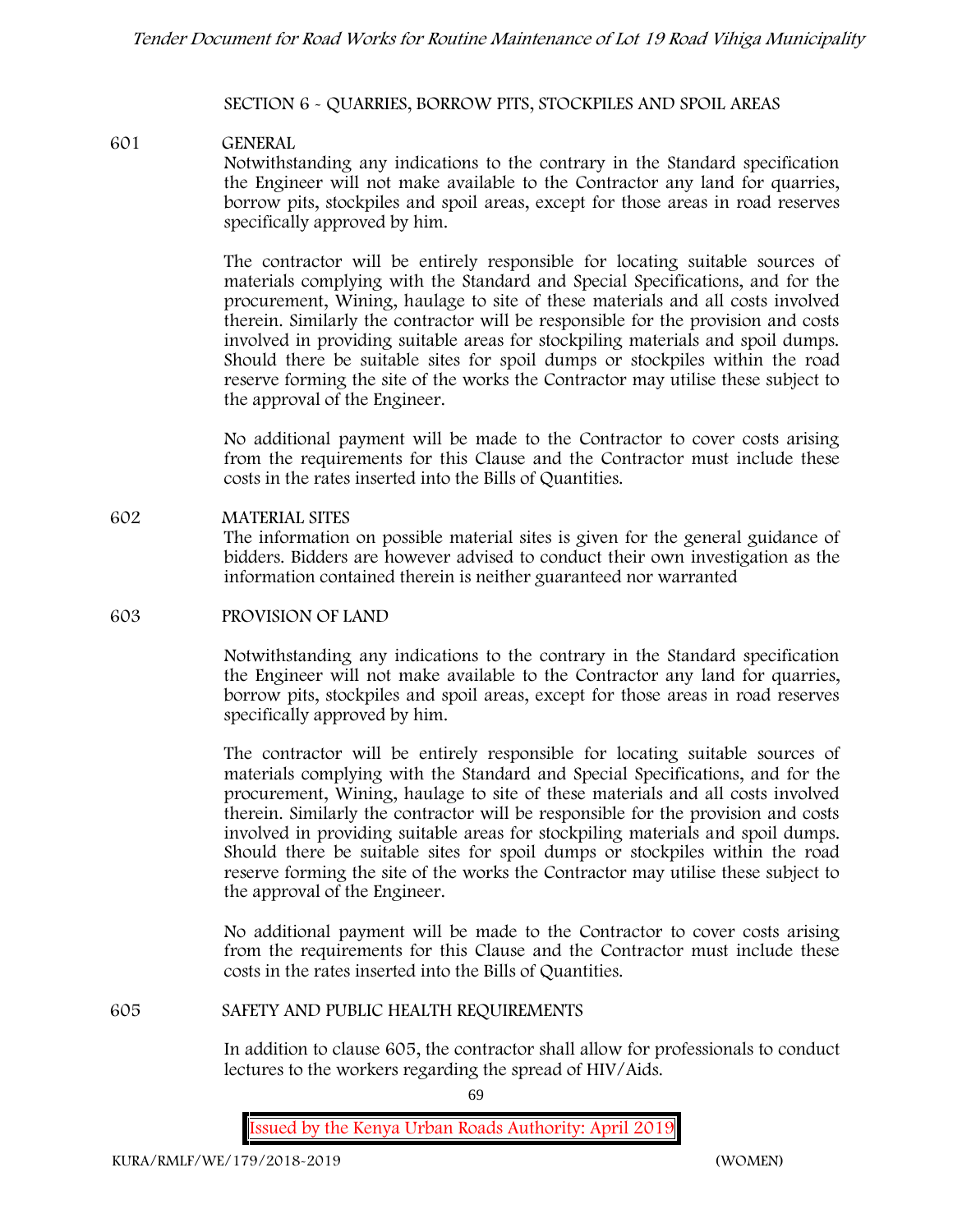**SECTION 7 - EXCAVATION AND FILLING FOR STRUCTURES**

#### **703 EXCAVATION OF FOUNDATIONS FOR STRUCTURES**

Unless otherwise instructed by the Engineer, all excavated surfaces in material other than hard material, on which foundations for structures shall be placed, shall be compacted to 100% MDD (AASHTO T.99) immediately before structures are constructed.

Paragraph 4, last line: - Replace "95%" with "100%".

#### **707 BACKFILLING FOR STRUCTURES**

Unless otherwise instructed by the Engineer, all backfilling material shall be compacted to a minimum of 100% MDD (AASHTO T.99).

#### **709 EXCAVATIONS FOR RIVER TRAINING AND NEW WATER COURSES**

Payments for river training and establishment of new watercourses shall only be made where such work constitute permanent works. Works done for road deviation or other temporary works shall not qualify for payment.

#### **710 STONE PITCHING**

Stone pitching to drains, inlets and outlets of culverts to embankments and around structure shall consist of sound unweathered rock approved by the Engineer.

The stone as dressed shall be roughly cubical in shape with minimum dimensions of 150 x 150mm for normal thickness of stone pitching.

The surface to receive the pitching shall be compacted and trimmed to slope and the stone laid, interlocked and rammed into the material to give an even finished surface.

In areas where stone pitching has been damaged, the Contractor shall identify such areas and notify the Engineer for his agreement of the extent of the Works required and his approval and instructions to proceed with the Works. Stone Pitching Repair and Reconstruction shall be carried out in accordance with Clause 710 of the Standard Specifications.

The Works shall involve removal of the damaged stone pitching and reconstruction of the said areas in accordance with Clause 710 of the Standard Specifications by use of the sound salvaged material together with any necessary additional material where all such materials shall comply with Section 7 of the Standard Specifications.

Contrary to clause 713 of the standard specifications, the rates inserted for stone pitching shall allow for grouting.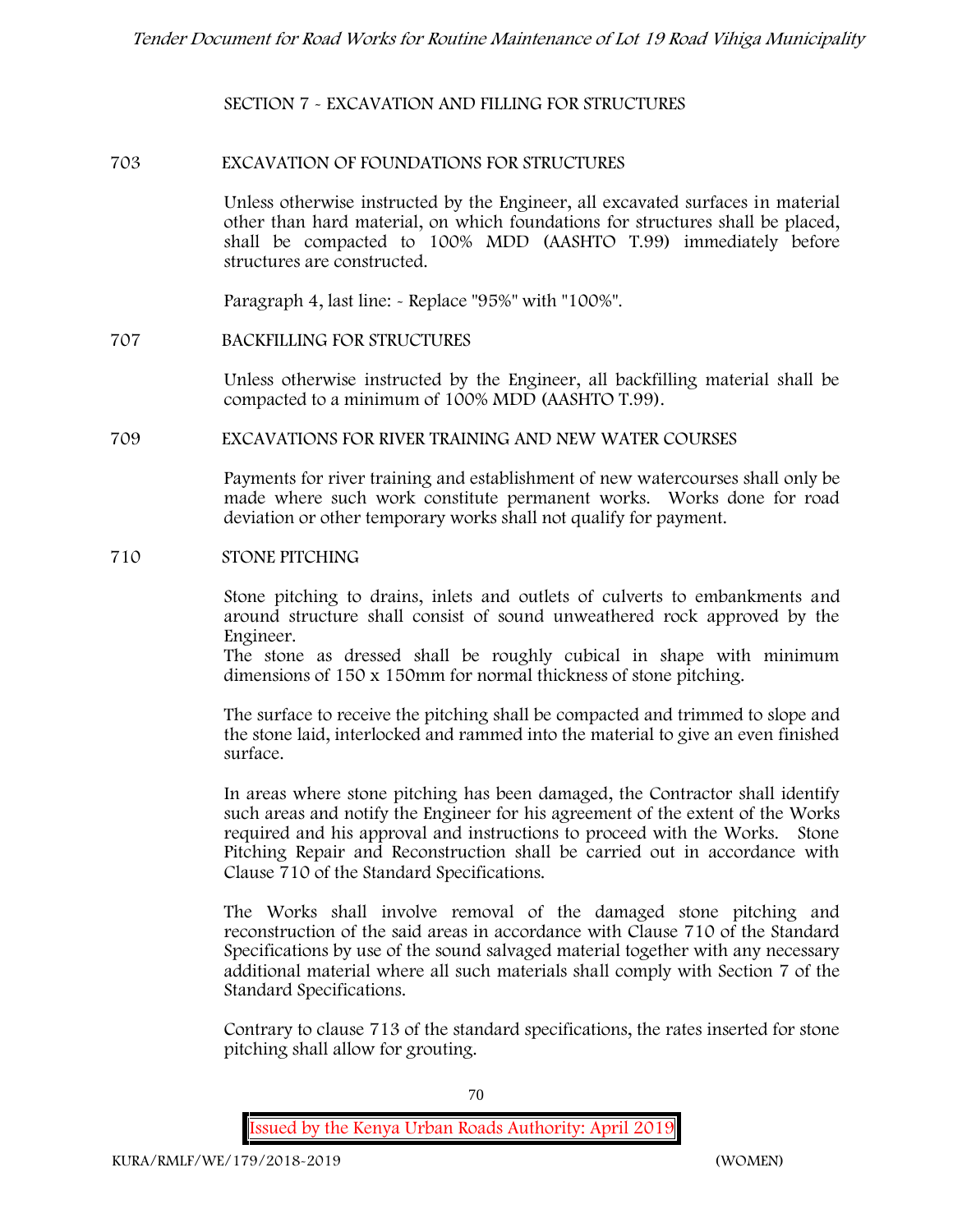#### **711 GABIONS**

Where instructed by the Engineer the Contractor will install gabions as protection works to washout areas or bridge Piers and or Abutments. Gabions shall be constructed in accordance with Clause 711 of the Standard Specification.

I n cases where existing gabions have been damaged, the Contractor shall identify them and notify the Engineer for his agreement of the extent of the Work required and his approval and instructions to proceed with the Works.

The Works shall involve removal of the damaged gabions / rocks, excavation to the correct levels and grades as directed by the Engineer, and in accordance with Clause 711 of the Standard Specifications and reconstruction with new gabions and other necessary materials as necessary. The damaged gabions shall be recovered and transported to the nearest KURA'S Yard or M.O. R &P.W Department depot.

#### **712 RIP-RAP PROTECTION WORK**

Quarry waste or similar approved material shall be used to backfill scoured and eroded side, outfall and cut-off drain. The material shall be compacted to form a flat or curved surface preparatory to stone [pitching of drainage channels, existing and new scour checks as directed by the Engineer.

The surface to receive the pitching shall be compacted and trimmed to slope and the stone hand laid, interlocked and rammed into the material to give an even finished surface. The interstices of the Pitching shall be rammed with insitu material. The insitu material immediately behind the pitching shall be compacted to minimum density of 100% MDD compaction (AASHTO T.99)

#### **714 BACKFILL BELOW STRUCTRURES**

Where instructed this shall be carried out in compliance with the requirements of Clause 507 and 804 of the Standard Specification.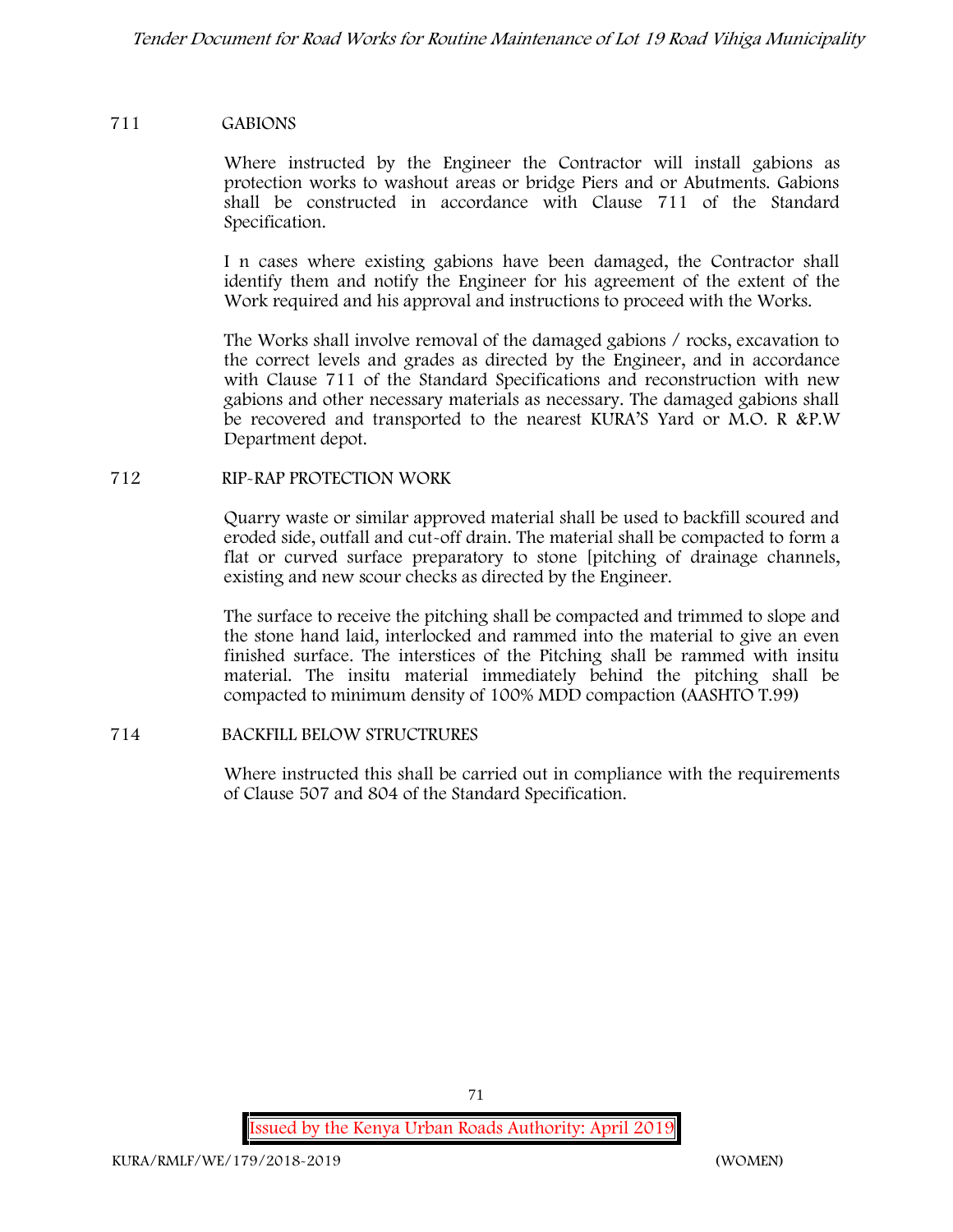**SECTION 8 - CULVERTS AND DRAINAGE WORKS**

## **801 SCOPE OF SECTION**

The operations specified in this section apply to the installation of drainage works and reinstatement and improvement of the same.

In addition, this Section covers: -

- Extending of existing 450mm, 600mm and 900mm diameter pipes to be compatible with the increased road width or access.
- Desilting and cleaning of existing pipes and outfall drains to make them free flowing.

**804 EXCAVATION FOR CULVERTS AND DRAINAGE WORKS**

In the Standard Specifications, make the following amendments: -

- (a) In paragraph 6, line 3, and in paragraph 7, line 5 and in paragraph 11, line 6, delete "95%" and insert "100%".
- (b) Removal of Existing Pipe Culverts

Where instructed by the Engineer, the Contractor shall excavate and remove all existing blocked or collapsed culvert pipes of 450mm, 600mm and 900mm diameter including concrete surround, bedding, inlet and outlet structure.

The void left after removal of culvert pipes shall be widened as necessary to accommodate new concrete bedding, pipe and haunching.

The payment of this work shall be per linear metre of pipes removed, and the volume in m<sup>3</sup> of inlet/outlet structure removed. The void left by removal of these pipes shall be carefully preserved in order to accommodate replacement of 450mm, 600mm or 900mm diameter pipe culverts as shall be directed by the Engineer.

- (c) Removal of Other Existing Drainage Structures When instructed by the Engineer, the Contractor shall demolish or remove any other structure and payment for this shall be made on day work basis.
- (d) Excavation for Culverts and Drainage Works The Contractor shall carry out all excavations for new culverts and drainage works to the lines, levels, inclinations, and dimensions shown on the drawings or as instructed by the Engineer.

**805 EXCAVATION IN HARD MATERIAL**

In the Standard Specifications, Sub-clauses 805(a) and 805 (b) delete "95%" and insert "100%".

72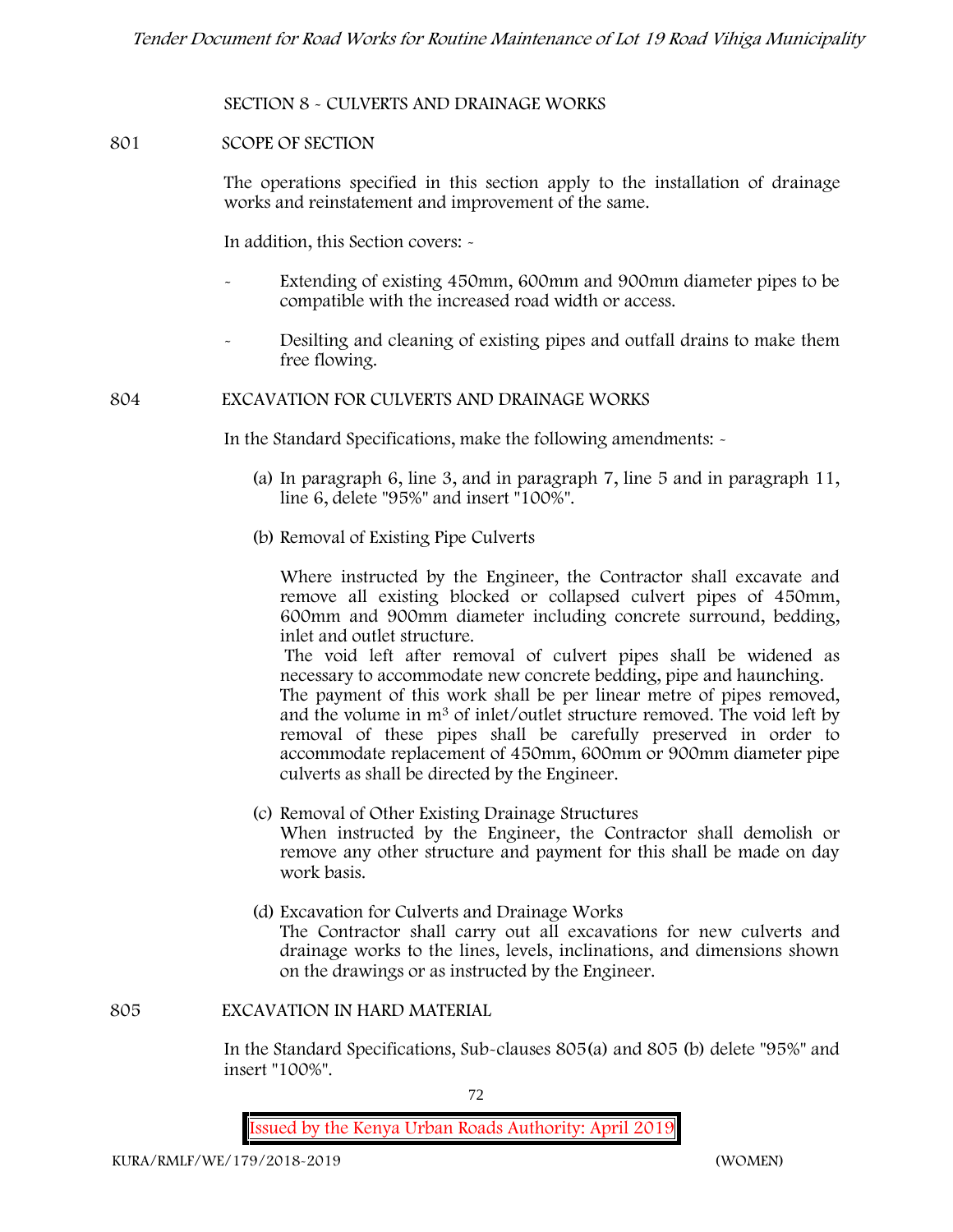In sub-clause 809(a), paragraph 1, line 1, substitute "95%" with "100%".

In sub-clause 809(c), paragraph 2, line 4, between the words "compacted" and "and shaped" insert the words "to 100% MDD (AASHTO T.99)".

Hard material is material that can be excavated only after blasting with explosives or barring and wedging or the use of a mechanical breaker fitted with a rock point in good condition and operated correctly. Boulders of more than 0.2m<sup>3</sup> occurring in soft material shall be classified as hard material.

## **809 BEDDING AND LAYING OF PIPE CULVERTS**

Concrete pipes shall be laid on a 150mm thick concrete bed of class 15/20 and the pipes shall be bedded on a 1:3 cement: sand mortar at least 50mm thick, 150mm wide and extending the full length of the barrel.

The rates inserted shall allow for compaction of the bottom of excavation to 100% MDD (AASHTO T.99).

### **810 JOINTING CONCRETE PIPES**

The concrete pipes for the culverts shall have ogee joints and will be jointed by 1:2 cement: sand mortar and provided with fillets on the outside as described in clause 810 of the Standard Specification.

## **812 BACKFILLING OVER PIPE CULVERTS**

In the Standard Specifications, clause 812

a) Wherever the expression "dry density of 95% MDD (AASHTO T. 99)" occurs delete and replace with "dry density of 100% MDD (AASHTO T.99)".

The rates entered for laying of pipe culverts shall allow for backfilling to pipe culverts and compacting to 100% MDD (AASHTO T.99) and these works shall not be measured and paid for separately.

### **814 SUBSOIL DRAINS**

In the event of excavation for repairs exposing local seepage, springs or unacceptably high water table, the Engineer may instruct the provision of counter fort or French drains.

These drains shall consist of a trench excavated to the alignment, width, depth and gradient instructed by the Engineer, and backfilled with approved compacted clean hard crushed rock material as specified in clause 815 of the standard specification. Where these drains lie within the carriageway the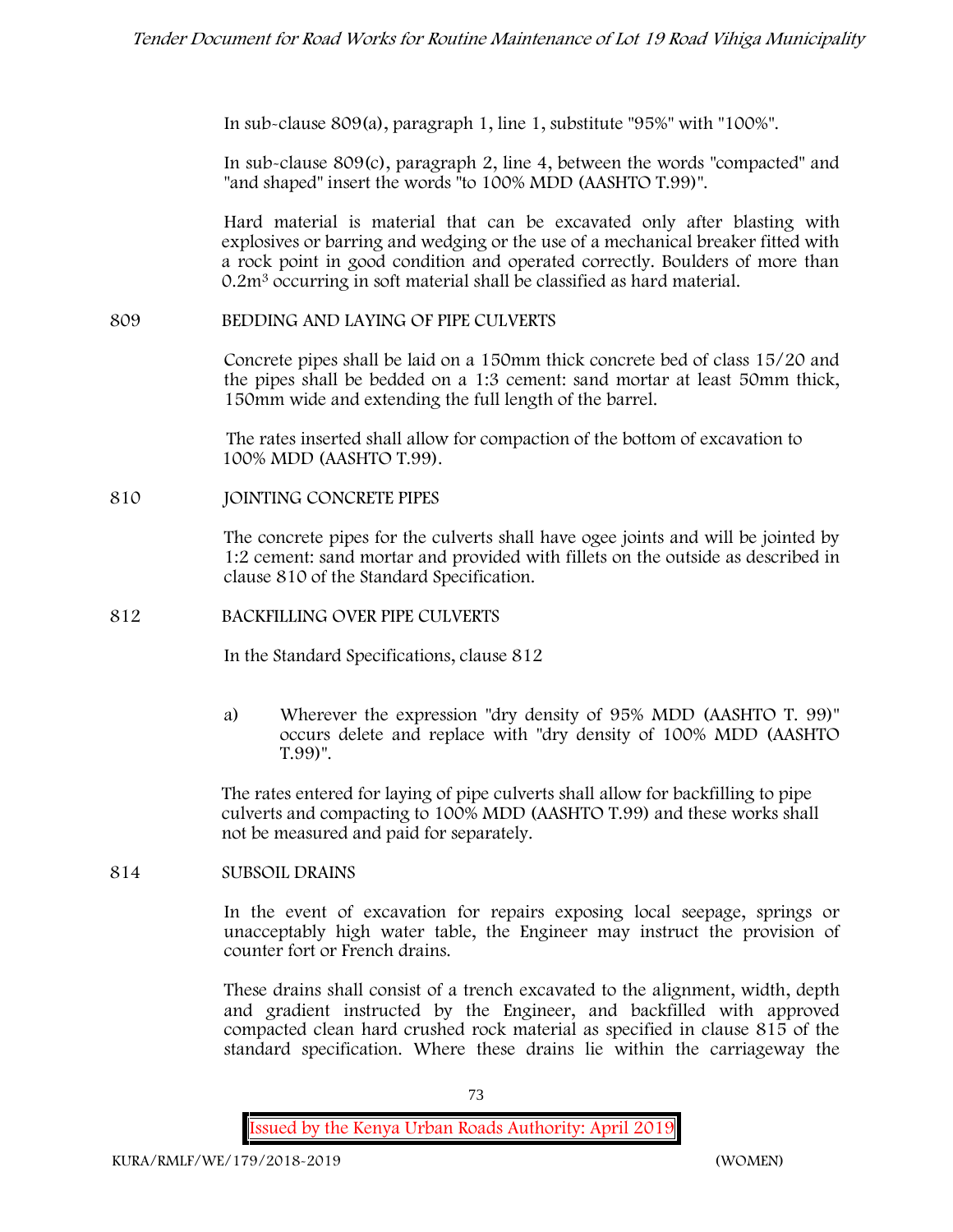carriageway shall be reinstated with compacted stabilised gravel and surfaced with hot asphalt or a surface dressing as instructed by the Engineer.

### **815 INVERT BLOCK DRAINS AND HALF ROUND CHANNELS**

Invert Block Drains and Half Round Channels shall be constructed as shown in the drawings provided in accordance with the Standard Specifications where directed by the Engineer.

## **817 REPAIRS TO DRAINS**

**817.1 Cleaning and Repair of Existing Drains**

In areas of existing side drains, mitre or outfall drains where such are blocked, the Engineer shall instruct the Contractor to clean and clear the drains to free flowing condition.

The work shall consist of:

- (a) Stripping and removal of any extraneous material to spoil including vegetation and roots in the drains to the satisfaction of the engineer.
- (b) Spreading of any spoil to the satisfaction of the Engineer.

Shaping the drains to free flowing condition as directed by the Engineer. Removing any broken side slabs for inverted block drains and replacing with a new removing any broken inverted block drains and replacing with a new one well jointed.

Measurement and Payment for cleaning drains shall be by linear metre of drain cleaned measured as the product of plan area and vertical depth of extraneous material instructed to be removed. No extra payment will be made for removal of vegetation and roots.

# **817.2 Channels**

The Engineer may instruct that the Contractor provides open channels in place of existing subdrains where the latter may be damaged or in any other place. The rates entered by the Contractor in the bills of quantities must include for removal and disposal of any subdrain material, excavation to line and level, backfilling and compaction as directed by the engineer. The channels shall be constructed of precast class 20/20 concrete of minimum 80mm thickness and lengths or widths not exceeding 1000mm. Joints shall be at least 15mm wide filled with 1:2 cement sand mortar.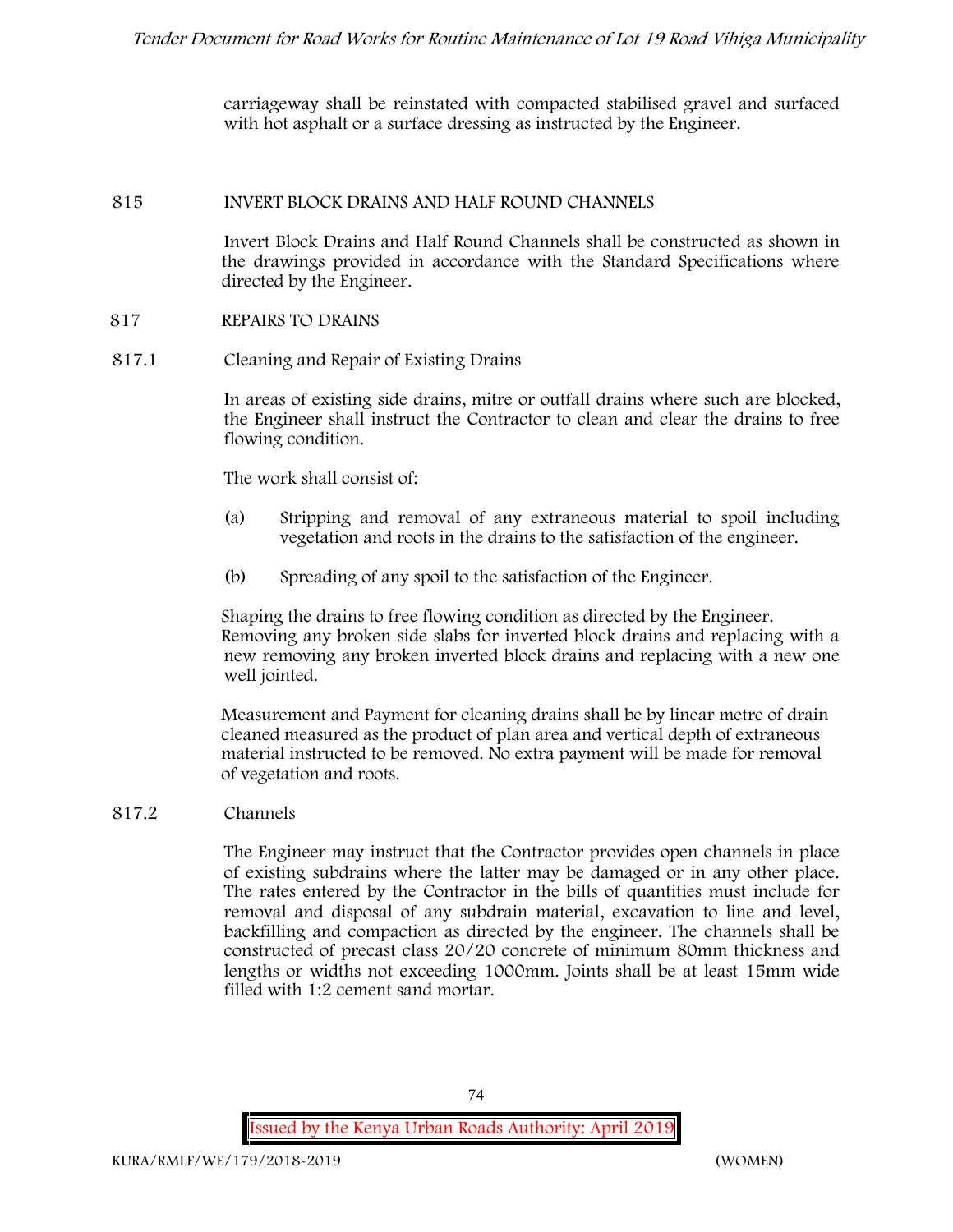### **817.3 Rubble fills for protection work**

Quarry waste or similar approved material shall be used to back fill scoured and eroded side, outfall and cut-off drains. The material shall be compacted to form a flat or curved surface preparatory to stone pitching of drainage channels, existing and new scour checks as directed by the Engineer.

## **817.4 Stone Pitching**

Stone pitching shall be constructed in accordance with clause 710 of the standard Specification.

**817.5 Gabions**

Gabions shall be constructed in accordance with clause 711 of the standard Specification.

**817.6 Spoil Material**

The Contractor shall be responsible for removal from site of all materials excavated in the course of undertaking works in this section of the specifications, unless suitable for re-use, and deposit of the material in a spoil dump to be approved by the Engineer.

### **818 SCOUR CHECKS**

Scour checks are to be constructed in mass concrete in accordance with clause 818 of the standard Specifications and the drawings as shall be provided.

#### **819 CLEANING AND MAINTENANCE**

#### **819.1 Desilting of Pipe Culverts**

Where instructed, Contractor shall desilt the existing pipe culverts by removing all the material from the pipe to make them clean and free flowing.

Measurement and payment shall be by the linear metres of pipes de-silted, regardless of diameter size.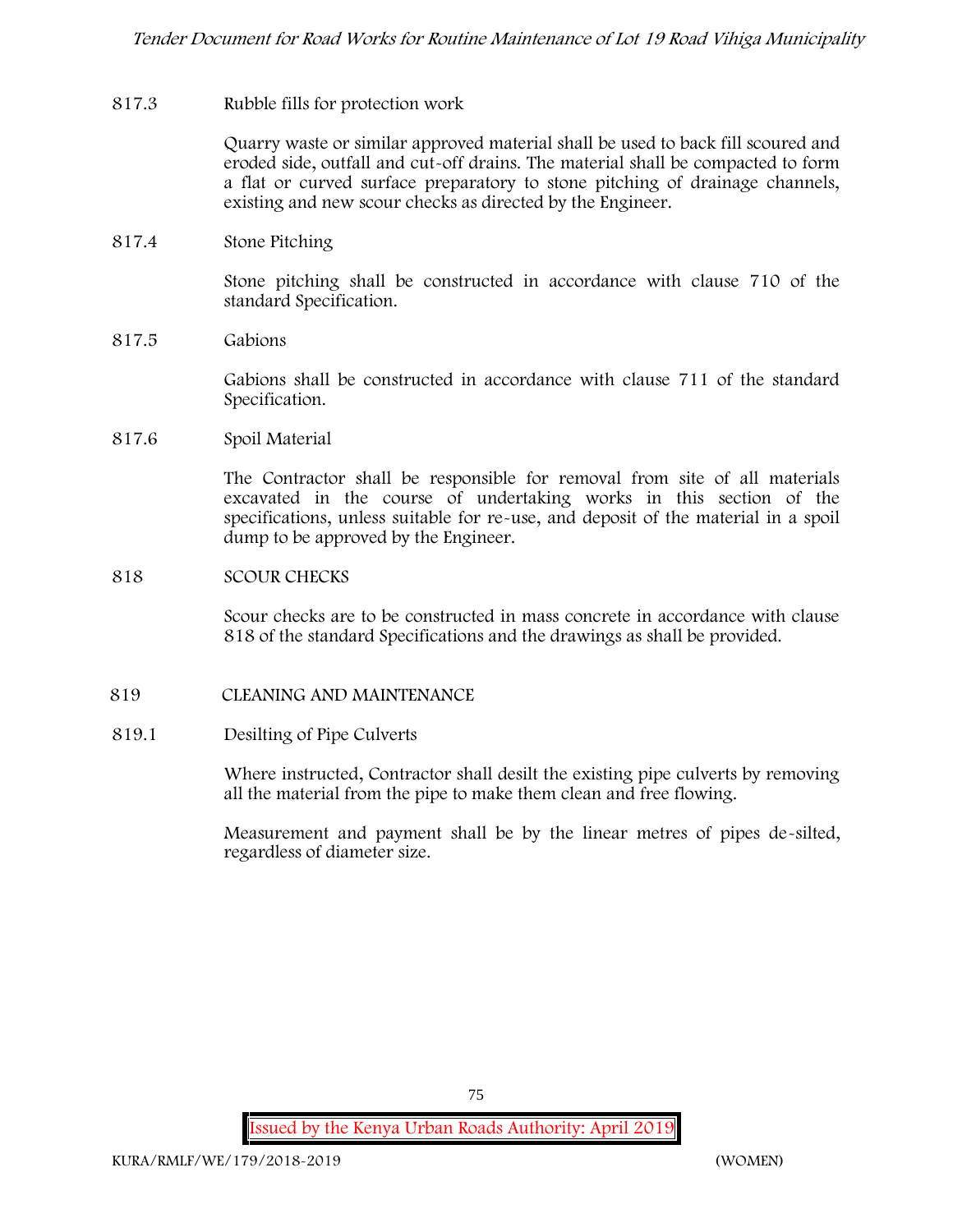**SECTION 9 - PASSAGE OF TRAFFIC**

#### **901 SCOPE OF THE SECTION**

The Contractor shall so arrange his work to ensure the safe passage of the Traffic at all times and if necessary construct and maintain an adequate diversion for traffic complete with all the necessary road traffic signs.

The contractor shall provide to the satisfaction of the Engineer adequate warning signs, temporary restriction signs, advance warning signs, barriers, temporary bumps and any other device and personnel equipped with two way radios to ensure the safe passage of traffic through the works.

When carrying out the Works the Contractor shall have full regard for the safety of all road users.

The Contractor shall also provide sign posts and maintain to the satisfaction of the Engineer all deviations necessary to complete the works. The contractor should allow for the costs of complying with the requirements of this clause in his rates.

The contractor will be deemed to have inspected the site and satisfied himself as to the adequacy of his bid for these works and no additional payments will be made to the contractor for any expenditure on traffic control or the provision of deviations. The employer shall not be liable for inadequate prior investigations of this nature by the contractor.

### **903 MAINTENANCE OF EXISTING ROADS**

The Contractor shall when instructed, maintain the existing project road ahead of works using compacted asphalt concrete type I in accordance with the provisions in clause 1601B – 1607B of the Special Specifications or gravel material depending on the nature of the wearing course surface.

## **904 CONSTRUCTION OF DEVIATIONS**

(a) **General**

In addition to requirement of this clause, the Contractor shall when instructed construct and complete deviations to the satisfaction of the Engineer before commencing any permanent work on the existing road. Also during these works the contractor is supposed to provide a detour of adequate pipe culverts for pedestrian and traffic crossing where there is bridge works.

Subject to the approval by the Employer, the Contractor may maintain and use existing roads for deviation. Payment for this, made in accordance with clause 912 (a) (i), shall be by the Kilometre used depending on the type of road used, whether bituminous or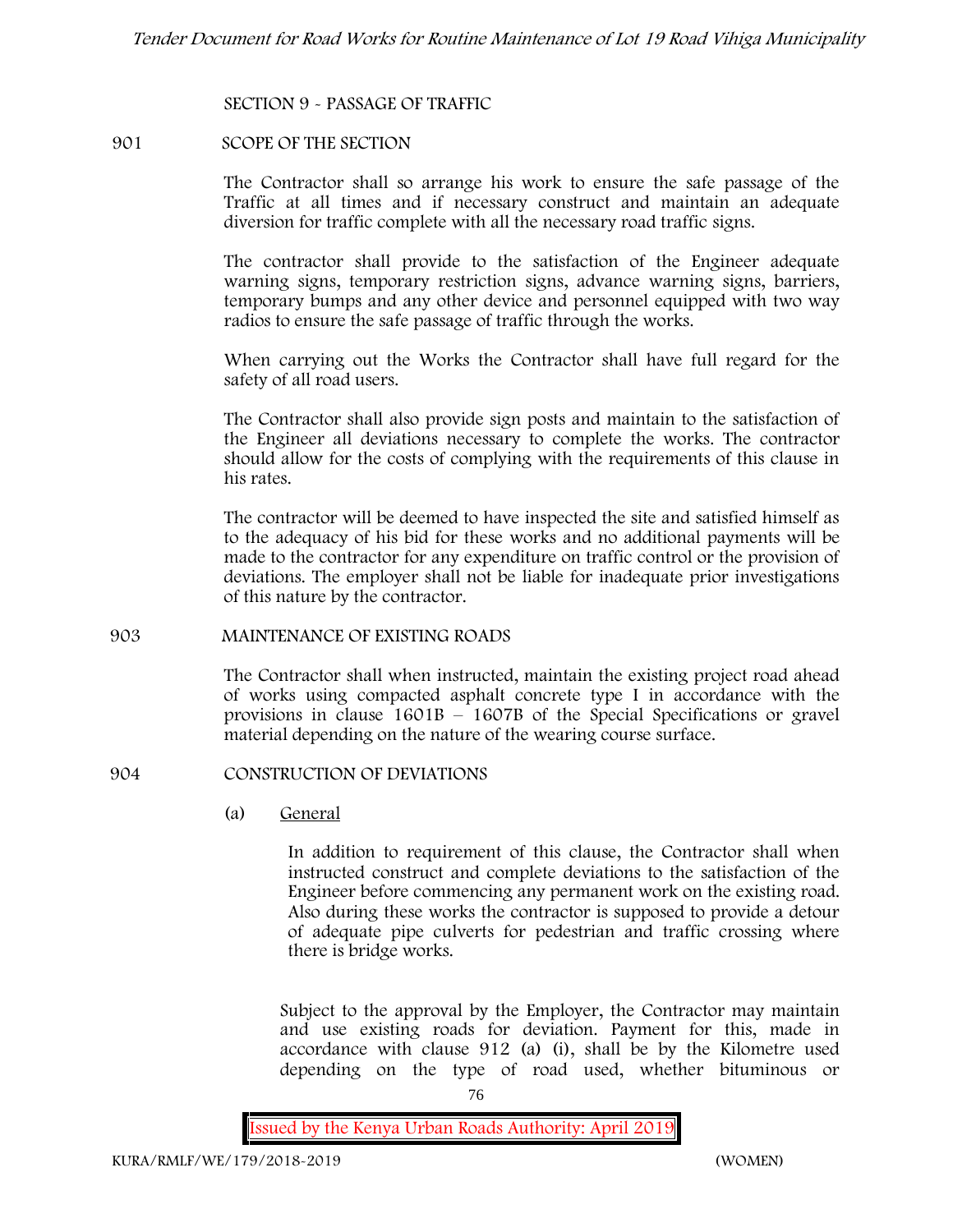earth/gravel. The rates shall include for the provision of materials and the works involved.

b) **Geometry**

The carriageway width of the deviations shall not be less than 6m wide and suitable for 2-way lorry traffic unless otherwise specified.

c) **Construction**

Unless otherwise instructed gravel wearing course for the deviation shall be 150mm compacted thickness complying with section 10 of the Standard Specification. The Contractor shall allow in his rate for removal of any unsuitable material before placing of gravel wearing course, as this will not be paid for separately.

In addition to provision of this clause, Contractor is required to sprinkle water at least 4 times a day at the rate of 1 to  $1.4$  litres/ $M<sup>2</sup>$  in regular interval to minimise the effects of dust. Latest sprinkling time shall be one hour before the sunset.

Where existing neighbouring roads are used as deviation, Contractor shall carry out repairs and maintenance in parent materials used for the existing base and surfacing of the road being used.

**906 PASSAGE OF TRAFFIC THROUGH THE WORKS**

The Contractor shall arrange for passage of traffic through the works during construction whenever it is not practicable to make deviations.

Any damage caused by passing traffic through the works shall be made good at the contractor's own cost.

**907 SIGNS, BARRIERS AND LIGHTS**

Contractor shall provide signs, barriers and lights as shown in the drawing in Book of Drawings at the locations where the traffic is being carried off the existing road to the deviation and back again to existing road. The Contractor shall provide ramps and carry out any other measures as instructed by the Engineer to safely carry traffic from the road to deviation.

Contrary to what has been specified in this clause the road signs provided shall be fully reflectorised and in conformity with clause 9.1 of the "Manual for Traffic Signs in Kenya Part II".

**909 ASSISTANCE TO PUBLIC**

In addition to provision of clause 909, Contractor shall maintain close liaison with the relevant authorities to clear any broken down or accident vehicles from the deviations and the main road, in order to maintain smooth and safe flow of the traffic. Further, the Contractor shall provide a traffic management plan to be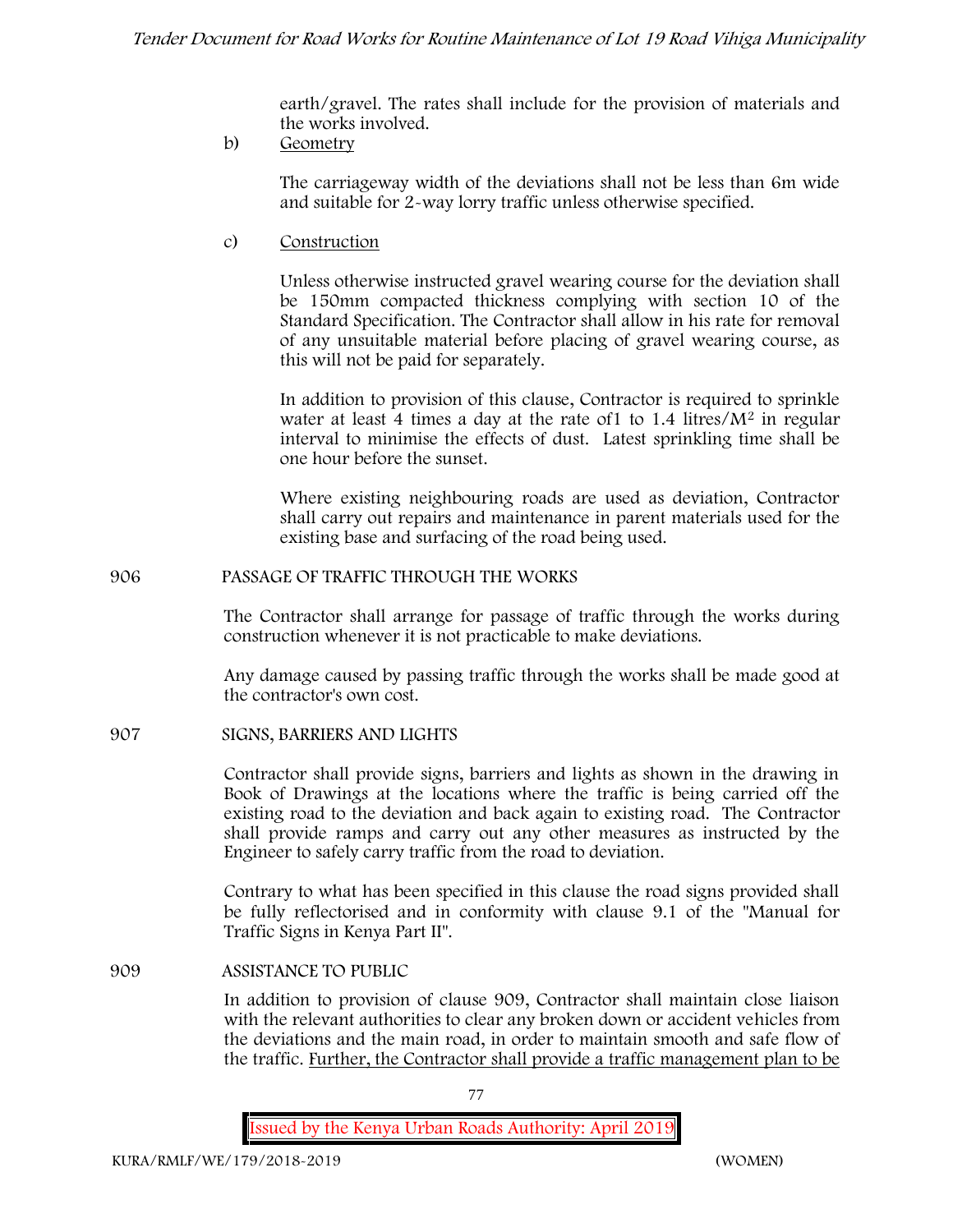approved by the Engineer before the commencement of any construction works and execute the same, to the satisfaction of the Engineer, during the entire period of project implementation. A draft traffic management plan shall be submitted with Bid.

## **912 MEASUREMENT AND PAYMENT**

## **Construct Deviation**

## **Road Deviation**

The Contractor shall be paid only 50% of the rate for this when he completes deviation road to the satisfaction of the Engineer. The balance shall be paid in equal monthly instalments over the contract period, as he satisfactorily maintains the deviation (as per clause 904 and 905 above) when it is in operation.

Where existing neighbouring road has been used as deviation, payment shall be by the kilometre rate and shall include the cost of repairs and maintenance of the road carried out in parent base and subbase materials.

## **Deviation using Pipe Culverts**

The Contractor shall be paid only 50% of the rate for this when he completes deviation to the satisfaction of the Engineer. The balance shall be paid in equal monthly instalments over the contract period, as he satisfactorily maintains the deviation when it is in operation. The Contractor shall be paid full amount when the bridge under construction will be in use.

# **Maintain existing road**

Asphalt Concrete or gravel for maintaining the existing road shall be measured by the cubic metre placed and compacted upon the road

# **Passage of traffic through the works**

Payment shall be made on Lump Sum basis.

## **Assistance to Public**

The Contractor will be deemed to have included cost of this item in other items and no separate payment shall be made.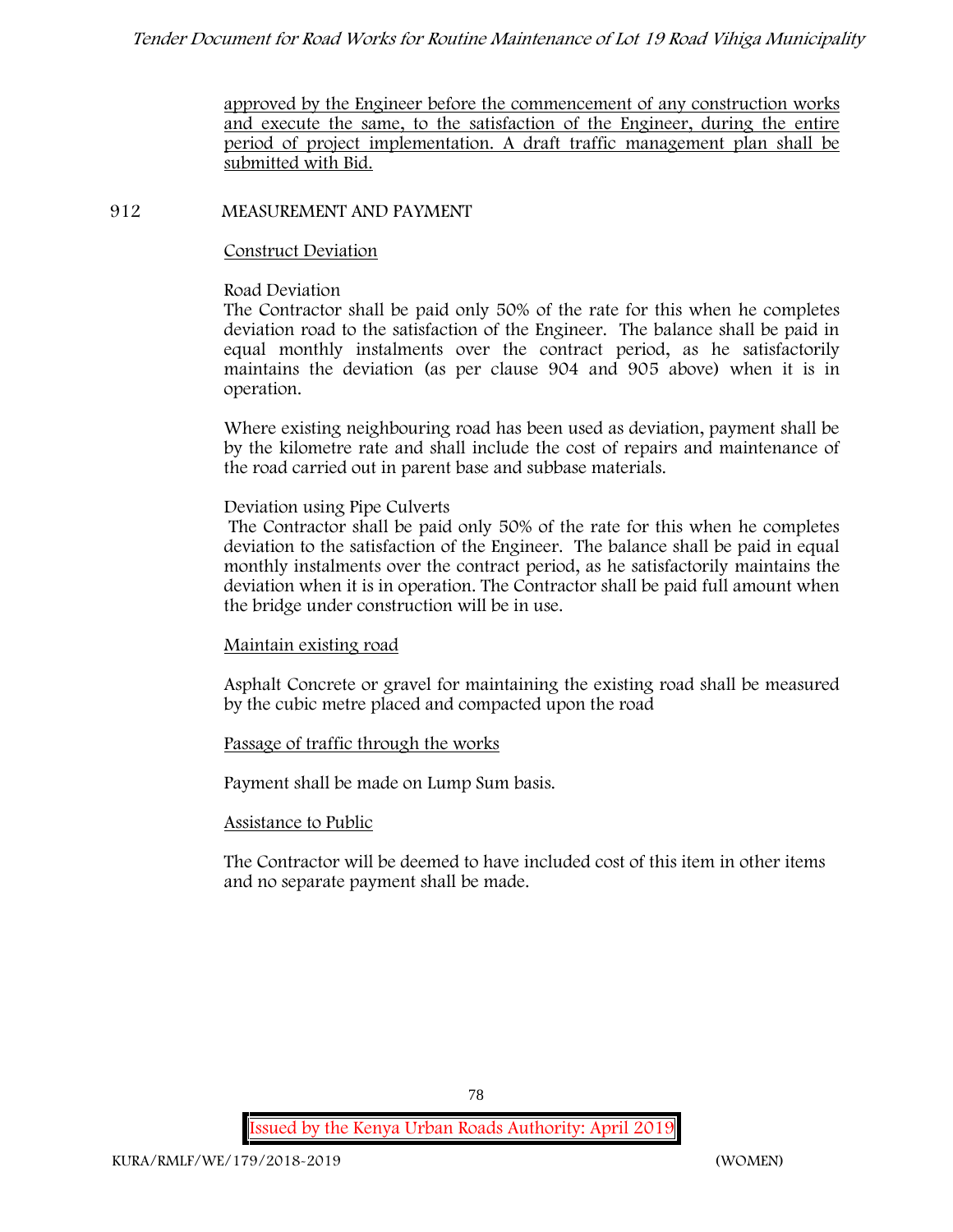## **SECTION 10 – GRADING AND GRAVELLING**

### **1001 GENERAL**

Grading covers the works involved in the reinstatement of the road carriageway to the camber by removing the high points and filling up gullies, corrugations and wheel ruts to restore smooth running surface. Gravelling consists of excavation, loading, hauling, spreading, watering and compaction of gravel or softstone wearing course material on the formation of the road carriageway.

### Ditch and Shoulder grading

The activity consists of cutting of a  $V$  – ditch and reinstating or reforming of the shoulders of road using either Towed or Motor grader.

### Carriageway grading

## **(i) Light grading**

This consists of trimming of the carriageway to control roughness and corrugations using either a towed grader or a motorized grader.

## **(ii) Heavy grading**

This consists of scarifying the existing carriageway surface, cutting high spots and moving materials to fill potholes, corrugations and wheel ruts and reshaping of the surface to the specified camber, using either a towed grader or a motorized grader. All loose rocks, roots, grasses shall be removed and disposed well clear off the drains.

Heavy grading will be considered if 70% of the road has potholes, corrugations and wheel ruts of over 200mm deep.

The material shall be bladed toward the center of the road starting from both edges until the specified camber is achieved.

## **1002 MATERIALS**

Gravel shall include lateritic gravel, quartzitic gravel, calcareous gravel, decomposed rock, softstone/quarry waste material, clayey sand and crushed rock.

## **1003 MATERIAL REQUIREMENTS**

Gravel material shall conform to the requirements given below: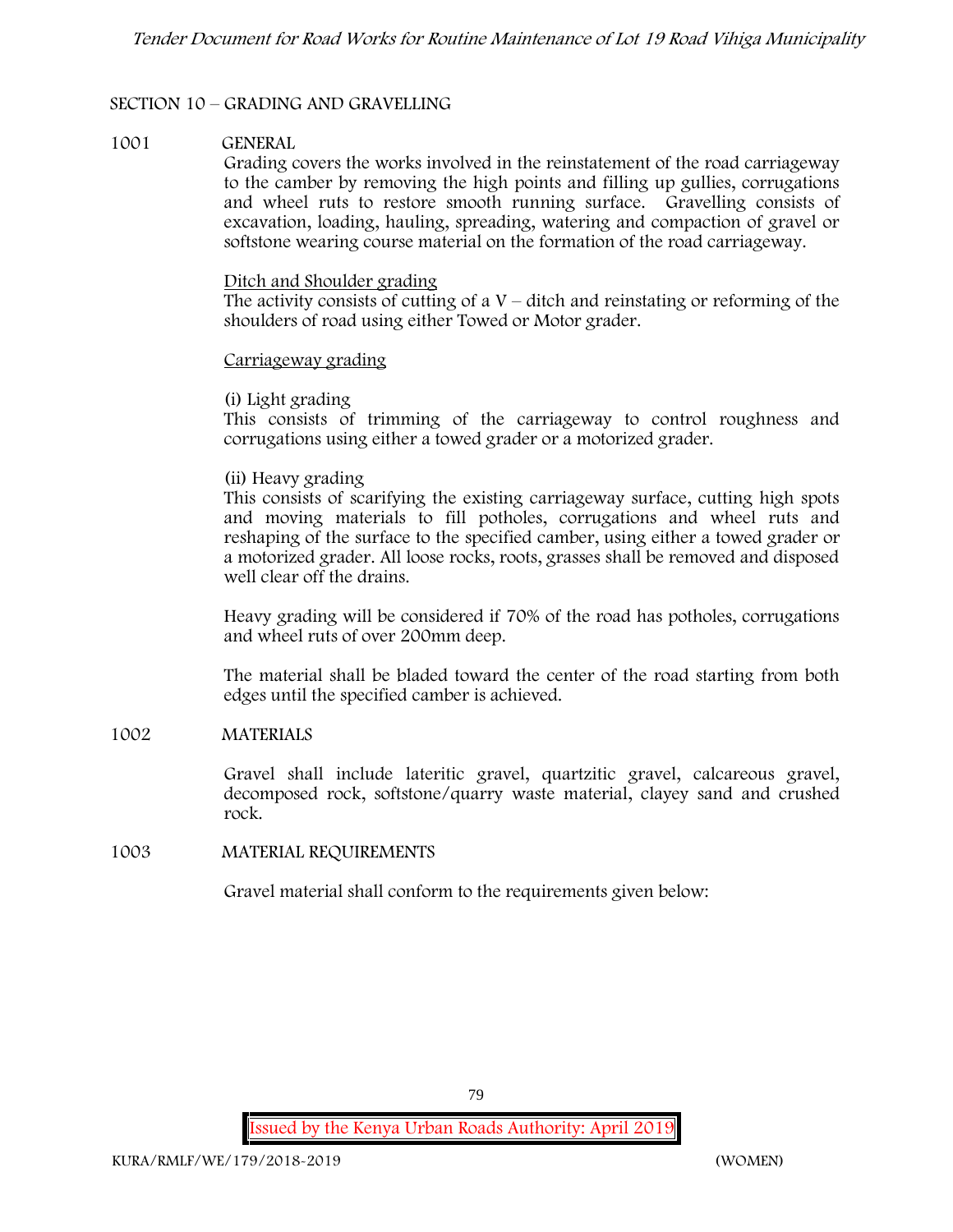|                         | <b>GRADING REQUIREMENTS</b>      |     |
|-------------------------|----------------------------------|-----|
| <b>AFTER COMPACTION</b> |                                  |     |
| Sieve                   | % by weight                      |     |
| (mm)                    | passing                          |     |
| 40                      | 100                              |     |
| 28                      | $95 - 100$                       |     |
| 20                      | $85 - 100$                       |     |
| 14                      | $65 - 100$                       |     |
| 10                      | $55 - 100$                       |     |
| 5                       | $35 - 92$                        |     |
| $\overline{2}$          | $23 - 77$                        |     |
| 1                       | $18 - 62$                        |     |
| 0.425                   | $14 - 50$                        |     |
| 0.075                   | $10 - 40$                        |     |
|                         | PLASTICITY INDEX REQUIREMENTS PI |     |
| Zone                    | Min                              | Max |
| WET                     | 5.                               | 15  |
| DRY                     | 10                               | 25  |

| BEARING STRENGTH REQUIREMENTS                   |            |                |  |  |
|-------------------------------------------------|------------|----------------|--|--|
| Traffic                                         | <b>CBR</b> | DCP Equivalent |  |  |
| Commercial                                      |            | mm/Blow        |  |  |
| VPD                                             |            |                |  |  |
| Greater than                                    | 20         | 11             |  |  |
| 15                                              |            |                |  |  |
| Less than 15                                    | 15         | 14             |  |  |
| CBR at 95% at MDD, Modified AASHTO and 4        |            |                |  |  |
| days soak                                       |            |                |  |  |
| Lower quality material (CBR 15) may be accepted |            |                |  |  |
| if no better material can be found              |            |                |  |  |

NB: Wet Zone – mean annual rainfall greater than 500mm Dry Zone – mean annual rainfall less than 500mm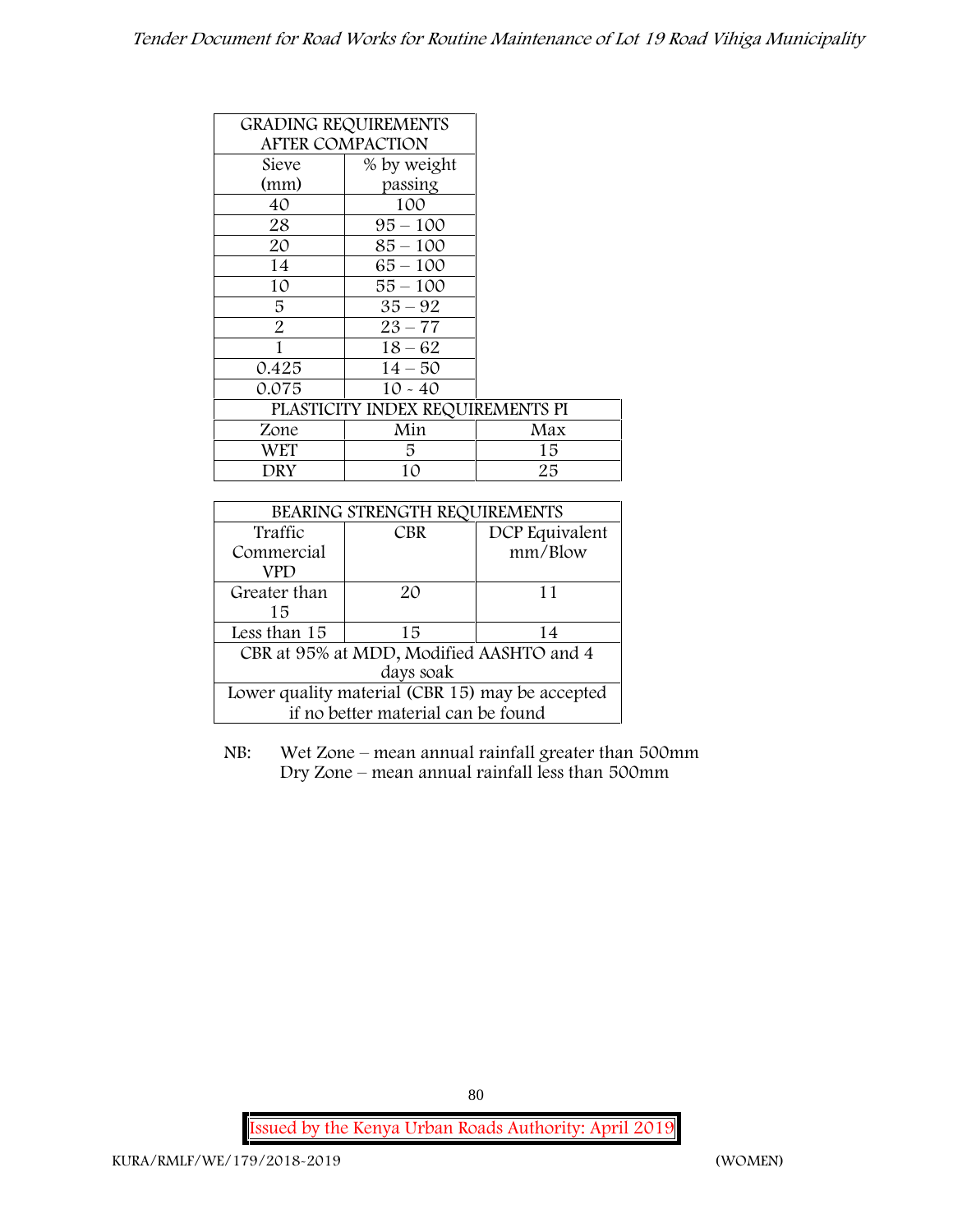## **SECTION 11 – SHOULDERS TO PAVEMENT**

#### **1101 GENERAL**

Shoulders shall be constructed in accordance with guidelines given in 1102 and as directed by the Engineer.

For sections where shoulders are extremely low and requires fill material before the shoulder is reconstructed, the construction of fill embankment shall be in accordance with Section 5 of this specification.

### **1102 MATERIAL FOR CONSTRUCTION OF SHOULDERS**

The shoulders shall be 1.0m wide both sides and shall be formed of 150mm thick well compacted soft stone material and topsoiled with red coffee soil and planted with grass.

Low shoulder shall be reconstructed by cutting benches, filling and compacting approved fill material to form the formation to the shoulders.

Shoulder reconstruction shall be same in all sections including the slip roads.

### **1105 SURFACE TREATMENT OF SHOULDERS**

The shoulders shall be planted with creeping type kikuyu grass.

## **1106 MEASUREMENT AND PAYMENT**

Payment for shoulder construction shall be in accordance with the relevant clauses in sections 11, 12, 14, 15 and 23 of the relevant Specifications. Payment for fill material on shoulder shall be in accordance with Section 5 of this specification.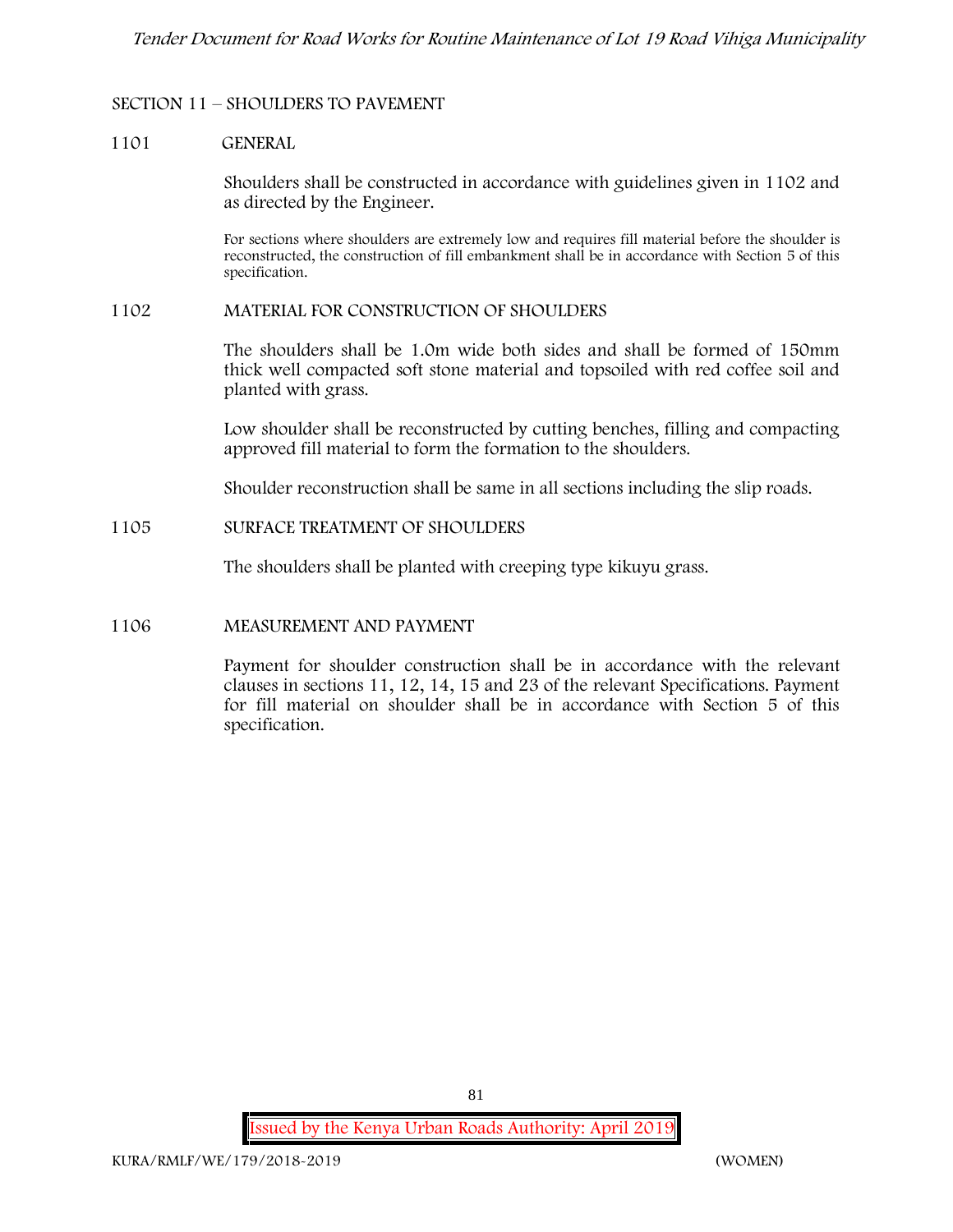### **SECTION 12 - NATURAL MATERIAL SUBBASE AND BASE**

#### **1201 GENERAL**

Where instructed by the Engineer, the Contractor shall undertake repairs, widening and reprocessing to the existing carriageway and shoulders in accordance with sections 12 and 14 of the Special Specifications.

**a) Areas to be scarified and reprocessed**

The contractor will scarify, add new material and reprocess sections as determined by the Engineer.

**b) Pavement repairs**

The Contractor will carry out repairs to base and subbase as directed by the Engineer and according to Specifications given in Sections 12 and 14 of the Standard Specifications.

**c) Pavement widening**

The Contractor shall, as directed by the Engineer, bench and compact the subgrade to 100% MDD (AASHTO T99), provide lay and compact material for subbase and base as directed by the Engineer and in accordance with Sections 5 and 12 of the Standard Specifications.

#### **1203 MATERIAL REQUIREMENTS**

Natural materials for base and subbase shall conform to the specifications given in Section 12 of the Standard Specifications for Road and Bridge Construction for cement and lime improved base and subbase.

**1209 MEASUREMENT AND PAYMENT**

Natural material for subbase and base shall be measured by the cubic metre placed and compacted upon the road calculated as the product of the compacted sectional area laid and the length.

## **1210 HAND PACKED STONE**

Hand packed stone base is a layer of hand laid stone of defined size and durable in nature, laid in a manner such that when proof rolled and compacted it forms a stable and dense matrix as a road base.

# **a) Material for Hand Packed Stone Base**

 $82$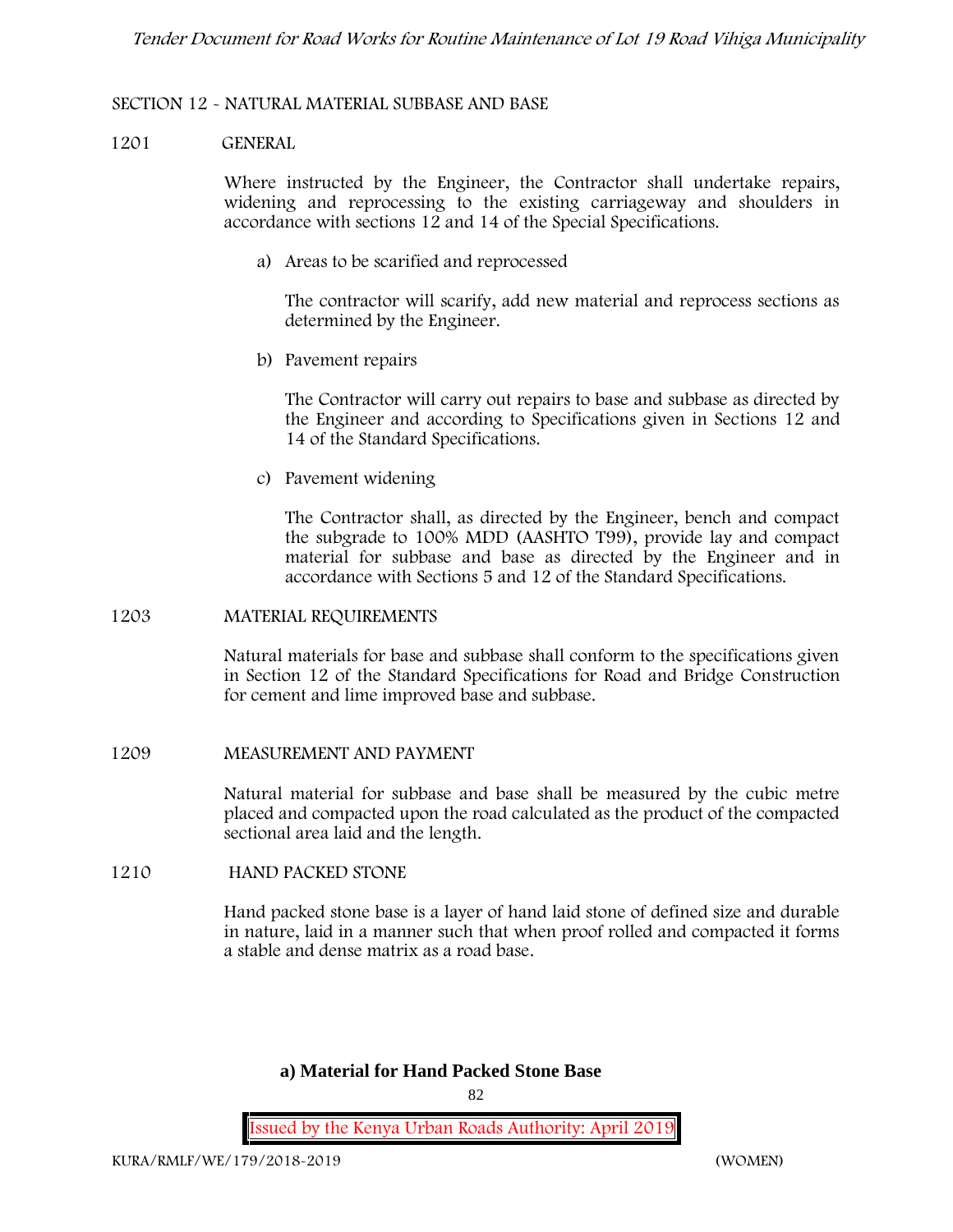This shall consist of durable stone with nominal base dimensions of 75 mm square and minimum height of 150 mm or when compacted to give a layer of 150 mm. The stone shall be class C with the following requirements:

| LAA        | 45 max  |
|------------|---------|
| ACV        | 32 max  |
| <b>SSS</b> | 12 max  |
| FI         | 30 max  |
| CR.        | 60 min. |

It shall be free from foreign matter. The fines passing 0.425 mm sieve shall be **NONPLASTIC**

# **b) Laying**

The stone shall be laid by hand closely together. The stone shall be carefully bedded and tightly wedged with suitable spalls. The base of the stone shall alternate with the apex in all directions or as directed by the Engineer. The layer shall be proof rolled with a loaded scrapper or truck with a minimum axle load of 8 tonnes in the presence of the Engineer who shall approve of its stability before compaction.

# **c) Compaction**

This shall be by a steel wheeled roller of at least five tonnes per metre width of roll. It shall consist of four static runs or until there is no movement under the roller. There shall follow vibratory compaction until an average dry density of 85% minimum of specific gravity of stone has been achieved. No result shall be below 82% of specific gravity. The surface of the compacted layer shall then be levelled by quarry dust (0/6 mm). The dust shall have the following specifications:

The stone shall be class C

| <b>Sieve Size</b> | % Passing  |
|-------------------|------------|
| 10                | 100        |
| 6.3               | $90 - 100$ |
| $\overline{4}$    | 75-95      |
| $\overline{2}$    | $50 - 70$  |
|                   | $33 - 50$  |
| 0.425             | $20 - 33$  |
| 0.300             | $16 - 28$  |
| 0.150             | $10 - 20$  |
| 0.075             | $6 - 12$   |

# **Grading**

The dust shall be free from foreign matter and fines passing 0.425 mm sieve shall be **NON-PLASTIC**. The maximum layer shall be 40 mm or as directed by the Engineer

# **d) Measurement and Payment**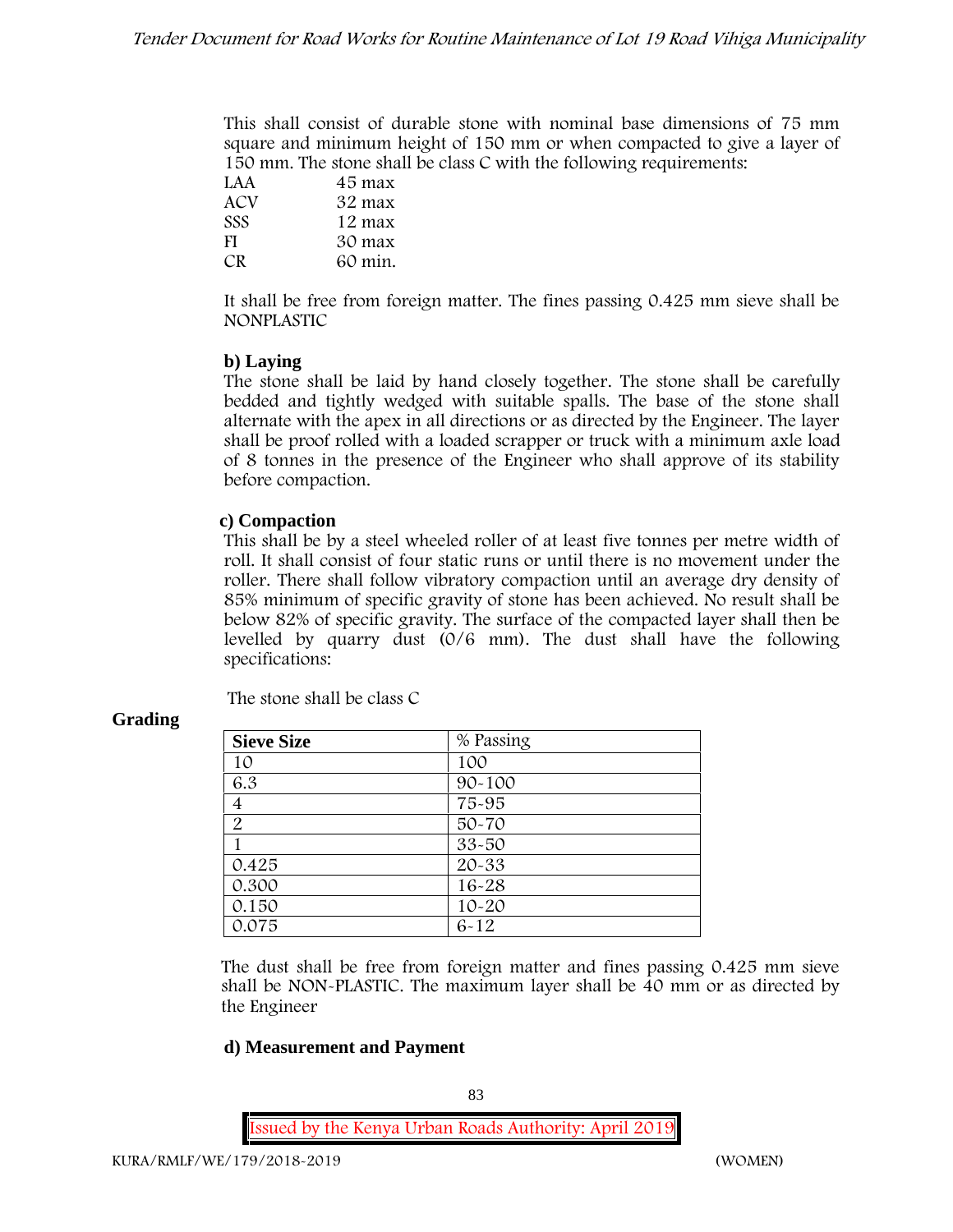Payment shall be by the cubic metre laid  $(m<sup>3</sup>)$ . Measurement of volume shall be determined as the product of length and compacted thickness laid. The rate quoted for this item should include the cost for laying the levelling quarry dust layer, as no extra payment shall be made for this layer.

# **1211 REPROCESSING EXISTING PAVEMENT LAYERS**

**(b) General**

The existing surfacing and the base shall be reprocessed with additional material and the composite mixture shall be compacted to form the subbase layer.

Before commencement of the work the Contractor shall propose plants and equipments he proposes to use for this activity.

The Contractor after approval of his proposal shall carry out test section in accordance with Section 3 of the Standard Specifications.

- (c) The existing surfacing and base course shall be broken up to specified depth and reprocessed in place, where required. The underlying layers shall not be damaged, and material from one layer may normally not be mixed with that of another layer. Where unauthorized mixing occurs or where the material is contaminated in any way by the actions of the Contractor, and the contaminated material does not meet the specified requirements of for the particular layer, he shall remove such material and replace it with other approved material, all at his own expense.
- (d) Any mixture composition of the new layer must not contain more than 30% of the bituminous material by volume. The mixture must not contain pieces of bound bituminous material larger than 37.5mm, and any such material shall be removed at the Contractor's cost.
- (e) The requirements for imported material used in the respective pavement layers shall comply with the limitations, norms, sizes and strengths specified in the Standard Specifications clause 1203(b) and (d) and shall be worked as per Section 14 of the Standard Specification.
- (f) Material reworked in-situ or that obtained from existing pavement is not expected to comply with the material requirements but the reworking should achieve the specified requirements.
- (g) Where the thickness of any existing pavement layer requires to be supplemented within reprocessing and the thickness of the additional material after compaction will be less than 100mm, the existing layer shall be scarified to a depth that will give a layer thickness of at least 100mm after compacting the loosened existing and the additional material.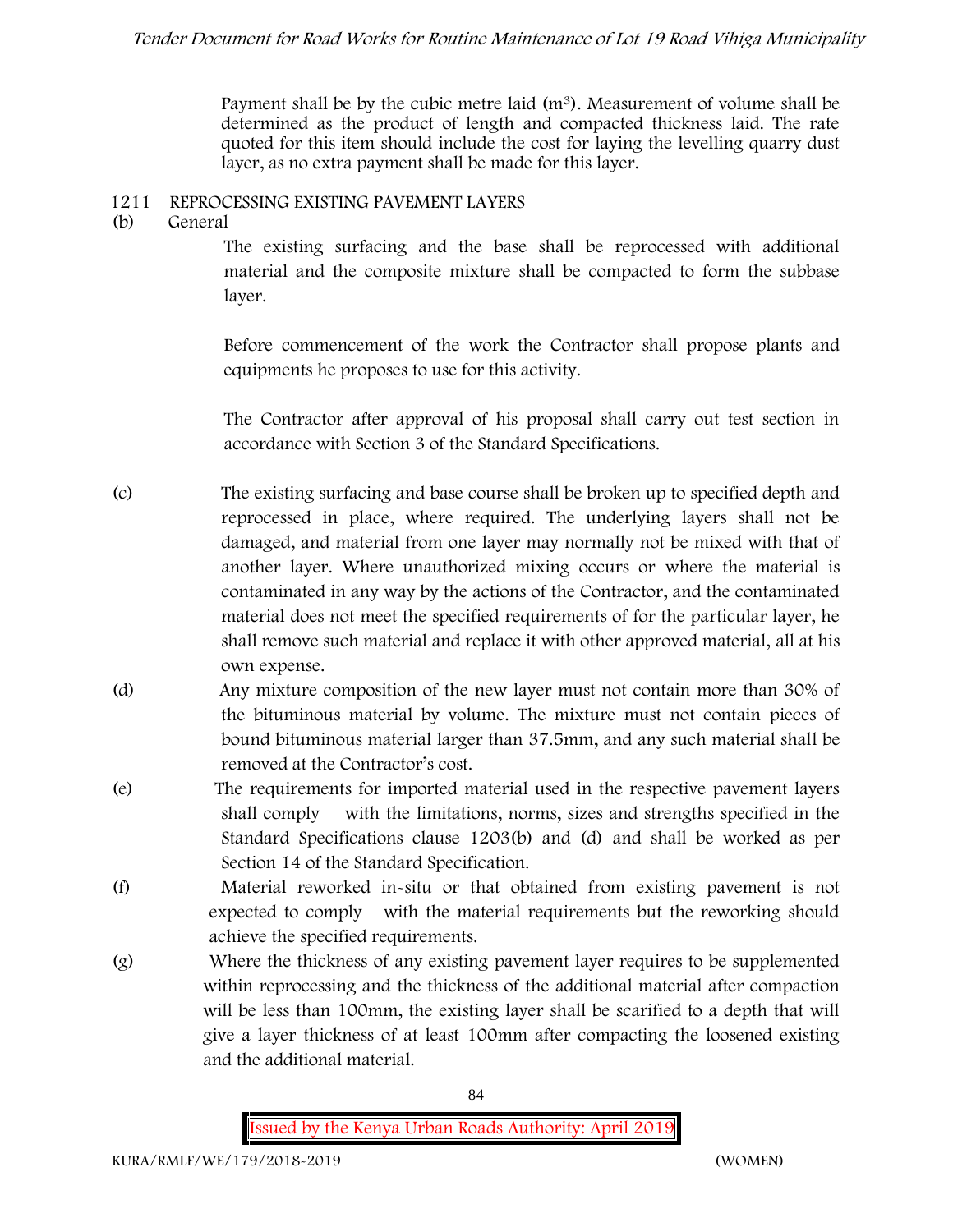# **Controlling the Reworked Depth**

The Contractor shall submit a proven method to method to control the depth of excavation, or layer to be reworked, to the Engineer for approval. The Engineer may order a trial section to be reprocessed before any major length of the road is rehabilitated.

## **Excavations**

Excavations in the pavement shall be kept dry. In the event of water penetrating the underlying layers, construction of the consecutive layers shall be postponed until the underlying layers are dry enough to accommodate the construction plant without deforming or otherwise showing distress.

Step construction shall be carried out per layer at the joint when excavating, both longitudinally (if appropriate) and perpendicular to the direction of travel. The step width shall be 500mm perpendicular to the direction of travel, and 150mm long longitudinally, unless otherwise instructed by the Engineer.

Special care shall be taken when compacting the new material at the joint, ensuring that the specified density is achieved.

## **Measurement and Payment**

(a) Item: In-situ reprocessing of existing pavement layers as subbase compacted to specified density (95% MDD AASHTO T180) and thickness.

## Unit: M<sup>3</sup>

The tendered rate shall include full compensation for breaking up the existing pavement layer to specified depth, breaking down and preparing the material and the spreading and mixing in of any additional material

(b)Item: The addition of extra gravel to subbase.

Unit: M<sup>3</sup>

The tendered rate shall include full compensation for procuring and addition of the material to the in-situ scarified layers and the transportation of the material over unlimited free-haul distance. The tendered rates will also include full compensation for prospecting for materials and any payments necessary to acquire the specified quality material.

(c) Excavation of existing bituminous pavement materials including unlimited free-haul.

Unit: M<sup>3</sup>

The tendered rates shall include full compensation for excavating the existing bituminous material from the pavement layers and for loading, transporting the material for unlimited free-haul, off-loading and disposing of the materials as specified.

(d) Excavation of the existing pavement

Unit: M<sup>3</sup>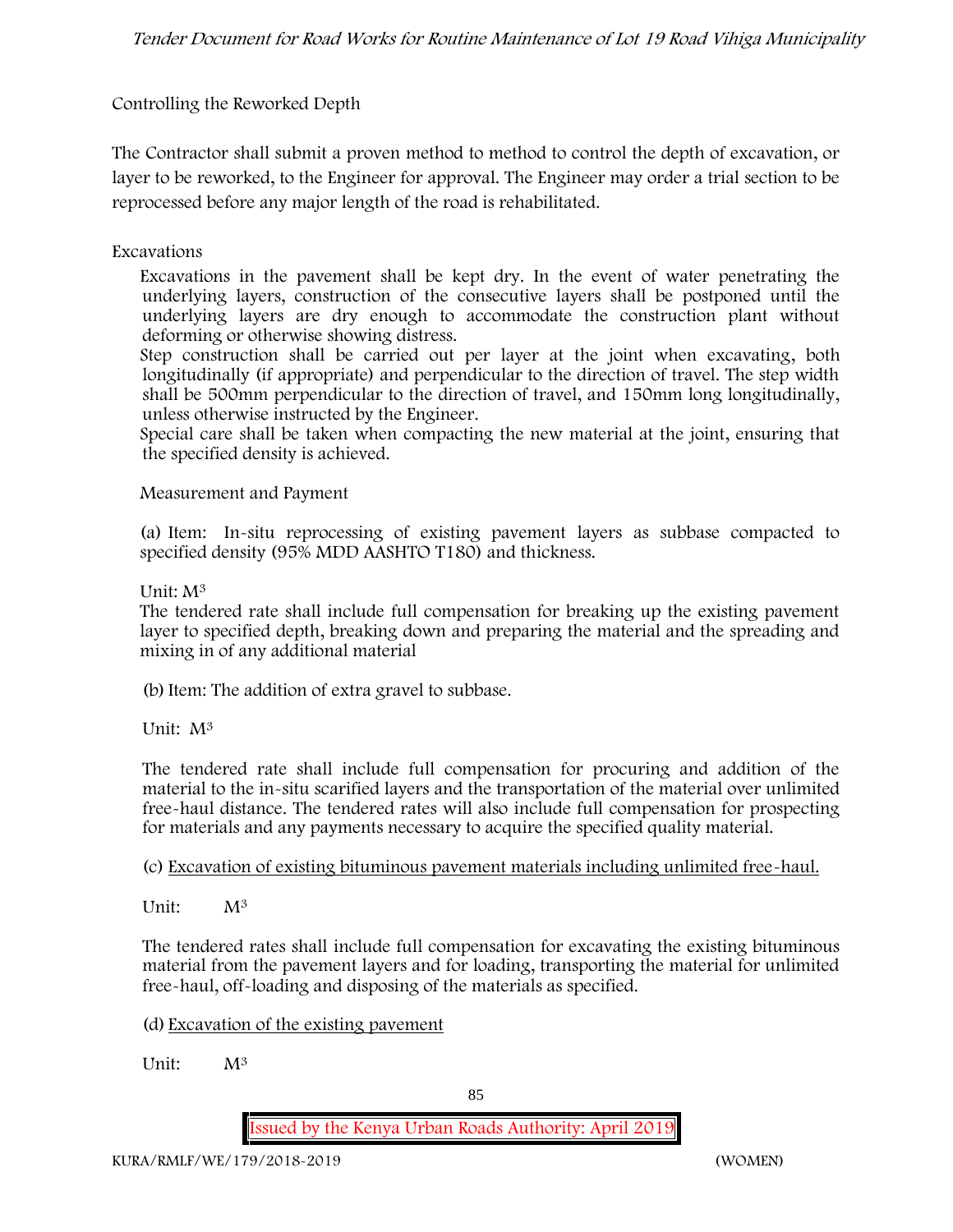The tendered rate shall include full compensation for excavating the existing material from the pavement layers and for loading, transporting the material for unlimited free-haul distance, off-loading and disposing of the material as specified.

Payment will only be made for breaking up and excavating existing pavement layers to the specified depth if the material is to be removed to spoil.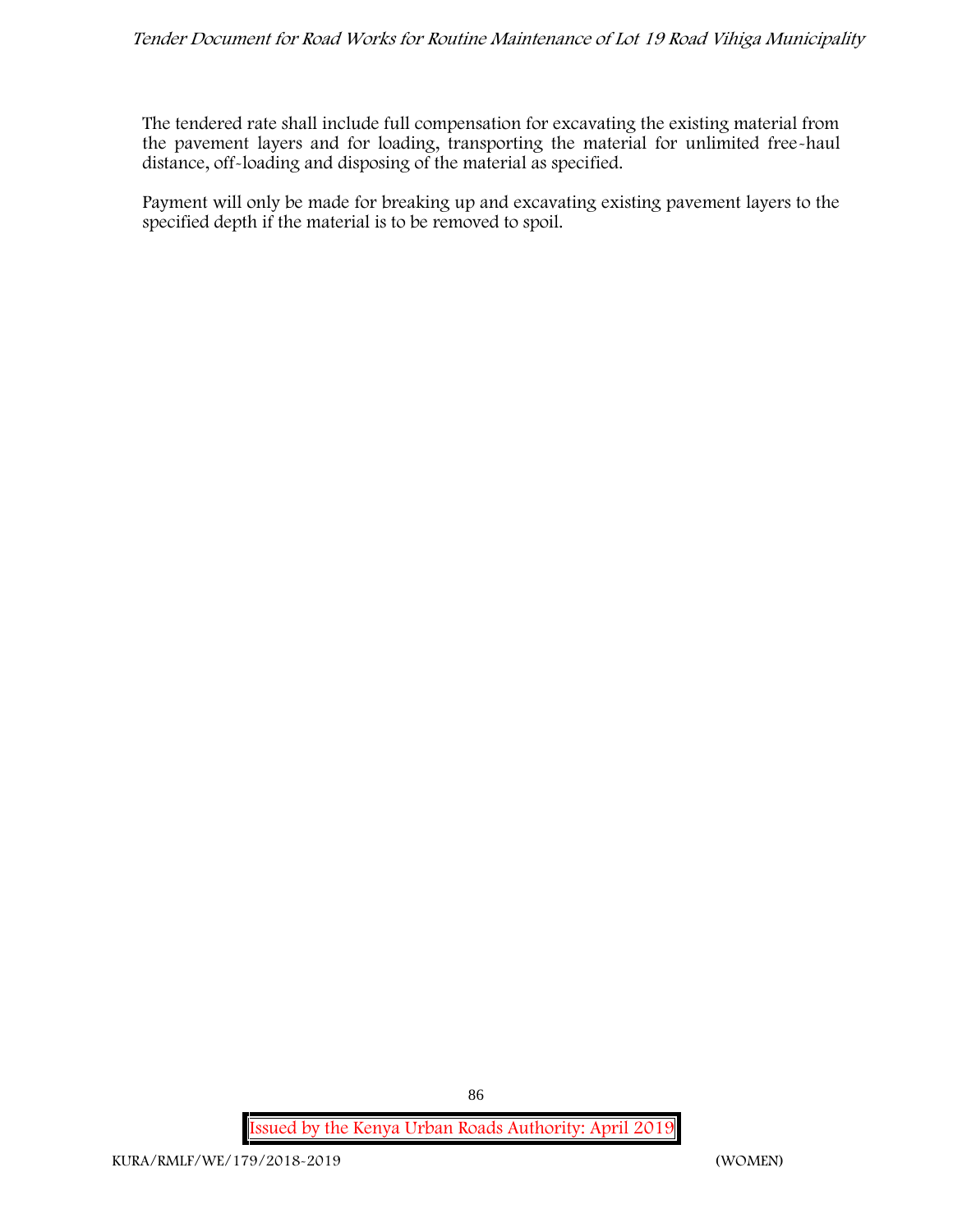## **SECTION 15 - BITUMINOUS SURFACE TREATMENTS**

### **1501B PREPARATION OF SURFACE**

In addition to requirements of Clause 1503B of the Standard Specifications, the contractor shall prepare and Repair Cracks, Edges, Potholes and Other Failures as follows: **-**

a) **Cracks 3.0mm or less in width**

The entire crack area shall be cleaned by brushing with a wire brush and then blowing with a compressed air jet and the crack sealed with 80/100 cutback bitumen using a pouring pot or pressure lance and hand squeegee. The surface shall then de dusted with sand or crushed dust.

b) **Cracks greater than 3.0mm in width**

Before these cracks are filled a steel wire brush or router shall be used to clean them and then a compressed air jet shall be used to clean and remove any foreign or lose material in the crack until the entire crack area is clean.

When the crack and surrounding area have been thoroughly cleaned, dry sand shall be forced into the crack until it is sealed in the manner specified for cracks less than 3.0mm width.

c) **Potholes, edges and other repair areas**

Where instructed, the Contractor shall prepare areas for the repair of potholes, road edges and other repair areas by excavating off unsuitable or failed material and debris, trimming off excavated edges, cleaning and compacting the resulting surfaces and applying MC 30 or MC 70 cut-back bitumen prime coat at a rate of 0.8-1.2 litres/m2, all as directed by the Engineer. Measurement and payment shall be made under the relevant item of Bill No 15. Where the surface repair on potholes and edges are to be carried out, Asphalt Concrete Type I (0/14gradation) shall be used. Bituminous material for repair of failures and other repair areas shall be paid for under the relevant item of Bill No 16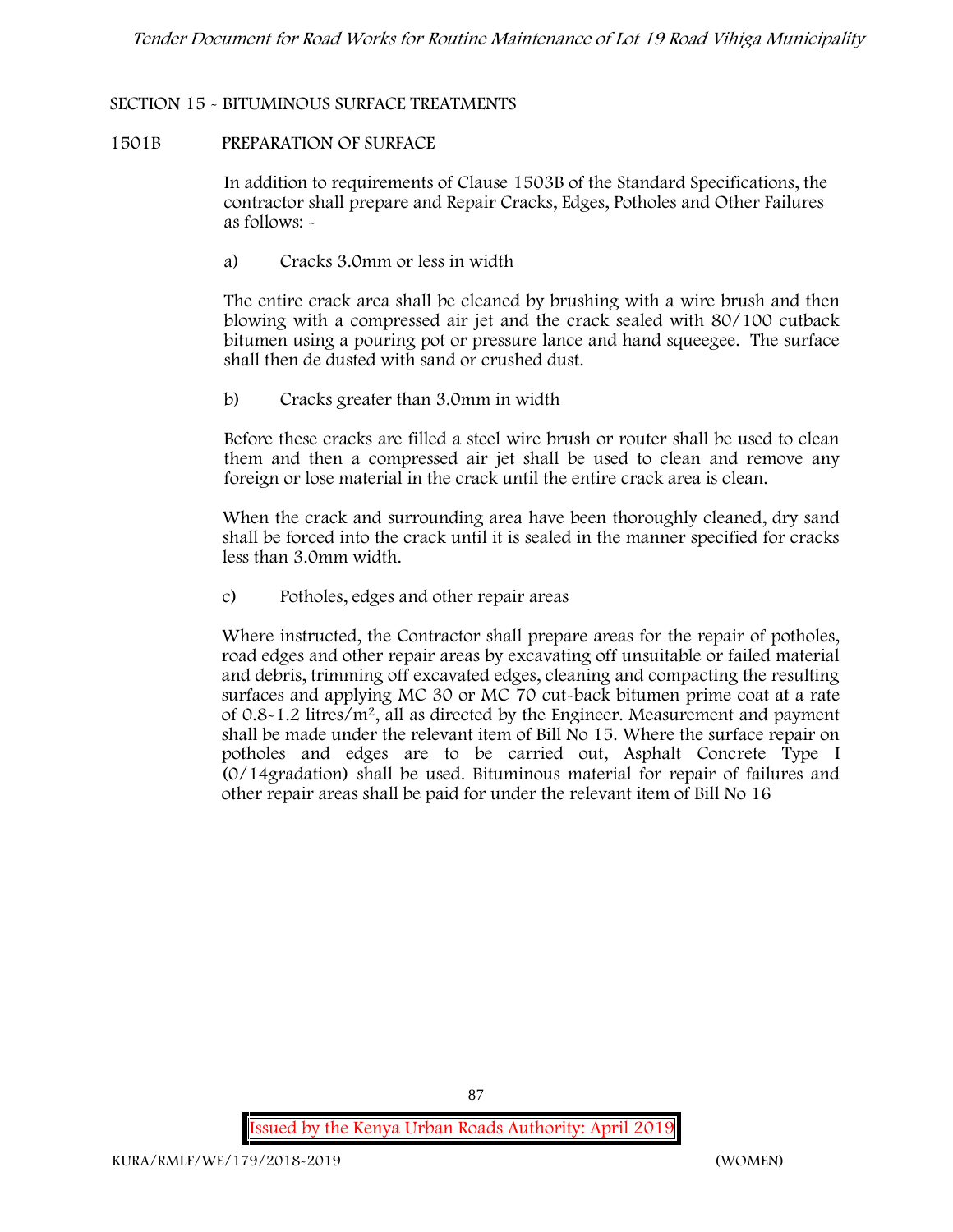### **PART B - PRIME COAT**

#### **1502B MATERIALS FOR PRIME COAT AND TACK COAT.**

For prime coat, the binder shall be a medium-curing cutback MC 70 unless otherwise directed by the Engineer.

The rate of spray of bituminous prime coat refers to the gross volume of the cutback bitumen, that is to say the volume of the bitumen plus dilatants.

Prime coat shall be applied to gravel areas that are to receive bituminous mixes as directed by the Engineer.

The tack coat shall consist of bitumen emulsion KI-60 unless otherwise directed by the Engineer.

The rates of spray of the binder shall be as instructed by the Engineer and shall generally be within the range 0.8-1.2 litres/square metre.

# **1511C MEASUREMENT AND PAYMENT**

(a) Seal coat

Seal coats shall be measured by the litre, for each type of bituminous binder for each seal coat, calculated as the product of the area in square metres sprayed and the rate of application in litres/square metres, corrected to 15.6  $\circ$  C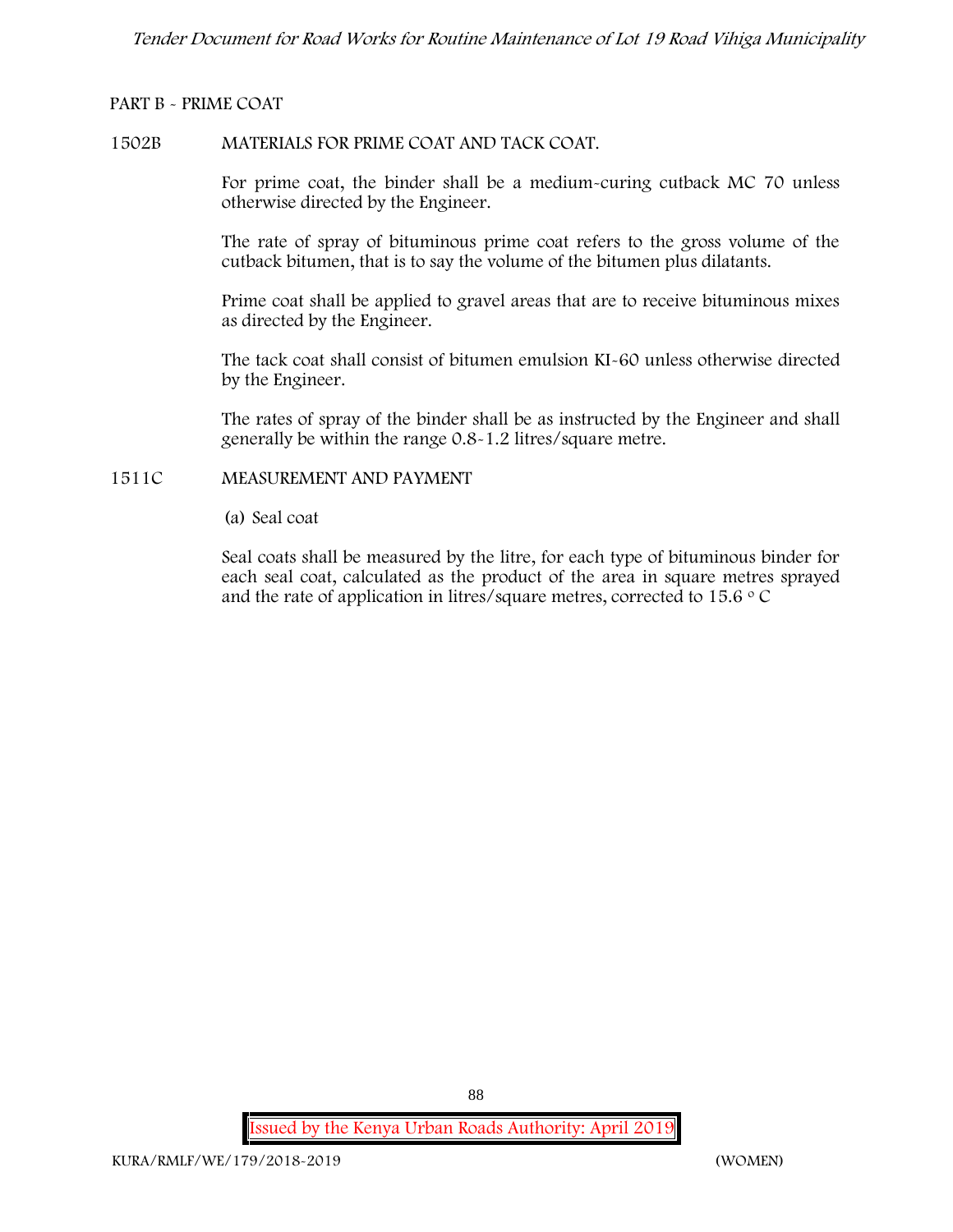**SECTION 16 - BITUMINOUS MIX BASES, BINDER COURSES AND WEARING COURSES**

This section covers different types of bituminous mixes for base and surface (wearing and binder courses) and is divided into the following parts: -

- Part A General
- Part B Asphalt Concrete for carriageway

## **PART A –GENERAL**

**1601A SCOPE OF PART A**

Part A comprises all the general requirements for bituminous mixes, which apply to Part B as well.

**1602A REQUIREMENTS FROM OTHER SECTIONS**

The following sections of this Specification apply to Part B of this section and shall be read in conjunction therewith:-

| Section 2  | Materials and Testing of Materials                 |
|------------|----------------------------------------------------|
| Section 3  | Setting Out and Tolerances                         |
| Section 6  | Quarries, Borrow Pits, Stockpile and Spoil Areas   |
| Section 15 | Bituminous Surface Treatments and Surface Dressing |

## **1603A CONSTRUCTION PLANT**

(a) **General**

The Contractor shall submit to the Engineer in accordance with Section 1 of its Specification, full details of the construction plant he proposes to use and the procedures he proposes to adopt for carrying out the permanent Works.

The Engineer shall have access at all times to construction plant for the purposes of inspection. The Contractor shall carry out regular calibration checks in the presence of the Engineer and shall correct forthwith any faults that are found.

All construction plant used in the mixing, laying and compacting of bituminous mixes shall be of adequate rated capacity, in good working condition, and shall be acceptable to the Engineer. Obsolete or worn-out plant will not be allowed on the work.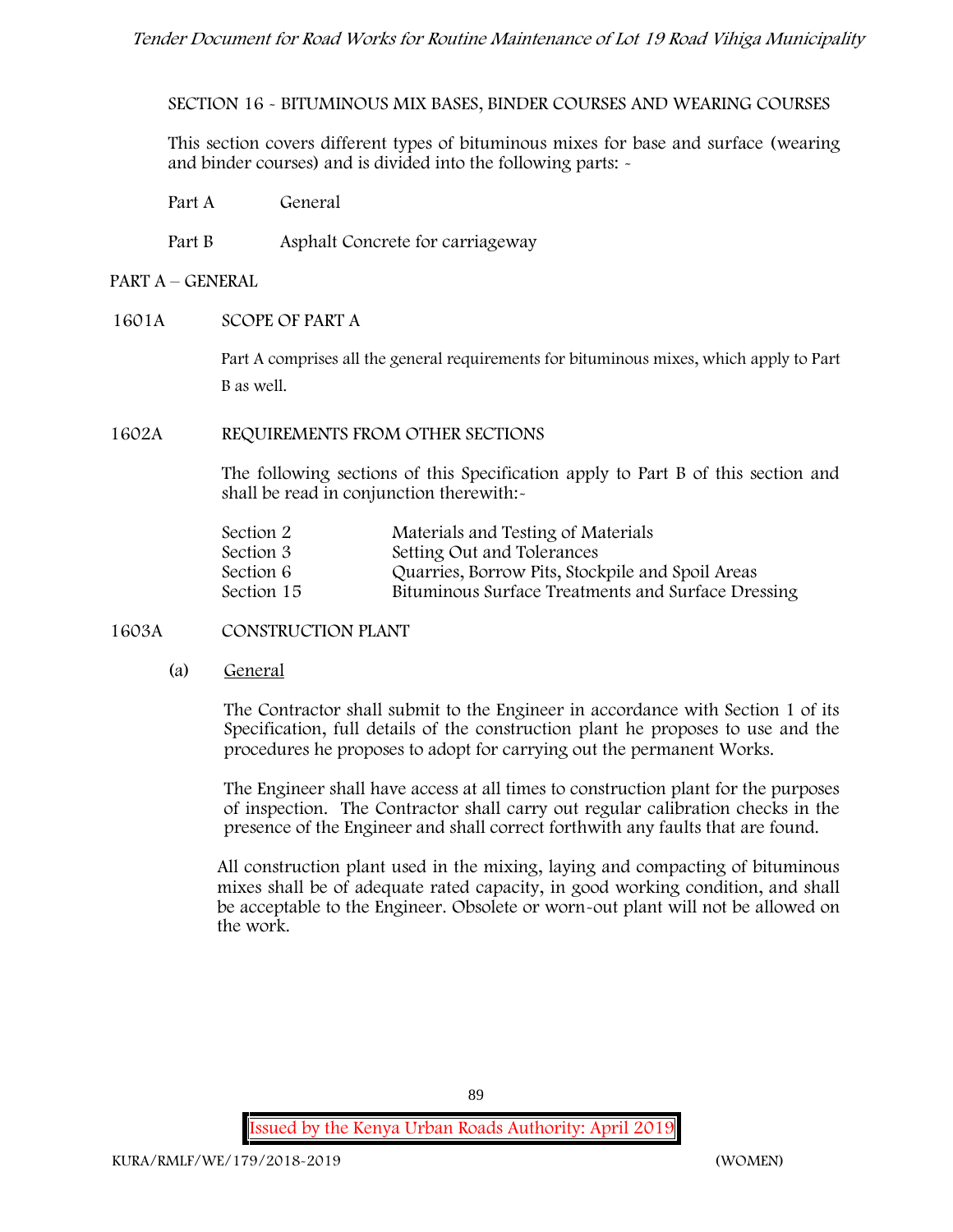# (b) **Mixing Plant**

Bituminous materials shall be mixed in a plant complying with ASTM Designation D995 and shall be located on the Site unless otherwise agreed by the Engineer. It shall be equipped with at least three bins for the storage of heated aggregates and a separate bin for filler. All bins shall be covered to prevent the ingress of moisture.

The plant may be either the batch-mix type or the continuous-mix type and shall be capable of regulating the composition of the mixture to within the tolerances specified in Clause 1614A of this Specification.

The bitumen tank shall be capable of maintaining its contents at the specified temperature within a tolerance of  $5^{\circ}$ C and a fixed thermometer easily read from outside the tank. Any bitumen that has been heated above  $180^{\circ}$ C or has suffered carbonisation from prolonged heating shall be removed from the plant and disposed of.

# (c) **Laying Plant**

Bituminous materials shall be laid by a self-propelled spreader finisher equipped with a hopper, delivery augers and a heated adjustable vibrating screed. It shall be capable of laying bituminous materials with no segregation, dragging, burning or other defects and within the specified level and surface regularity tolerance. Delivery augers shall terminate not more than 200mm from the edge plates.

## (d) **Compaction Plant**

The Contractor shall provide sufficient rollers of adequate size and weight to achieve the specified compaction. Prior to commencing the laying of bituminous mixes in the permanent Works the Contractor shall carry out site trials in accordance with Section 2 of this Specification to demonstrate the adequacy of his plant and to determine the optimum method of use and sequence of operation of the rollers.

It is important to achieve as high a density as possible at the time of construction and it is expected that vibrating rollers will be required to produce the best results. However, it is essential that thorough pre-construction trials are carried out to ensure that:-

- (a) The roller is set up to have the optimum amplitude and frequency of vibration for the particular material being laid
- (b) That the roller does not cause breakdown of the aggregate particles.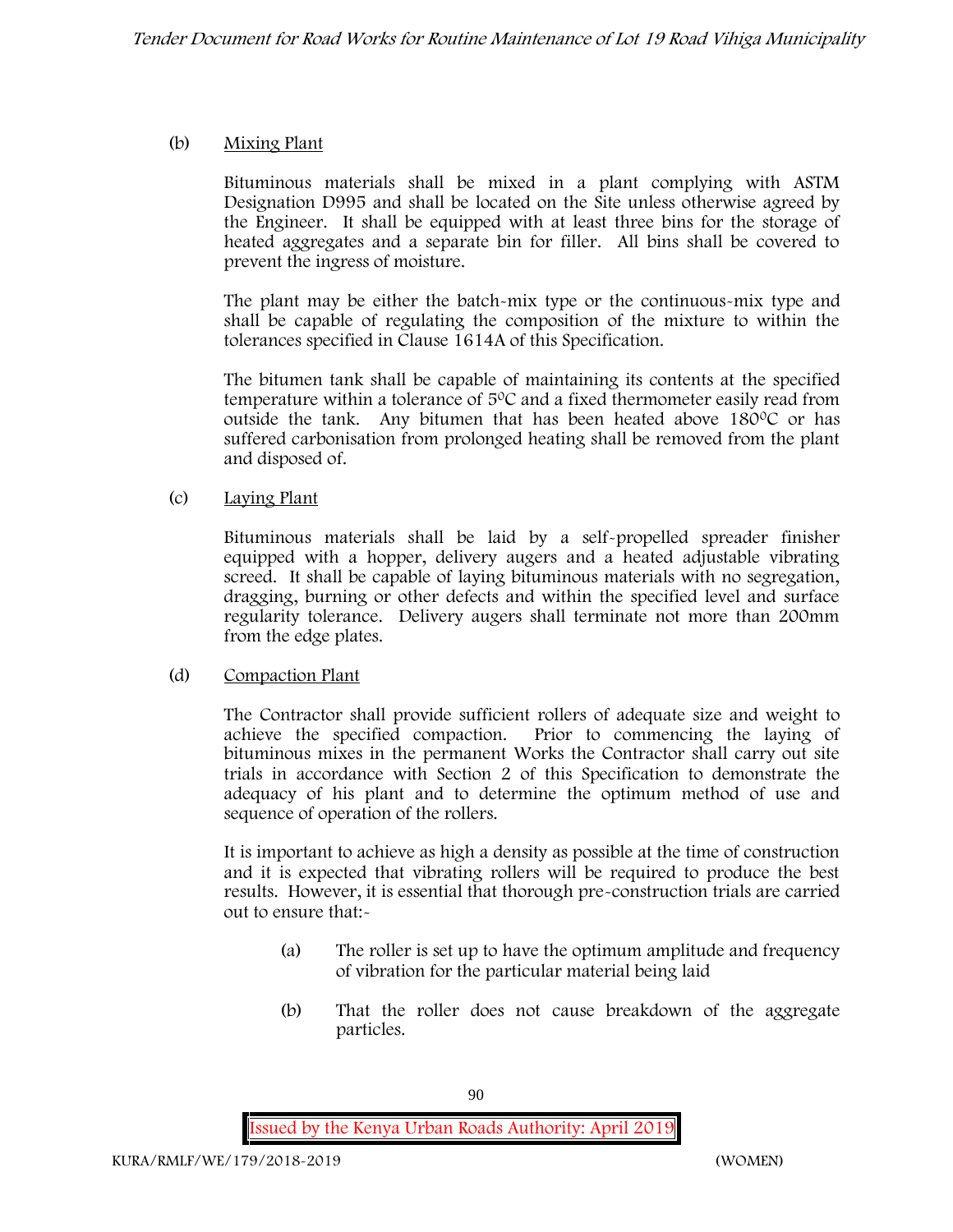(c) That the optimum compaction temperatures are established which allow compaction without causing ripple effects or other distortions of the surfacing.

### **1604A PREPARATION OF SURFACE**

Immediately before placing the bituminous mix in the pavement, the existing surface shall be cleaned of all material and foreign matter with mechanical brooms or by other approved methods. The debris shall be deposited well clear of the surface to be covered.

Any defect of the surface shall be made good and no bituminous mix shall be laid until the Engineer has approved the surface.

A tack coat shall be applied in accordance with Section 15 of this Specification. If the Engineer considers a tack coat is required prior to laying the bituminous mix or between layers of the bituminous mix, due solely to the

Contractor's method of working, then such tack coat shall be at the Contractor's expense.

**1605A DESIGN AND WORKING MIXES**

At least two months prior to commencing work using a bituminous mix, the Contractor shall, having demonstrated that he can produce aggregates meeting the grading requirements of the Specification, submit samples of each constituent of the mix to the Engineer. The Engineer will then carry out laboratory tests in order to decide upon the proportion of each constituent of the initial design mix or mixes to be used for site trials to be carried out in accordance with Clause 1606A of this Specification.

Should the Engineer conclude from the site trials that the mix proportion or aggregate grading are to be changed, the Contractor shall submit further samples of the constituents and carry out further site trials all as directed by the Engineer.

The Engineer may instruct the alteration of the composition of the -75 micron fraction of the aggregates by the addition or substitution of mineral filler. The Engineer may also instruct the alteration of all or part of the -6.3mm fraction of the aggregates by the addition or substitution of natural sand.

The Contractor shall make the necessary adjustments to his plant to enable the revised mix to be produced.

Following laboratory and site trials the Engineer will determine the proportions of the working mix and the Contractor shall maintain this composition within the tolerances given in Clause 1614A.

Should any changes occur in the nature or source of the constituent materials, the Contractor shall advise the Engineer accordingly. The procedure set out above shall be followed in establishing the new mix design.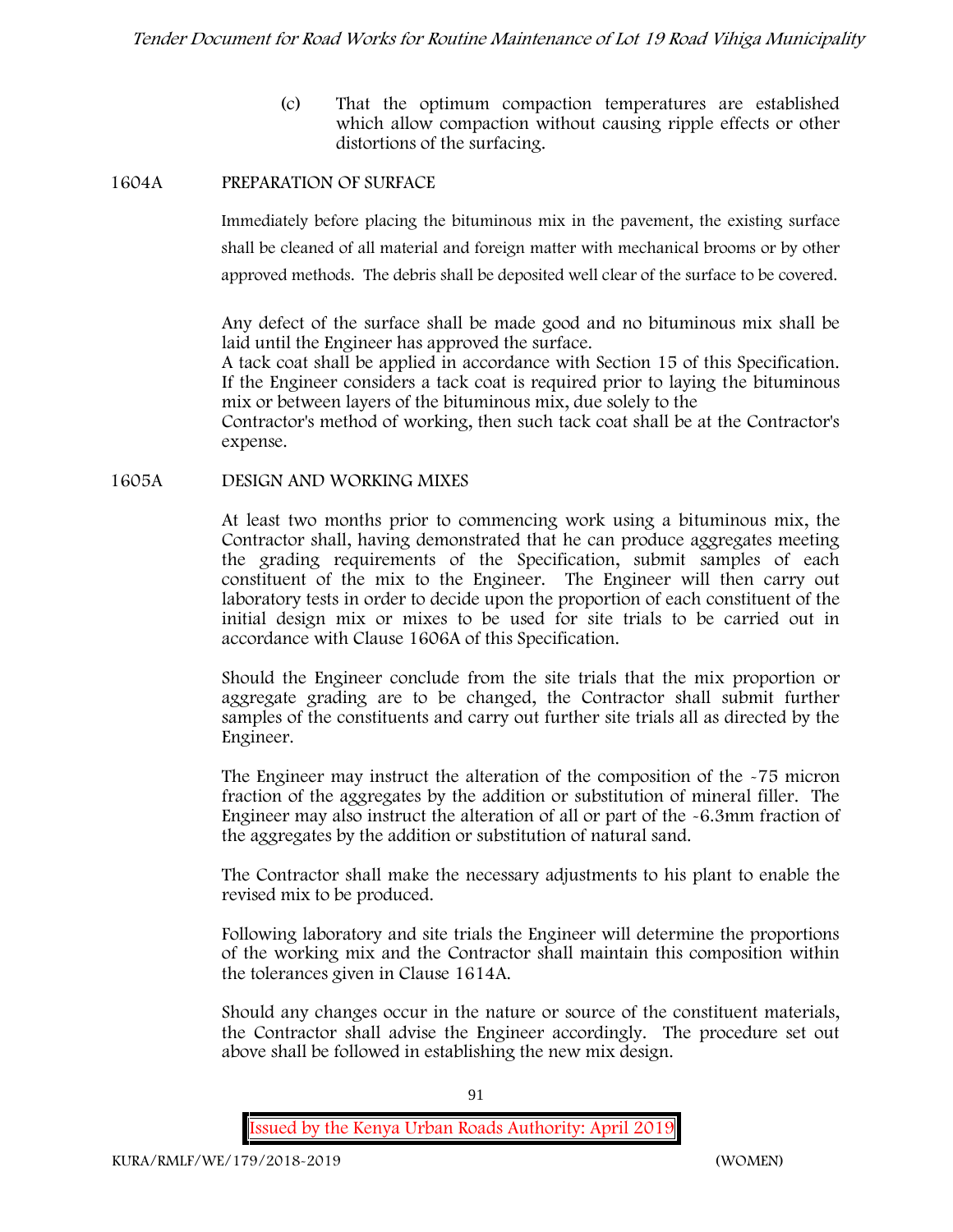## **1606A SITE TRIALS**

Full scale laying and compaction site trials shall be carried out by the Contractor on all asphalt pavement materials proposed for the Works using the construction plant and methods proposed by the Contractor for constructing the Works. The trials shall be carried out with the agreement, and in the presence of the Engineer, at a location approved by the Engineer.

The trials shall be carried out to: -

- a) Test materials, designed in the laboratory, so that a workable mix that satisfies the specification requirements can be selected.
- b) To enable the Contractor to demonstrate the suitability of his mixing and compaction equipment to provide and compact the material to the specified density and to confirm that the other specified requirements of the completed asphalt pavement layer can be achieved.

Each trial area shall be at least 100 metres long and to the full construction width and depth for the material. It may form part of the Works provided it complies with this Specification. Any areas that do not comply with this Specification shall be removed.

The Contractor shall allow in his programme for conducting site trials and for carrying out the appropriate tests on them. The trial on any pavement layer shall be undertaken at least 21 days ahead of the Contractor proposing to commence full-scale work on that layer.

The Contractor shall compact each section of trial over the range of compactive effort the Contractor is proposing and the following data shall be recorded for each level of compactive effort at each site trial:  $\sim$ 

- i. The composition and grading of the material including the bitumen content and type and grade of bitumen used.
- ii. The moisture content of aggregate in the asphalt plant hot bins.
- iii. The temperature of the bitumen and aggregate immediately prior to entering the mixer, the temperature of the mix on discharge from the mixer and the temperature of the mix on commencement of laying, on commencement of compaction and on completion of compaction. The temperature of the mixture is to be measured in accordance with BS 598, Part 3, Appendix A.
- iv. The type, size, mass, width of roll, number of wheels, wheel load, tyre pressures, frequency of vibration and the number of passes of the compaction equipment, as appropriate for the type of roller.
- v. The target voids and other target properties of the mix together with the results of the laboratory tests on the mix.
- vi. The density and voids achieved.
- vii. The compacted thickness of the layer.
- viii. Any other relevant information as directed by the Engineer.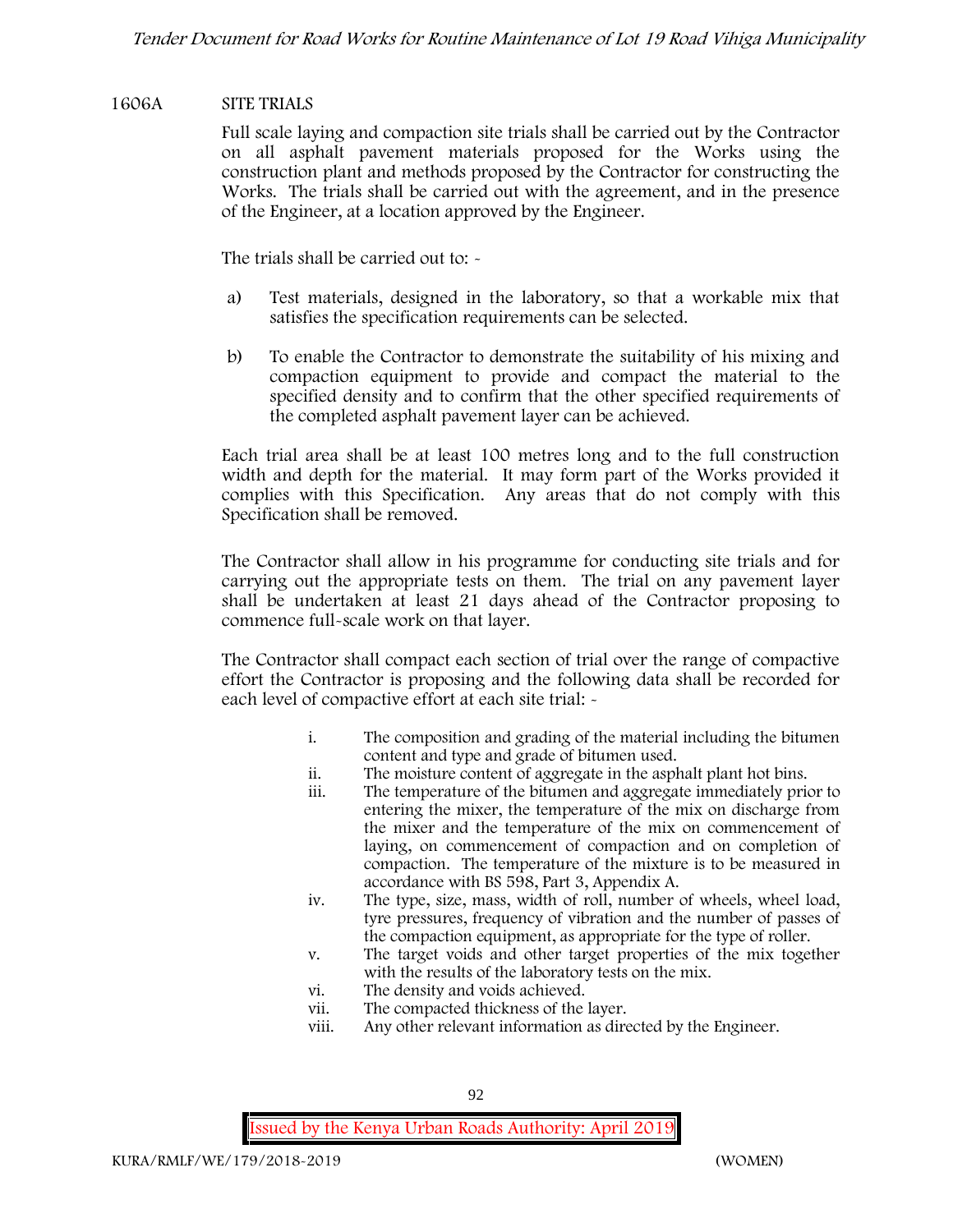At least eight sets of tests shall be made by the Contractor and the Engineer on each 100 metres of trial for each level of compactive effort and provided all eight sets of results over

the range of compactive effort proposed by the Contractor meet the specified requirements for the material then the site trial shall be deemed successful. The above data recorded in the trial shall become the agreed basis on which the particular material shall be provided and processed to achieve the specified requirements.

## **1607A MIXING OF AGGREGATES AND BITUMEN**

The bitumen shall be heated so that it can be distributed uniformly and care shall be taken not to overheat it. The temperature shall never exceed  $170^{\circ}$ C for 80/100-penetration grade bitumen.

The aggregates shall be dried and heated so that they are mixed at the following temperatures: -

125-1650C when 80/100 bitumen is used

The dried aggregates shall be combined in the mixer in the amount of each fraction instructed by the Engineer and the bitumen shall then be introduced into the mixer in the amount specified. The materials shall then be mixed until a complete and uniform coating of the aggregate is obtained.

The mixing time shall be the shortest required to obtain a uniform mix and thorough coating. The wet mixing time shall be determined by the Contractor and agreed by the Engineer for each plant and for each type of aggregate used. It shall normally not exceed 60 seconds.

**1608A TRANSPORTING THE MIXTURE**

The bituminous mix shall be kept free of contamination and segregation during transportation. Each load shall be covered with canvas or similar covering to protect it from the weather and dust.

## **1609A LAYING THE MIXTURE**

Immediately after the surface has been prepared and approved, the mixture shall be spread to line and level by the laying plant without segregation and dragging.

The mixture shall be placed in widths of one traffic lane at a time, unless otherwise agreed by the Engineer. The compacted thickness of any layer shall be at least 2.5 times the maximum size of the aggregate for wearing course and at least 2 times for binder course. The minimum thickness shall be 25mm.

Only on areas where irregularities or unavoidable obstacles make the use of mechanical laying impracticable, may the mixture be spread and compacted by hand.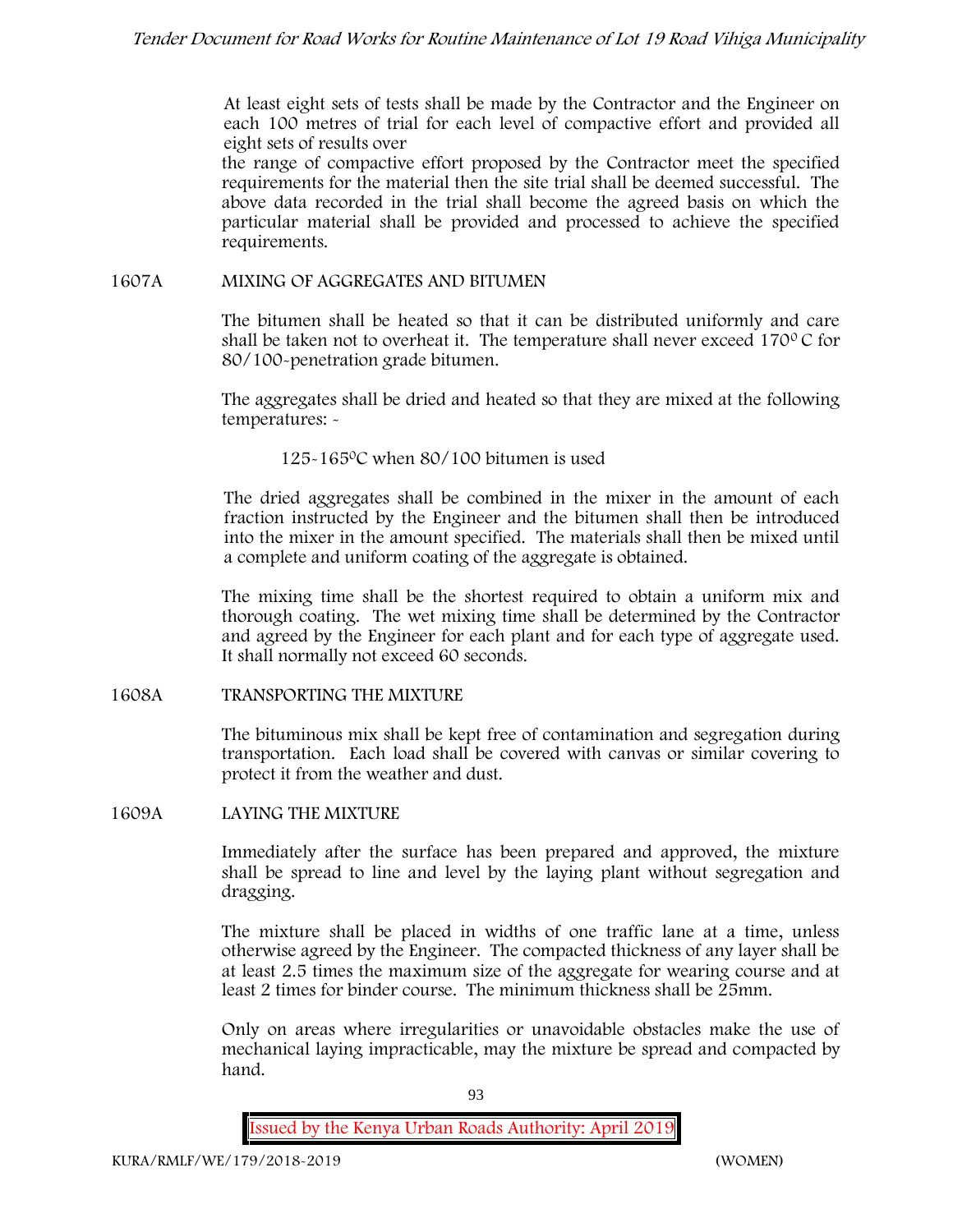## **1610A COMPACTION**

Immediately after the bituminous mixture has been spread, it shall be thoroughly and uniformly compacted by rolling.

The layer shall be rolled when the mixture is in such a condition that rolling does not cause undue displacement or shoving.

The number, weight and type of rollers furnished shall be sufficient to obtain the required compaction while the mixture is in a workable condition. The sequence of rolling operations shall be as agreed with the Engineer and proved during site trials. Initial rolling

with steel tandem or three-wheeled roller shall follow the laying plant as closely as possible. The rollers shall be operated with the drive roll nearest the laying plant, at a slow and uniform speed (not exceeding 5 Km/Hr).

Rolling shall normally commence from the outer edge and proceed longitudinally parallel to the centreline, each trip overlapping one half of the roller width. On super elevated curves, rolling shall begin at the low side and progress to the high side. Where laying is carried out in lanes care must be taken to prevent water entrapment.

Intermediate rolling with a pneumatic-tyred or vibratory roller shall follow immediately. Final rolling with a steel-wheeled roller shall be used to eliminate marks from previous rolling.

To prevent adhesion of the mixture to the rollers, the wheels shall be kept lightly moistened with water.

In areas too small for the roller, a vibrating plate compactor or a hand tamper shall be used to achieve the specified compaction.

## **1611A FINISHING, JOINTS AND EDGES**

Any mixture that becomes loose and broken, mixed with dirt or foreign matter or is in any way defective, shall be removed and replaced with fresh hot mixture, which shall be compacted to conform to the surrounding area.

Spreading of the mixture shall be as continuous as possible. Transverse joints shall be formed by cutting neatly in a straight line across the previous run to expose the full depth of the course. The vertical face so formed shall be painted lightly with hot 80/100 penetration grade bitumen just before the additional mixture is placed against it.

Longitudinal joints shall be rolled directly behind the paving operation. The first lane shall be placed true to line and level and have an approximately vertical face. The mixture placed in the abutting lane shall then be tightly crowded against the face of the previously placed lane. The paver shall be positioned to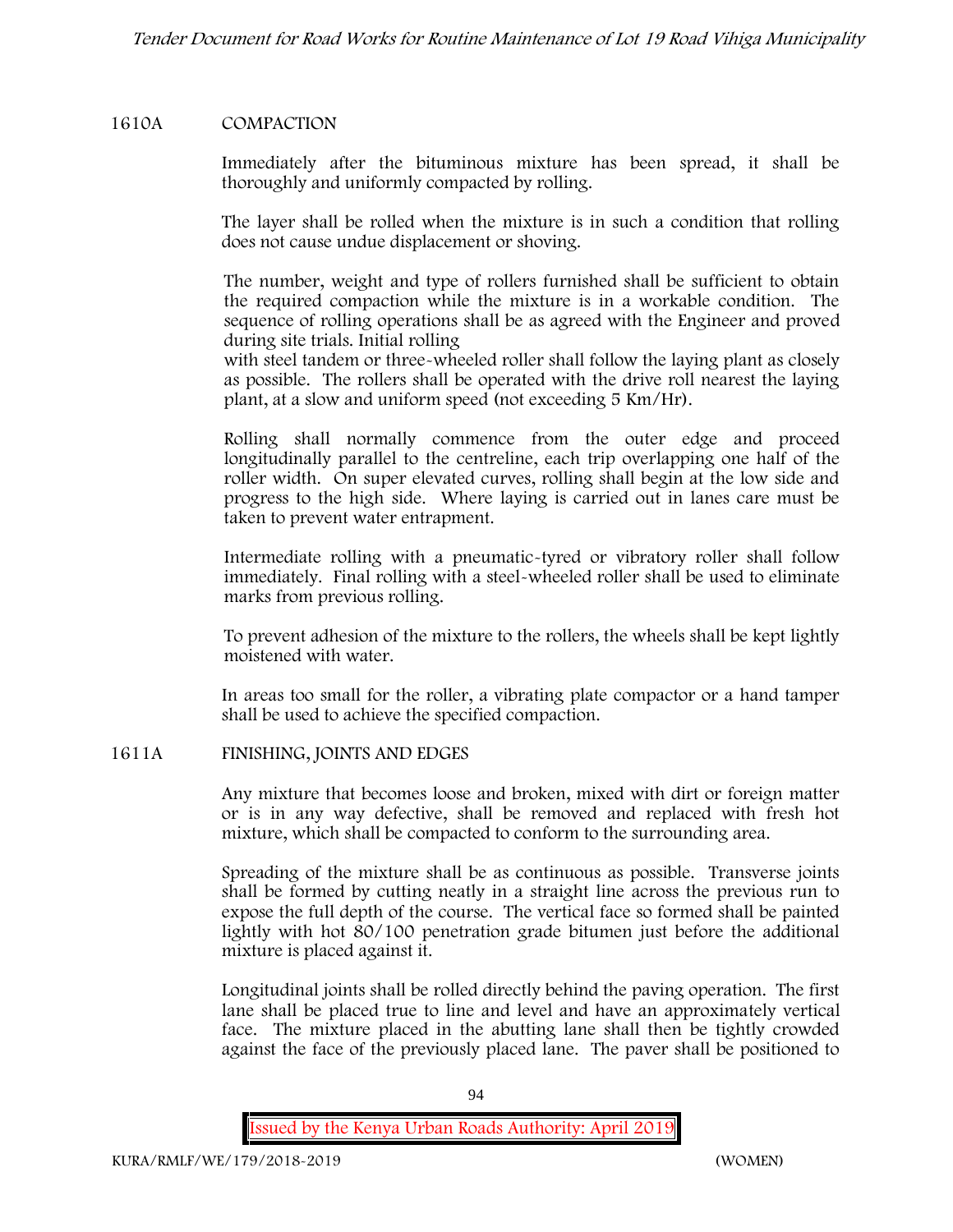spread material overlapping the joint face by 20-30mm. Before rolling, the excess mixture shall be raked off and discarded.

When the abutting lane is not placed in the same day, or the joint is destroyed by traffic, the edge of the lane shall be cut back as necessary, trimmed to line and painted lightly with hot 80/100 penetration grade bitumen just before the abutting lane is placed.

Any fresh mixture spread accidentally on the existing work at a joint shall be carefully removed by brooming it back on to uncompacted work, so as to avoid formation of irregularities at the joint. The finish at joints shall comply with the surface requirements and shall present the same uniformity of finish, texture and density as other sections of the work.

The edges of the course shall be rolled concurrently with or immediately after the longitudinal joint. In rolling the edges, roller wheels shall extend 50 to 100mm beyond the edge.

## **1612A SAMPLING AND TESTING OF BITUMINOUS MIXTURES**

The sampling of bituminous mixtures shall be carried out in accordance with AASHTO T168 (ASTM Designation D979).

**1613A QUALITY CONTROL TESTING**

During mixing and laying of bituminous mixtures, control tests on the constituents and on the mixed material shall be carried out in accordance with Clause 1612A and Section 2 of this Specification.

If the results of any tests show that any of the constituent materials fail to comply with this Specification, the Contractor shall carry out whatever changes may be necessary to the materials or the source of supply to ensure compliance.

If the results of more than one test in ten on the mixed material show that the material fails to comply with this Specification, laying shall forthwith cease until the reason for the failure has been found and corrected. The Contractor shall remove any faulty material laid and replace it with material complying with this Specification all at his own expense.

## **1614A TOLERANCES**

Surfacing courses and base shall be constructed within the geometric tolerances specified in Section 3 of this Specification.

The Contractor shall maintain the composition of the mixture as determined from the laboratory and site trials within the following tolerances, per single test: -

Bitumen Content 0.3% (by total weight of total mix)

Passing 10mm sieve 6% (by total weight of dry aggregate

95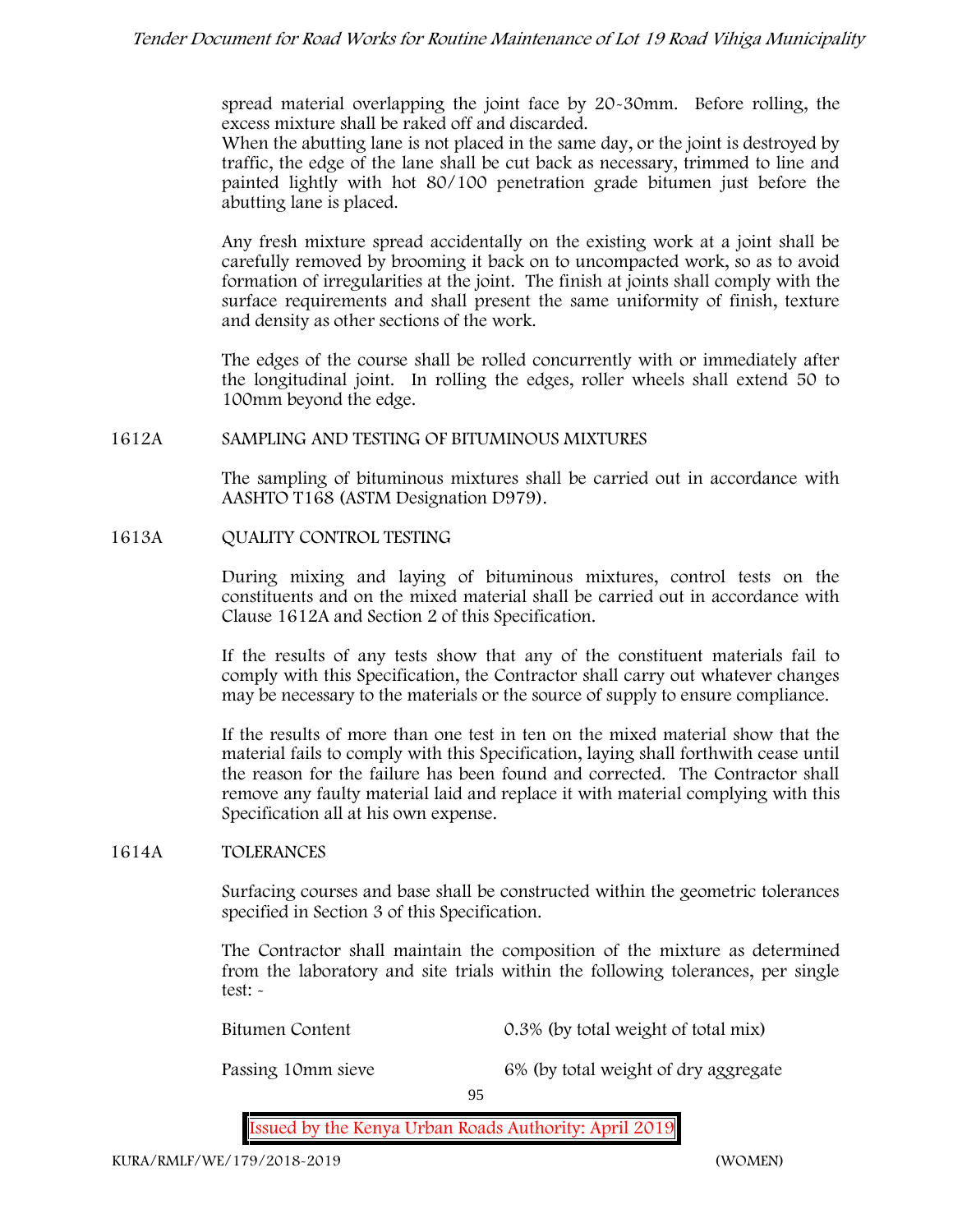# *Tender Document for Road Works for Routine Maintenance of Lot 19 Road Vihiga Municipality*

| and larger sieves       | including mineral filler)                                         |
|-------------------------|-------------------------------------------------------------------|
| Passing sieves between  | 4% (by total weight of dry aggregate                              |
| 10mm and 1.0mm sieves   | including mineral filler)                                         |
| Passing sieves between  | 3% (by total weight of dry aggregate                              |
| 1.0mm and 0.075mm sieve | including mineral filler)                                         |
| Passing 0.075mm sieve   | 2% (by total weight of dry aggregate<br>including mineral filler) |

The average amount of bitumen in any length of any layer, calculated as the product of the bitumen contents obtained from single tests and the weight of mixture represented by each test, shall not be less than the amount ordered.

The average amount of bitumen for each day's production calculated from the checked weights of mixes shall not be less than the amount ordered. The average amount of bitumen in any length of any layer, calculated as the product of the bitumen contents obtained from single tests and the weight of

The average amount of bitumen for each day's production calculated from the checked weights of mixes shall not be less than the amount ordered.

mixture represented by each test, shall not be less than the amount ordered.

The final average overall width of the upper surface of a bituminous mix layer measured at six equidistant points over a length of 100m shall be at least equal to the width specified. At no point shall the distance between the centreline of the road and the edge of the upper surface of a bituminous mix layer be narrower than that specified by more than 13mm.

## **1615A MEASUREMENT AND PAYMENT**

No separate measurement and payment shall be made for complying with the requirements of Clauses 1601A to 1614A inclusive and the Contractor shall be deemed to have allowed in his rates in Parts B and C of Section 16 of this Specification for the costs of complying with the requirements of Part A of Section 16 of this Specification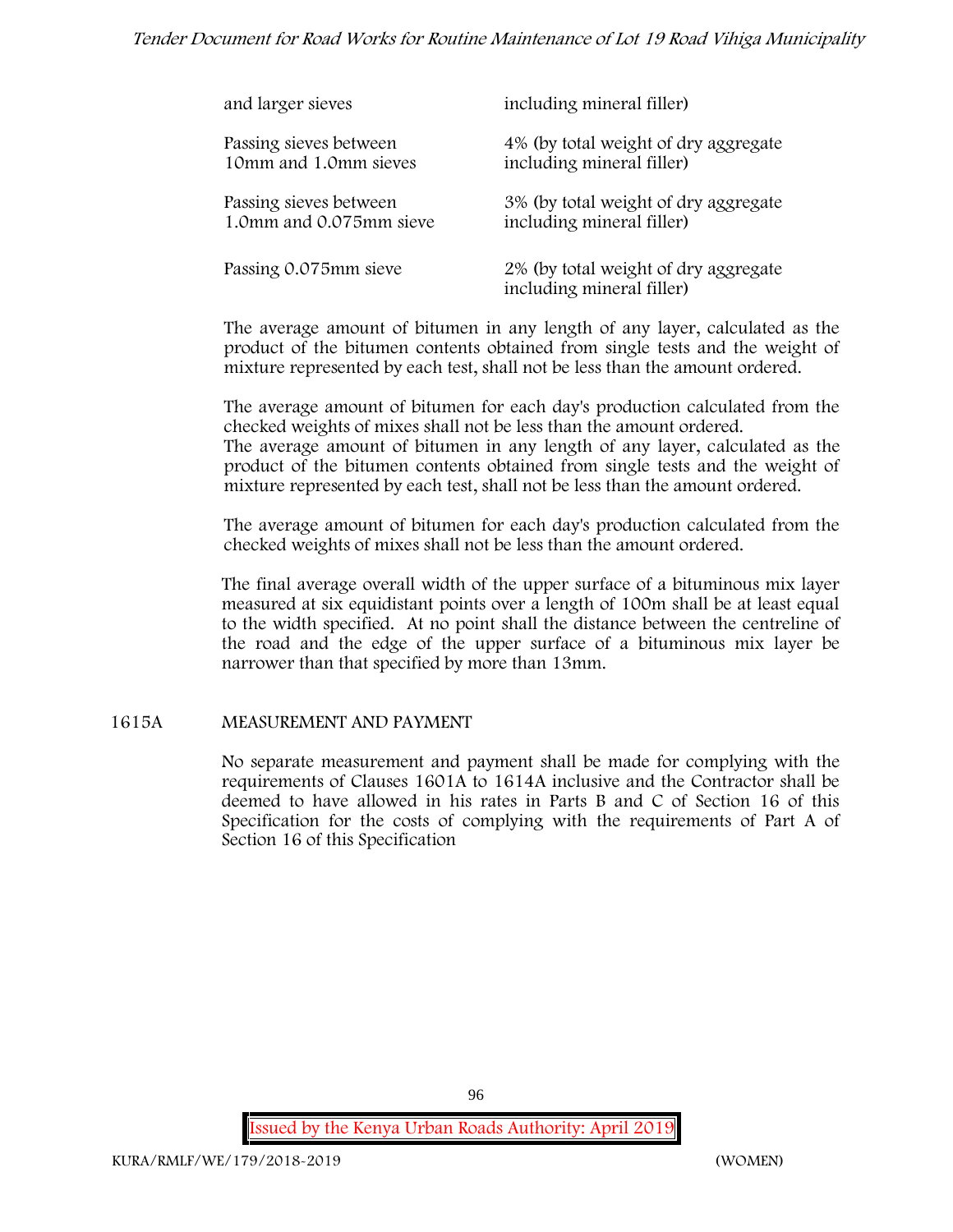## **PART B - ASPHALT CONCRETE FOR SURFACING**

### **1601B DEFINITION**

Asphalt concrete means a thoroughly controlled, hot-mixed, hot-laid, plant mixture of well-graded dried aggregate and penetration grade bitumen, which, when compacted forms a dense material.

A distinction is drawn between asphalt concrete Type I (High Stability) and asphalt concrete Type II (Flexible). The asphalt concrete type to be used will be Type I.

### **1602B MATERIALS FOR ASPHALT CONCRETE TYPE 1**

a) **Type of bituminous material**

The type of material to be used on severe sites will be of the continuously graded type similar to Asphaltic Concrete or Close Graded Macadam. It is essential that these materials are sealed with a single or double surface dressing or a Cape seal.

b) **Penetration Grade Bitumen**

Bitumen shall be 80/100 penetration grade since material is being laid at an altitude of more than 2,500m.

c) **Aggregate**

Coarse aggregate (retained on a 6.3mm sieve) shall consist of crushed stone free from clay, silt, organic matter and other deleterious substances. The aggregate class will be specified in the Special Specification and it shall comply with the requirements given in Table  $16B-1(b)$ . The grading for  $0/20$  mm for carriageway and 0/14mm for shoulders for binder course is as specified below:

| <b>Sieve size</b> | 0/20       | 0/14       |
|-------------------|------------|------------|
| 28                | 100        |            |
| 20                | $90 - 100$ | 100        |
| 14                | 75-95      | $90 - 100$ |
| 10                | 60-82      | 70-90      |
| 6.3               | $47 - 68$  | $52 - 75$  |
| 4                 | $37 - 57$  | $40 - 60$  |
| 2                 | 25-43      | $30 - 45$  |
|                   | 18-32      | $20 - 35$  |
| 0.425             | $11 - 22$  | $12 - 24$  |
| 0.300             | $9 - 17$   | $10 - 20$  |
| 0.150             | $5 - 12$   | $6 - 14$   |
| 0.075             | $3 - 7$    | $4 - 8$    |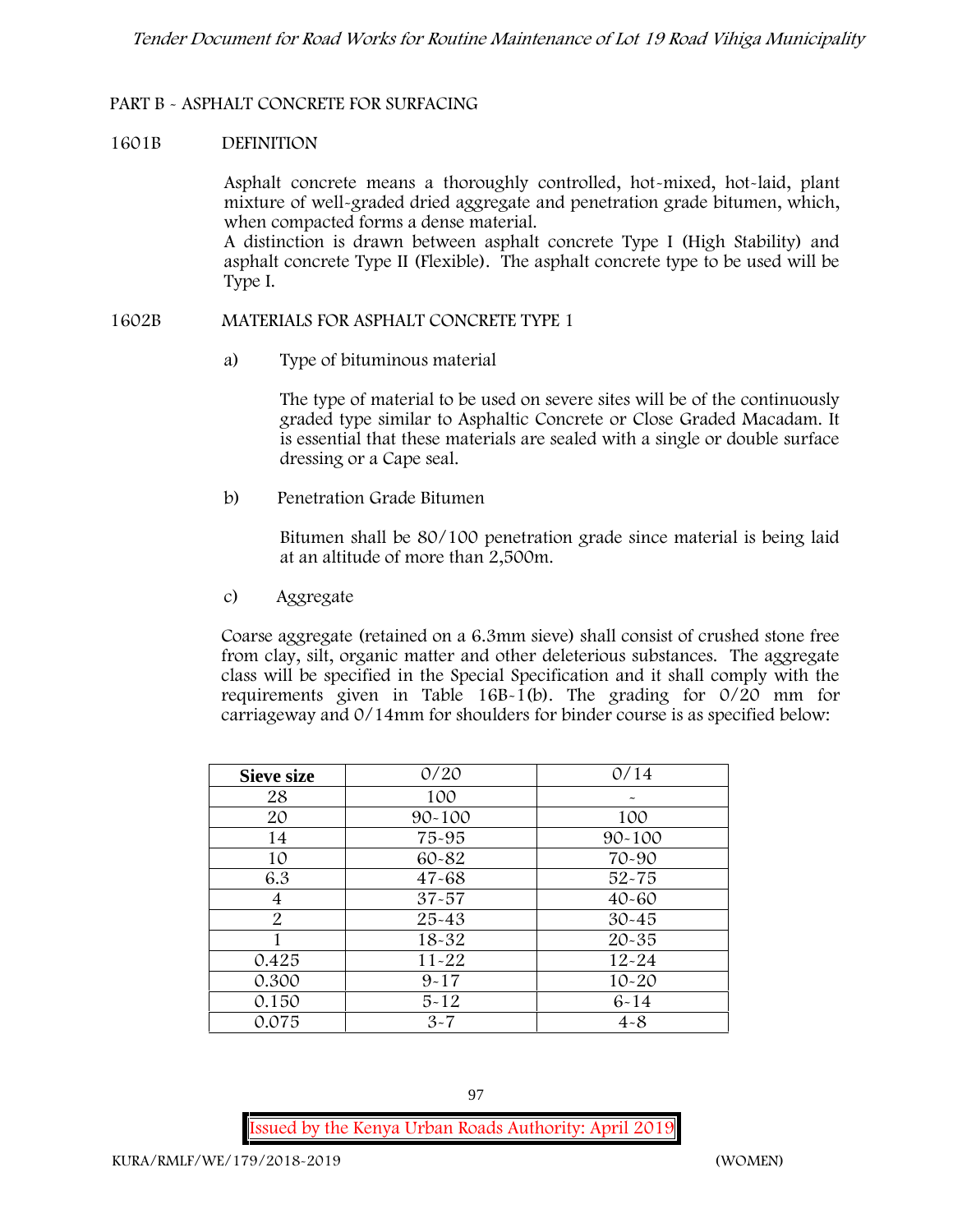# **TABLE 16B-1(b) - REQUIREMENTS FOR COARSE AGGREGATE**

| Coarse Aggregate<br>(Retained on a 6.3mm Sieve) |                      |
|-------------------------------------------------|----------------------|
| Test                                            | Maximum Value        |
| LAA<br><b>ACV</b><br>SSS                        | 30<br>25<br>12<br>25 |

Fine aggregate (passing a 6.3mm sieve) shall be free from clay, silt, organic and other deleterious matter and shall be non-plastic. Unless otherwise specified in the Special Specification it shall consist of entirely crushed rock produced from stone having a Los Angeles Abrasion of not more than 40. The Sand Equivalent of the fine aggregate shall not be less than 40 and the SSS not more than 12.

## **b) Mineral Filler**

Mineral Filler shall consist of ordinary Portland Cement 42.5 Grade

## **1603B GRADING REQUIREMENTS**

The grading of the mixture of coarse and fine aggregate shall be within and approximately parallel to the grading envelopes given in Table 16B-1(b), for 0/14mm as specified for binder course, as described below.

## **GRADING REQUIREMENTS**

To arrive at a suitable design it is necessary to investigate a number of gradings so that a workable mix, which also retains a minimum of 3 % voids at refusal density, is identified.

The largest particle size used should not be more than 25mm so that the requirements of the Marshall test method can be complied with.

Although the complete range of nominal maximum particle sizes is shown in the Tables, the total thickness of material laid should not be more than 75mm.

## **1604B REQUIREMENTS FOR ASPHALT CONCRETE TYPE 1**

The mixture shall comply with the requirements given in Table 16B-2 as specified in the Specification. In addition, minimum Marshall Stability for 2 x 75 blows shall be 9 kN and maximum 18 kN and at compaction to refusal shall have 3% VIM.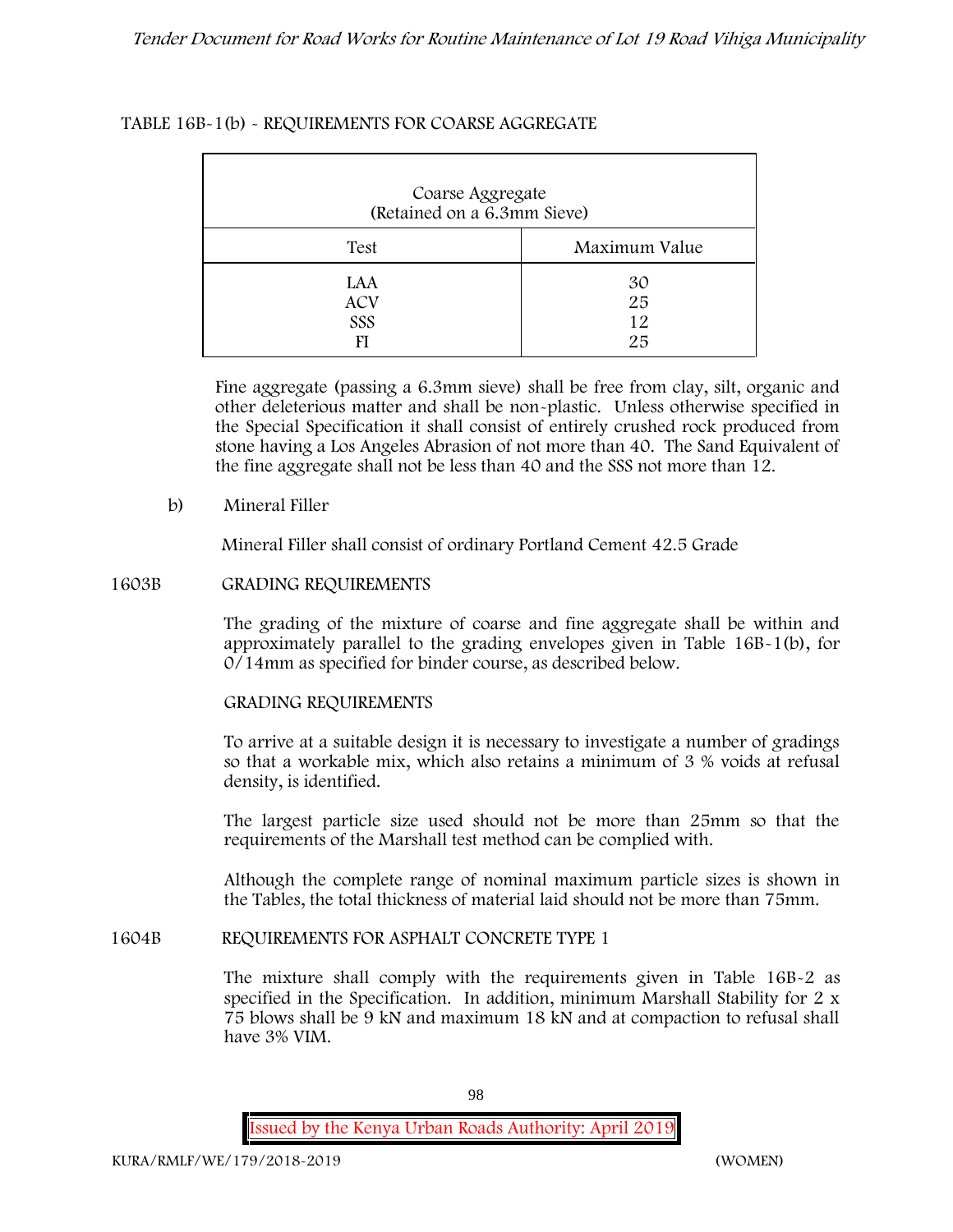The proportion, by weight of total mixture, of bitumen shall be  $5.0 - 6.5\%$  for  $0/14$  mm and  $4.5 - 6.5$  % for  $0/20$ mm. This shall be termed the nominal binder content. The binder content of the working mix will be instructed by the Engineer following laboratory and site trials.

In order to determine the suitability of a coarse aggregate source a Marshall test programme shall be carried out. It will be advantageous to use a crushed rock which is known from past experience to give good results in this test procedure. A grading conforming to the Type I Binder Course detailed in Table 16B-1(a) 0/20 of this Specification should be tested (but with 100% passing the 25mm sieve) and it shall meet the requirements of Table 16B-2 of this Specification.

Having established the suitability of the aggregate source several grading shall be tested in the laboratory, including that used for the Marshall test, to establish relationships between bitumen content and VIM at refusal density. For each mix, samples will be made up to a range of bitumen contents and compacted to refusal using a gyratory compactor and a vibratory hammer in accordance with the procedure described in BS 598 (Part 104 : 1989), with one revision.

It should first be confirmed that compaction on one face of the sample gives the same refusal density as when the same compaction cycle is applied to both faces of the same sample. The procedure, which gives the highest density, must be used.

From the bitumen content-VIM relationship it will be possible to identify a bitumen content which corresponds to a VIM of  $3 \times 7\%$ . If it is considered that the workability of the mix may be difficult then compaction trials should be undertaken. It is advisable to establish two or more gradings for compaction trials.

The mixes identified for compaction trials should be manufactured to the laboratory design bitumen content and to two other bitumen contents of +0.5% and +1% additional bitumen. Cores will be cut to determine the density of the compacted material, having completed this the core will then be reheated to  $145+/5$  C in the appropriate mould and compacted torefusal in the vibrating hammer test. To be acceptable the cores cut from the compaction trial must have a density equivalent to at least 95% of refusal density.

The compaction trials will identify a workable mix which can be made to a bitumen content which gives 3% VIM at refusal density.

**1605B MIXING AND LAYING HEAVY DUTY ASPHALT**

The temperature of the bitumen and aggregates when mixed shall be  $110+/$ 30C above the softening point (R&B) of the bitumen.

Compaction should commence as soon as the mix can support the roller without undue displacement of material and completed before the temperature of the mix falls below 900C.

The minimum thickness of individual layers should be as follows:-

99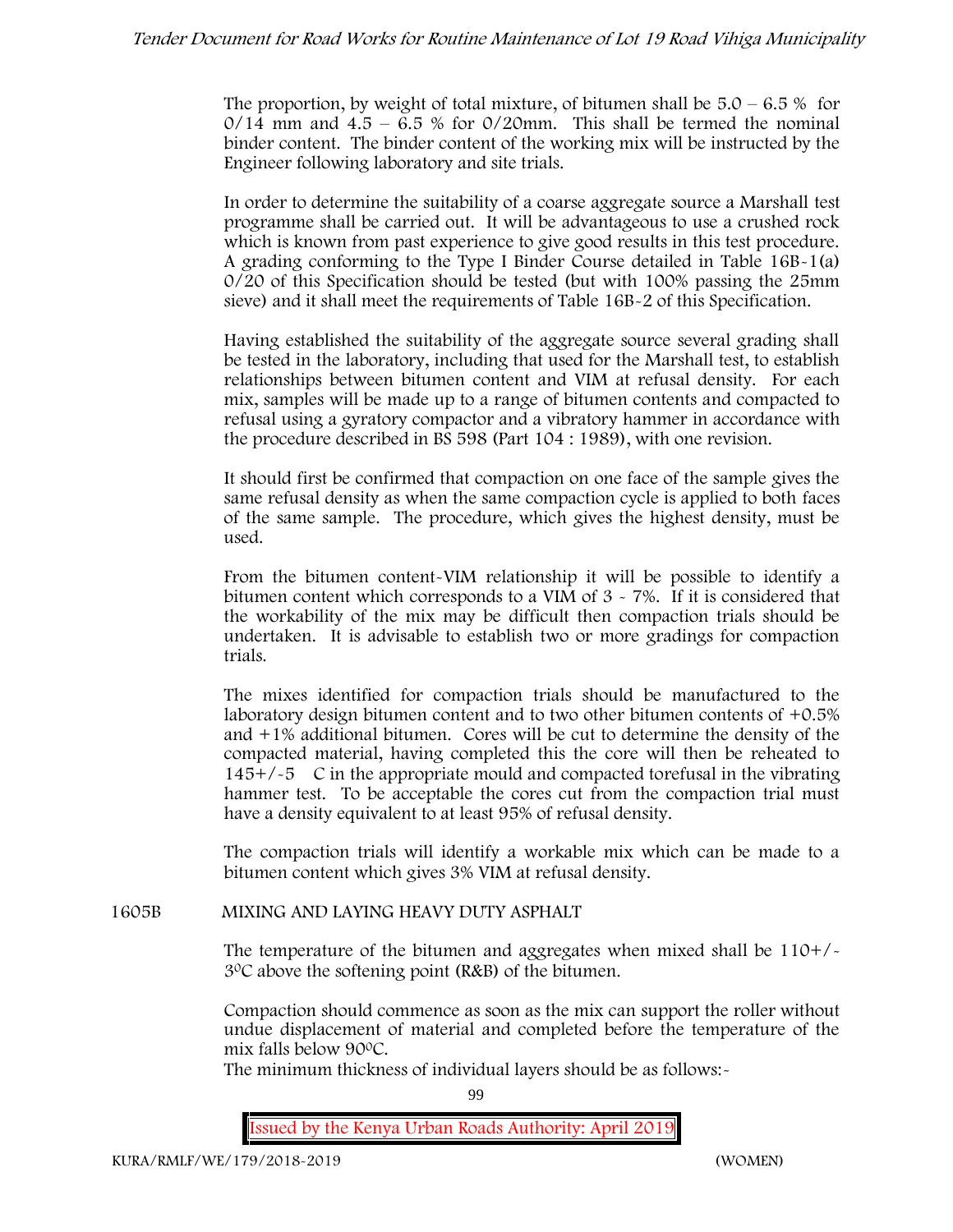| a)           | For the 37.5mm mix | 65mm |
|--------------|--------------------|------|
| $\mathbf{b}$ | For the 25.0mm mix | 60mm |
| C)           | For the 19.0mm mix | 50mm |
| d)           | For the 12.5mm mix | 40mm |

#### **1606B COMPACTION**

Rolling shall be continued until the voids measured in the completed layer are in accordance with the requirement for a minimum density of 98% of Marshall optimum, or, a minimum mean value of 95% of refusal density (no value less than 93%) as appropriate.

#### **1607B MEASUREMENT AND PAYMENT**

- a) Item : Asphalt Concrete
	- Unit : m<sup>3</sup> of Asphalt Concrete Used

Asphalt concrete shall be measured by the cubic metre compacted on the road calculated as the product of the length instructed to be laid an the compacted cross-sectional area shown on the Drawings or instructed by the Engineer.

The rate for asphalt concrete shall include for the cost of providing, transporting, laying and compacting the mix with the nominal binder content and complying with the requirements of Parts A and B of Section 16 of this Specification.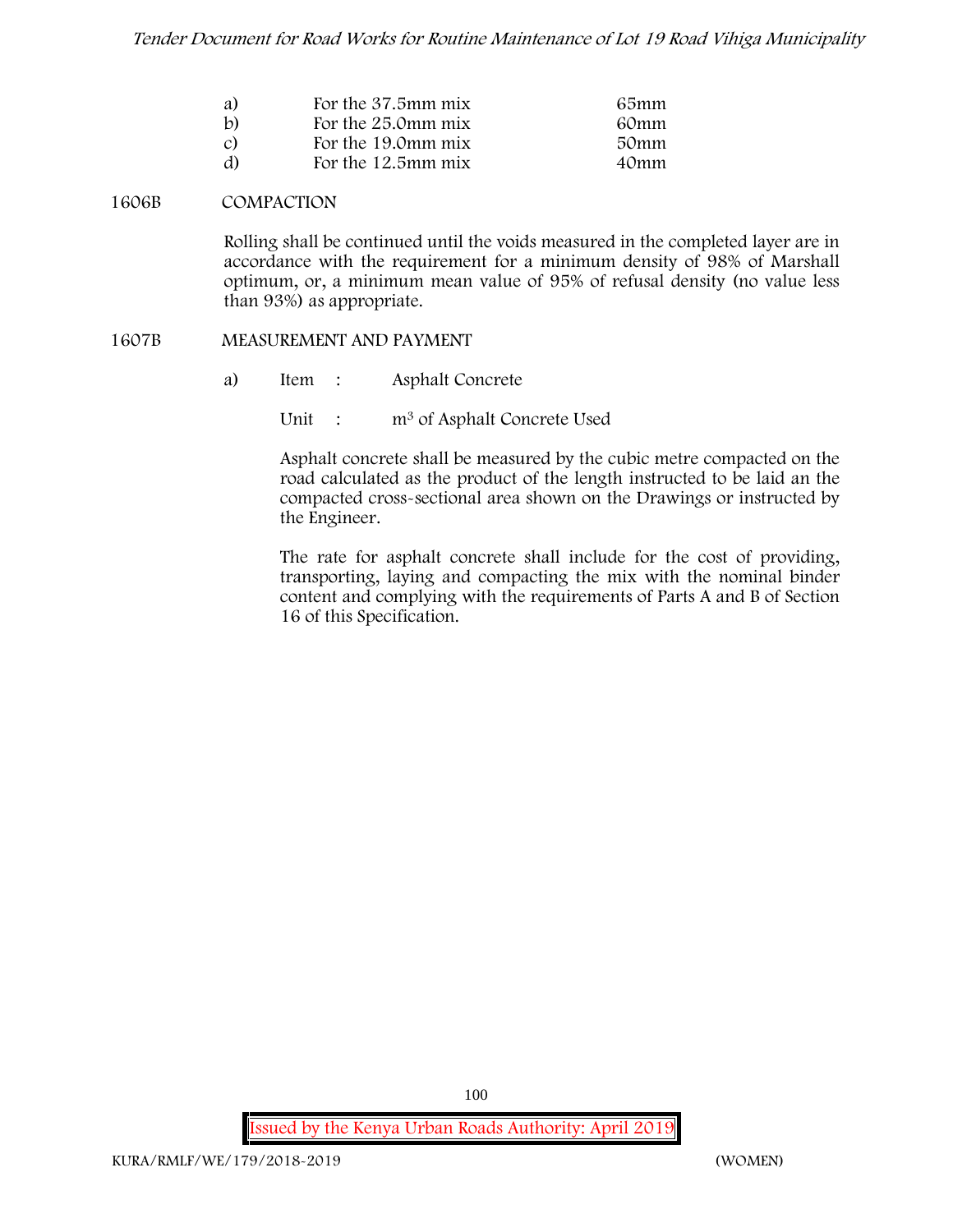# **SECTION 17 - CONCRETE WORKS**

### **1703 MATERIALS FOR CONCRETE**

This work shall consist of placing selected approved material of 250mm minimum diameter on the foundation put after excavation to receive levelling concrete in accordance with these specifications and in conformity with the lines, grades and cross sections shown on the Drawings as directed by the Engineer.

(a) **Materials**

Selected rock: The selected rock builders to be placed for this work shall be hard, sound, durable quarry stones as approved by the Engineer. Samples of the stone to be used shall be submitted to and approved by the Engineer before any stone is placed.

The maximum size of the stone boulders shall be 300mm.

(b) **Construction Method**

After completion of the structural excavation the surface of the loose soil shall be levelled and compacted. Then the stone of the above sizes shall be placed in one layer of 250mm over the compacted bed where the bottom slab will rest. Coarse sand shall be spread to fill up the voids in the stone boulders, and compaction with vibratory compactors should be performed to make this layer dense whereon a concrete of levelling course shall be placed.

(c) **Measurement and payment**

Measurement for the bedding materials shall be made in cubic metres for the completed and accepted work, measured from the dimension shown on the Drawings, unless otherwise directed by the Engineer.

Payment for the bedding Materials for Levelling Concrete Works shall be full compensation for furnishing and placing all materials, all labour equipment, tools and all other items necessary for proper completion of the work in accordance with the Drawings and specifications and as directed by the Engineer.

**1703(A) LEVELLING CONCRETE (CLASS 15/20) FOR BOTTOM SLAB INCLUSIVE OF COST OF FORM WORKS**

> This work shall consist of placing and levelling lean concrete class 15/20 over the prepared bed of stone boulders in the foundation for bottom slab and wingwalls in accordance with these specifications and which conformity with the lines, grades, thickness and typical cross-sections shown on the drawings unless otherwise directed by the Engineer.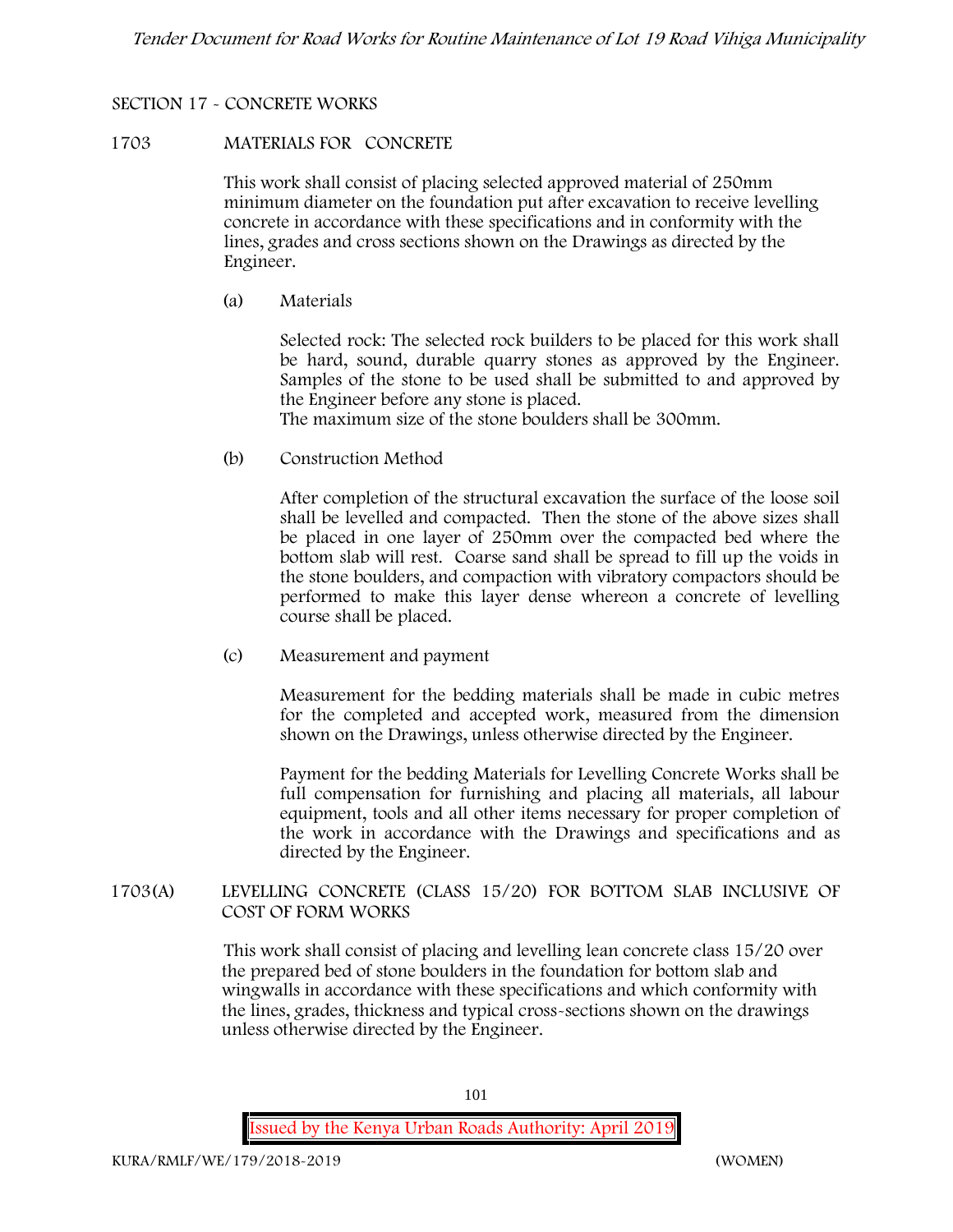# (a) **Materials for Levelling Concrete**

Requirement for the concrete class 15/20 is specified as follows:- Design compressive strength (28) days : 15N/mm<sup>2</sup> Maximum size of coarse aggregate : 20mm Maximum cement content  $: 300 \text{ kg/m}^3$ . Maximum water/cement ration of 50% with slump of 80mm.

## (b) **Construction Method**

The bed of stone boulders upon which the levelling concrete will be placed shall be smooth, compacted and true to the grades and crosssection shall be set to the required lines and grades.

## **36.2** (c) **Measurement and payment**

Measurement for levelling concrete (class 15/20) shall be made in cubic metres completed and accepted levelling concrete work measured in place which is done in accordance with the Drawings and the Specifications.

Payment for this work shall be the full compensation for furnishing and placing all materials, labour, equipment and tools, and other incidentals to Specifications and as directed by the Engineer.

Pay item No. 17/02 Levelling Concrete Works (Class 15/20) for Box Culvert and wingwalls inclusive of Cost of Form works.

## **1703 (C) FORMWORK FOR CULVERT WALLS**

This work shall consist of all temporary moulds for forming the concrete for culvert walls and slabs together with all temporary construction required for their support. Unless otherwise directed by the Engineer all formworks shall be removed on completion of the walls and slabs.

(a) **Materials**

Forms shall be made of wood or metal and shall conform to the shape, lines and dimensions shown on the Drawings.

All timber shall be free from holes, loose material, knots, cracks, splits and warps or other defects affecting the strength or appearance of the finished structure.

Release Agents – Release agents shall be either neat oils containing a surface activating agent, cream emulsions, or chemical agents to be approved by the Engineer.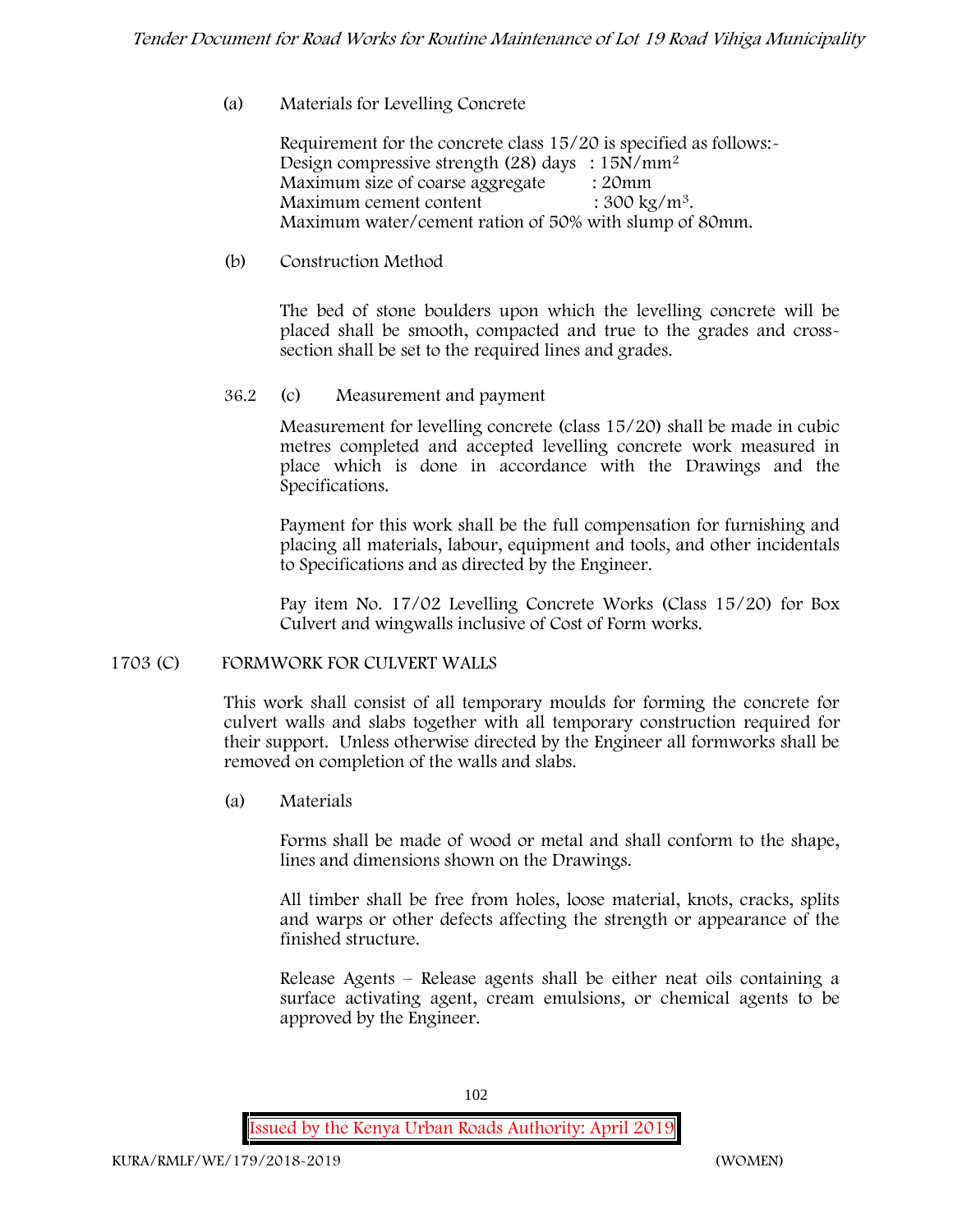# (b) **Construction Method**

# (i) **Formworks**

Formworks shall be designed to carry the maximum loads that may be imposed, and so be rigidly constructed as to prevent deformation due to load, drying and wetting, vibration and other causes. After forms have been set in correct location, they shall be inspected and approved by the Engineer before the concrete is placed.

If requested, the contractor shall submit to the Engineer working drawings of the forms and also, if requested, calculations to certify the rigidity of the forms.

# **1703(D) CONCRETE WORKS (CLASS 25/20) OF CULVERT WALLS AND SLABS**

This work shall consist of furnishing, mixing, delivering and placing of the concrete for the construction of culvert walls and slabs, in accordance with these Specifications and in conformity with the requirements shown on the Drawings.

Concrete class 25/20 shall be used for Culvert walls and slabs.

**(a) Concrete Materials**

(i) Cement: Cement shall be of Portland type and shall conform to the requirements of BS 12 or equivalent.

The contractor shall select only one type or brand of cement or others. Changing of type or brand of cement will not be permitted without a new mix design approved by the Engineer. All cement is subject to the Engineer's approval; however, approval of cement by the Engineer shall not relieve the Contractor of the responsibility to furnish concrete of the specified compressive strength.

Conveyance of cement by jute bags shall not be permitted. Storage in the Contractor's silo or storehouse shall not exceed more than two (2) months, and age of cement after manufacture at mill shall not exceed more than four (4) months. The Contractor shall submit to the Engineer for his approval the result of quality certificate prepared by the manufacturer.

Whenever it is found out that cement have been stored too long, moist, or caked, the cement shall be rejected and removed from the project.

# **(b) Aggregates**

Fine and coarse aggregates must be clean, hard, strong and durable, and free from absorbed chemicals, clay coating, or materials in amounts that could affect hydration, bonding, strength and durability of concrete. Grading of aggregates shall conform to the following requirements:

103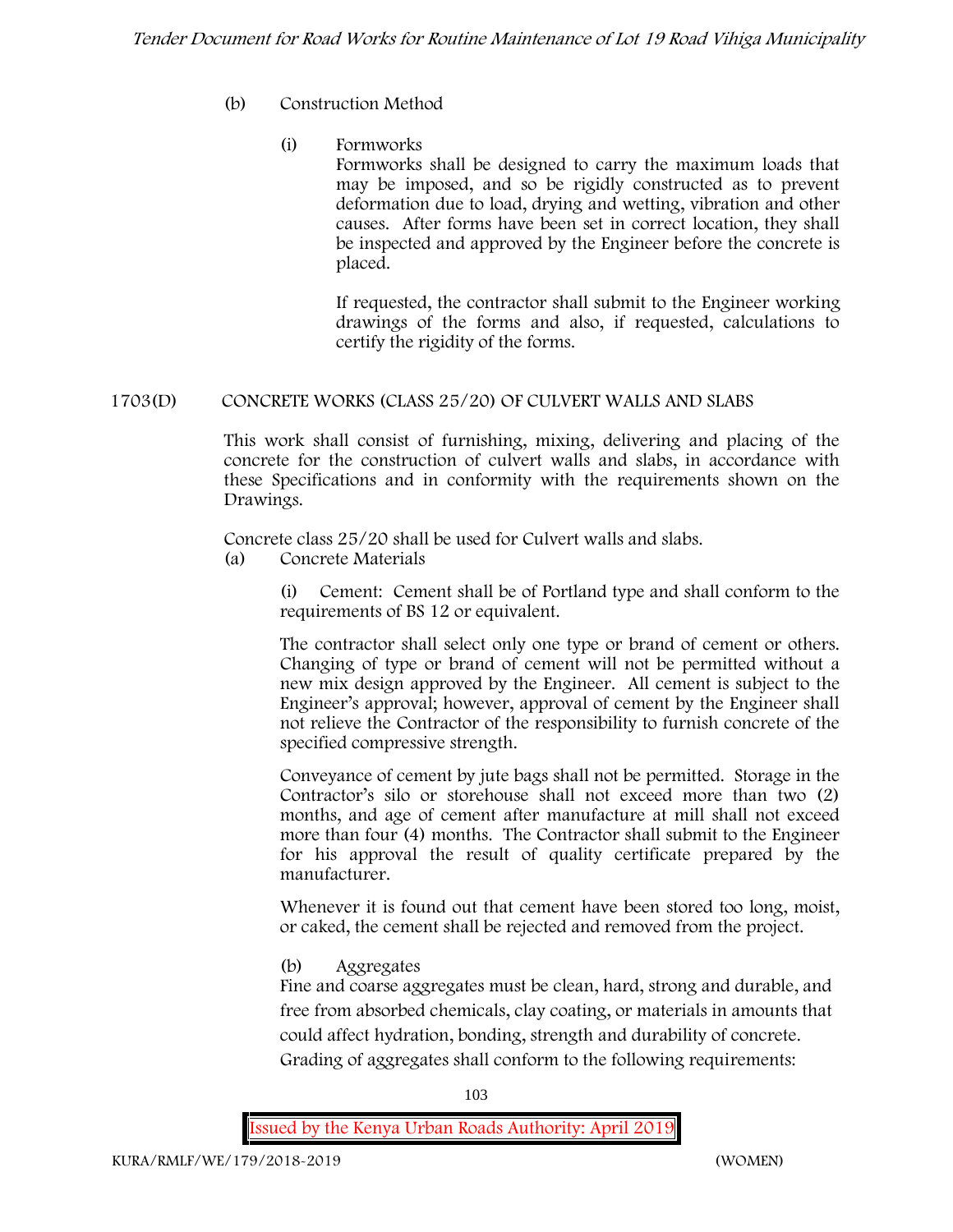| (i) | Grading of Fine Aggregates |  |
|-----|----------------------------|--|
|-----|----------------------------|--|

| Sieve Size     | <b>Percentage by Weight Passing</b> |
|----------------|-------------------------------------|
| 10<br>mm       | 100                                 |
| 5<br>mm        | 89-100                              |
| 2.5<br>mm      | $60 - 100$                          |
| $1.2 \cdot mm$ | $30 - 100$                          |
| $0.6$ mm       | $15 - 54$                           |
| $0.3$ mm       | $5 - 40$                            |
| 0.15 mm        | $0 - 15$                            |

# **(ii) Grading of Coarse Aggregates**

| Size     |        |                           |                       | of Amounts finer than each standard sieve percentage by |    |       |          |
|----------|--------|---------------------------|-----------------------|---------------------------------------------------------|----|-------|----------|
| Coarse   | weight |                           |                       |                                                         |    |       |          |
| Aggregat | 40     | 30                        | 25                    | 20                                                      | 15 |       | 局        |
|          | 2.5    |                           |                       |                                                         |    |       |          |
|          | 100    | $\widetilde{\phantom{m}}$ | $\tilde{\phantom{a}}$ | $90 - 100$ -                                            |    | 30-69 | $0 - 10$ |
|          |        |                           |                       |                                                         |    |       |          |

Other requirements for aggregates are as follows:

**(iii) Fine Aggregates**

| Fitness Modulus, AASHTO M-6                           | $: 2.3 - 3.1$         |
|-------------------------------------------------------|-----------------------|
| Sodium Sulphate Soundness, AASHTO T104: Max. 10% loss |                       |
| Content of Friable Particles AASHTO 112               | : Max $1\%$ by weight |
| Sand Equivalent, AASHTO T176                          | $\therefore$ Min. 75  |

**(iv) Coarse Aggregate**

| Abrasion, AASHTO T96                             | : Max. $405$ loss      |
|--------------------------------------------------|------------------------|
| Soft Fragment and shale, AASHTO M80              | : Max. $5\%$ by weight |
| Thin and elongated Pieces, AASHTO M80 : Max. 15% |                        |

**(v) Water**

All sources of water to be used with cement shall be approved by

the Engineer. Water shall be free from injurious quantities of oil,

alkali, vegetable matter and salt as determined by the Engineer.

**(vi) Admixture**

Only admixture, which have been tested and approved in the site laboratory through trial mixing for design proportion shall be used. Before selection of admixture, the Contractor shall submit to the Engineer the specific information or guarantees prepared by the admixture supplier.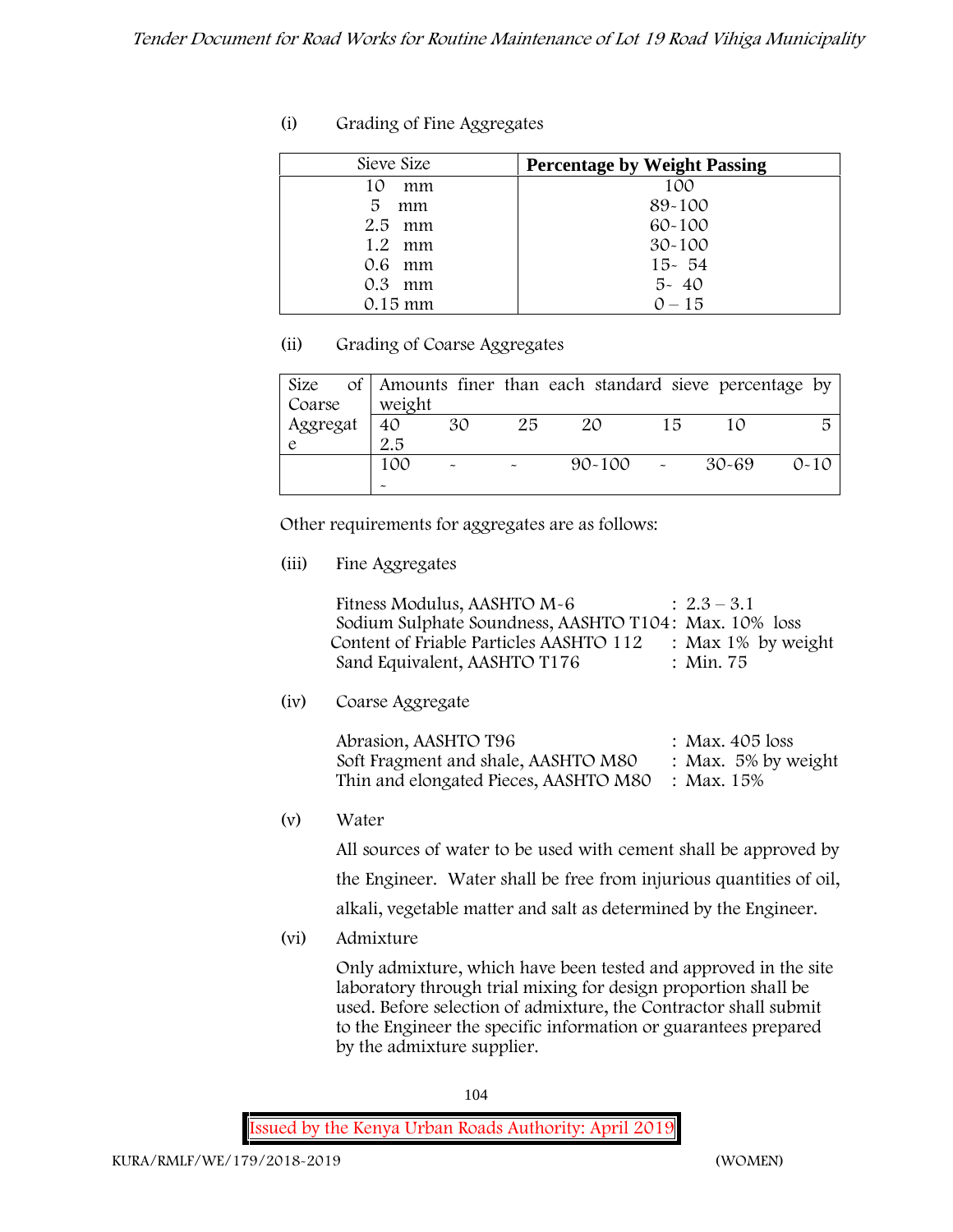The contractor shall not exclude the admixture from concrete proportions.

**Concrete class 20/20**

Concrete class 20/20 shall be used for culvert walls and slabs. The requirements of Concrete class 20/20 are provided as follows unless otherwise the Engineer will designate any alteration.

Design compressive strength (28 days) : 20N/mm<sup>2</sup> Maximum size of coarse aggregates : 20mm Maximum water/cement ratio of 45% with slump of 80mm

(d) **Proportioning Concrete**

The Contractor shall consult with the Engineer as to mix proportions at least thirty (30) days prior to beginning the concrete work. The actual mix proportions of cement, aggregates, water and admixture shall be determined by the Contractor under supervision of the Engineer in the site laboratory.

The Contractor shall prepare the design proportions which has 120% of the strength requirement specified for the designated class of concrete.

No class of concrete shall be prepared or placed until its job-mix proportions have been approved by the Engineer.

# (e) **Concrete Work**

**(ii) Batching**

Batching shall be done by weight with accuracy of:

| Cement              | $\frac{1}{2}$ percent |
|---------------------|-----------------------|
| Aggregate           | $\frac{1}{2}$ percent |
| Water and Admixture | : 1 percent.          |

Equipment should be capable of measuring quantities within these tolerances for the smartest batch regularly used, as well as for larger batches.

The accuracy of batching equipment should be checked every month in the presence of the Engineer and adjusted when necessary.

**(iii) Mixing and delivery**

Slump of mixed concrete shall be checked and approved at an accuracy of +25mm against designated slump in these specifications.

105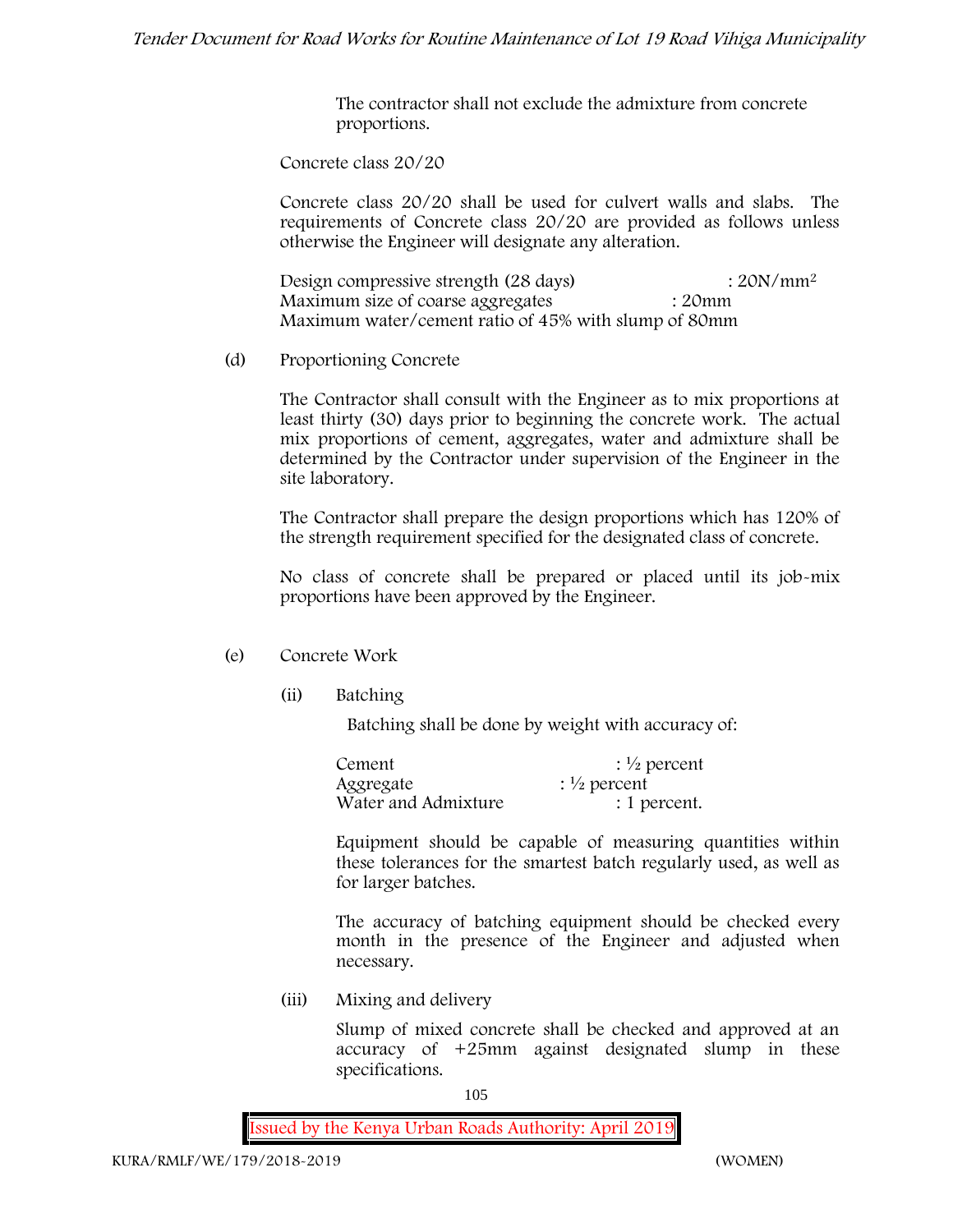**(iv) Concrete in hot weather**

No concrete shall be placed when the ambient air temperature is expected to exceed thirty three degrees celsius (330c) during placement operations).

**(v) Concreting at night**

No concrete shall be mixed, placed or finished when natural light is insufficient, unless an adequate approved artificial lighting system is operated; such night work is subject to approval by the engineer.

**(vi) Placing**

In preparation of the placing of concrete, the interior space of forms shall be cleaned and approved by the engineer prior to placing concrete. All temporary members except tie bars to support forms shall be removed entirely from the forms and not buried in the concrete. The use of open and vertical chute shall not be permitted unless otherwise directed by the engineer.

The Contractor shall provide a sufficient number of vibrators to properly compact each batch immediately after it is placed in the forms.

(f) **Measurement and Payment**

Measurements for the Concrete Works Class 20/20 of culvert walls and slabs shall be made in cubic metres for the walls and slabs actually constructed, measured from their dimensions shown on the Drawings. Payment for the Concrete Works (Class 20/20) of culvert walls and slabs shall be the full compensation for furnishing all materials of the concrete mixing, delivering, placing and curing the concrete, equipment and tools, labour and other incidental necessary for the completion of the work in accordance with the Drawings and these Specifications and as directed by the Engineer.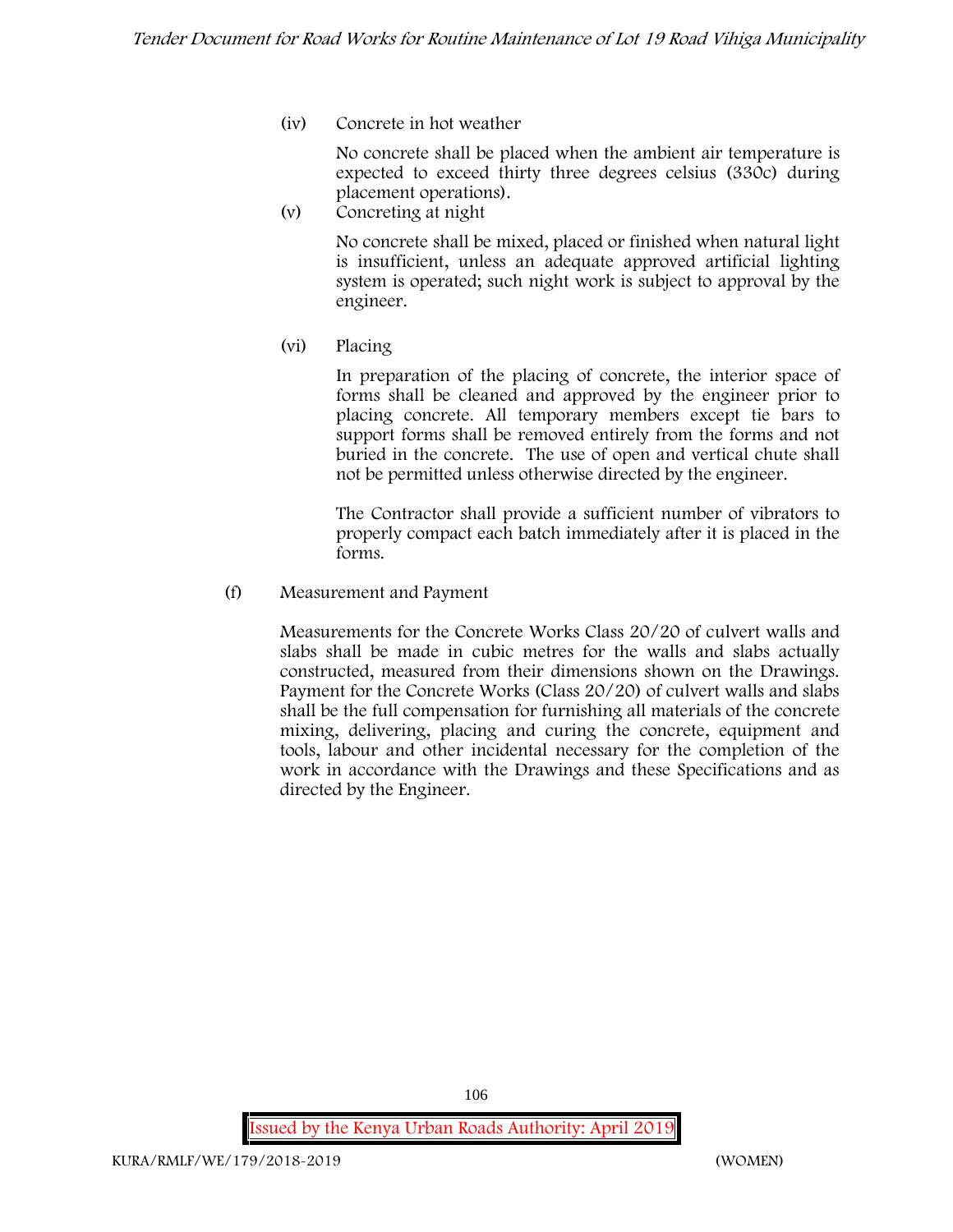# **SECTION 20 - ROAD FURNITURE**

### **2001 ROAD RESERVE BOUNDARY POSTS**

Road reserve boundary posts shall be provided as directed by the Engineer and in compliance with Standard Specification clause 2001. They shall be placed at 50m. intervals along the boundary of the road reserve.

### **2003 EDGE MARKER POST**

Edge marker post shall be provided as directed by the Engineer and in compliance with Standard Specification clause clause 2003

# **2004 PERMANENT ROAD SIGNS**

Permanent Road Signs shall be provided as directed by the Engineer and in compliance with the requirements of the "Manual for Traffic Signs in Kenya" Part II and standard Specification clause 2004.

### **2004B EXISTING ROAD SIGNS**

Where directed by the Engineer, the Contractor shall take down road signs including all posts, nuts, bolts and fittings, and remove and dispose of the concrete foundation and backfill the post holes. The signs shall be stored as directed by the Engineer.

Measurement and payment for taking down road signs shall be made by the number of signs of any type and size taken down, cleaned and stored as directed.

#### **2005 ROAD MARKING**

Paint for road marking shall be internally reflectorised hot applied thermoplastic material in accordance with Clause 219 of the Standard Specification.

The rates inserted in the Bills of Quantities for road marking shall include for prior application of approved tack coat.

## **2005A RAISED PAVEMENT MARKERS – ROAD STUDS**

## **MATERIAL**

Road studs are moulded of acrylonitrile butadiene styrene (ABS) conforming to ASTM Specification D1788 –  $68$ , class  $5-2-2$  shell filled with inert, thermosetting compound and filler. The lens portion of the marker of the marker is of optical menthly methacrylic.

## **CONSTRUCTION**

The road studs shall be constructed of high impact ABS containing a multi-biconvex glass lens reflector system. It shall be of monolithic construction, and not less than 98.5. m2. The height of the marker shall not exceed 17mm and the underside shall contain a non-honeycomb base (flat).

107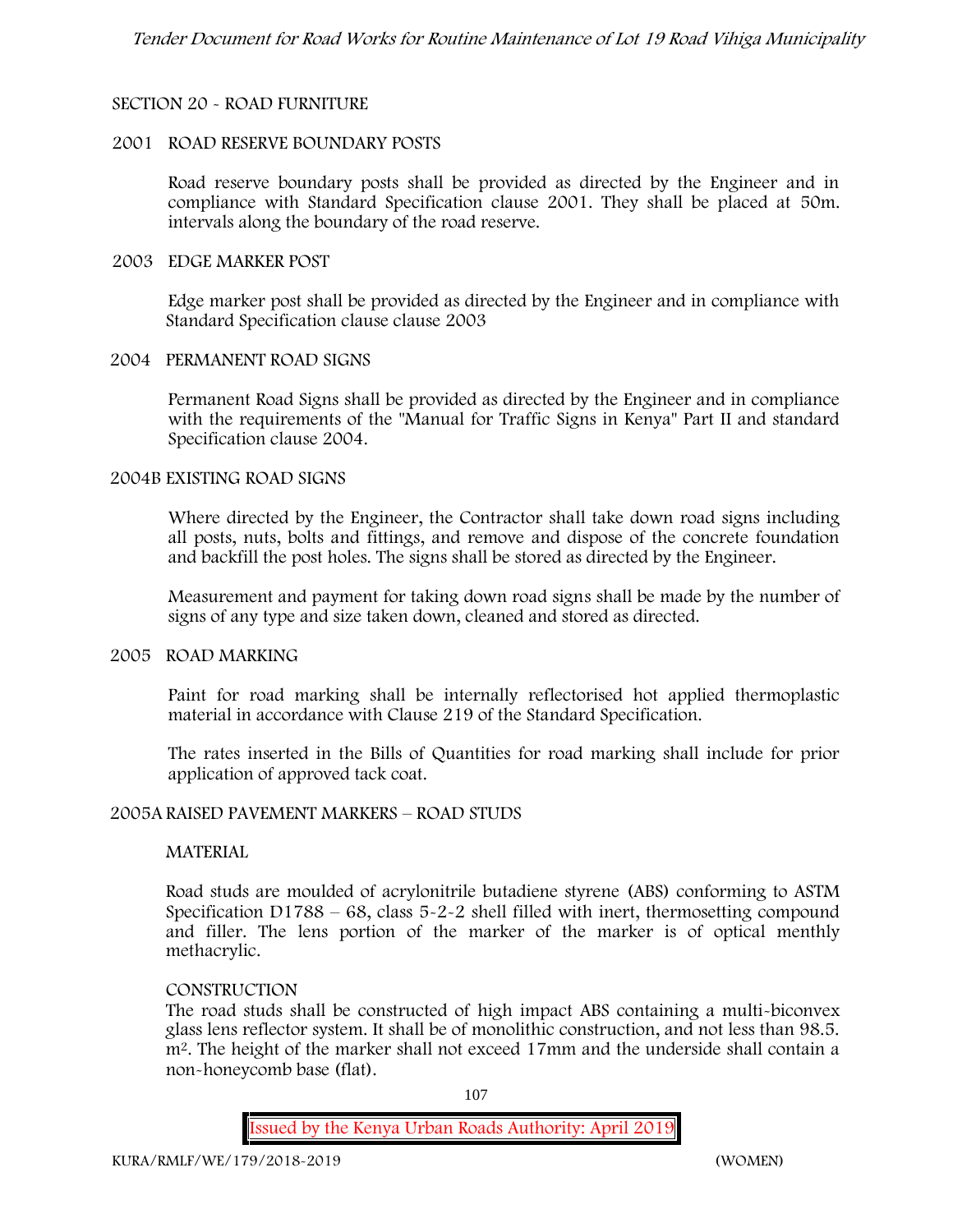### **REQUIREMENTS**

The markers shall conform to the following requirements

**Colour**

Shall be white, yellow or red as specified and the Retro – reflectance values should conform to the testing procedures of ASTME 809.

**Impact Resistance**

The market shall not crack or break when tested using a 1000**-**gram weight from a height of 1 metre. (ASTM D 2444) or BS 3900 Part E3.

**Resistance to Water Penetration**

Shall not have water penetration behind the lens after submerged in a water bath at 70 + 50 oF for 10 minutes. And it should still meet the reflectance Requirement. BS 998.

**Heat Resistance**

Shall comply with the initial brightness as per BS 873 Part IV of 1978

**Night Visibility**

The marker shall be bright as per BS 873 Part IV of 1978

**Compression Resistance**

There shall be no cracking sound at a pressure lower than 25 tones as per BS 873 Part IV of 1978.

#### **Corrosion Resistance**

After immersing a sample of Road stud in a solution containing 30g/1 of sodium chloride for 30 days, there shall not be any signs of corrosion **-** (BS998).

**NOTE**: These markers are intended for application directly to pavement surfaces and are compatible with raised pavement makers. These adhesives should be of high quality and tested for conformance to customer requirements.

### **ADHESIVES**

They shall be of Resin Type–Epoxy of 2 different components part 1 and 2 i.e Adhesive and Reactor without any volatile solvents in both.

| Pot life:             | not less than 20 minutes at 20 $\degree$ C  |
|-----------------------|---------------------------------------------|
| Rotational cure time: | between 20 and 30 minutes at 20 $\degree$ C |
| Hard cure:            | Between 40 and 60 minutes at 20 $\degree$ C |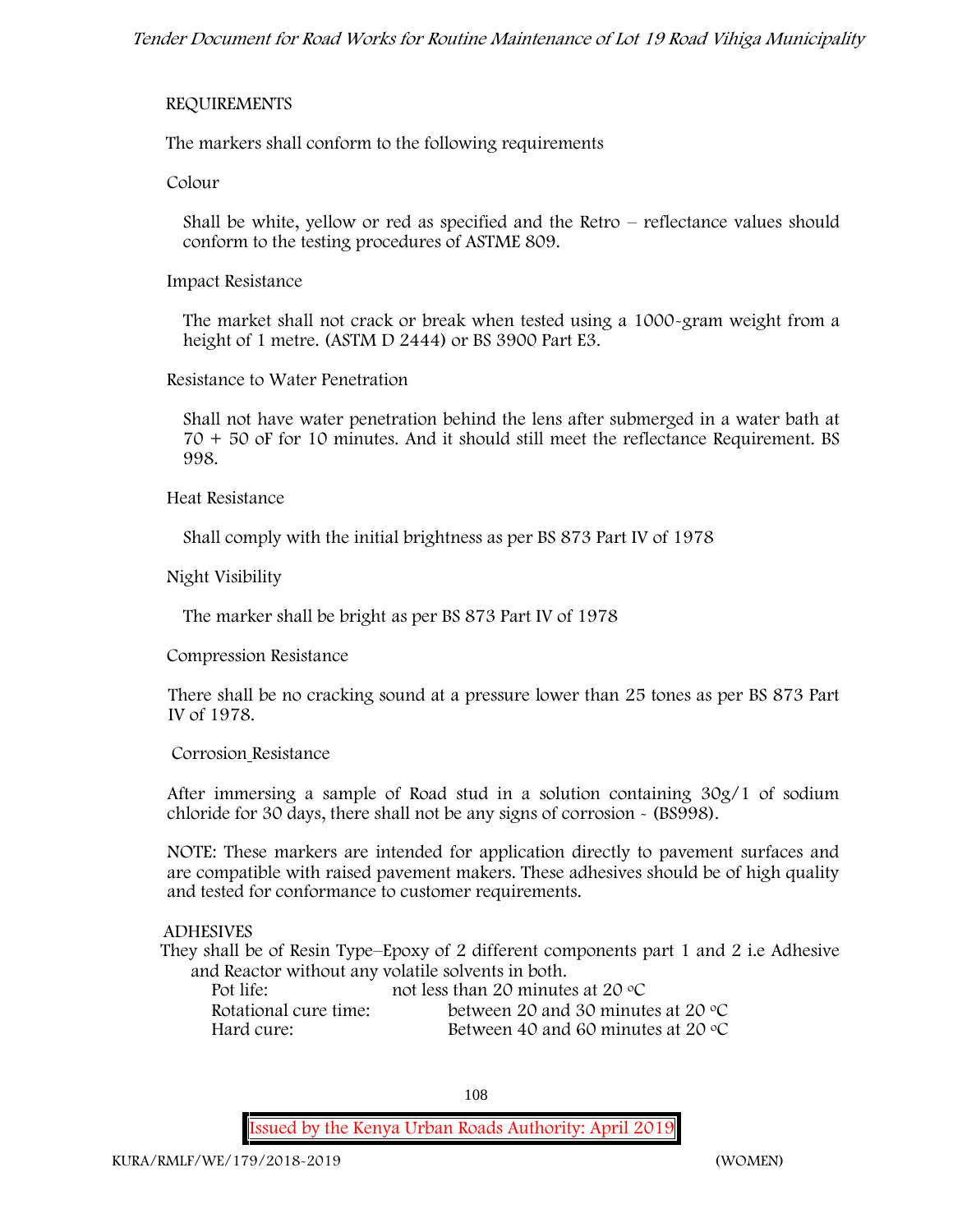### **APPLICATION INSTRUCTION**

### **Preparation of Pavements**

Make sure that the road surface is absolutely dry and free of oil and grease**.**

**Mixing of Adhesive**

Pour component B into the container of component A. Stir mixture by hand with a wooden or metal stick until uniform Grey Tint without a striae is obtained.

#### **Installation**

Pour the mixture on to the underside of the road stud. Then place the road stud firmly on the road surface. Adhesive should stand out for about 5mm to 10 mm over the edges of the stud.

**Protection from the Traffic**

Protect studs from traffic for 2 hours until the adhesive has properly hardened. Try by touching the adhesive.

**NUMBER OF STUDS NEEDED FOR LABORATORY TESTS.**

In order to approve a particular type of road stud, 4 sample road studs of each colour shall be submitted.

### **2006 GUARDRAILS**

Contrary to the Standard Specification, guardrail posts shall be concrete 200 mm diameter set vertically at least 1.2m into the shoulder as directed by the Engineer. Spacer blocks shall also be made of concrete.

Beams for guardrails shall be "Armco Flexbeam" or similar obtained from a manufacturer approved by the Engineer.

### **2007 KERBS**

a) **Vertical Joints**

Vertical joints between adjacent Kerbs shall not be greater than 5 mm in width and shall be filled with a mortar consisting of 1:3 cement: sand by volume.

b) **Transition between flush and raised kerbs**

The transition between flush and raised kerbs (e.g. at bus bays) shall be termed as ramped kerbs. The transition between flush and raised kerbs shall occur within a length of 2.0 m.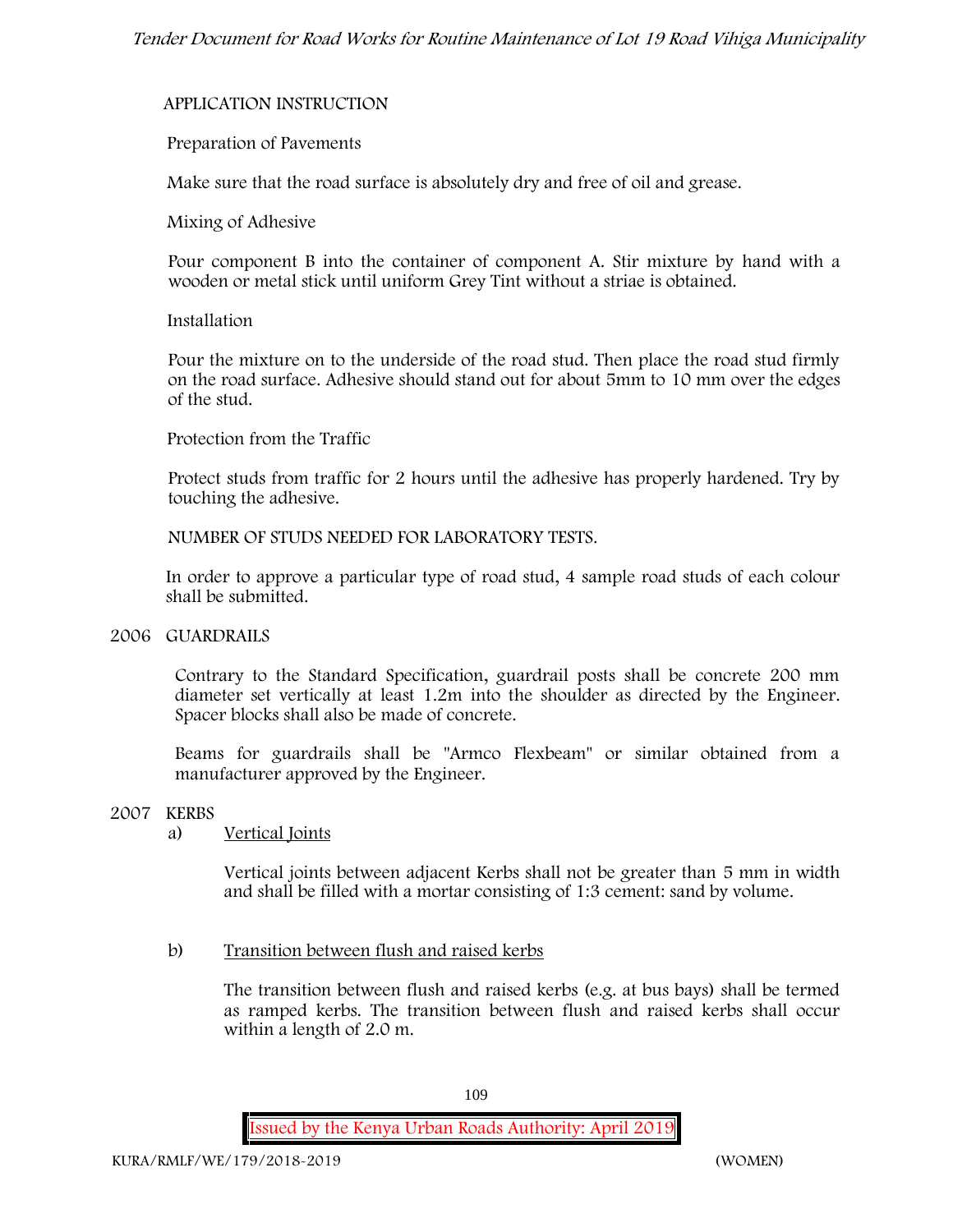### **2008 KILOMETRE MARKER POSTS**

Kilometre marker posts shall be provided as directed by the Engineer and in compliance with Standard Specification clause 2008.

#### **2009 RUMBLE STRIPS**

Where directed by the Engineer, the Contractor shall provide, place, trim, shape and compact to line and level asphalt concrete rumble strips on the finished shoulders. This shall be done to the satisfaction of the Engineer

### **2011 MEASUREMENT AND PAYMENT**

**Road reserve boundary posts**

Road reserve boundary posts shall be measured by the number erected

#### **Permanent road signs**

Permanent road signs shall be measured by the number of each particular size erected.

#### **Road marking**

Road markings in yellow or white material shall be measured in square metres calculated as the plan area painted.

#### **Road Studs**

Road studs shall be measured by the number of each particular size erected.

#### **Guardrail**

Guardrail shall be measured by the metre as the length of the guardrail constructed.

**Kerbs**

Kerbs shall be measured by the metre as the length of kerb constructed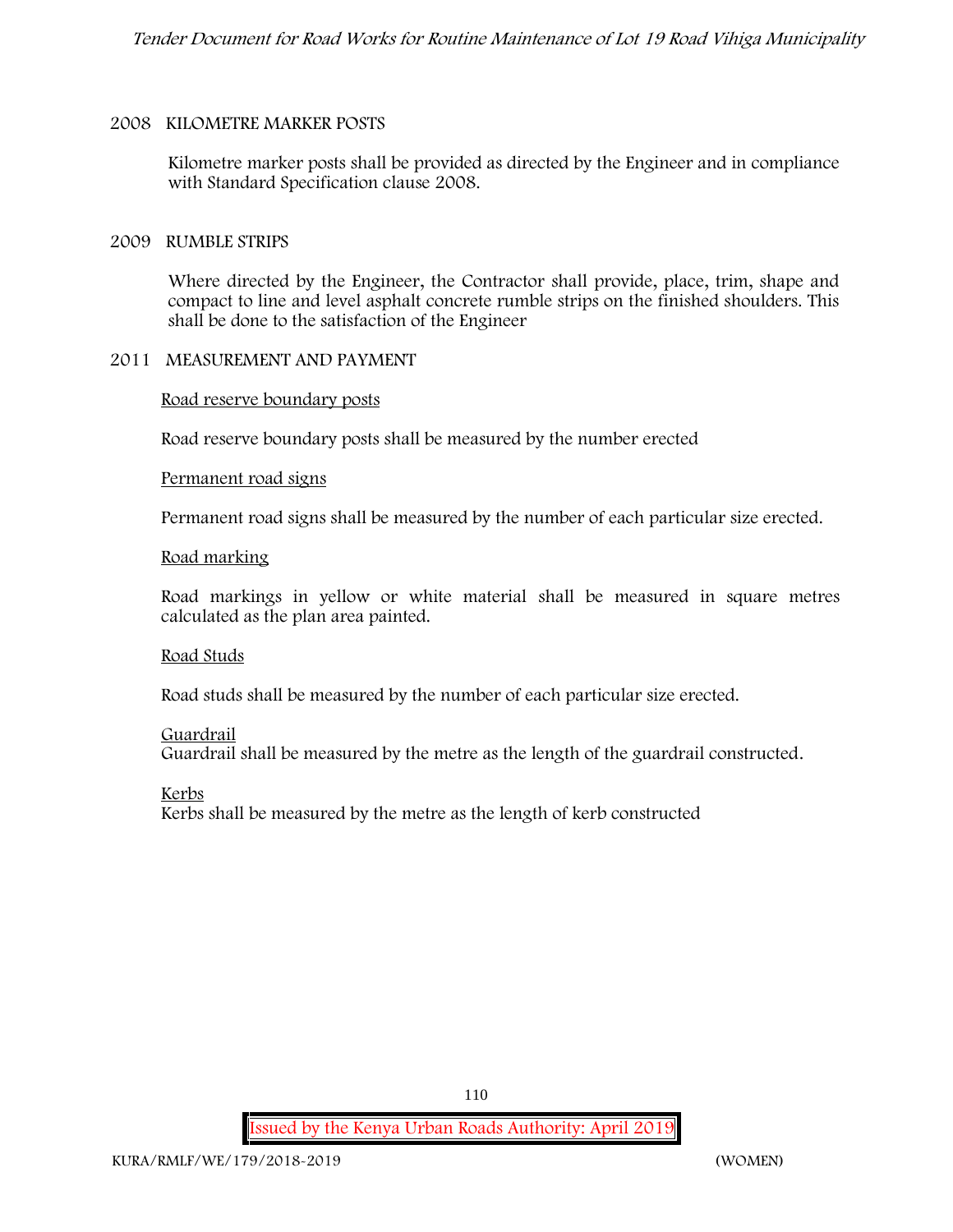### **SECTION 22-DAYWORKS**

### **2202 MEASUREMENTS AND PAYMENT**

(a) Plant

Where items of major plant listed in the schedule of Day works are specified by type (e.g. Concrete mixer etc.) the power rating if such items of plant are provided by the Contractor shall not be lower than the power ratings of such plant manufactured within the last two years prior to the date of BID. Any item of major plant employed upon Dayworks that has a power rating lower than specified above shall be paid for at rates lower than those in the schedule of Dayworks. The reduction in the rate payable shall be in proportion to the reduction in power rating below that specified above.

### **SECTION 23: CONCRETE PAVING BLOCKS**

This works shall consist of providing, laying and fixing of concrete paving blocks and concrete paving slabs on a sand base on the driveway and walkways and other areas as directed by the Engineer.

### **a. Concrete Paving Blocks**

The paving blocks shall be of type S of any shape fitting within a 295 mm square coordinating space and a work size thickness of at least 30 mm. The blocks shall confirm to the requirements of BS 6717:Pt. 1:1986 or Kenya standard equivalent.

The laying shall be broken at intervals of 50 m by concrete ribs of class 25 concrete.

The blocks shall be laid on a 40 mm minimum sand base whose specifications are as in section (b) of this specification.

### **b. Sand For Sand Base**

Sand used as bedding for paving blocks and slabs shall be natural sand either pit or river sand. The grading shall conform and be parallel as much as possible to KS02 – 95 Parts 1 &2: 1984 for zones 1,2 or 3. The other requirements shall be as specified in section 1703 (c ) of Standard Specifications.

### **c. Measurement and Payment**

Payment for paving blocks and paving slabs shall be by square metre laid. The rate quoted would include the cost of haulage to site of the blocks, slabs and sand, as no extra payment shall be made for haulage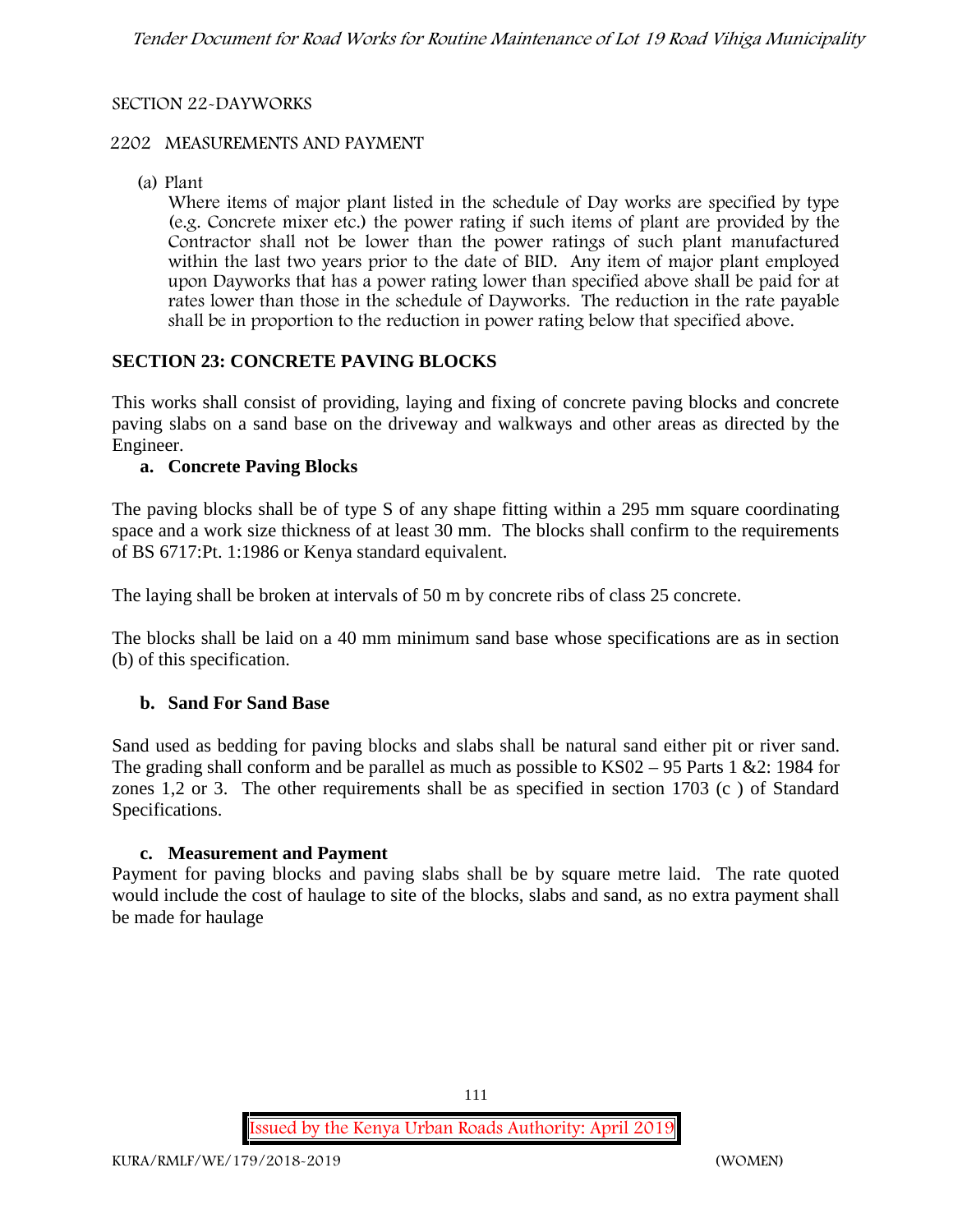# **SECTION VI: SUPERVISION AND CONTRACT EVALUATION MANUAL 2012**

The Manual refers to the Ministry of Roads 'Supervision and Contract evaluation Manual for Road Maintenance Works 2012.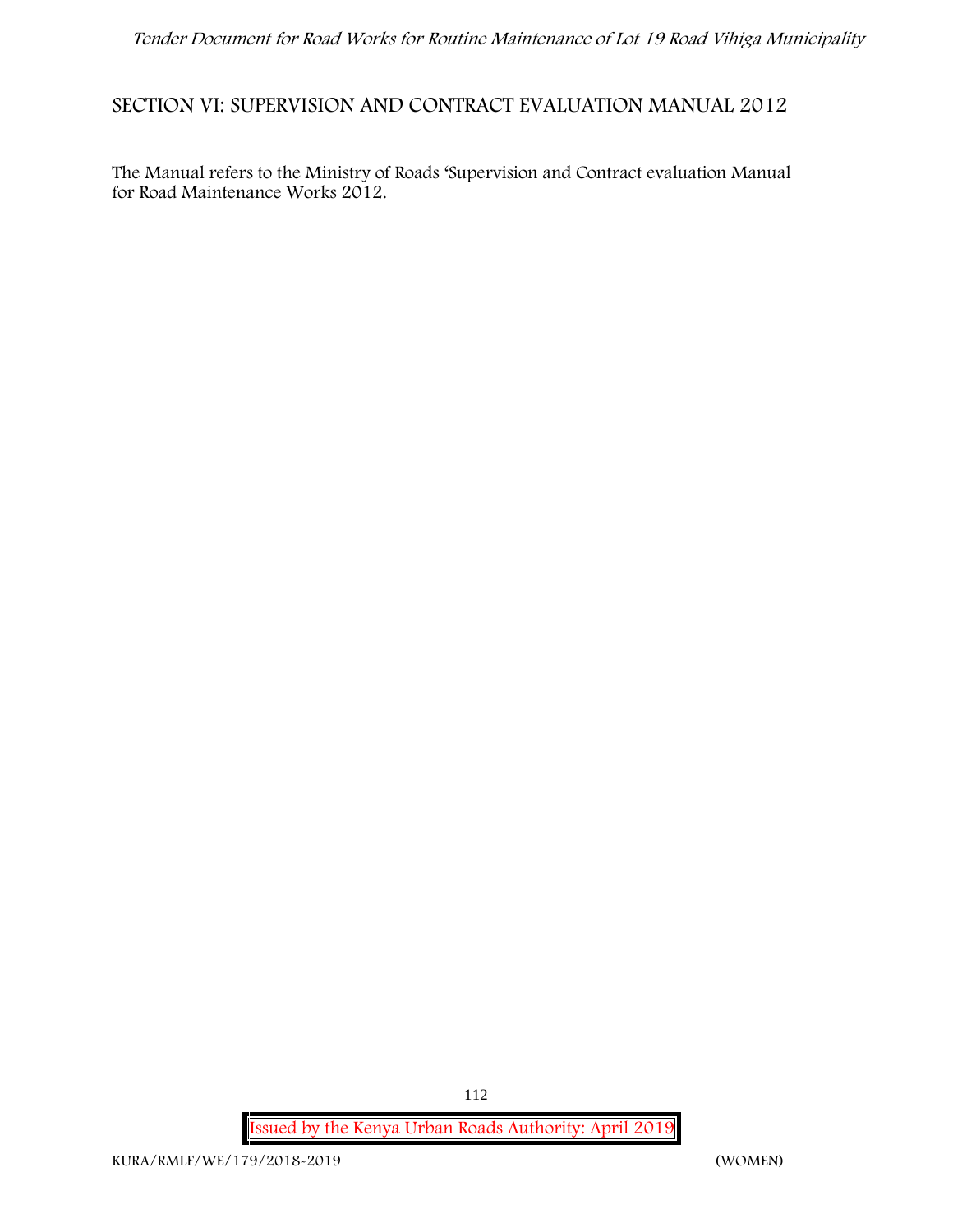# **SECTION VII: DRAWINGS**

The bidder shall provide design drawings on A3 sheets including plan and profile, typical cross-sections, layouts and standard drawings, setting out data and design reports which should include design standards used and key project features as described in section 14.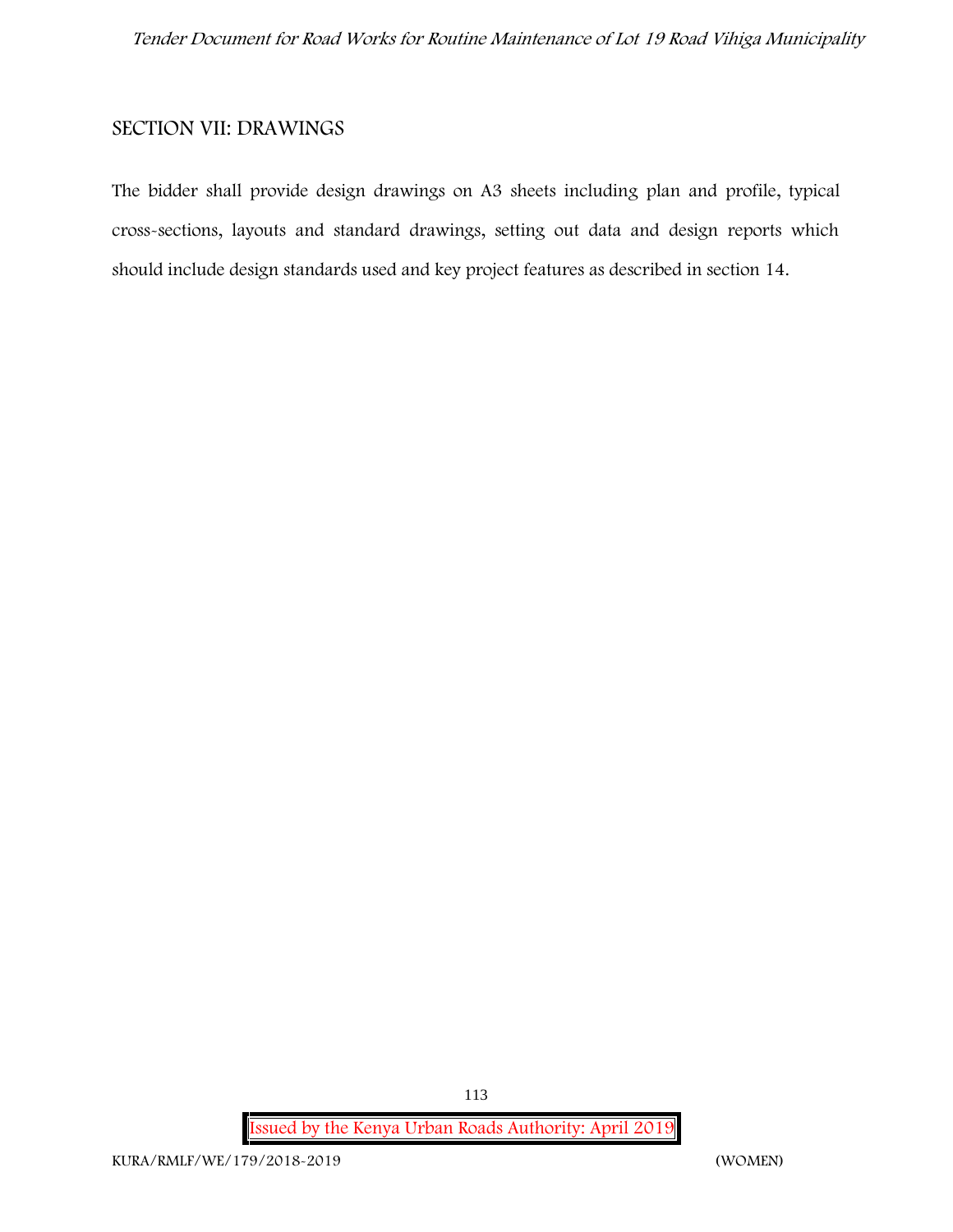# **SECTION VIII: ROAD MAINTENANCE MANUAL**

The Manual refers to the Ministry of Roads 'Road Maintenance Manual, May 2010 Edition'.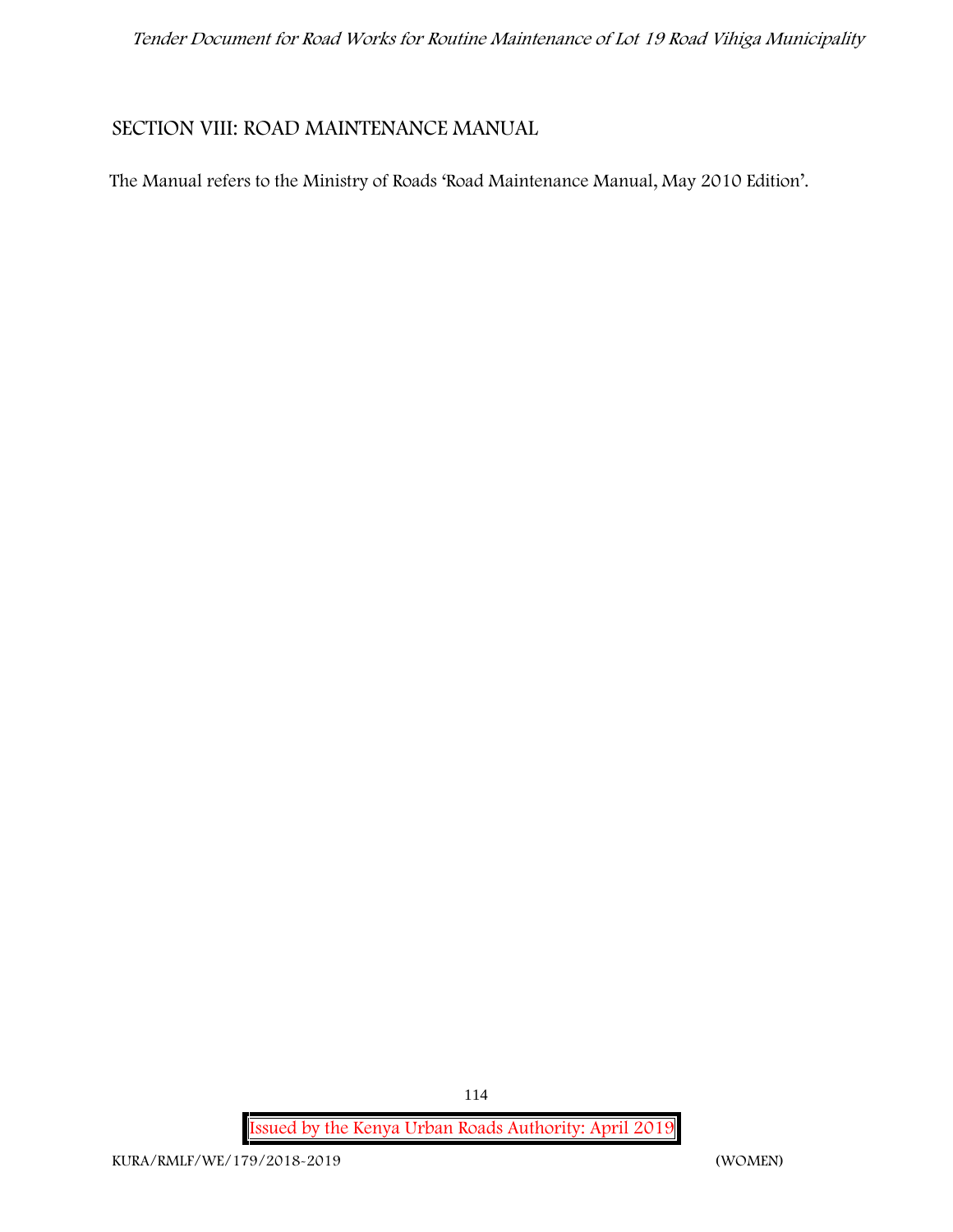# **SECTION IX: BILLS OF QUANTITIES**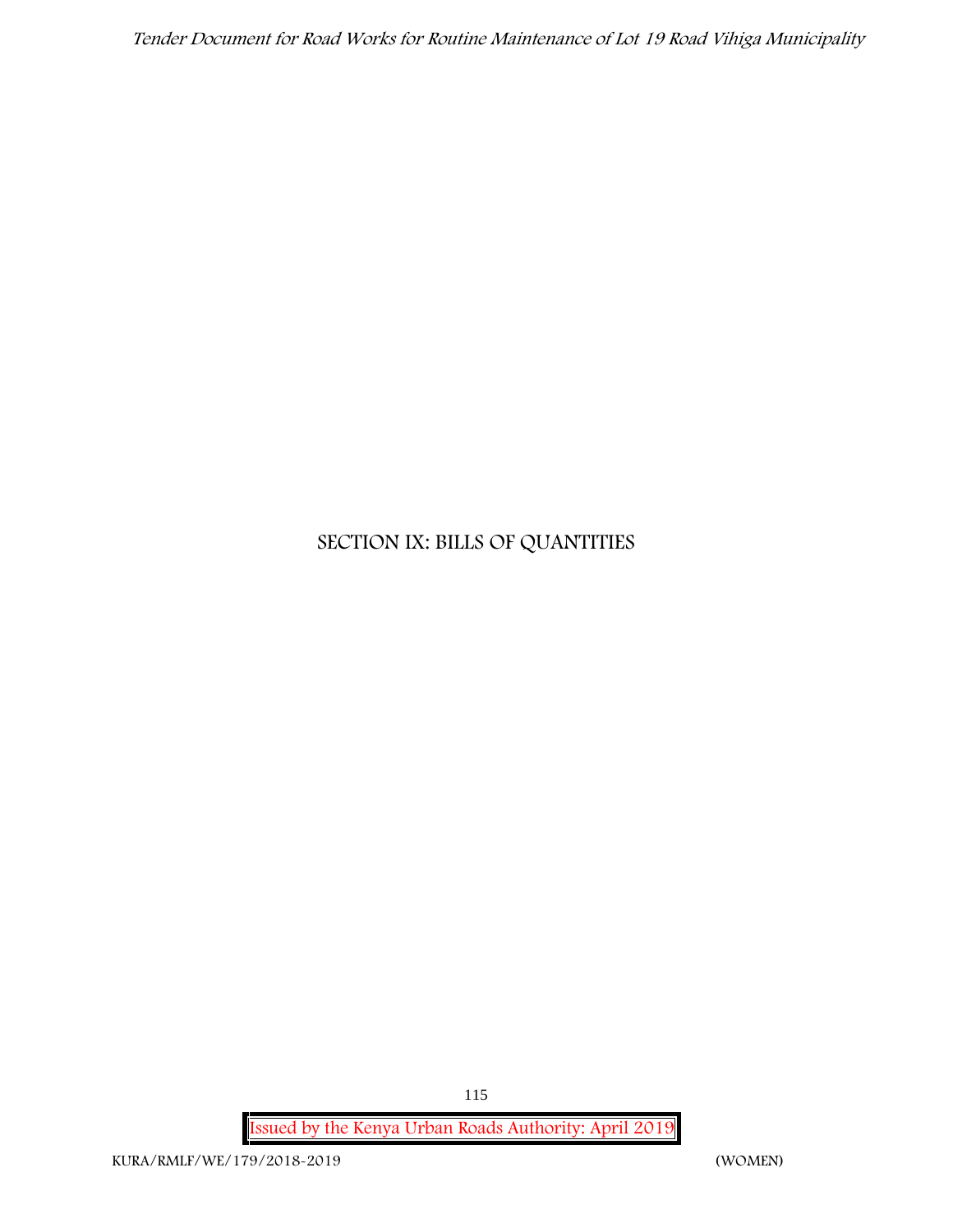### **PREAMBLE TO BILL OF QUANTITIES**

- 1. The Bills of Quantities forms part of the Contract Documents and are to be read in conjunction with the Instructions to Bidders, Conditions of Contract Parts I and II, Specifications and Drawings.
- 2. The brief description of the items in the Bills of Quantities is purely for the purpose of identification, and in no way modifies or supersedes the detailed descriptions given in the conditions of Contract and Specifications for the full direction and description of work and materials.
- 3. The Quantities set forth in the Bills of Quantities are estimated, representing substantially the work to be carried out, and are given to provide a common basis for bidding and comparing of Bids. There is no guarantee to the Contractor that he will be required to carry out all the quantities of work indicated under any one particular item or group of items in the Bill of Quantities. The basis of payment shall be the Contractor's rates and the quantities of work actually done in fulfilment of his obligation under the Contract.
- 4. The prices and rates inserted in the Bills of Quantities will be used for valuing the work executed, and the Engineer will only measure the whole of the works executed in accordance with this Contract.
- 5. The rates inserted in any road in the tender shall apply to other roads within the same lot upon written instructions to be issued by the Engineer or his representative during execution of works and shall be used only to pay for activities of similar description and nature which may not have been included in the Bills of Quantities for that road.
- 6. A price or rate shall be entered in ink against every item in the Bills of Quantities with the exception of items that already have Provisional sums affixed thereto. The bidders are reminded that no "nil" or "included" rates or "lump-sum" discounts will be accepted. The rates for various items should include discounts if any. Bidders who fail to comply will be disqualified.
- 7. Provisional sums (including Dayworks) in the Bills of Quantities shall be expended in whole or in part at the discretion of the Engineer or his representative.
- 8. Where there are no quantities against the line item especially on dayworks, the bidder shall only fill his rates
- 9. Quantified instructions shall be extracted from the main BOQ for purposes of part implementation of the works and interim measurements/payments shall be based on the quantified instructions read together with the bills of quantities.

The price and rates entered in the Bills of Quantities shall, except insofar as it is otherwise provided under the Contract, include all Constructional plant to be used, labour, insurance, supervision, compliance testing, materials, erection, maintenance of works, overheads and profits, taxes and duties together with all general risks, liabilities and obligations set out or implied in the Contract, transport, electricity and telephones, water, use and replenishment of all consumables, including those required under the contract by the Engineer and his staff.

Errors in the pricing of the Bills of Quantities will be corrected in accordance with Clause (29) of instructions to bidders.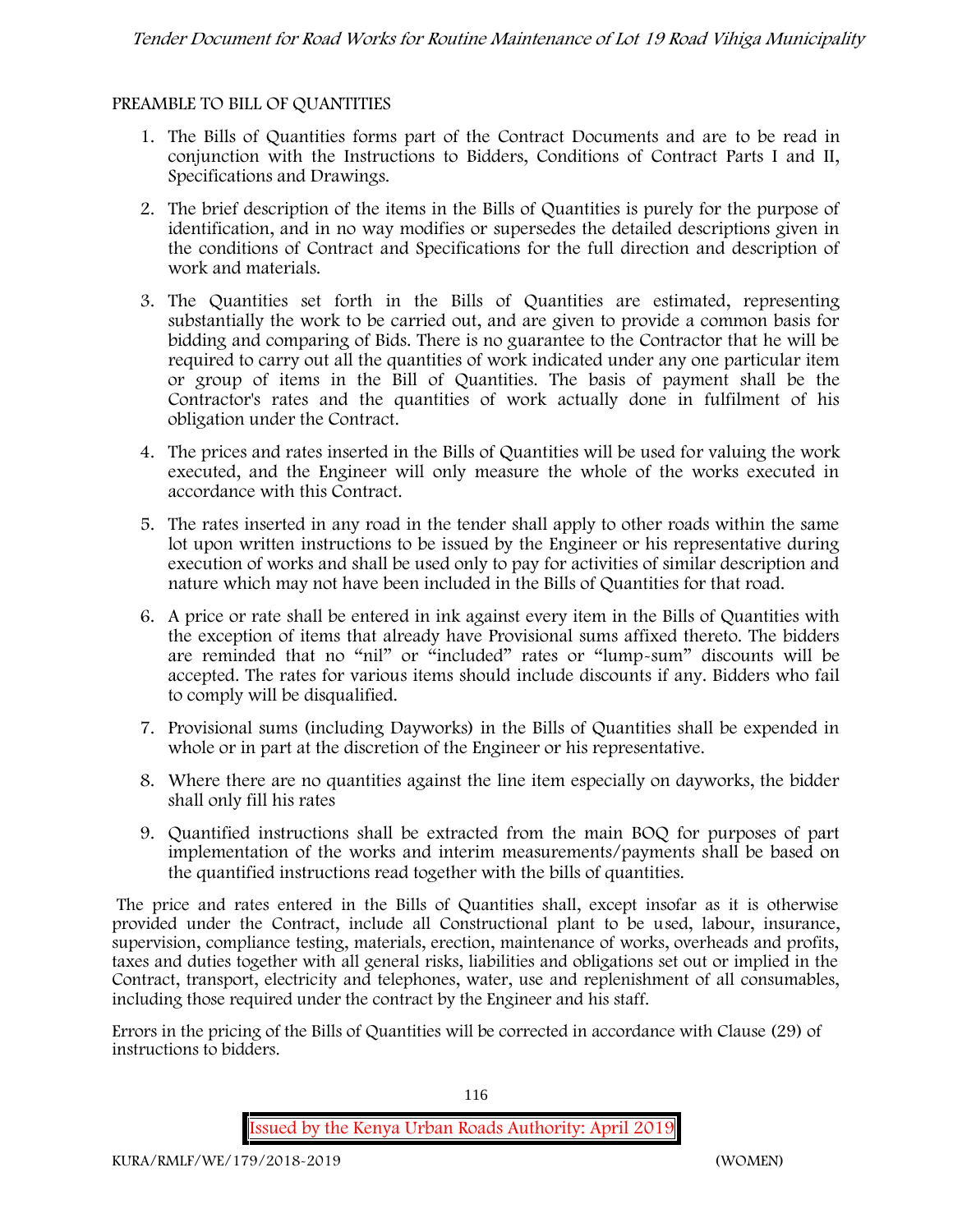**Road name: Mbale - Kisambayi**

| Bill of Quantities |                                                                                                                |                 |          |                                  | Page: 1    |
|--------------------|----------------------------------------------------------------------------------------------------------------|-----------------|----------|----------------------------------|------------|
| Bill No.1          | General: Office administration and<br>overheads/Preliminaries                                                  |                 |          |                                  | Project:   |
| Item No.           | Description                                                                                                    | Units           | Quantity | Unit<br><b>Bid Rate</b><br>(Ksh) | Amount KSh |
|                    |                                                                                                                |                 |          |                                  |            |
| 01-80-010          | Provisional sum for off-site material<br>testing                                                               | PC Sum          | 50,000   | $\mathbf{1}$                     | 50,000.00  |
| $01 - 80 - 011$    | Extra Over on Item 01-80-010 for<br>the Contractor's Overheads and<br>Profit.                                  | $\%$            | 50,000   |                                  |            |
| $01 - 80 - 026$    | Prime cost sum for RE's<br>miscellaneous account                                                               | PC Sum          | 100,000  | $\mathbf{1}$                     | 100,000.00 |
| 01-80-027          | Extra Over on Item 01-80-026 for<br>the Contractor's Overheads and<br>Profit.                                  | $\%$            | 100,000  |                                  |            |
| 01-80-030          | Prime cost sum for wages for RE's<br>site staff inclusive of overtime, taxes<br>and other statutory deductions | PC Sum          | 150,000  | $\mathbf{1}$                     | 150,000.00 |
| 01-80-031          | Extra Over on Item 01-80-030 for<br>the Contractor's Overheads and<br>Profit.                                  | $\frac{0}{0}$   | 150,000  |                                  |            |
| 01-80-030a         | Prime cost sum for payment of<br>allowances for Engineer's site staff                                          | PC Sum          | 200,000  | 1                                | 200,000    |
| 01-80-030b         | Extra Over on Item 01-80-030a for<br>the Contractor's Overheads and<br>Profit.                                 | $\overline{\%}$ | 200,000  |                                  |            |
|                    |                                                                                                                |                 |          |                                  |            |
|                    | Total Carried Forward to Summary:                                                                              |                 |          |                                  |            |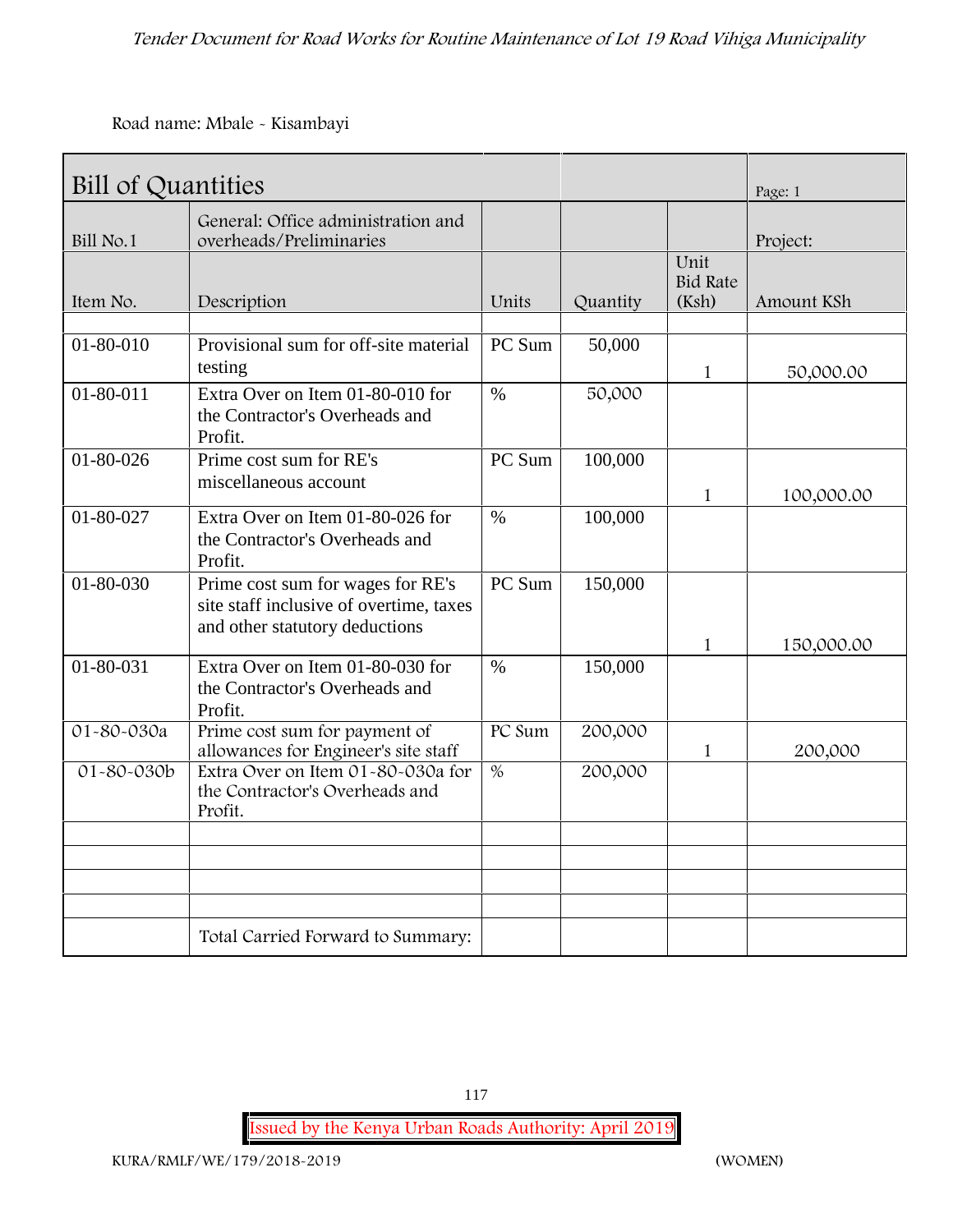| <b>Bill of Quantities</b> |                                   |       |          |                           | Page: 2    |
|---------------------------|-----------------------------------|-------|----------|---------------------------|------------|
| Bill No.4                 | Site Clearance                    |       |          |                           | Project:   |
| Item No.                  | Description                       | Units | Quantity | Unit Bid<br>Rate<br>(Ksh) | Amount KSh |
| 04-50-004                 | Light Bush Clearing               | $M^2$ | 15,000   |                           |            |
|                           |                                   |       |          |                           |            |
|                           |                                   |       |          |                           |            |
|                           |                                   |       |          |                           |            |
|                           |                                   |       |          |                           |            |
|                           |                                   |       |          |                           |            |
|                           |                                   |       |          |                           |            |
|                           | Total Carried Forward to Summary: |       |          |                           |            |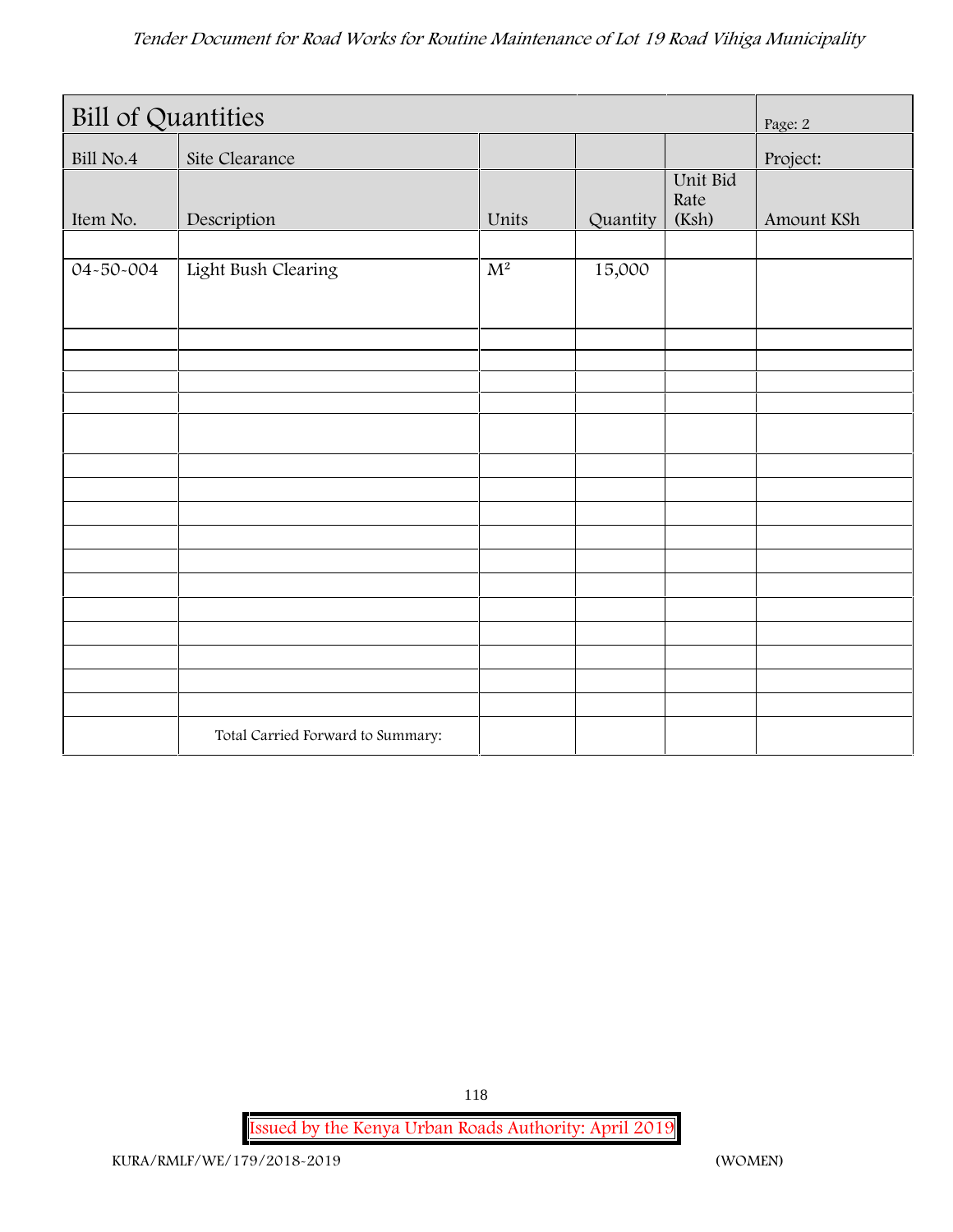| <b>Bill of Quantities</b> |                                                                                                                                                       |                  |                |                        | Page: 4    |
|---------------------------|-------------------------------------------------------------------------------------------------------------------------------------------------------|------------------|----------------|------------------------|------------|
| Bill No.8                 | Culvert and Drainage Works                                                                                                                            |                  |                |                        | Project:   |
| Item No.                  | Description                                                                                                                                           | Units            | Quantity       | Unit Bid<br>Rate (Ksh) | Amount KSh |
| 08-60-003                 | Culvert Cleaning- Partially blocked -<br>$600$ mm                                                                                                     | <b>MT</b>        | 120            |                        |            |
| 08-60-025                 | Culvert Installation 600 mm with<br>surround                                                                                                          | <b>METERS</b>    | 49             |                        |            |
| 08-60-030                 | Excavate in soft material for culverts                                                                                                                | M <sup>3</sup>   | 38             |                        |            |
| 08-60-037                 | Provide and place A142 fabric mesh<br>reinforcement                                                                                                   | M <sup>2</sup>   | 115            |                        |            |
| 08-70-007                 | <b>Construction Of scour checks</b><br>(concrete Class 20/20)                                                                                         | M <sub>3</sub>   | $\overline{4}$ |                        |            |
| 08-90-001                 | Excavate for inlet, out fall, catch<br>water drains, mitre and cut-off drains<br>in soft material                                                     | M <sup>3</sup>   | 200            |                        |            |
| 08-90-005                 | Excavate, remove and dispose off<br>existing damaged pipe culverts as<br>directed by the engineer                                                     | M                | 30             |                        |            |
| 08-90-008                 | Provide and place class 15/20<br>concrete to beds                                                                                                     | M <sup>3</sup>   | 10             |                        |            |
| $08 - 90 - 009$           | Provide and place class 25/20<br>concrete to headwalls, wing walls,<br>aprons, inlets and outlets to pipe<br>culverts including formwork              | $\overline{M^3}$ | 12             |                        |            |
| 08-90-015                 | Provide and place 200mm thick stone<br>pitching including grouting to outfall<br>drains as detailed in the drawings or<br>as directed by the Engineer | M <sub>2</sub>   | 250            |                        |            |
|                           | Total Carried Forward to Summary:                                                                                                                     |                  |                |                        |            |

119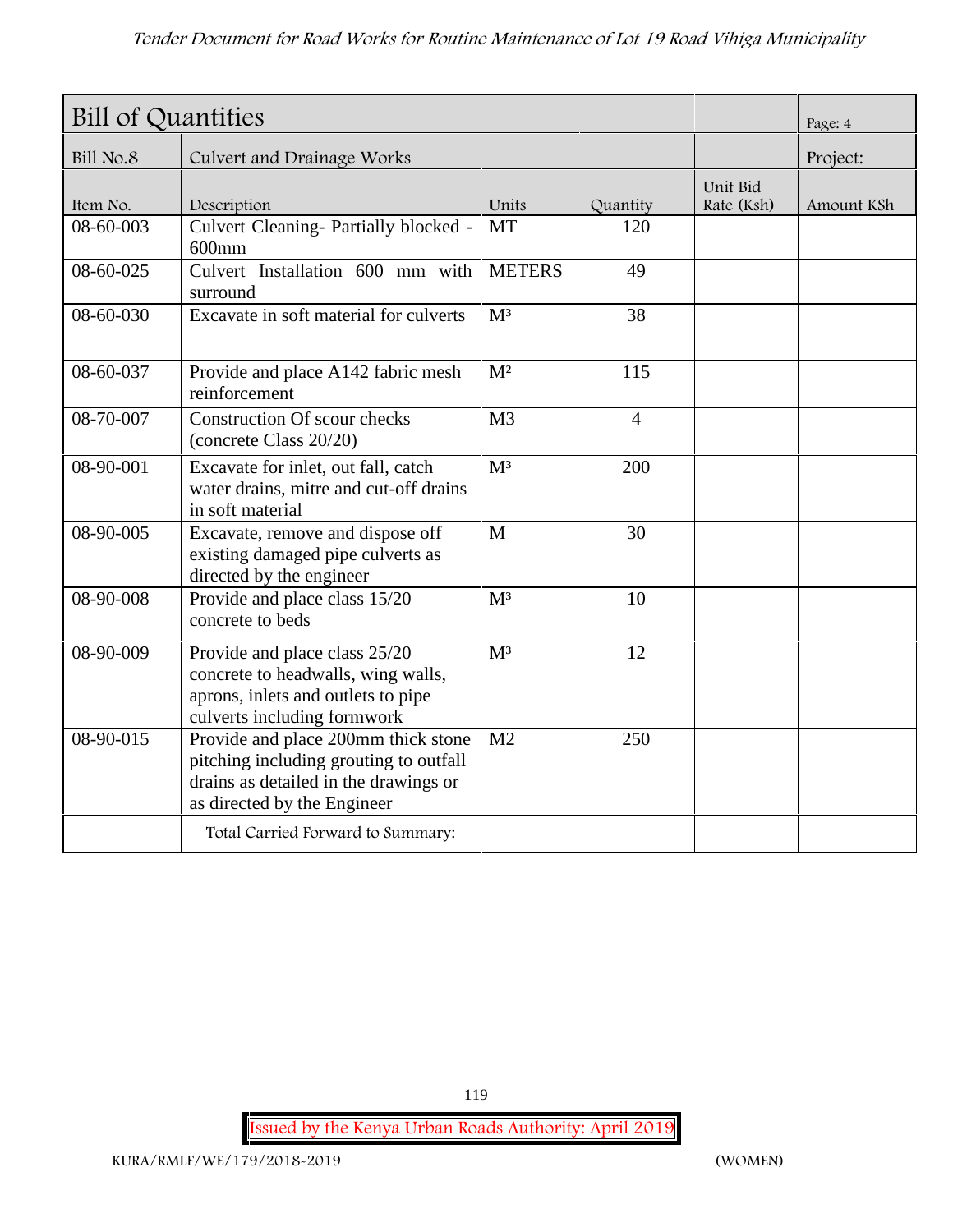| <b>Bill of Quantities</b> |                                                                                       |       |          |                           | Page: 5    |
|---------------------------|---------------------------------------------------------------------------------------|-------|----------|---------------------------|------------|
| Bill No.10                | Grading and Gravelling                                                                |       |          |                           | Project:   |
| Item No.                  | Description                                                                           | Units | Quantity | Unit Bid<br>Rate<br>(Ksh) | Amount KSh |
|                           |                                                                                       |       |          |                           |            |
| 10-50-003                 | Carriageway grading -Light grading                                                    | $M^3$ | 48,000   |                           |            |
| $10 - 60 - 001$           | Provide gravel wearing course-<br>excavation, free haul, spread and<br>compact gravel | $M^3$ | 3,500    |                           |            |
|                           |                                                                                       |       |          |                           |            |
|                           |                                                                                       |       |          |                           |            |
|                           |                                                                                       |       |          |                           |            |
|                           |                                                                                       |       |          |                           |            |
|                           |                                                                                       |       |          |                           |            |
|                           |                                                                                       |       |          |                           |            |
|                           |                                                                                       |       |          |                           |            |
|                           |                                                                                       |       |          |                           |            |
|                           |                                                                                       |       |          |                           |            |
|                           |                                                                                       |       |          |                           |            |
|                           |                                                                                       |       |          |                           |            |
|                           |                                                                                       |       |          |                           |            |
|                           |                                                                                       |       |          |                           |            |
|                           | Total Carried Forward to Summary:                                                     |       |          |                           |            |

120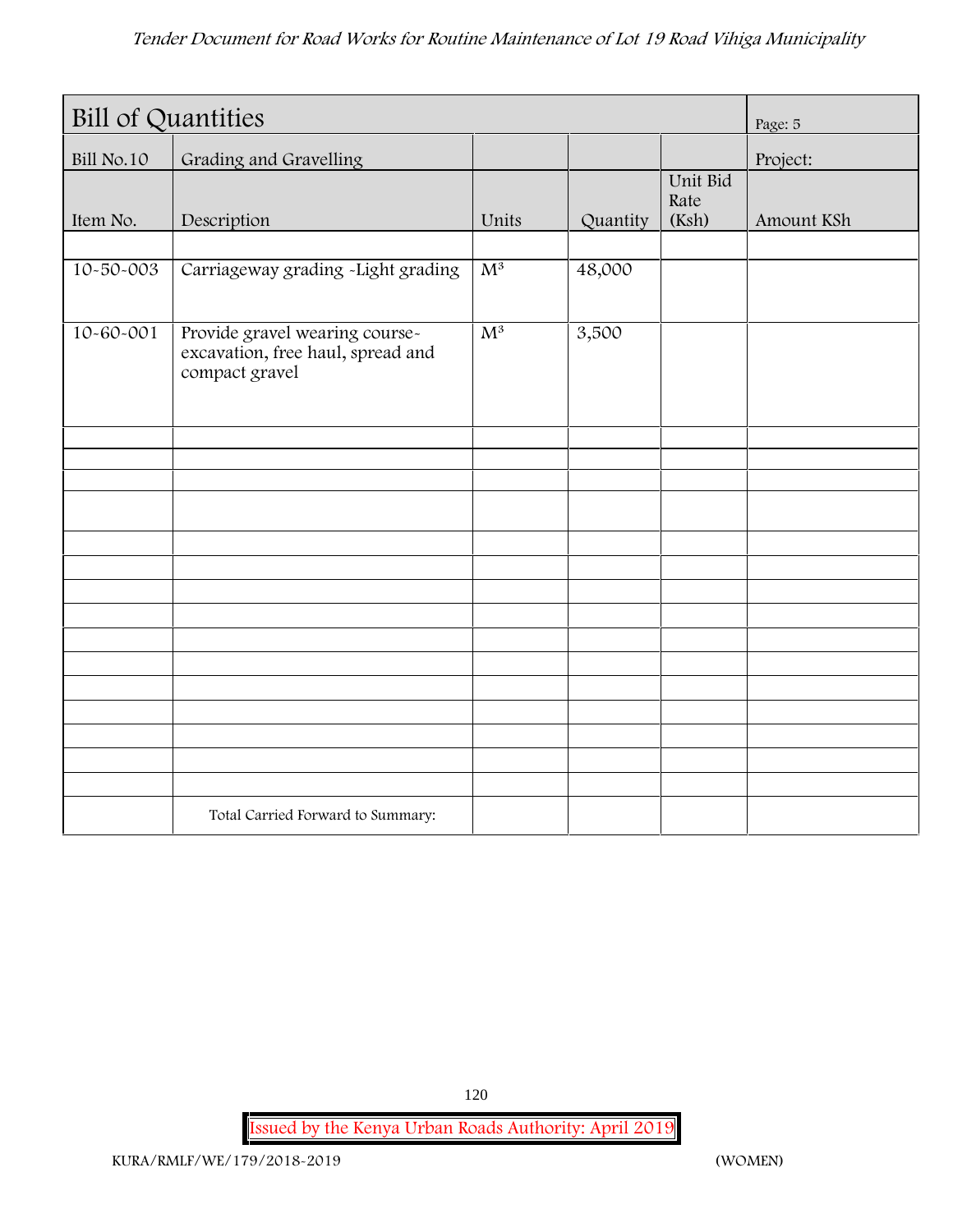| Bill of Quantities |                                                                                                                                                         |       |          |                        | Page: 10   |
|--------------------|---------------------------------------------------------------------------------------------------------------------------------------------------------|-------|----------|------------------------|------------|
| Bill No.25         | <b>Bituminous Mixes</b>                                                                                                                                 |       |          |                        | Project:   |
| Item No.           | Description                                                                                                                                             | Units | Quantity | Unit Bid<br>Rate (Ksh) | Amount KSh |
|                    |                                                                                                                                                         |       |          |                        |            |
| 25-50-029a         | Provide, erect, brand and maintain<br>publicity signs and return to the<br>employer upon expiry of the contract<br>period as instructed by the Engineer | No.   | 1.00     |                        |            |
|                    |                                                                                                                                                         |       |          |                        |            |
|                    |                                                                                                                                                         |       |          |                        |            |
|                    |                                                                                                                                                         |       |          |                        |            |
|                    |                                                                                                                                                         |       |          |                        |            |
|                    |                                                                                                                                                         |       |          |                        |            |
|                    |                                                                                                                                                         |       |          |                        |            |
|                    |                                                                                                                                                         |       |          |                        |            |
|                    |                                                                                                                                                         |       |          |                        |            |
|                    |                                                                                                                                                         |       |          |                        |            |
|                    |                                                                                                                                                         |       |          |                        |            |
|                    |                                                                                                                                                         |       |          |                        |            |
|                    | Total Carried Forward to Summary:                                                                                                                       |       |          |                        |            |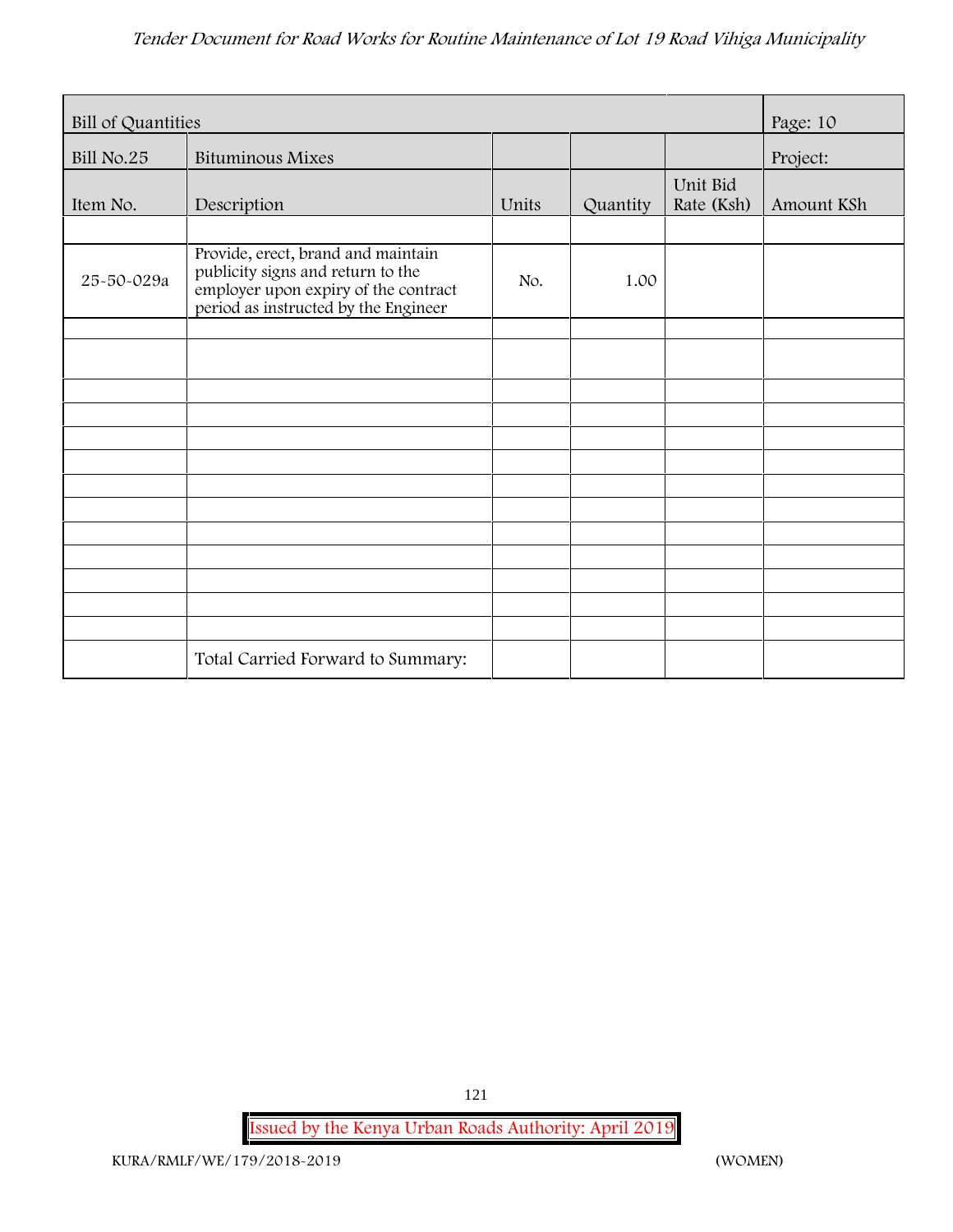|          | <b>Bill of Quantities</b>                                                   | Page: 7              |
|----------|-----------------------------------------------------------------------------|----------------------|
|          | <b>Summary</b>                                                              | Project:             |
| Item No. | <b>Description</b>                                                          | <b>Amount (KShs)</b> |
| 1        | <b>GENERAL: OFFICE ADMINISTRATION AND</b><br><b>OVERHEADS/PRELIMINARIES</b> |                      |
| 4        | <b>SITE CLEARANCE</b>                                                       |                      |
| 8        | <b>CULVERT AND DRAINAGE WORKS</b>                                           |                      |
| 10       | <b>GRADING AND GRAVELLING WORKS</b>                                         |                      |
| 25       | <b>CROSS CUTTING ISSUES</b>                                                 |                      |
|          | <b>Sub Total Carried to Summary page</b>                                    |                      |
|          | <b>VAT @16%</b>                                                             |                      |
|          | <b>TOTAL Carried to page on the form of Tender</b>                          |                      |
|          |                                                                             |                      |
|          |                                                                             |                      |
|          |                                                                             |                      |
|          |                                                                             |                      |
|          |                                                                             |                      |
|          |                                                                             |                      |
|          |                                                                             |                      |
|          |                                                                             |                      |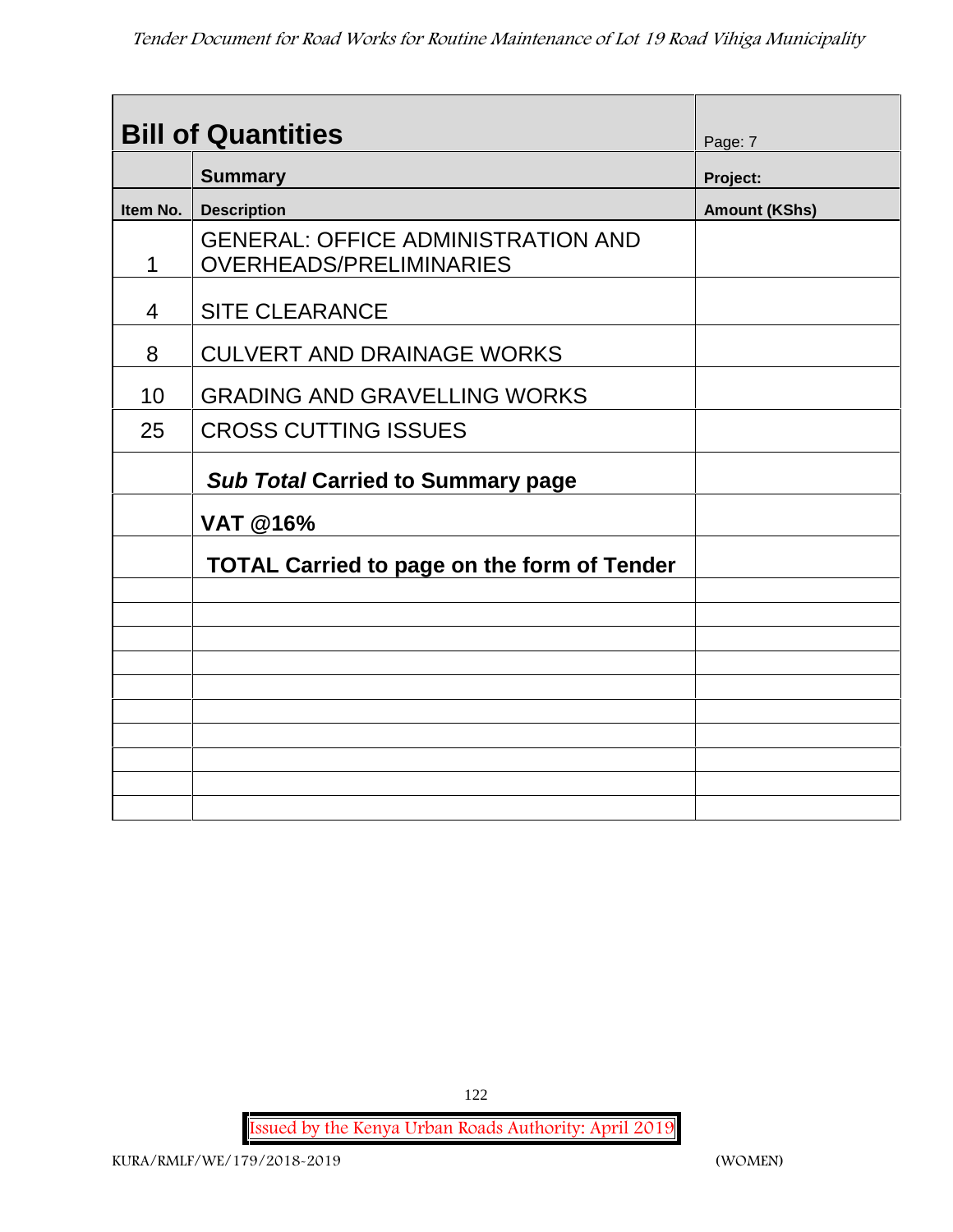# **SECTION X: STANDARD FORMS**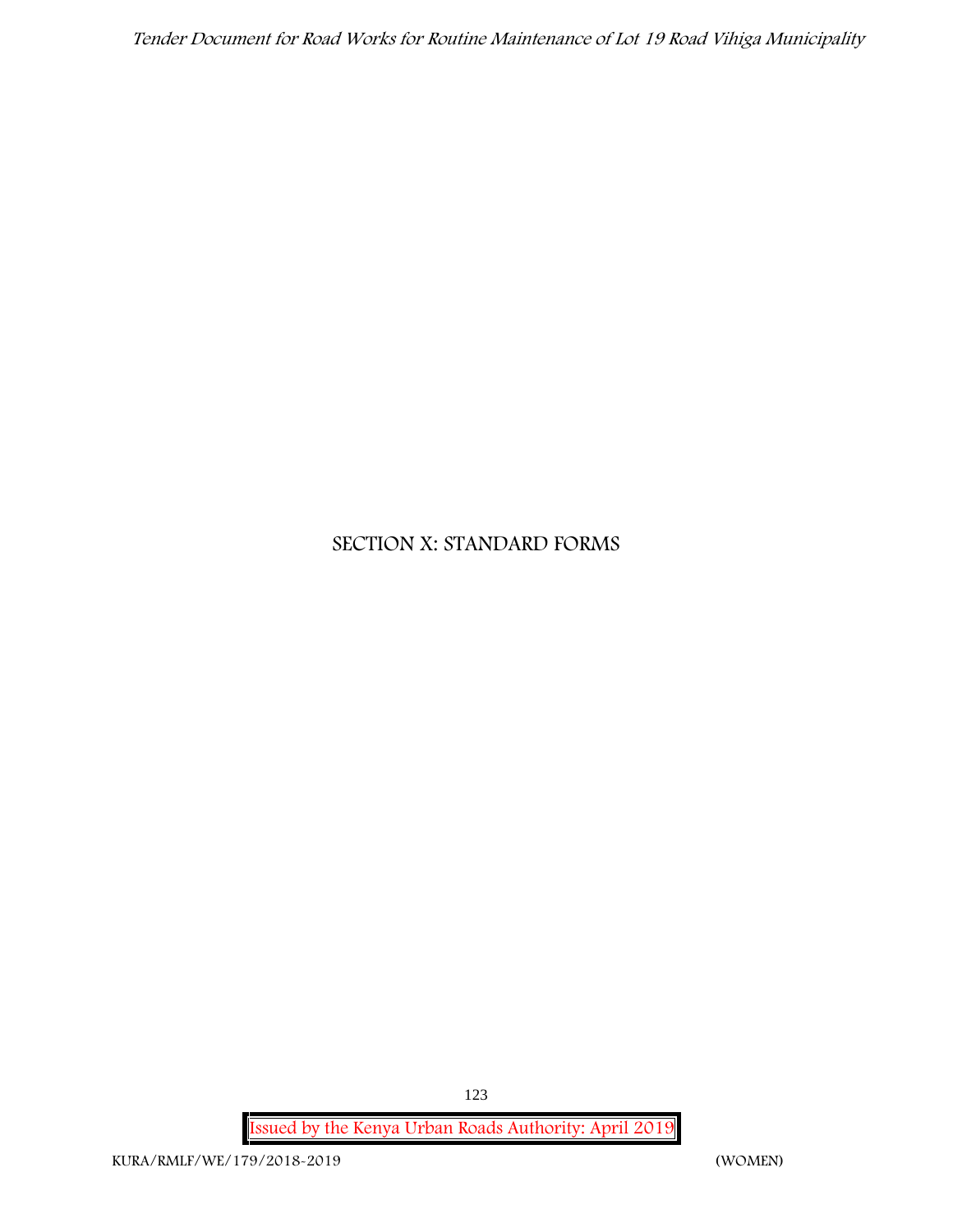# **Form of Bid**

(NOTE: The Appendix forms part of the Bid. Bidders are required to fill all the blank spaces in this form of Bid and Appendix)

**NAME OF CONTRACT:**

### **ROUTINE MAINTENANCE OF LOT 19 ROAD VIHIGA MUNICIPALITY**

TO: Director General, Kenya Urban Roads Authority, P. O. Box 41727-00100, **NAIROBI, KENYA**

Sir,

1. Having examined the Conditions of Contract, Specifications, Bill of Quantities, and Drawings for the execution of the above-named works we, the undersigned, offer to construct and install such works and remedy any defects therein in conformity with the said Bill of Quantities, Conditions of Contract, Specifications and Drawings for the sum of

| (Insert amount in words) |
|--------------------------|
|                          |
|                          |
|                          |

(Insert amount in figures)…………………………………………………………………

as specified in the Appendix to Bid or such other sums as may be ascertained in accordance with the said Conditions.

- 2. We undertake, if our bid is accepted, to commence the works within fourteen (14) days of receipt of the Engineer's order to commence, and to complete and deliver the whole of the works comprised in the contract within the time stated in the Appendix to Bid.
- 3. If our bid is accepted we will, when required, obtain the guarantee of a Bank or other sureties (to be approved by you) to be jointly and severally bound with us in a sum not exceeding 5% of the above named sum for the due performance of the contract under the terms of a Bond to be approved by you.

124 **Issued by the Kenya Urban Roads Authority: March 2019**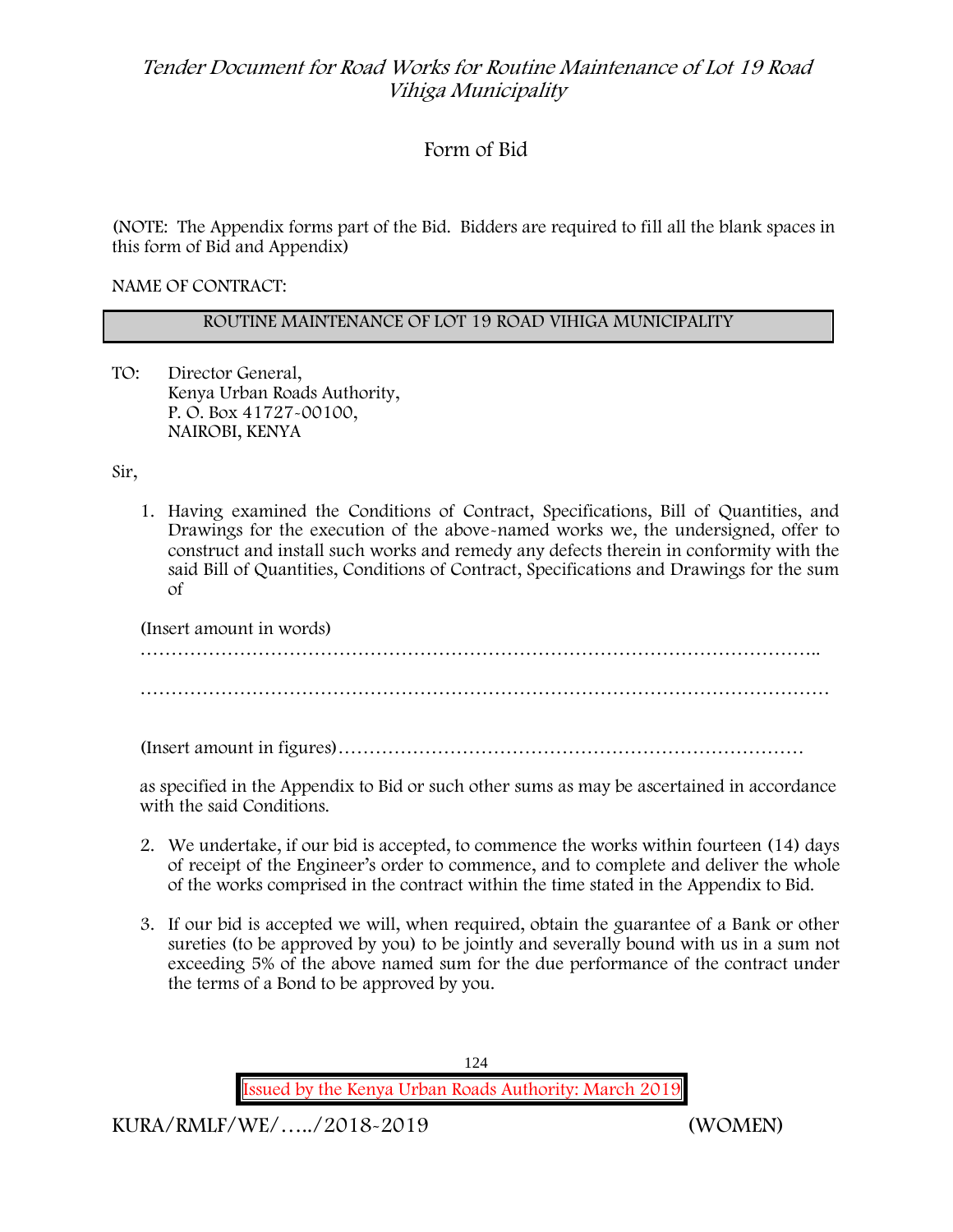- 4. We agree to abide by this bid for the period of 120 days from the date fixed for receiving the same and it shall remain binding upon us and may be extended at any time before the expiration of that period.
- 5. We understand that you are not bound to accept the lowest or any bid you may receive.
- 6. On the basis of our previous experience we are fully experienced and competent in the type of work included in this tender and we have adequate financial resources to carry out the works described within the period for completion. We are in a position to fulfil the contract for which we have tendered.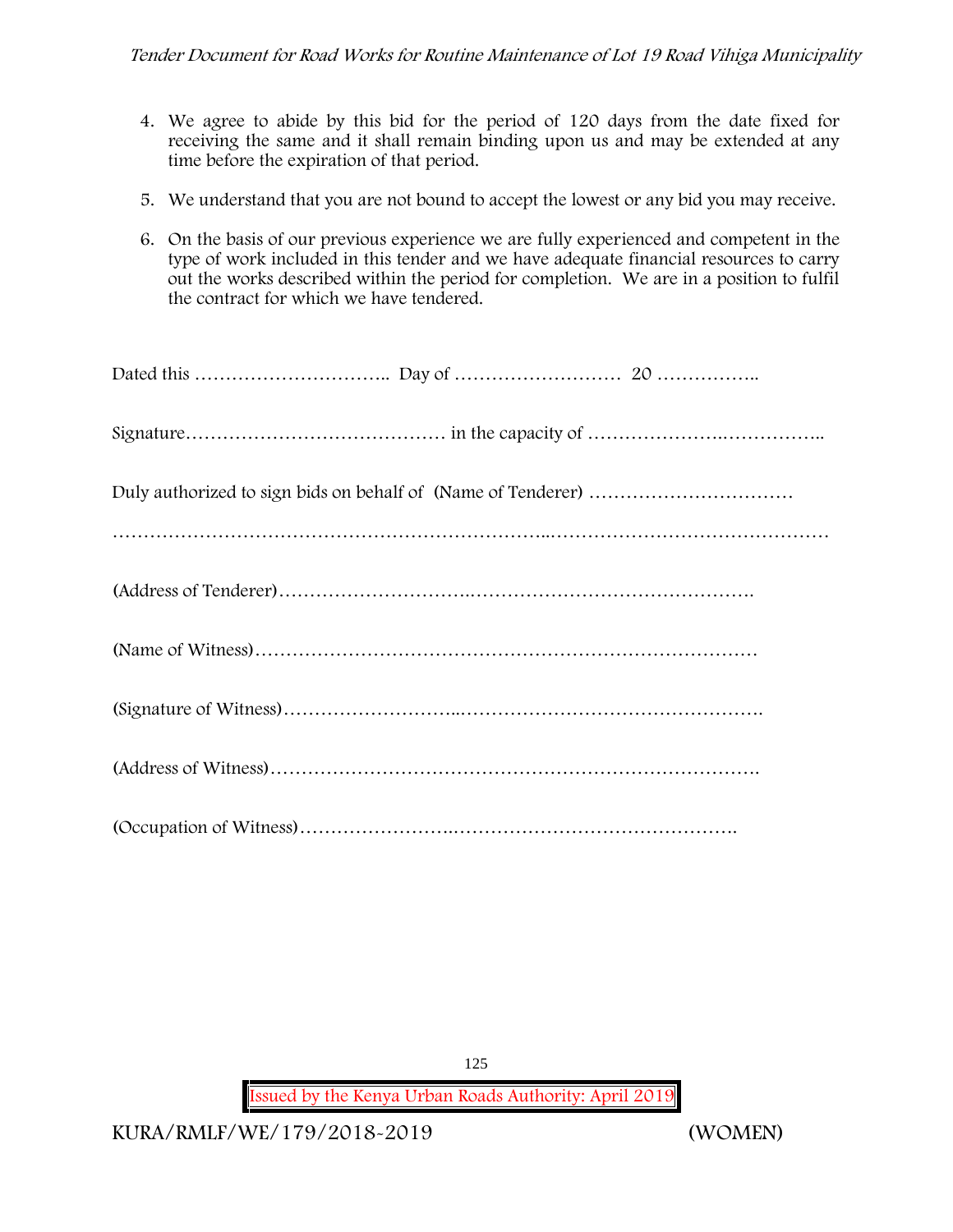**Appendix to Form of Bid**

126

**Issued by the Kenya Urban Roads Authority: April 2019**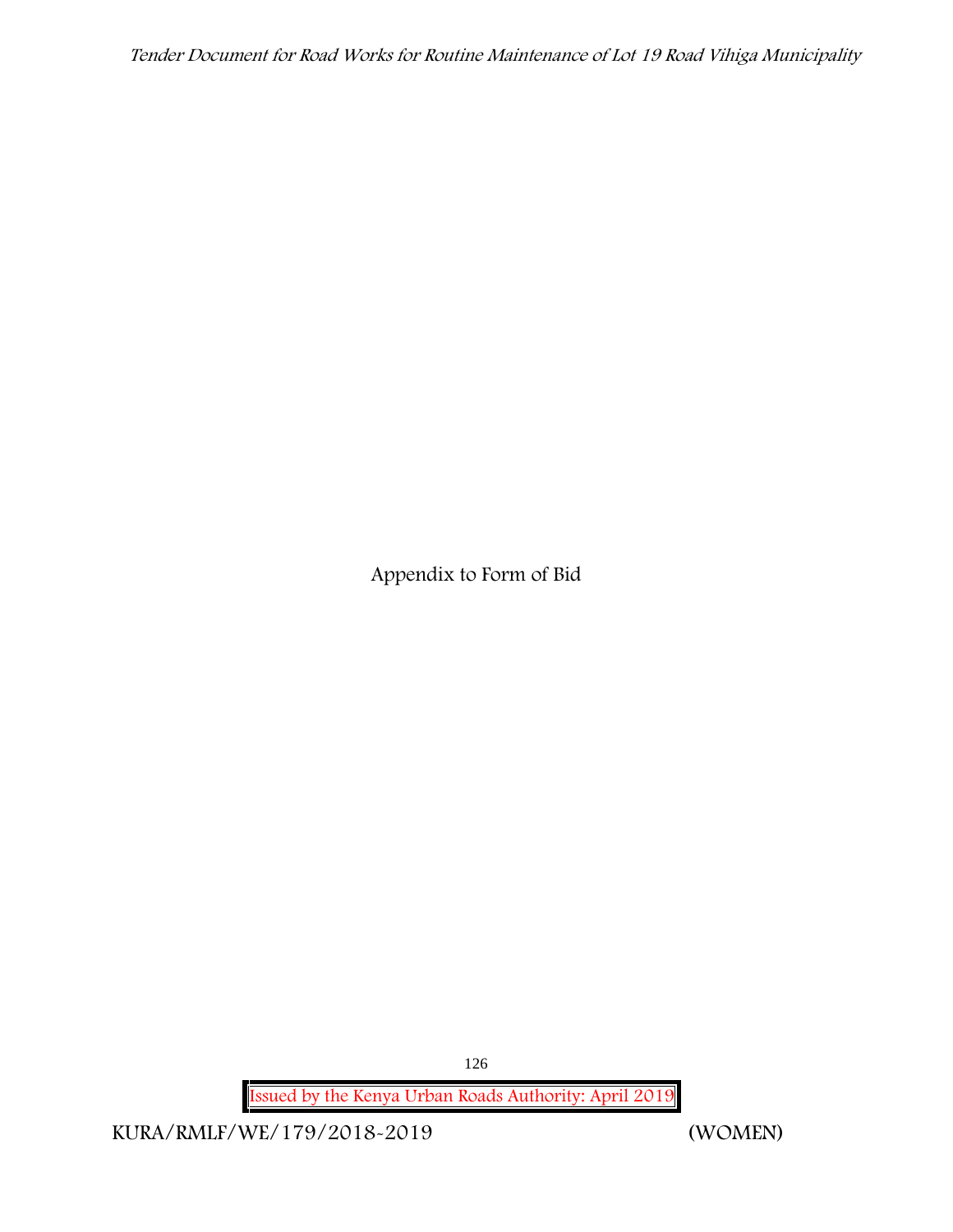| (This appendix forms part of the bid)          |               |                                            |
|------------------------------------------------|---------------|--------------------------------------------|
| CONDITIONS OF CONTRACT                         | <b>CLAUSE</b> | <b>AMOUNT</b>                              |
| <b>Bid Security</b>                            |               | The bidder must fill the Bid Securing      |
|                                                |               | Declaration Form                           |
| Instructions in Writing                        | 2.5           | Execution of works under site instructions |
|                                                |               | from Resident Engineer to commence         |
|                                                |               | within three (3) days                      |
| Amount of Performance Security                 | 10.1          | 5 per cent of Tender Sum in the form of    |
| (Unconditional Bank Guarantee)                 |               | Unconditional Bank Guarantee               |
| Program to be submitted                        | 14.1          | Immediately after issuance of Order to     |
|                                                |               | Commence                                   |
| Cash flow estimate to be submitted             | 14.3          | Immediately after issuance of Order to     |
|                                                |               | Commence                                   |
| Minimum amount of Third Party Insurance        | 23.2          | 1% of the Contract Sum                     |
|                                                |               |                                            |
| Period for commencement, from Engineer's       | 41.1          | 14 days                                    |
| order to commence                              |               |                                            |
| Time for completion                            | 43.1          | Six (6) months                             |
| Amount of liquidated damages                   | 47.1          | 0.05% of Contract Sum per day              |
| Limit of liquidated damages                    | 47.1          | 5% of Contract Sum                         |
|                                                |               |                                            |
| Defects Liability period                       | 49.1          | 1 month                                    |
|                                                |               |                                            |
| Percentage of Retention                        | 60.3          | 5% of Interim Payment Certificate          |
| Limit of Retention Money                       | 60.3          | 5% of Contract Sum                         |
| Minimum amount of interim certificates         | 60.2          | Kshs 500,000.00                            |
| Time within which payment to be made after     | 60.10         | 28 days                                    |
| Interim Payment Certificate signed by Engineer |               |                                            |
| Time within which payment to be made after     | 60.10         | 28 days                                    |
| Final Payment Certificate signed by Engineer   |               |                                            |
| Appointer of Adjudicator                       | 67.3          | The Chartered Institute of Arbitrators     |
|                                                |               | (Kenya)                                    |
| Notice to Employer and Engineer                | 68.2          | The Employers address is:                  |
|                                                |               | The Director General,                      |
|                                                |               | Kenya Urban Roads Authority (KURA),        |
|                                                |               | P.O. Box 41727 - 00100                     |
|                                                |               |                                            |
|                                                |               | <b>NAIROBI</b>                             |
|                                                |               | The Engineer's address is:                 |
|                                                |               | Director (RACM)                            |
|                                                |               | Kenya Urban Roads Authority (KURA),        |
|                                                |               | P.O. Box 41727 - 00100                     |
|                                                |               | <b>NAIROBI</b>                             |

# **Appendix to Form of Bid**

Signature of Tenderer…………………………………….……. Date ………………………

127

**Issued by the Kenya Urban Roads Authority: April 2019**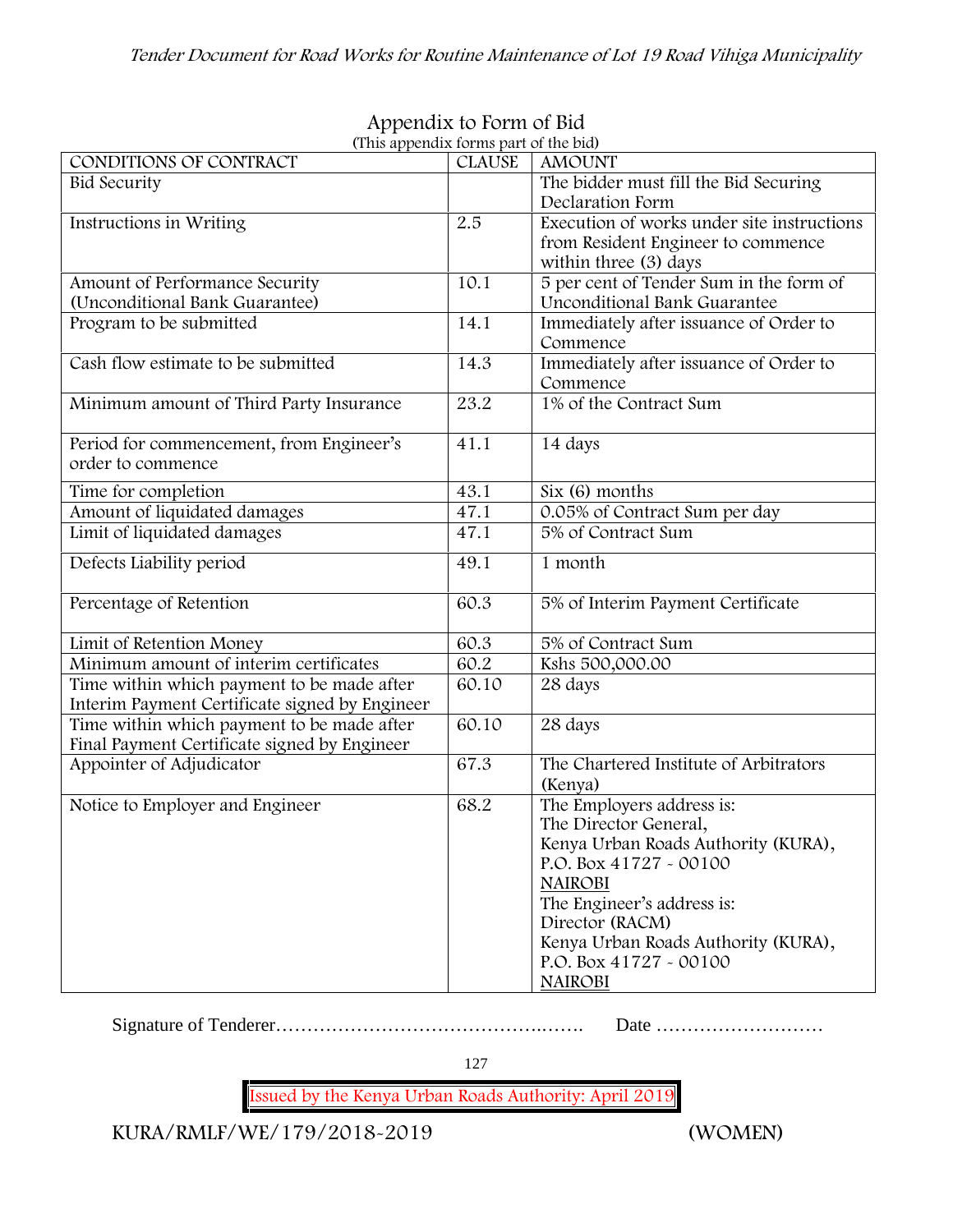**Bid Securing Declaration Form**

128

**Issued by the Kenya Urban Roads Authority: April 2019**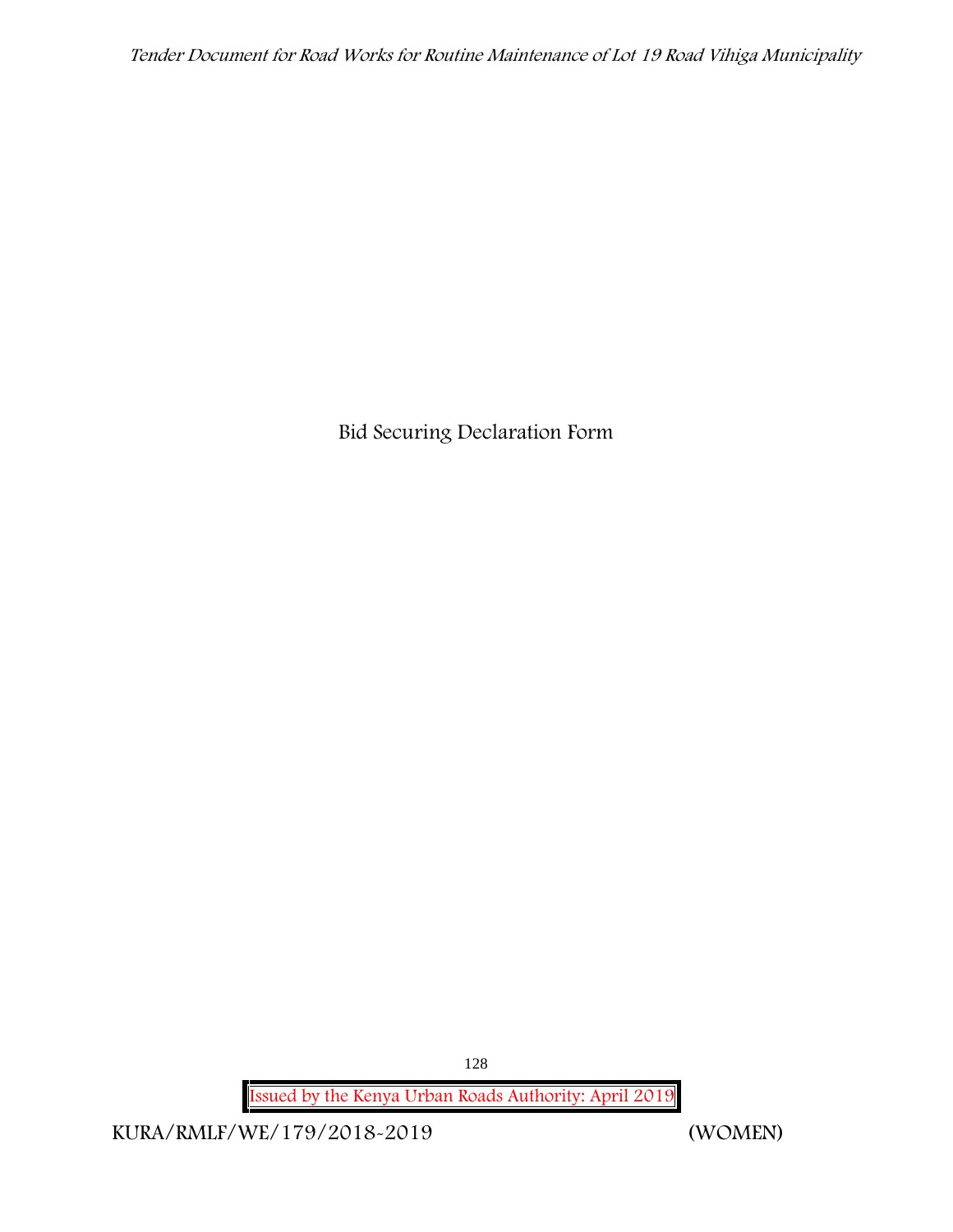### **BID -SECURING DECLARATION FORM**

[The Bidder shall complete in this Form in accordance with the instructions indicated]

Date:…………………….. [insert date (as day, month and year) of Bid Submission] Tender No. ……………………………………….[insert number of bidding process]

To:..…………………………………………………………………………………………… insert complete name of Purchaser]

We, the undersigned, declare that:

- 1 We understand that, according to your conditions, bids must be supported by a Bid-Securing Declaration.
- 2 We accept that we will automatically be suspended from being eligible for bidding in any contract with the Purchaser for the period of time of 5 years starting on the date of expiration of tender vality period, if we are in breach of our obligation(s) under the bid conditions, because we –
	- (a) have withdrawn our Bid during the period of bid validity specified by us in the Bidding Data Sheet; or
	- (b) having been notified of the acceptance of our Bid by the Purchaser during the period of bid validity,
		- (i) fail or refuse to execute the Contract, if required, or
		- (ii) fail or refuse to furnish the Performance Security, in accordance with the Instruction to tenderers.
- 3 We understand that this Bid Securing Declaration shall expire if we are not the successful Bidder, upon the earlier of
	- (i) our receipt of a copy of your notification of the name of the successful Bidder; or
	- (ii) twenty-eight days after the expiration of our Tender.
- 4 We understand that if we are a Joint Venture, the Bid Securing Declaration must be in the name of the Joint Venture that submits the bid, and the Joint Venture has not been legally constituted at the time of bidding, the Bid Securing Declaration shall be in the names of all future partners as named in the letter of intent.

Signed: …………………………[insert signature of person whose name and capacity are shown] in the capacity of ……………………………………………………… [insert legal capacity of person signing the Bid Securing Declaration]

Name: ………………………………………………[insert complete name of person signing the Bid Securing Declaration]

Duly authorized to sign the bid for and on behalf of: ………………………………….. [insert complete name of Bidder]

Dated on …………………. day of ……………., ………………. [insert date of signing

129

**Issued by the Kenya Urban Roads Authority: April 2019**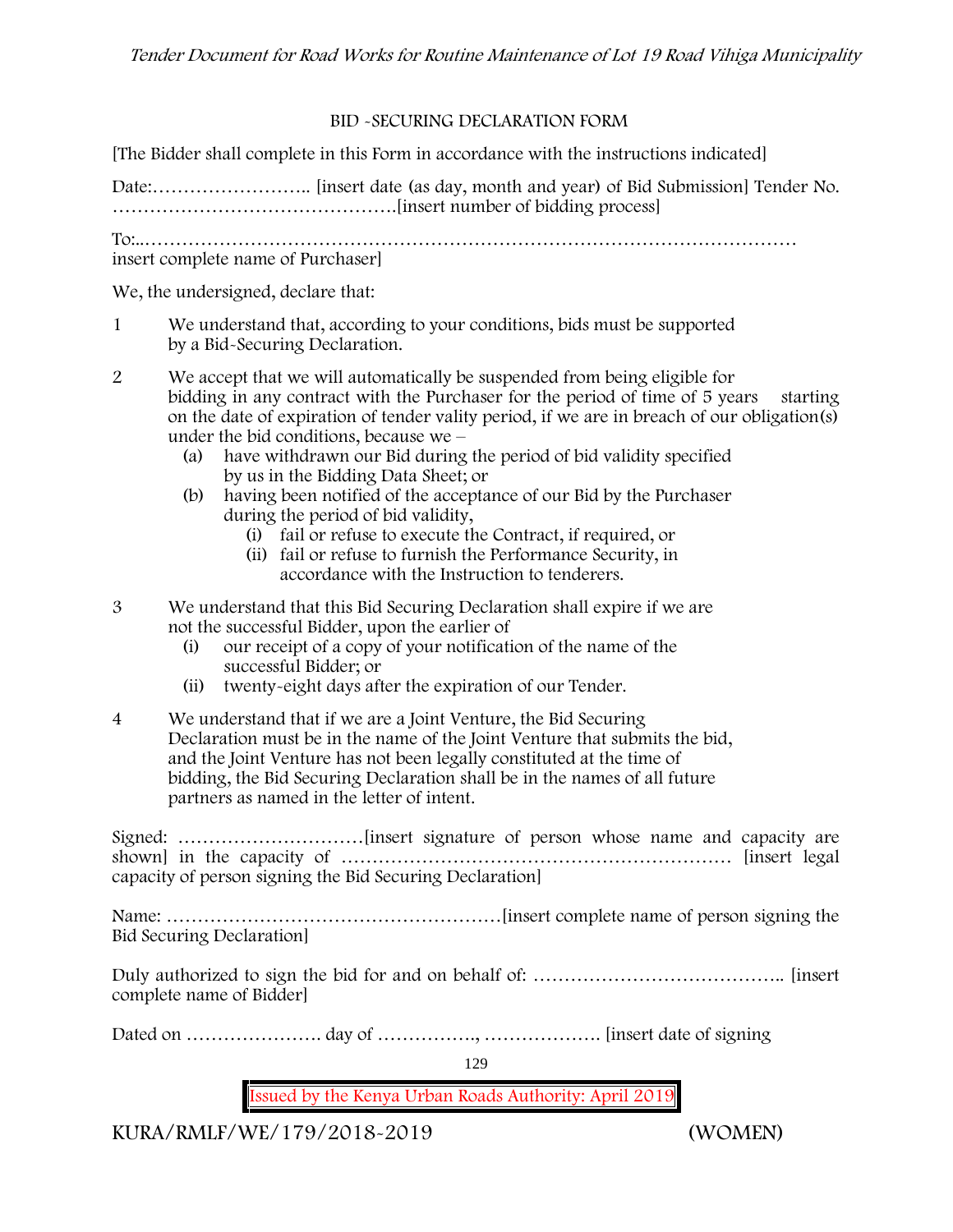# **SECTION XI: SCHEDULES OF SUPPLEMENTARY INFORMATION**

130

**Issued by the Kenya Urban Roads Authority: April 2019**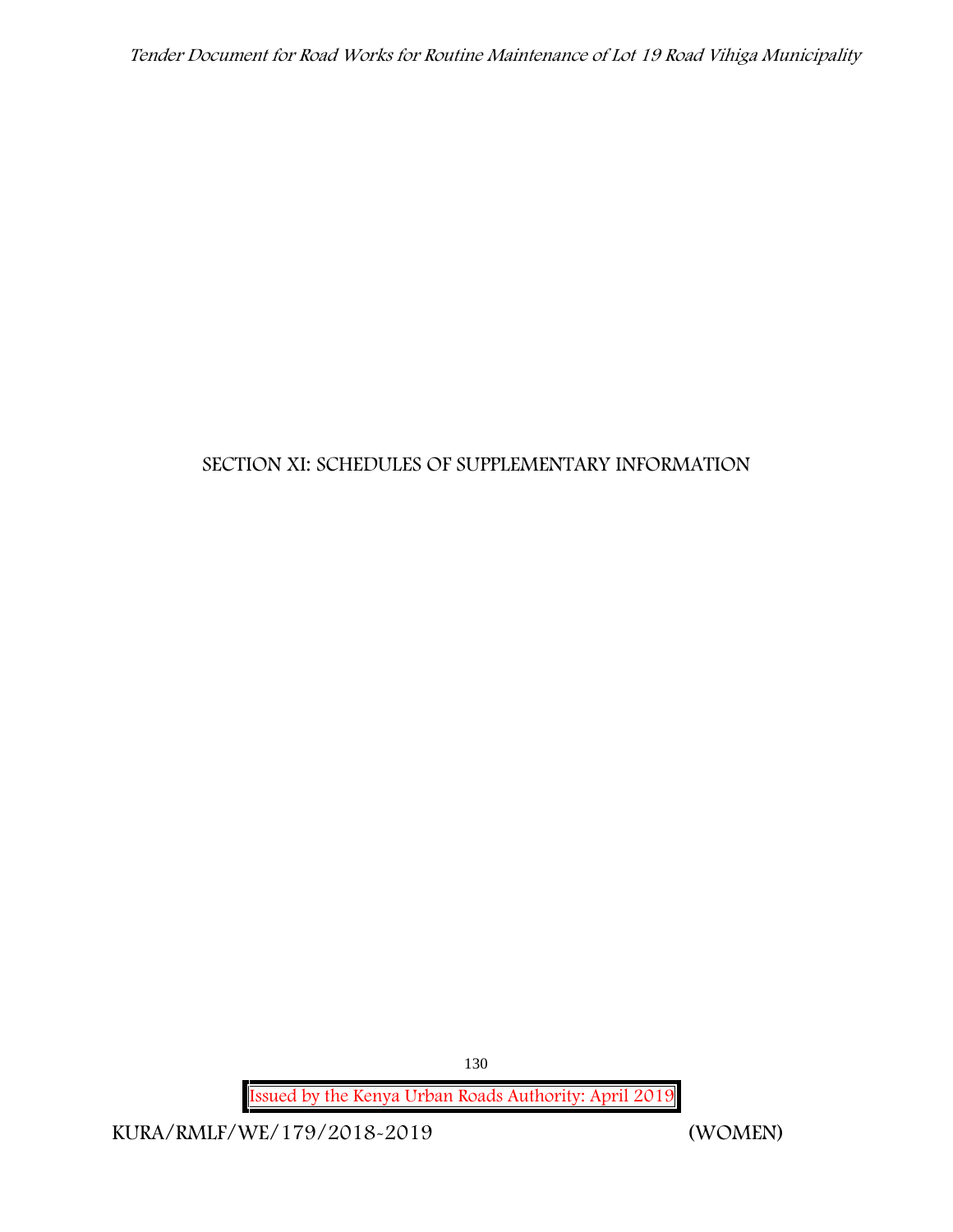|                                                                             | . 138 |
|-----------------------------------------------------------------------------|-------|
| SCHEDULE 5: SCHEDULE OF ROADWORKS CARRIED OUT BY THE BIDER IN THE LAST FIVE |       |
| <b>YEARS: 139</b>                                                           |       |
|                                                                             |       |
|                                                                             |       |
|                                                                             |       |
|                                                                             | 144   |
|                                                                             |       |
|                                                                             |       |
|                                                                             |       |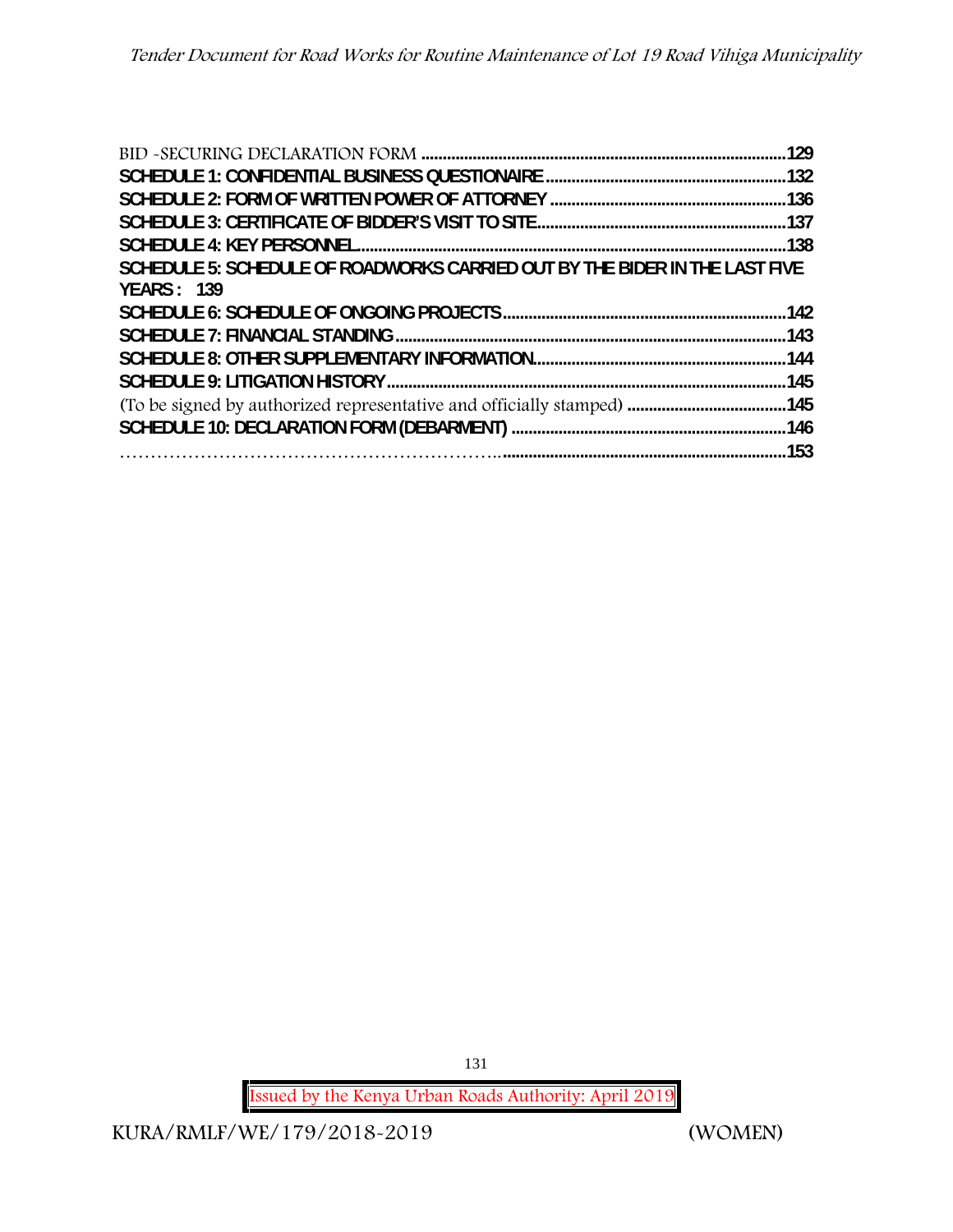# **SCHEDULE 1: CONFIDENTIAL BUSINESS QUESTIONAIRE**

This Confidential Business Questionnaire of the Government of Kenya shall be completed by the Bidder.

132

**Issued by the Kenya Urban Roads Authority: April 2019**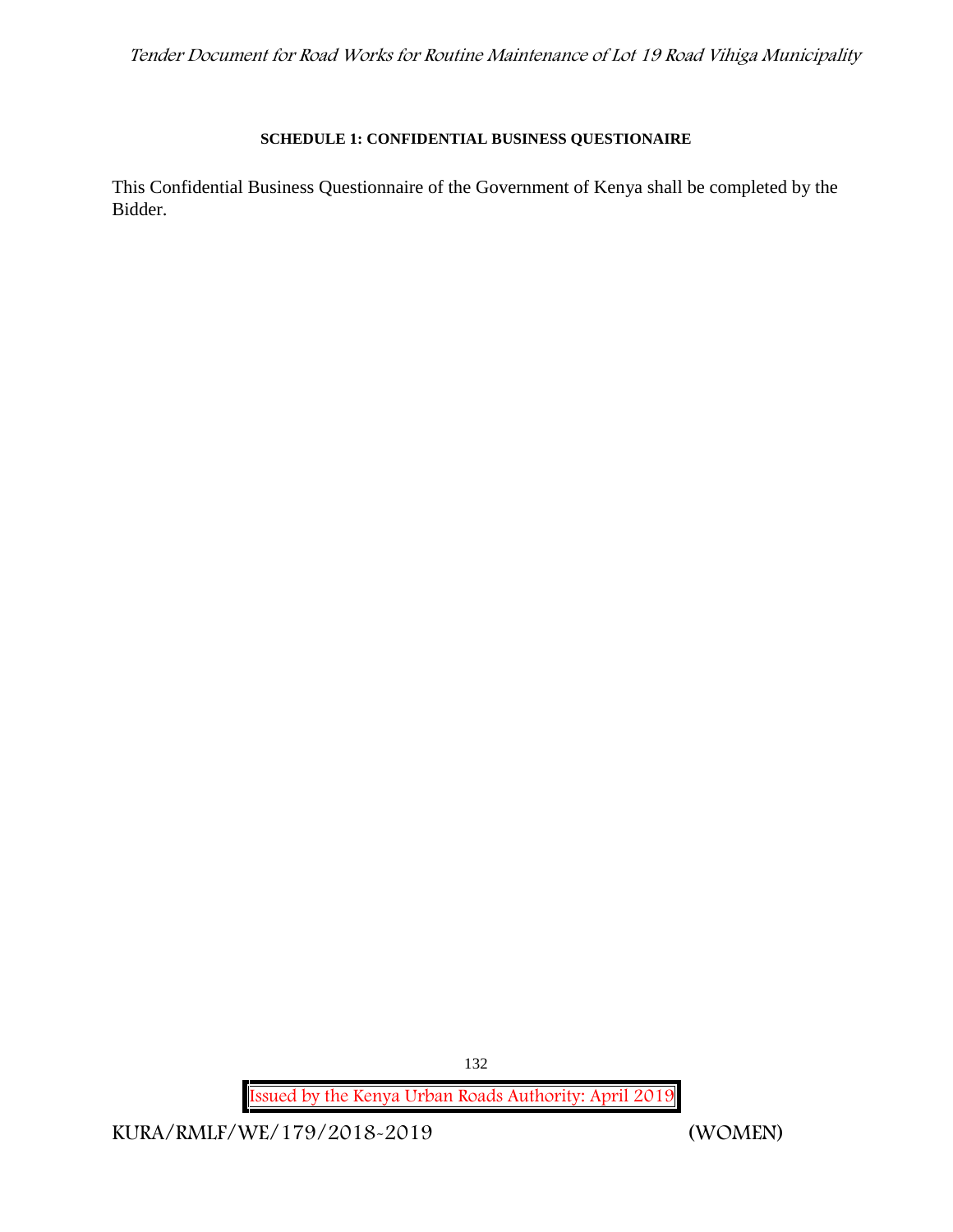# **REPUBLIC OF KENYA**

# **CONFIDENTIAL BUSINESS QUESTIONNAIRE**

You are requested to give the particulars indicated in Part 1 and either Part 2 (a). 2(b) or 2(c) whichever applies to your type of business.

You are advised that it is a serious offence to give false information on this Form. *Part 1 - General*:

Business name

| Location of business premises                                   |
|-----------------------------------------------------------------|
|                                                                 |
|                                                                 |
|                                                                 |
|                                                                 |
|                                                                 |
| Maximum value of business which you can handle at any one time: |
|                                                                 |
|                                                                 |
|                                                                 |
| Part 2(a) - Sole Proprietor:                                    |
| Your name in full                                               |
|                                                                 |
|                                                                 |
|                                                                 |
|                                                                 |
| 133                                                             |
| Issued by the Kenya Urban Roads Authority: April 2019           |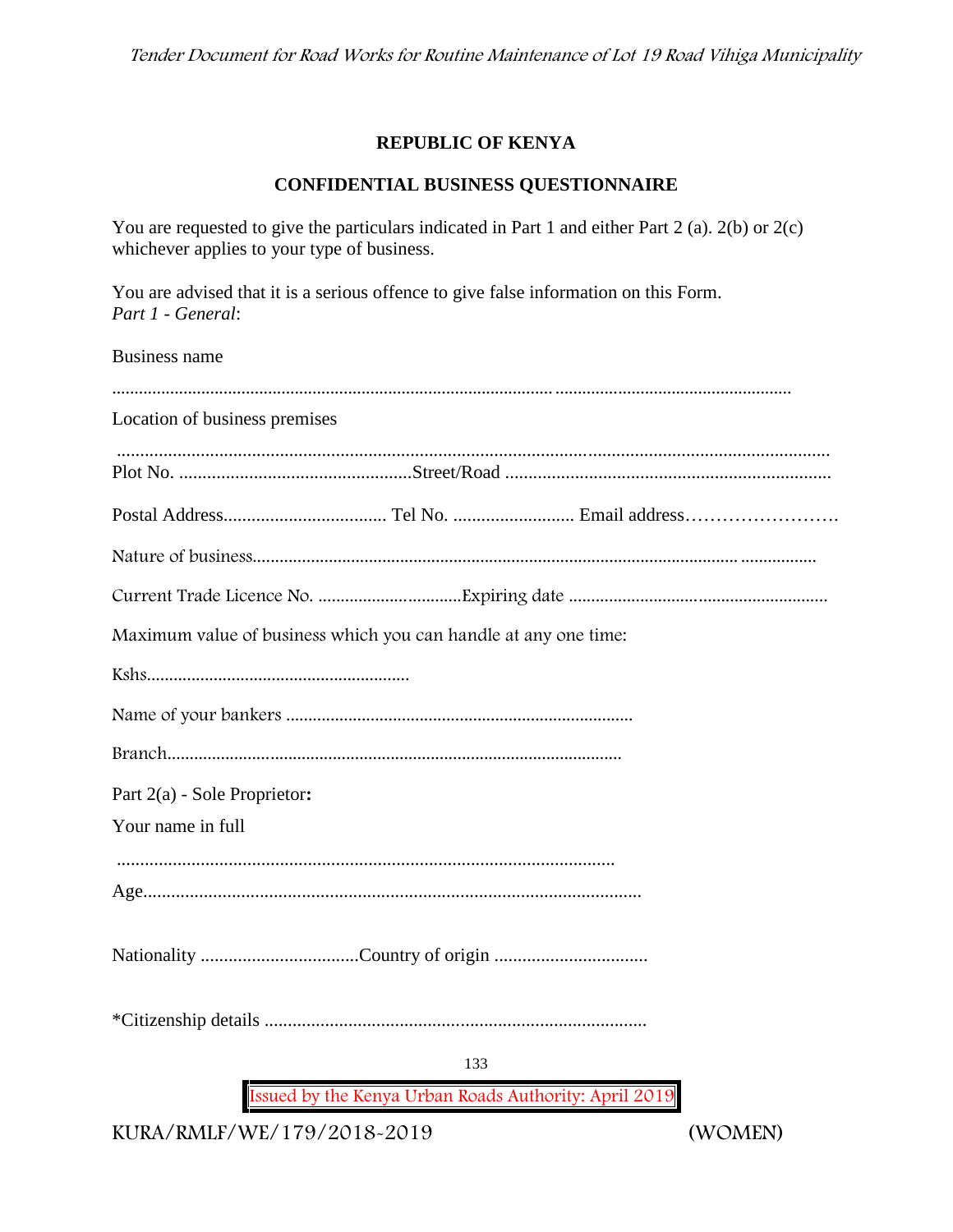Part 2(b) - Partnership:

|                             | Give details of partners as follows:                            |                                                       |               |
|-----------------------------|-----------------------------------------------------------------|-------------------------------------------------------|---------------|
| Name                        | Nationality                                                     | Citizenship Details <sup>•</sup>                      | <b>Shares</b> |
|                             |                                                                 |                                                       |               |
|                             |                                                                 |                                                       |               |
|                             |                                                                 |                                                       |               |
|                             |                                                                 |                                                       |               |
|                             | Part 2(c) - Registered Company:                                 |                                                       |               |
|                             |                                                                 |                                                       |               |
|                             | State the nominal and issued capital of the company-            |                                                       |               |
|                             |                                                                 |                                                       |               |
|                             |                                                                 |                                                       |               |
|                             | Give details of all directors as follows:                       |                                                       |               |
| Name                        | <b>Nationality</b>                                              | Citizenship Details <sup>•</sup>                      | <b>Shares</b> |
|                             |                                                                 |                                                       |               |
|                             |                                                                 |                                                       |               |
|                             |                                                                 |                                                       |               |
| Attach proof of citizenship | (Compulsory)<br>Attach certified copy of Form CR12 (Compulsory) |                                                       |               |
|                             | I certify that the information given above is correct.          |                                                       |               |
|                             | <br>Date                                                        | Signature of Bidder                                   |               |
|                             |                                                                 | 134                                                   |               |
|                             |                                                                 | Issued by the Kenya Urban Roads Authority: April 2019 |               |

KURA/RMLF/WE/179/2018-2019

(WOMEN)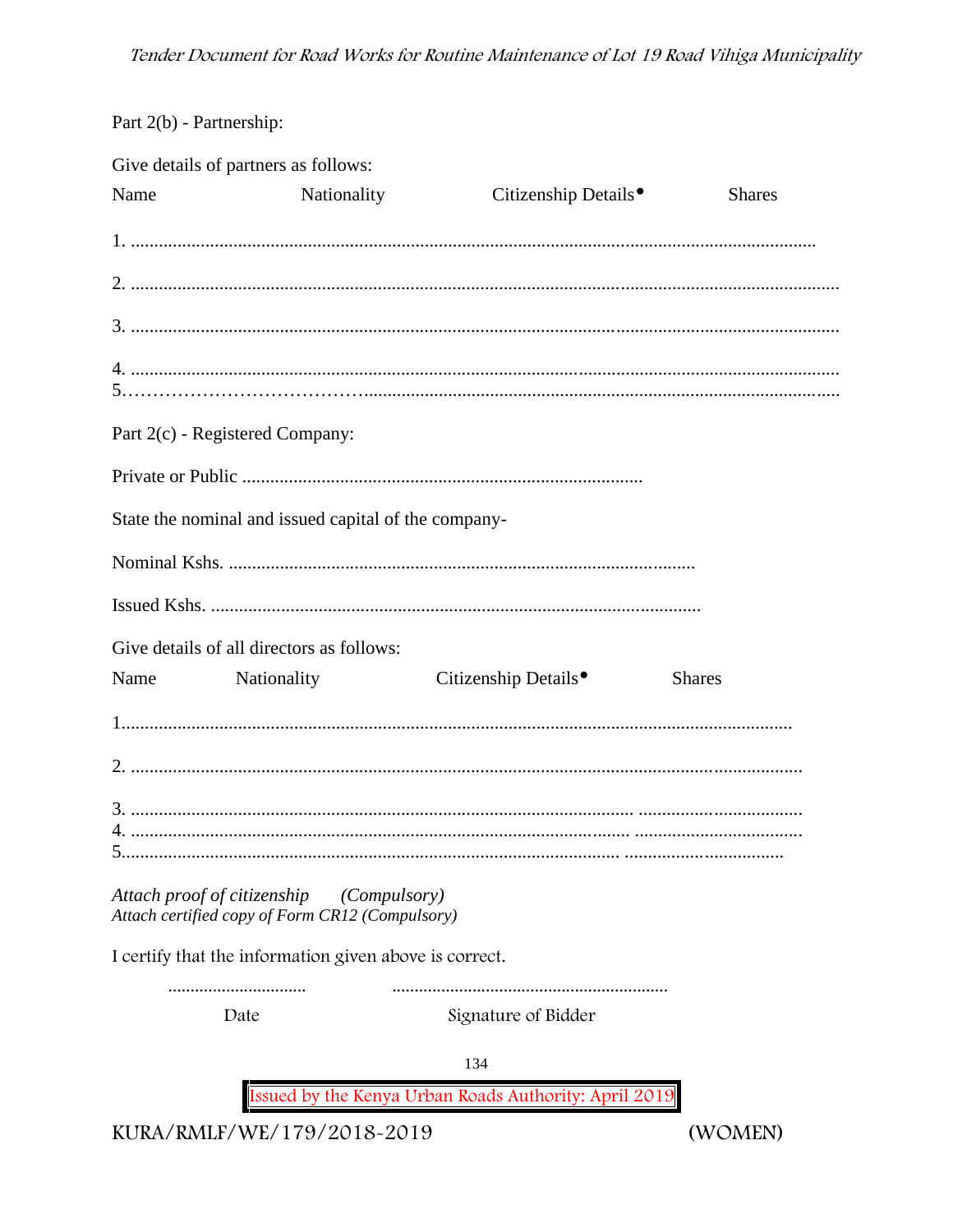Part 3: Interest in the Firm:

Is there any person / persons in the Kenya Urban Roads Authority (KURA) who has interest in this firm? Yes /No\*\*………………………….

I certify that the information given above is correct.

............................... ..............................................................

Date Signature of Bidder

\*\* Delete as necessary

135

**Issued by the Kenya Urban Roads Authority: April 2019**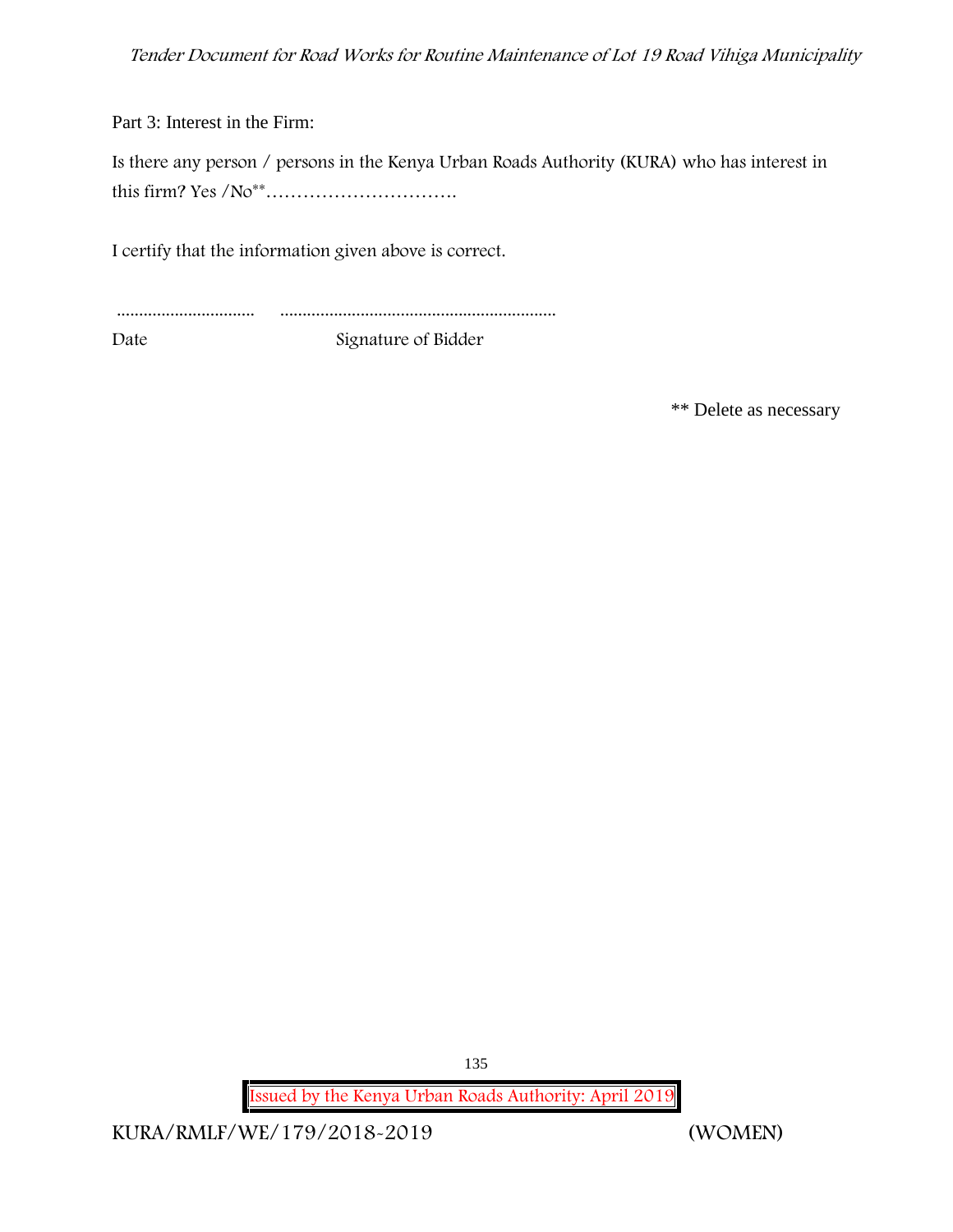### **SCHEDULE 2: FORM OF WRITTEN POWER OF ATTORNEY**

The Bidder shall state here below the name(s) and address of his representative(s) who is/are authorized to receive on his behalf correspondence in connection with the Bid.

………………………………………………………….. (Name of Bidder's Representative in block letters)

………………………………………………………….. (Address of Bidder's Representative)

……………………………………………………………………………… (Signature of Bidder's Representative)

Alternate:

………………………………………………………….. (Name of Bidder's Representative in block letters)

………………………………………………………….. (Address of Bidder's Representative)

………………………………………………………….. (Signature of Bidder's Representative)

\*To be filled by all Bidders.

\*Both representative and alternate must attach copy of National Identification card or Passport.

136

**Issued by the Kenya Urban Roads Authority: April 2019**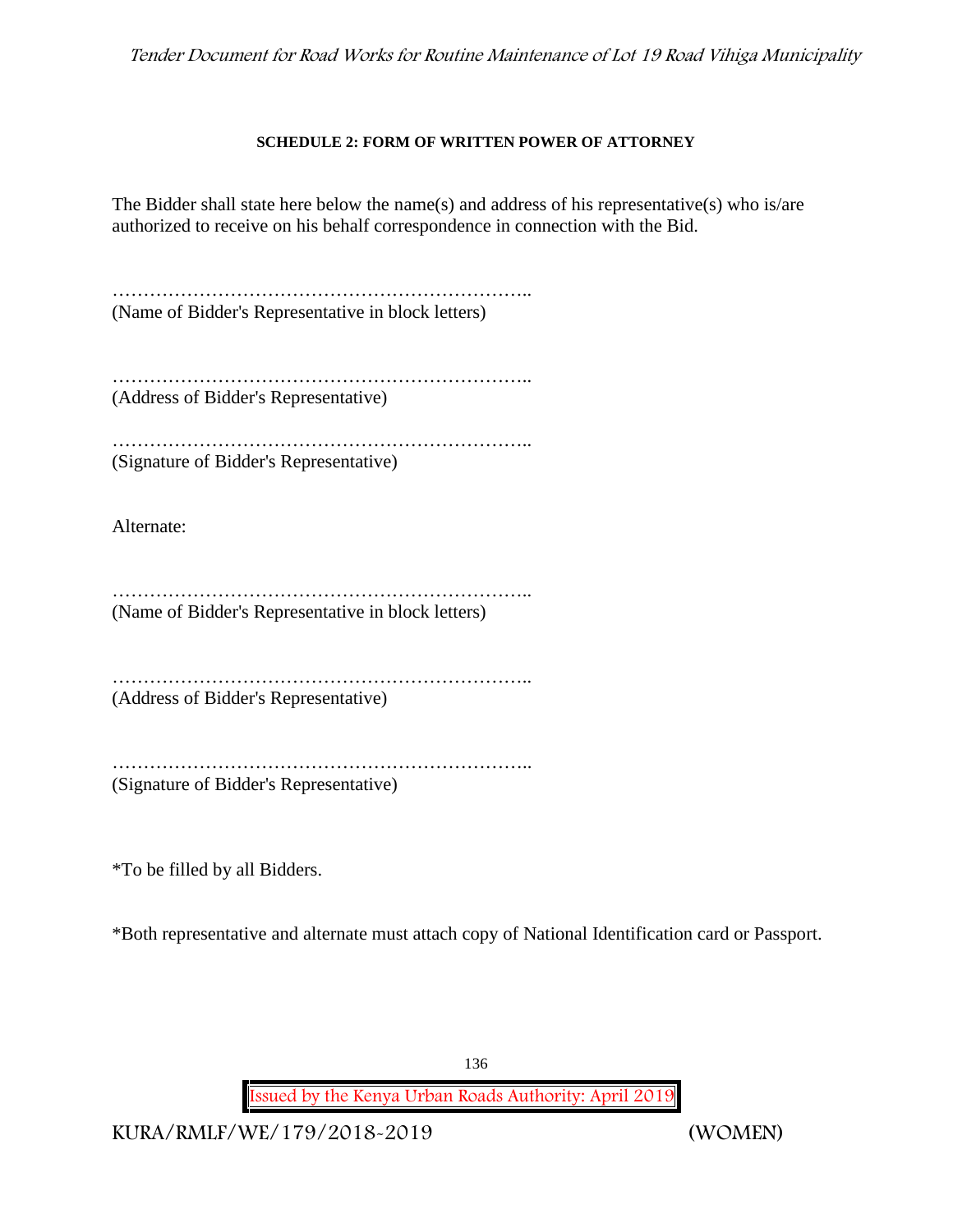# **SCHEDULE 3: CERTIFICATE OF BIDDER'S VISIT TO SITE**

This is to certify that

[*Name/s*]…………………………………………………………………………………………

……………………………………………………………………………………………………

Being the authorized representative/Agent of [*Name of bidder*]

………………………………………………………………………………………………………

………………………………………………………………………………………………………

participated in the organised inspection visit of the site of the works for the

# **ROUTINE MAINTENANCE OF LOT 19 ROAD VIHIGA MUNICIPALITY**

held on………………………..day of……………………………20……………….. Signed………………………………………………………………………………………….. (Employer's Representative)

……………………………………… ………………………………….. (Name of Employer's Representative) (Designation)

NOTE: This part is to be completed at the time of the organized site visit.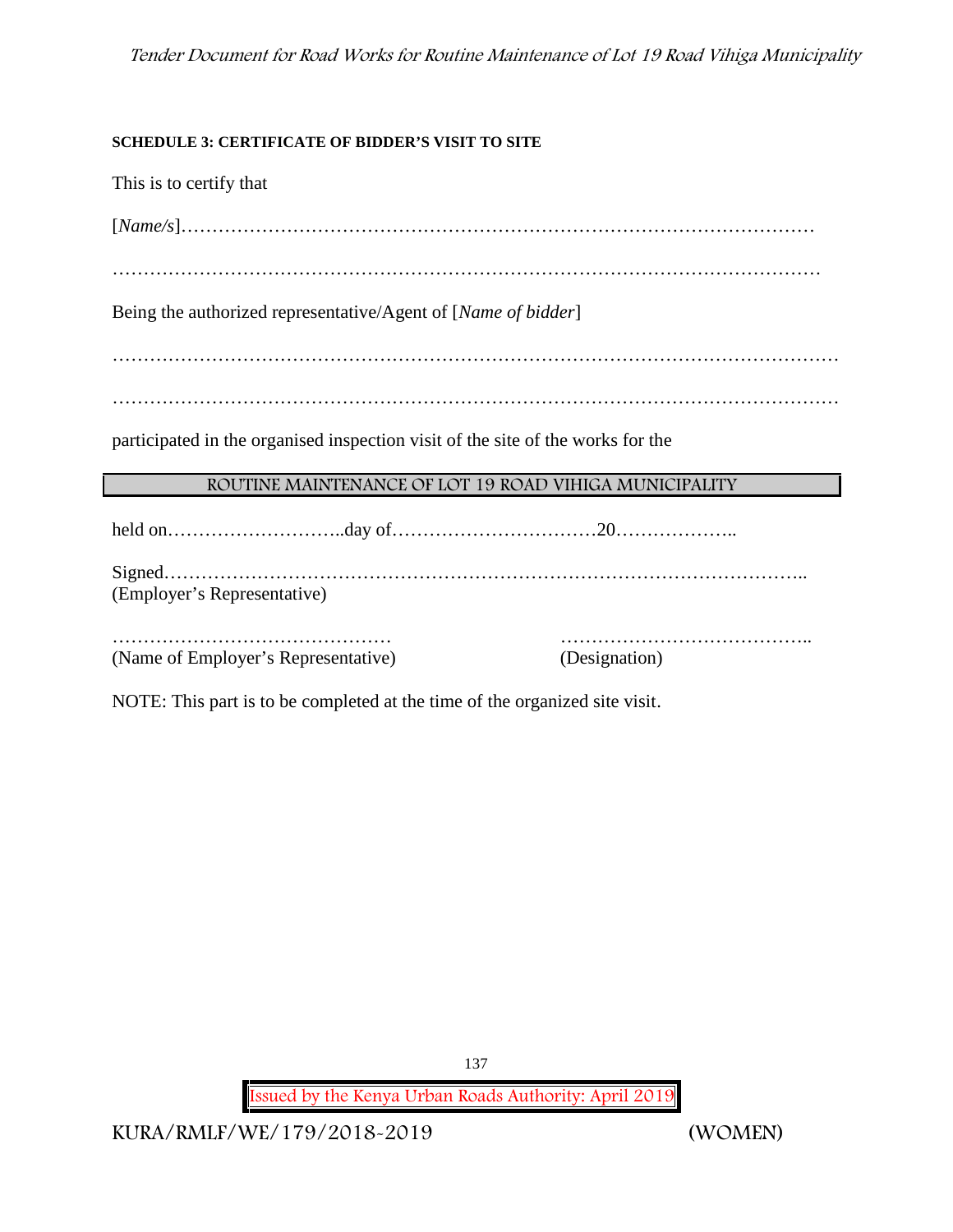### **SCHEDULE 4: KEY PERSONNEL**

| <b>DESIGNATION</b>                                           | <b>NAME</b> | <b>NATIONALITY</b> | SUMMARY OF QUALIFICATIONS<br>AND EXPERIENCE |                                |                                 |
|--------------------------------------------------------------|-------------|--------------------|---------------------------------------------|--------------------------------|---------------------------------|
|                                                              |             |                    | Qualifications                              | General<br>Experience<br>(Yrs) | Specific<br>Experience<br>(Yrs) |
| Headquarters                                                 |             |                    |                                             |                                |                                 |
| Partner/Director or<br>other key staff (give<br>designation) |             |                    |                                             |                                |                                 |
| Site Office                                                  |             |                    |                                             |                                |                                 |
| Site Agent                                                   |             |                    |                                             |                                |                                 |
|                                                              |             |                    |                                             |                                |                                 |
|                                                              |             |                    |                                             |                                |                                 |
| Foreman                                                      |             |                    |                                             |                                |                                 |
|                                                              |             |                    |                                             |                                |                                 |
|                                                              |             |                    |                                             |                                |                                 |
| Site Surveyor                                                |             |                    |                                             |                                |                                 |
|                                                              |             |                    |                                             |                                |                                 |

**Note:** The Bidder shall list in this schedule the key personnel he will employ from the Contractor's headquarters and from the Contractor's site office to direct and execute the work together with documentary evidence of their qualifications, experience, position held and nationality in accordance with Clause 15.2 and 16.3 of the Conditions of Contract Part II (where required, use separate sheets to add extra data for column 4). Bidders shall attach signed and certified CVs of all key staff.

I certify that the above information is correct.

(Signature of Bidder) (Date)

………………………… ………………………

138

**Issued by the Kenya Urban Roads Authority: April 2019**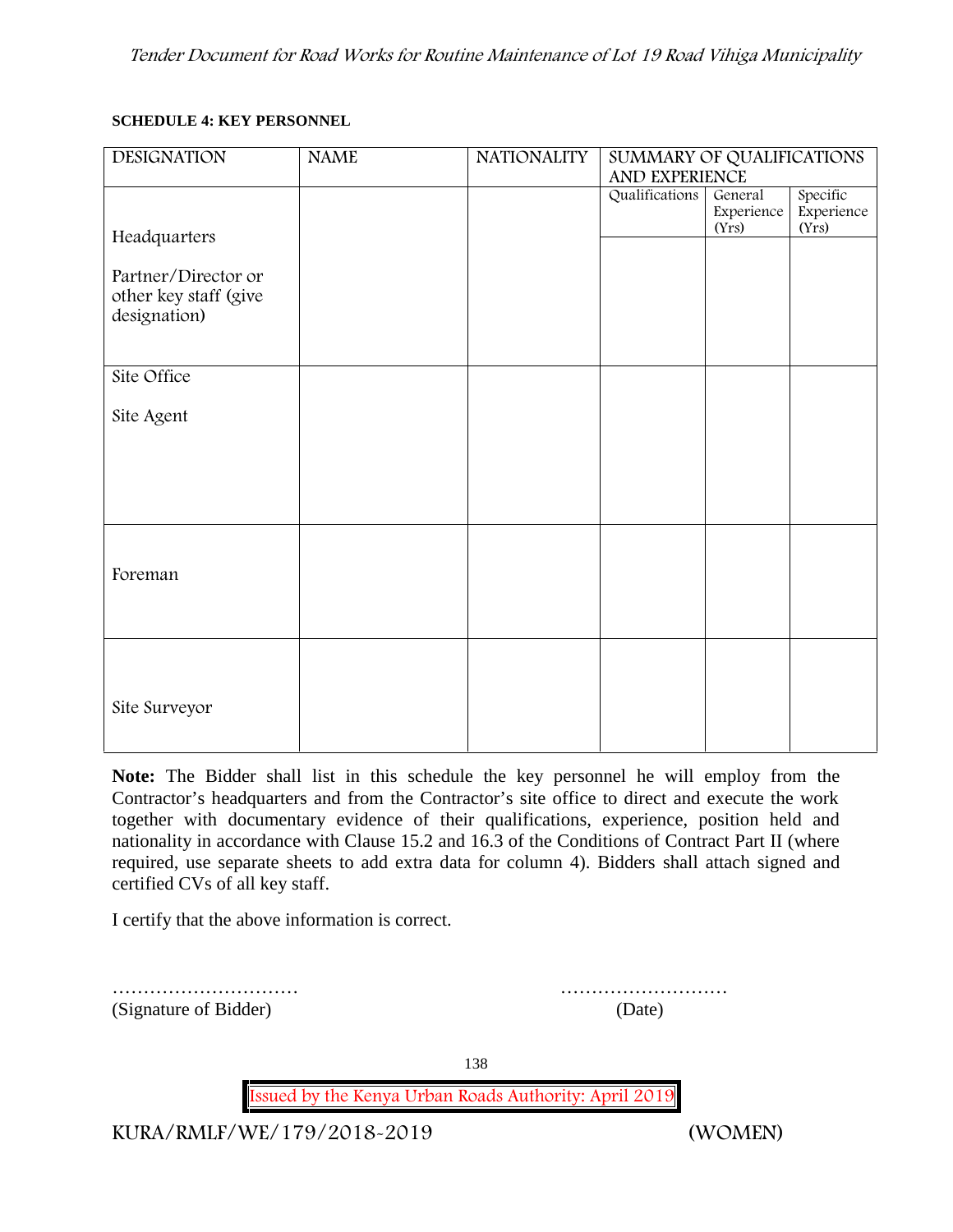### **SCHEDULE 5: SCHEDULE OF ROADWORKS CARRIED OUT BY THE BIDER IN THE LAST FIVE YEARS:**

## **SCHEDULE 5 A): NON-COMPLETED WORKS**

| DESCRIPTION OF WORKS   | NAME OF CLIENT | VALUE OF       | YEAR COMPLETED/ |
|------------------------|----------------|----------------|-----------------|
|                        |                | WORKS (KSHS) * | <b>REMARKS</b>  |
|                        |                |                |                 |
| A) Non-completed Works |                |                |                 |
|                        |                |                |                 |
|                        |                |                |                 |
|                        |                |                |                 |
|                        |                |                |                 |
|                        |                |                |                 |
|                        |                |                |                 |
|                        |                |                |                 |
|                        |                |                |                 |
|                        |                |                |                 |
|                        |                |                |                 |
|                        |                |                |                 |
|                        |                |                |                 |
|                        |                |                |                 |
|                        |                |                |                 |
|                        |                |                |                 |
|                        |                |                |                 |
|                        |                |                |                 |
|                        |                |                |                 |
|                        |                |                |                 |
|                        |                |                |                 |
|                        |                |                |                 |
|                        |                |                |                 |
|                        |                |                |                 |
|                        |                |                |                 |
|                        |                |                |                 |
|                        |                |                |                 |
|                        |                |                |                 |
|                        |                |                |                 |

I certify that the above works were successfully carried out by this Bidder and hereby attach relevant copies of completion certificates.

| (Signature of Bidder)                                 | (Date)  |
|-------------------------------------------------------|---------|
|                                                       | 139     |
| Issued by the Kenya Urban Roads Authority: April 2019 |         |
| KURA/RMLF/WE/179/2018-2019                            | (WOMEN) |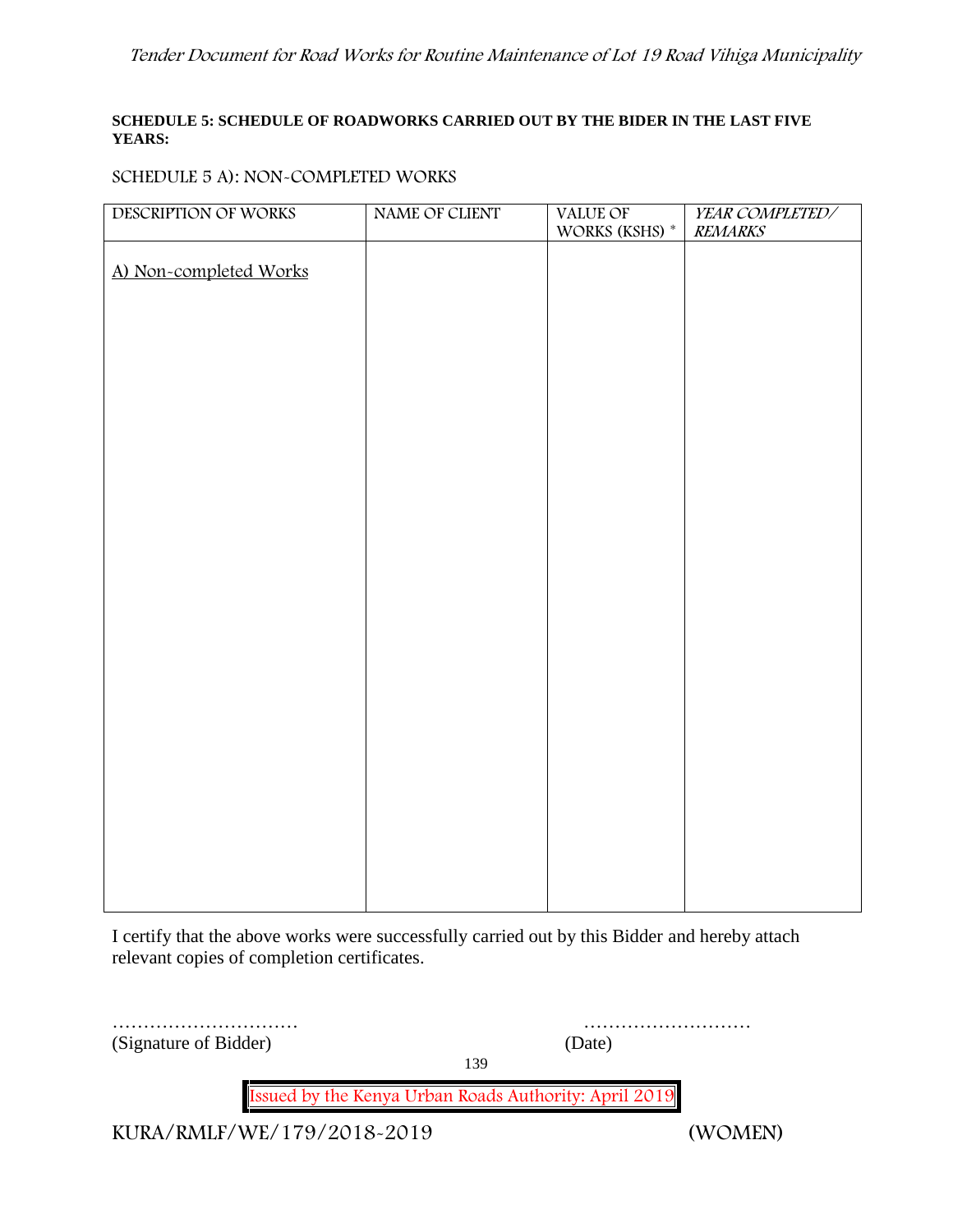# **SCHEDULE 5: SCHEDULE OF ROADWORKS CARRIED OUT BY THE BIDER IN THE LAST FIVE YEARS:**

# **SCHEDULE 5 B): COMPLETED WORKS**

| <b>B)</b> Completed Works | DESCRIPTION OF WORKS | NAME OF CLIENT | VALUE OF<br>WORKS (KSHS) * | YEAR COMPLETED/<br><b>REMARKS</b> |
|---------------------------|----------------------|----------------|----------------------------|-----------------------------------|
|                           |                      |                |                            |                                   |
|                           |                      |                |                            |                                   |
|                           |                      |                |                            |                                   |
|                           |                      |                |                            |                                   |
|                           |                      |                |                            |                                   |
|                           |                      |                |                            |                                   |
|                           |                      |                |                            |                                   |
|                           |                      |                |                            |                                   |
|                           |                      |                |                            |                                   |
|                           |                      |                |                            |                                   |
|                           |                      |                |                            |                                   |
|                           |                      |                |                            |                                   |
|                           |                      |                |                            |                                   |
|                           |                      |                |                            |                                   |
|                           |                      |                |                            |                                   |
|                           |                      |                |                            |                                   |
|                           |                      |                |                            |                                   |
|                           |                      |                |                            |                                   |
|                           |                      |                |                            |                                   |
|                           |                      |                |                            |                                   |
|                           |                      |                |                            |                                   |
|                           |                      |                |                            |                                   |
|                           |                      |                |                            |                                   |
|                           |                      |                |                            |                                   |
|                           |                      |                |                            |                                   |

I certify that the above works were successfully carried out by this Bidder and hereby attach relevant copies of completion certificates.

(Signature of Bidder) (Date)

………………………… ………………………

140

**Issued by the Kenya Urban Roads Authority: April 2019**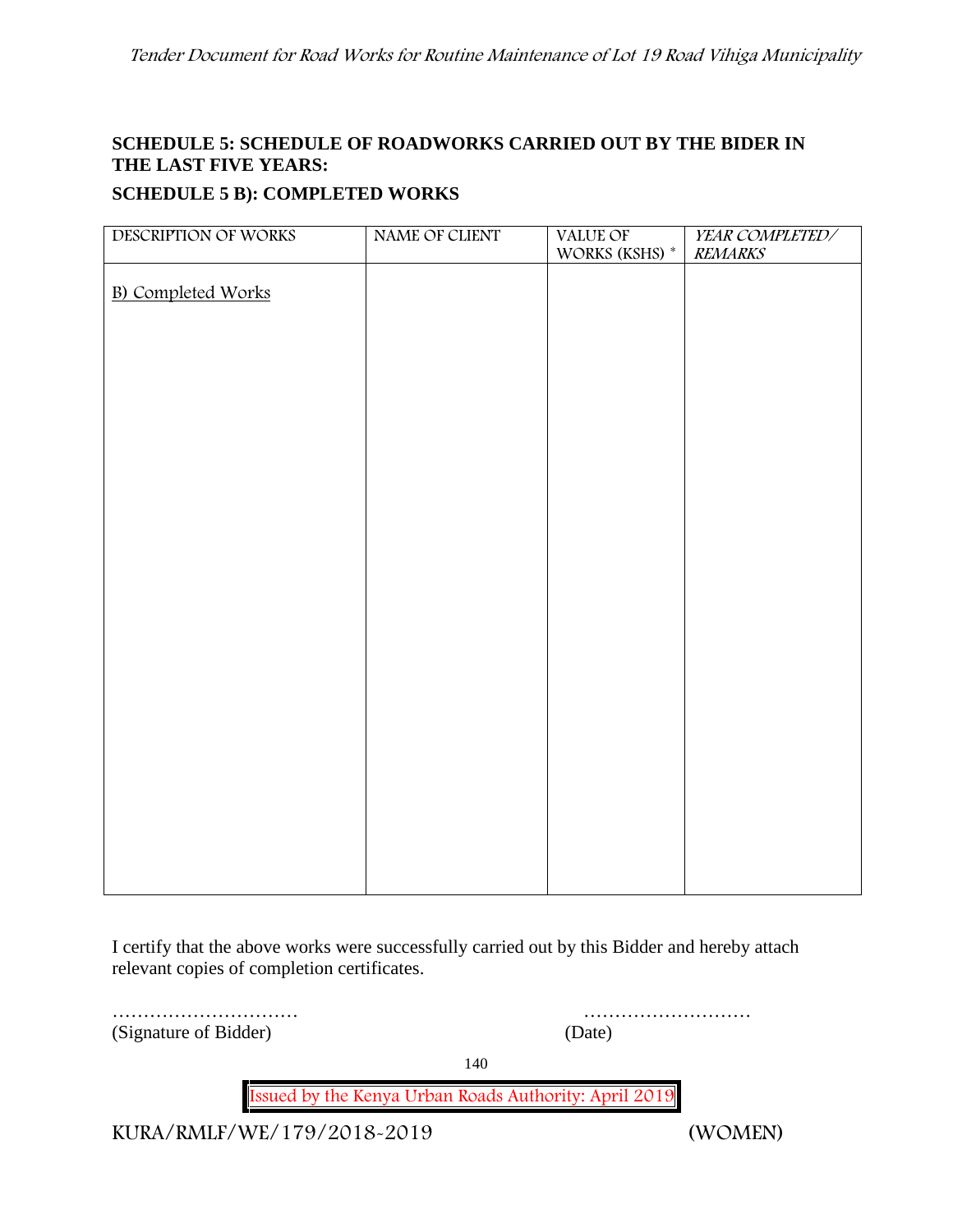# **SCHEDULE 5: SCHEDULE OF ROADWORKS CARRIED OUT BY THE BIDER IN THE LAST FIVE YEARS:**

# **SCHEDULE 5 C): SPECIFIC CONSTRUCTION EXPERIENCE**

| DESCRIPTION OF WORKS                   | NAME OF CLIENT | VALUE OF<br>WORKS (KSHS) * | YEAR COMPLETED/<br><b>REMARKS</b> |
|----------------------------------------|----------------|----------------------------|-----------------------------------|
| C) Specific Construction<br>Experience |                |                            |                                   |
|                                        |                |                            |                                   |
|                                        |                |                            |                                   |
|                                        |                |                            |                                   |
|                                        |                |                            |                                   |
|                                        |                |                            |                                   |
|                                        |                |                            |                                   |
|                                        |                |                            |                                   |

I certify that the above works were successfully carried out by this Bidder and hereby attach relevant copies of completion certificates.

| (Signature of Bidder)      | (Date)                                                |         |
|----------------------------|-------------------------------------------------------|---------|
|                            | 141                                                   |         |
|                            | Issued by the Kenya Urban Roads Authority: April 2019 |         |
| KURA/RMLF/WE/179/2018-2019 |                                                       | (WOMEN) |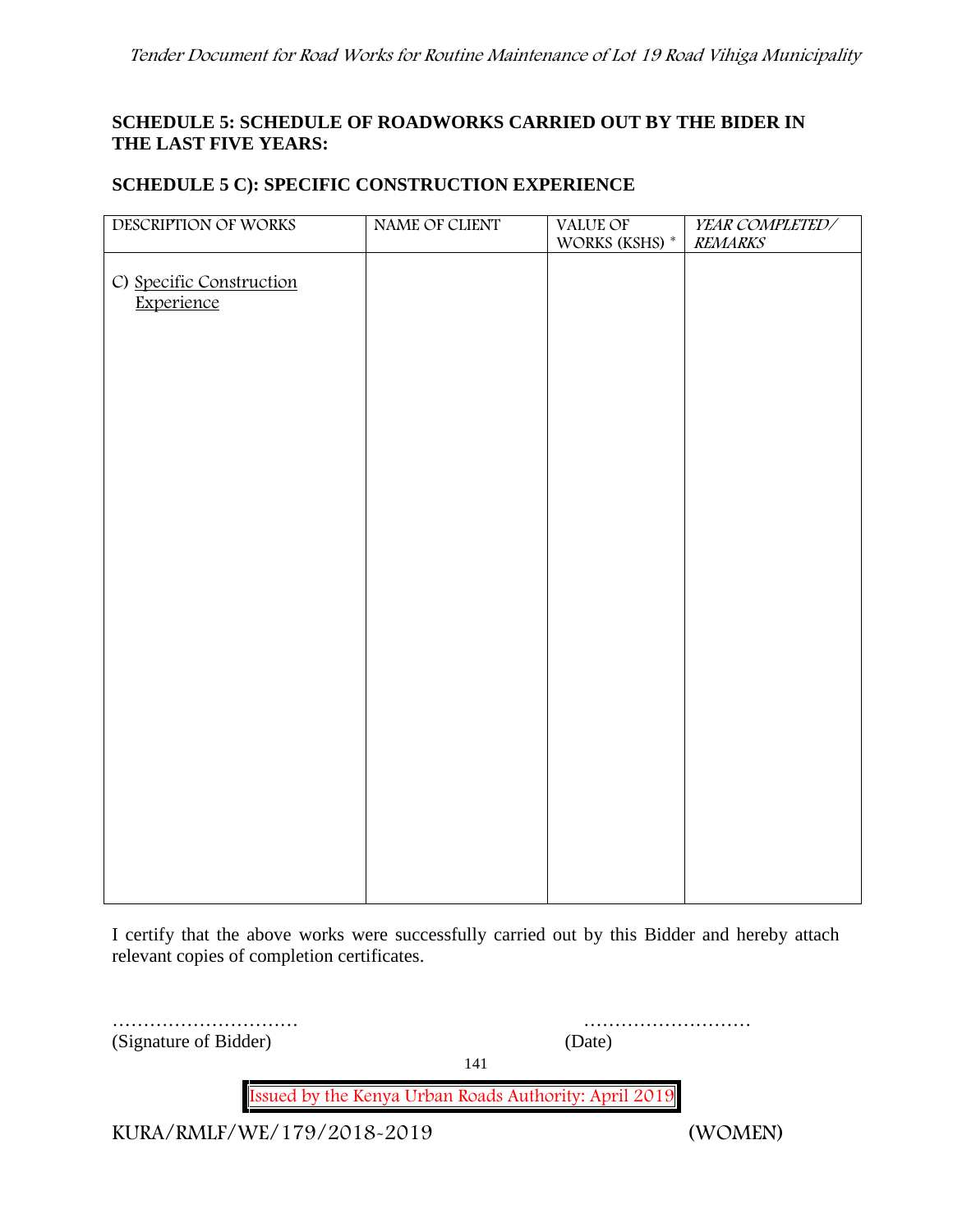### **SCHEDULE 6: SCHEDULE OF ONGOING PROJECTS**

| DESCRIPTION OF<br>WORKS | NAME OF<br>$CLIENT$ | DATE OF<br>COMMENC<br><b>EMENT</b> | DATE OF<br>COMPLETION | <b>VALUE OF</b><br>WORKS (KSHS) | <b>VALUE</b><br>COMPLETED<br>UP TO DATE<br>$\%$ | PHYSICALLY<br>COMPLETED<br>UP TO DATE<br>$\%$ |  |
|-------------------------|---------------------|------------------------------------|-----------------------|---------------------------------|-------------------------------------------------|-----------------------------------------------|--|
|                         |                     |                                    |                       |                                 |                                                 |                                               |  |
|                         |                     |                                    |                       |                                 |                                                 |                                               |  |
|                         |                     |                                    |                       |                                 |                                                 |                                               |  |
|                         |                     |                                    |                       |                                 |                                                 |                                               |  |
|                         |                     |                                    |                       |                                 |                                                 |                                               |  |
|                         |                     |                                    |                       |                                 |                                                 |                                               |  |
|                         |                     |                                    |                       |                                 |                                                 |                                               |  |

# *(The bidders must indicate all their on-going works as at the time of bidding. Any non disclosure shall constitute non-responsiveness).*

I certify that the above information is correct.

|                       | .      |
|-----------------------|--------|
| (Signature of Bidder) | (Date) |

………………………… ………………………

142

**Issued by the Kenya Urban Roads Authority: April 2019**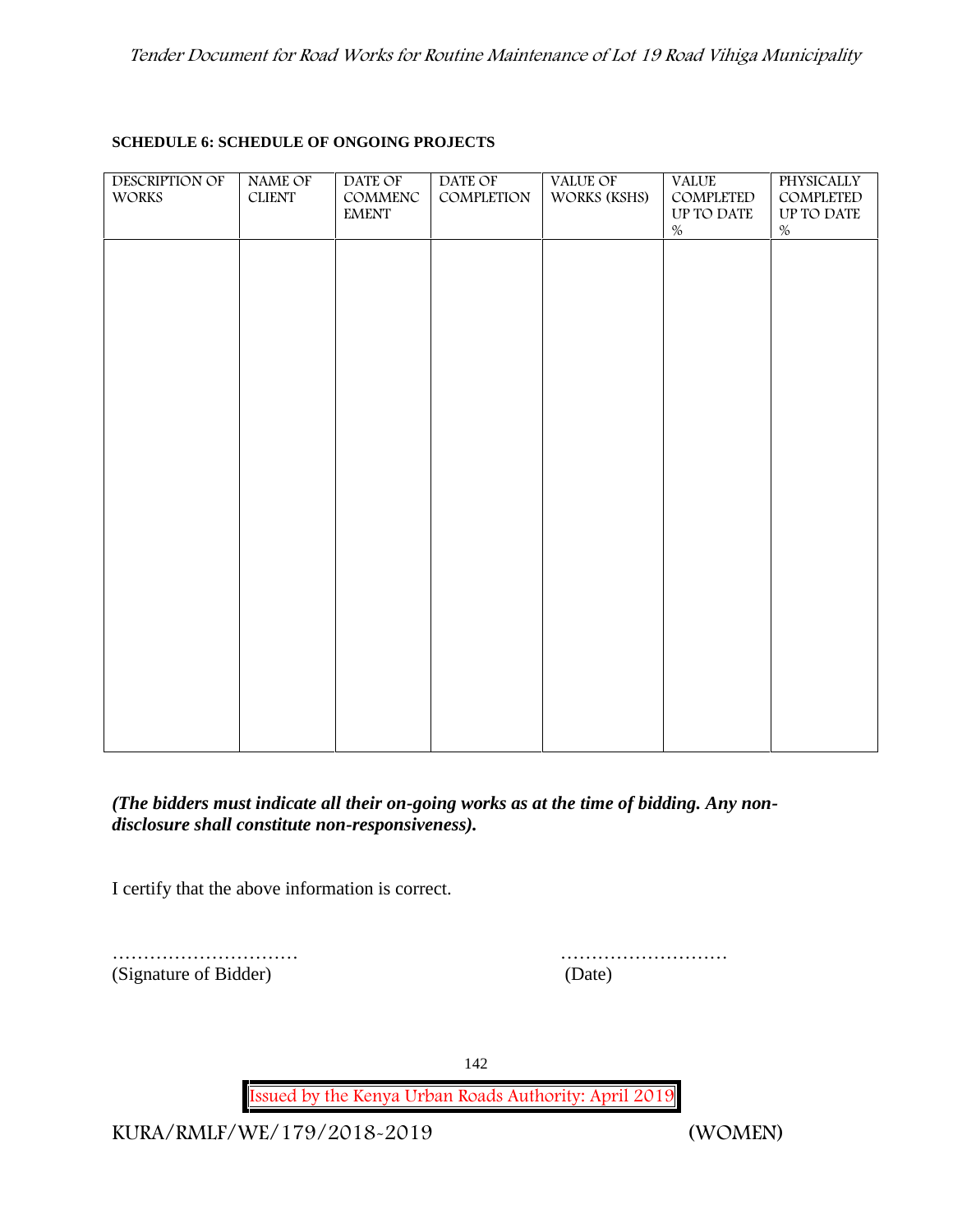### **SCHEDULE 7: FINANCIAL STANDING**

- 1 Submit copies of audited profit and loss statements and balance sheet for the last five calendar years and estimated projection for the next two years with certified English translation where appropriate.
- 2 Give turnover figures for each of the last two (2) financial years. Quote in millions and decimal thereof.

|                               | Year $1$ () | Year $2(\dots \dots)$ |
|-------------------------------|-------------|-----------------------|
|                               | Ksh.        | Ksh.                  |
| Road works                    |             |                       |
| Other civil Engineering works |             |                       |
| Other (specify)               |             |                       |
| Total                         |             |                       |

## SUMMARY OF ASSETS AND LIABILTIES OF THE AUDITED FINANCIAL STATEMENTS OF THE LAST TWO (2) FINANCIAL YEARS.

|                              | Year $1$ () | Year $2(\ldots,\ldots)$ |
|------------------------------|-------------|-------------------------|
|                              | KShs.       | KShs.                   |
| 1. Total Assets              |             |                         |
| 2. Current Assets            |             |                         |
| 3. Bank Credit Line Value    |             |                         |
| 4. Total Liabilities         |             |                         |
| 5. Current Liabilities       |             |                         |
| 6. Net Worth $(1-4)$         |             |                         |
| 7. Working capital $(2+3-4)$ |             |                         |

(a) Name/Address of Commercial Bank providing credit line

………………………………………………………………………………………………

………………………………………………………………………………………………

(b) Total amount of credit line KShs………………………………………………

Attach a certified copy of Undertaking of the Bank to provide the credit.

143

**Issued by the Kenya Urban Roads Authority: April 2019**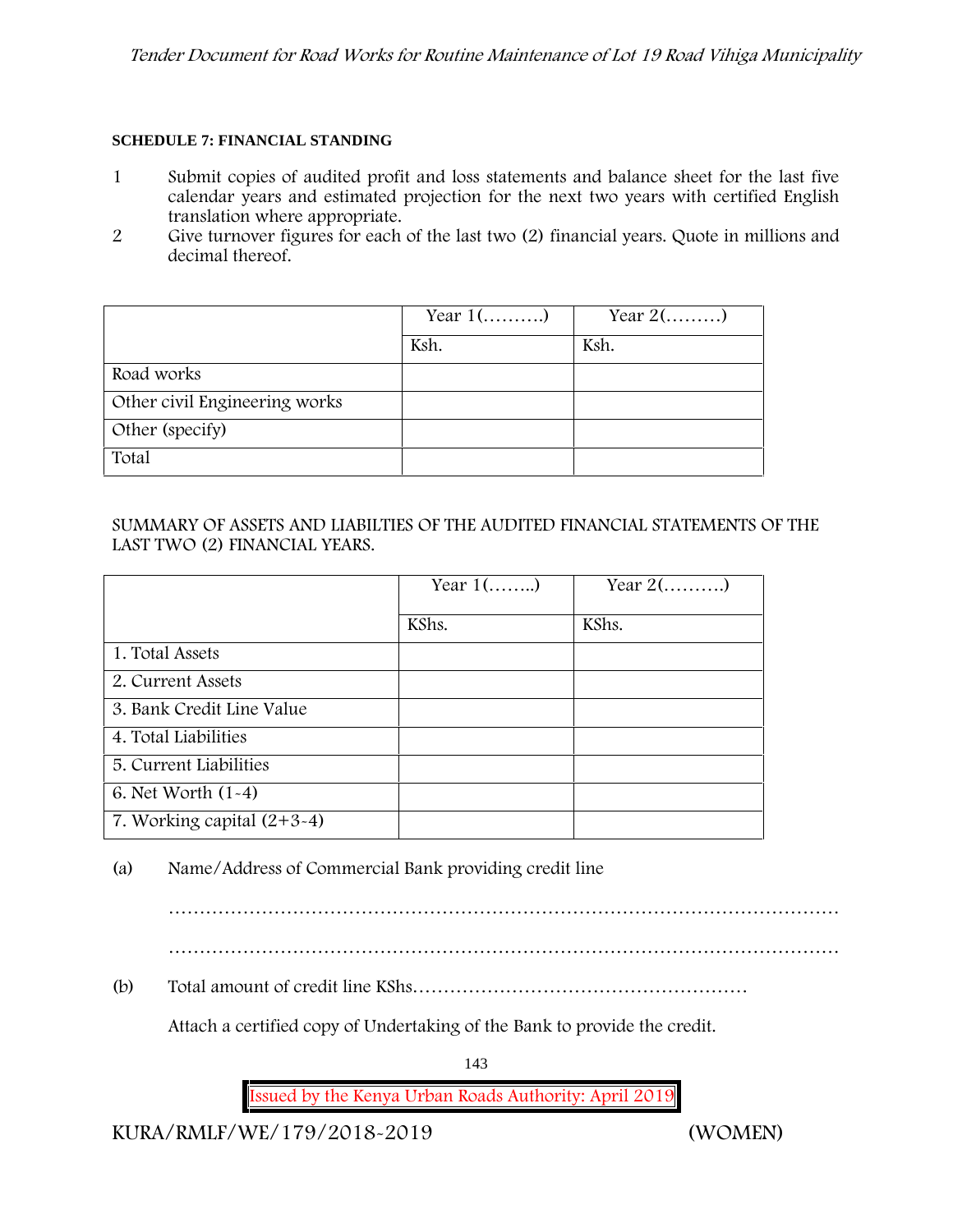(c) Attach bank statements for the last six (6) months **SCHEDULE 8: OTHER SUPPLEMENTARY INFORMATION**

Financial reports for the last three years, balance sheets, profit and loss statements, auditors' reports etc. List them below and attach copies. ………………………………………………………………………………………………… ………………………………………………………………………………………………… ………………………………………………………………………………………………… ………………………………………………………………………………………………… Evidence of access to financial resources to meet the qualification requirements. Cash in hand, lines of credit etc. List below and attach copies of supporting documents ………………………………………………………………………………………………… …………………………………………………………………………………………………. …………………………………………………………………………………………………. ………………………………………………………………………………………………… Name, address, telephone, telex, fax numbers and email of the Bidders Bankers who may provide reference if contacted by the Contracting Authority. ……………………………………………………………………………………………….. ………………………………………………………………………………………………. I certify that the above information is correct.

……………………………. …………………………………….. Date Signature of Bidder

(To be signed by authorized representative and officially stamped)

144

**Issued by the Kenya Urban Roads Authority: April 2019**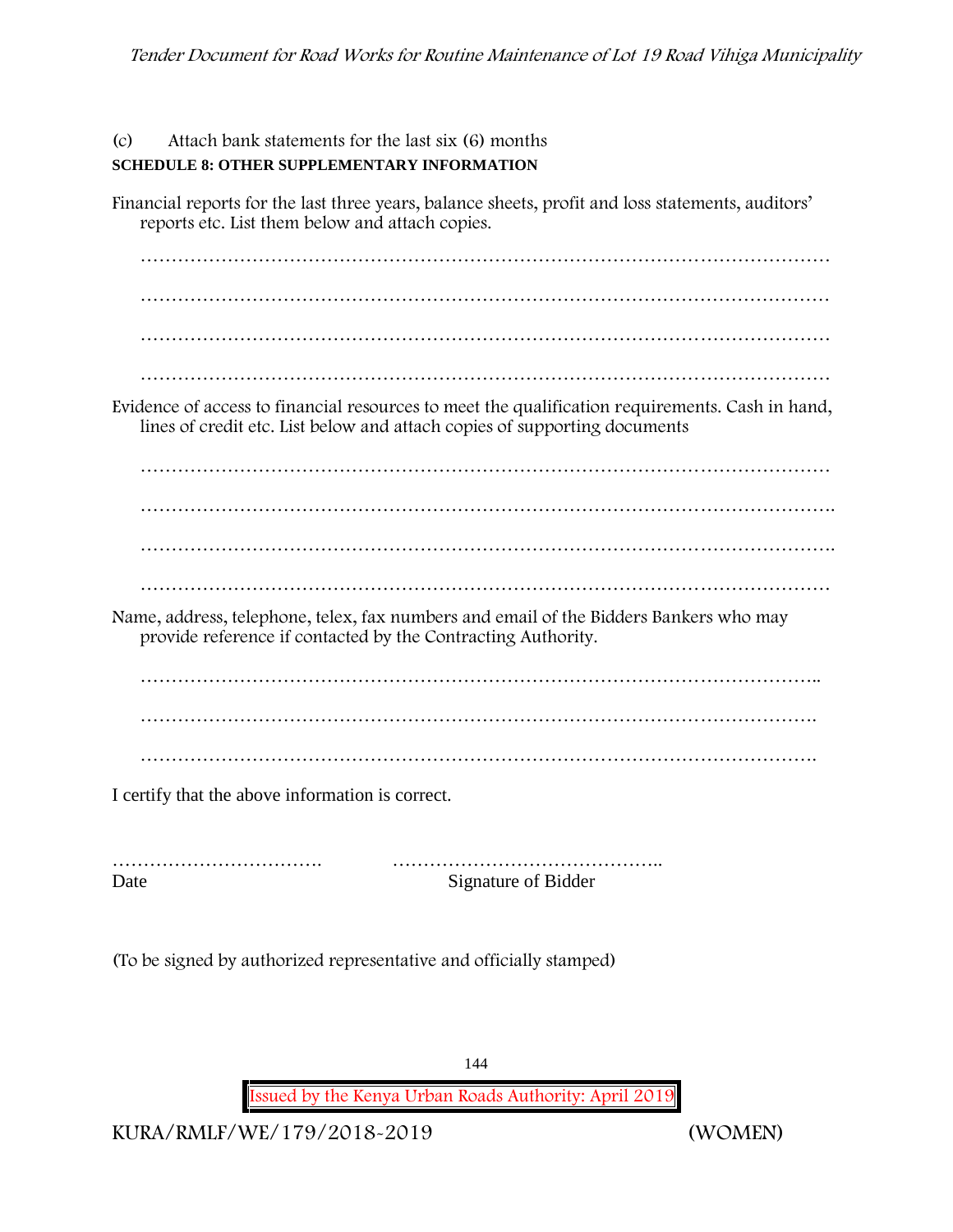#### **SCHEDULE 9: LITIGATION HISTORY**

Information on current litigation in which the Bidder is involved.

| <b>OTHER PARTY (IES)</b> | CAUSE OF DISPUTE | AMOUNT INVOLVED (KSHS) |
|--------------------------|------------------|------------------------|
|                          |                  |                        |
|                          |                  |                        |
|                          |                  |                        |
|                          |                  |                        |
|                          |                  |                        |

I certify that the above information is correct.

……………………………. …………………………………….. Date Signature of Bidder

(To be signed by authorized representative and officially stamped)

145

**Issued by the Kenya Urban Roads Authority: April 2019**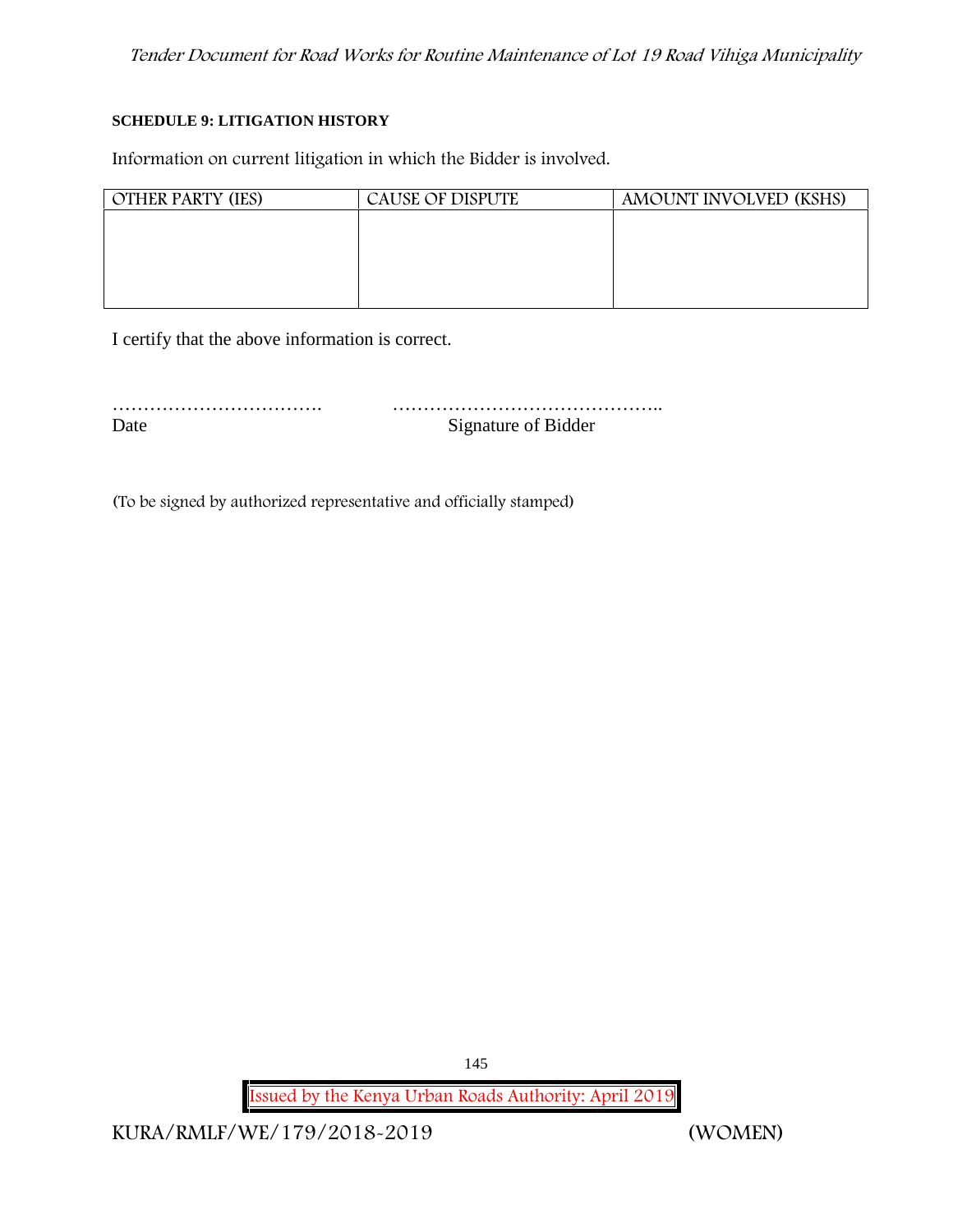### **SCHEDULE 10: DECLARATION FORM (DEBARMENT)**

|                                                                                                                |                                                                                        | Date |
|----------------------------------------------------------------------------------------------------------------|----------------------------------------------------------------------------------------|------|
| To<br>The Director General,<br>Kenya Urban Roads Authority (KURA),<br>P.O. Box 41727 - 00100<br><b>NAIROBI</b> |                                                                                        |      |
| We (name and address)                                                                                          |                                                                                        |      |
|                                                                                                                | declare the following:                                                                 |      |
| a)                                                                                                             | Have not been debarred from participating in public procurement.                       |      |
| b)<br>regarding public procurement.                                                                            | Have not been involved in and will not be involved in corrupt and fraudulent practices |      |
|                                                                                                                |                                                                                        |      |
| Name of Bidder                                                                                                 | Signature                                                                              | Date |

(To be signed by authorized representative and officially stamped)

146

**Issued by the Kenya Urban Roads Authority: April 2019**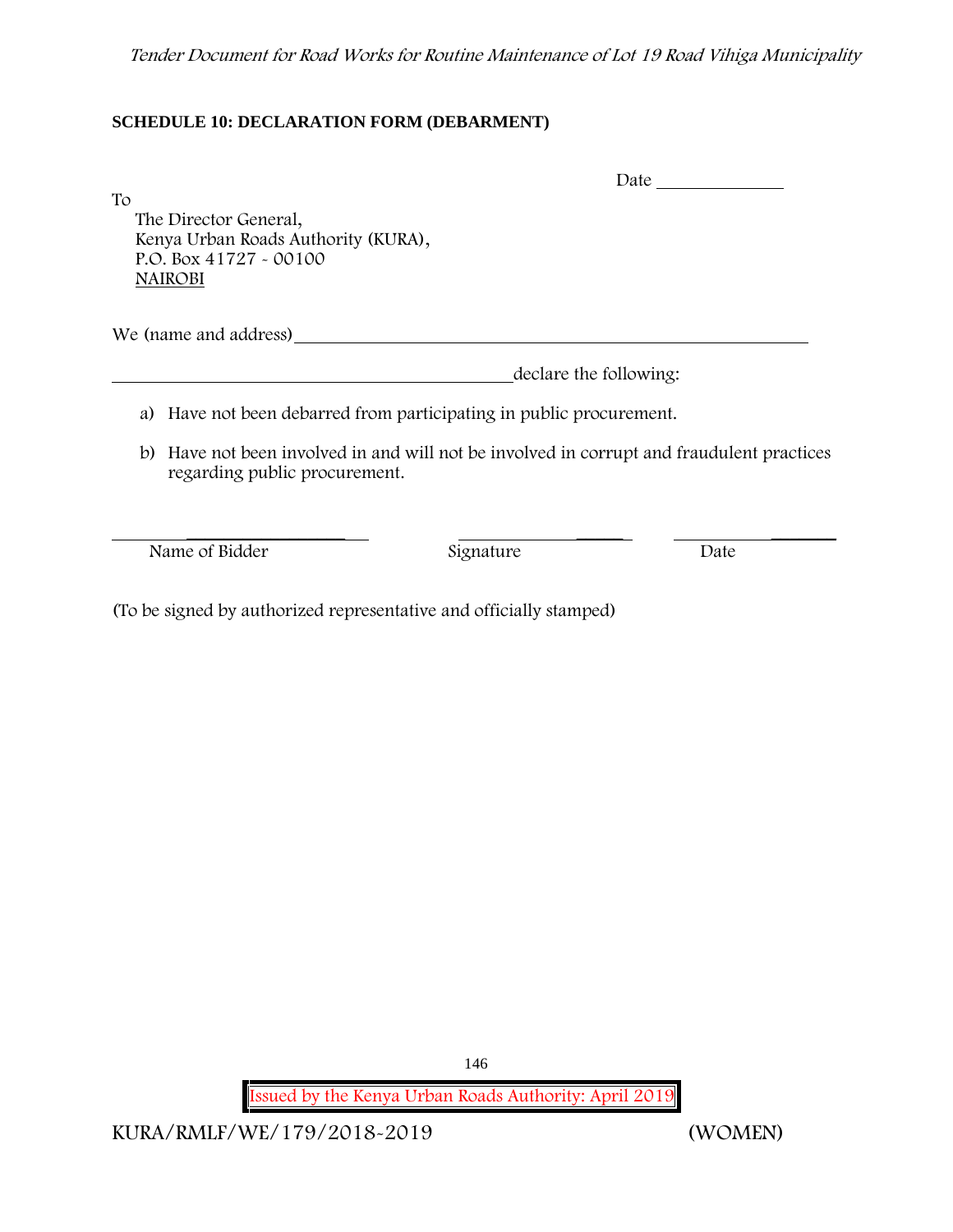**DECLARATION FORM FOR BANKRUPT OR INSOLVENT** Date To The Kenya Urban Roads Authority P.O Box 41727 – 00100, IKM Place, 5th Ngong Ave, Nairobi, KENYA. Ladies and Gentlemen, The Tenderer i.e. (full name and complete physical and postal address) ……………………………………………………………………………………………………… ……………………declare the following: a) That I/ We have not been debarred from participating in public procurement by anybody, institution or person. b) That I/ We have not been involved in and will not be involved in corrupt and fraudulent practices regarding public procurement anywhere. c) That I/ We are not insolvent, in receivership, bankrupt or in the process of being wound up and is not the subject of legal proceedings relating to the foregoing. d) That I/We are not under any ongoing investigation by the Ethics and Anti-Corruption Commission (EACC) for any corrupt and/or economic crimes or practices. e) That I/ We are not associated with any other Tenderer participating in this Tender. f) That I/We do hereby confirm that all the information given in this tender is accurate, factual and true to the best of our knowledge. Yours sincerely, …………………………………………………… Name of Tenderer ……………………………………………………………………………….. Signature of duly authorised person signing the Tender ………………………………………………………………………….. Name and Capacity of duly authorised person signing the Tender ……………………………………… Stamp or Seal of Tenderer

147

**Issued by the Kenya Urban Roads Authority: April 2019**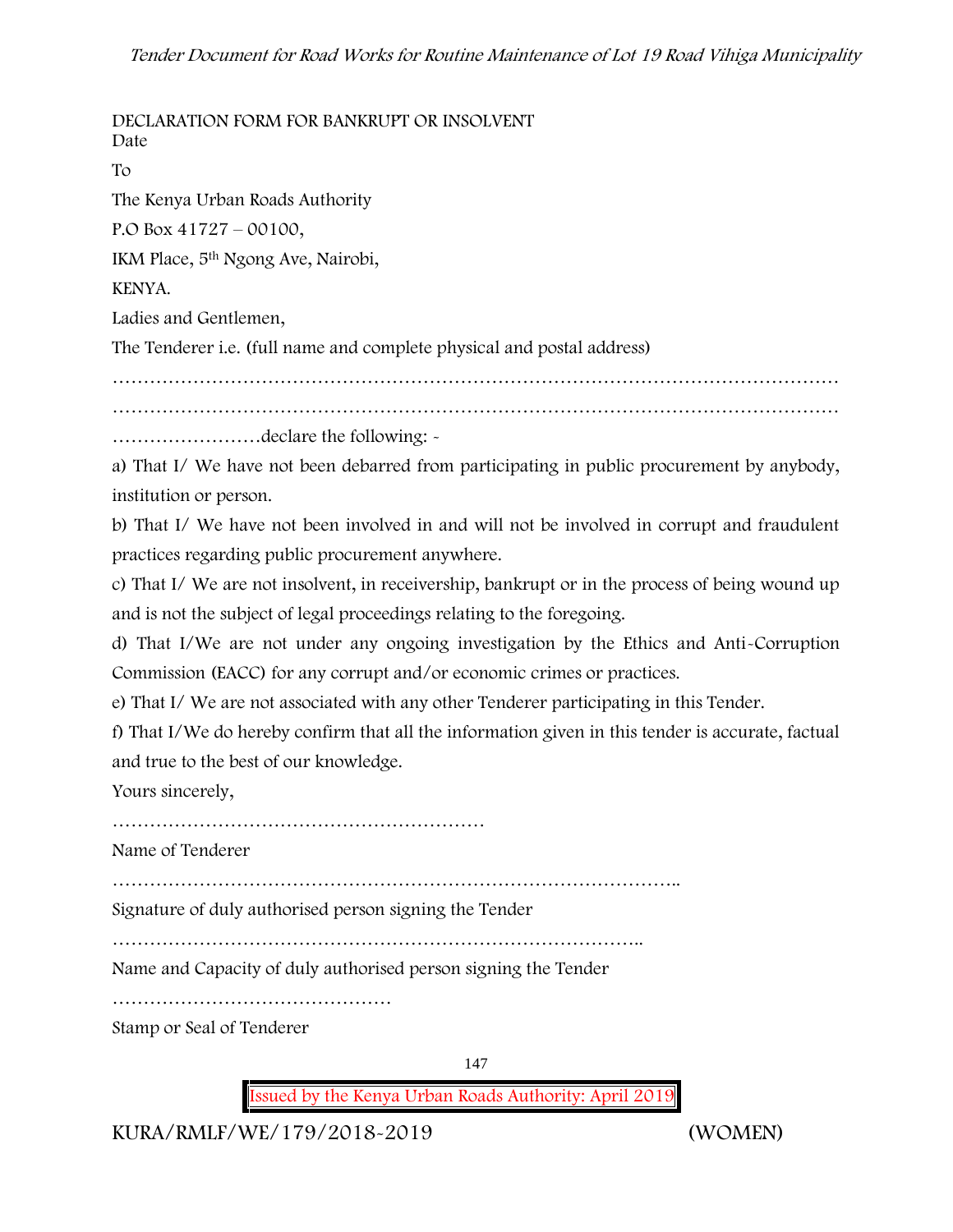*Tender Document for Road Works for Routine Maintenance of Lot 19 Road Vihiga Municipality*

# **SECTION XII: FORM OF AGREEMENT**

148

**Issued by the Kenya Urban Roads Authority: April 2019**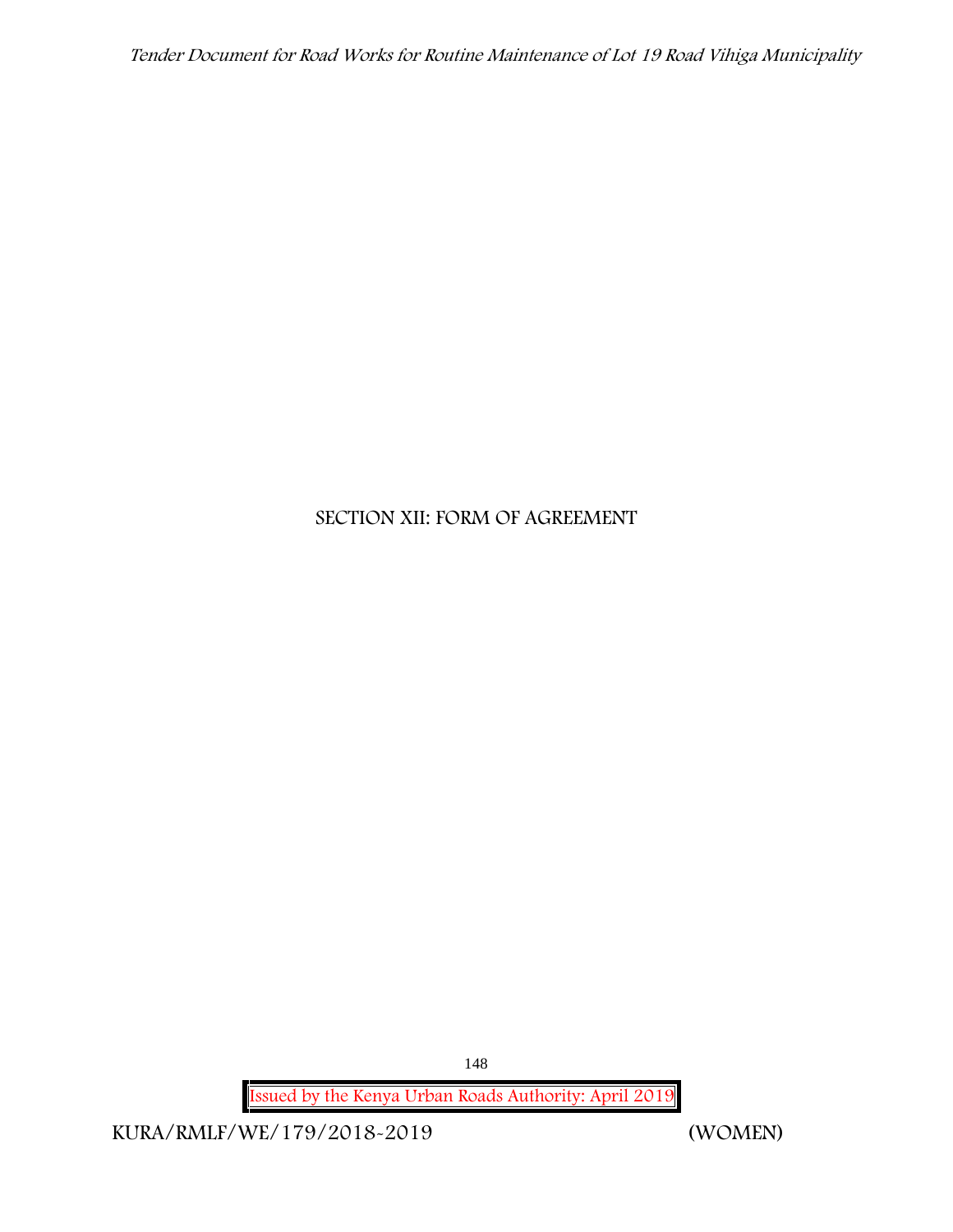### **FORM OF AGREEMENT**

*\*\*(To be signed after the award of a contract)*

THIS AGREEMENT is made on the …………………… day of …………………. 20 …………… between the Kenya Urban Roads Authority of P. O. Box 41727-00100, Nairobi, Kenya hereinafter called "the

Employer" of the one part and M/S ................................................................................. (Contractor) of P. O. .................................................... (address) hereinafter called "the Contractor" of the other part.

WHEREAS the Employer is desirous that certain works should be executed, viz.

**ROUTINE MAINTENANCE OF LOT 19 ROAD VIHIGA MUNICIPALITY** and has a Contract with the Contractor for the execution completion and maintenance of such works in the region NOW THIS AGREEMENT WITNESSETH as follows:

In this agreement words and expressions shall have the same meanings as are respectively assigned to them in the Conditions of Contract hereinafter referred to.

The following document shall be deemed to form and be read and construed as part of this Agreement, viz.:

- The Conditions of Contract (FIDIC IV) Part 2
- The Conditions of Contract (FIDIC IV) Part 1
- The Special Specification
- The Standard Specifications
- The Priced Bill of Quantities
- The Letter of Award and Acceptance
- Schedules of Supplementary Information
- -The Drawings

-Other documents as may be agreed and listed

All aforesaid documents are hereinafter referred to as "The Contract".

In consideration of the payment to be made by the Employer to the Contractor, the Contractor hereby covenants with the Employer to execute, complete and maintain the works in conformity in all respects with the provisions of the Contract.

The Employer hereby covenants to pay the Contractor in consideration of the execution, completion and maintenance of the works the Contract Price at the times and in the manner prescribed by the Contract.

149

**Issued by the Kenya Urban Roads Authority: April 2019**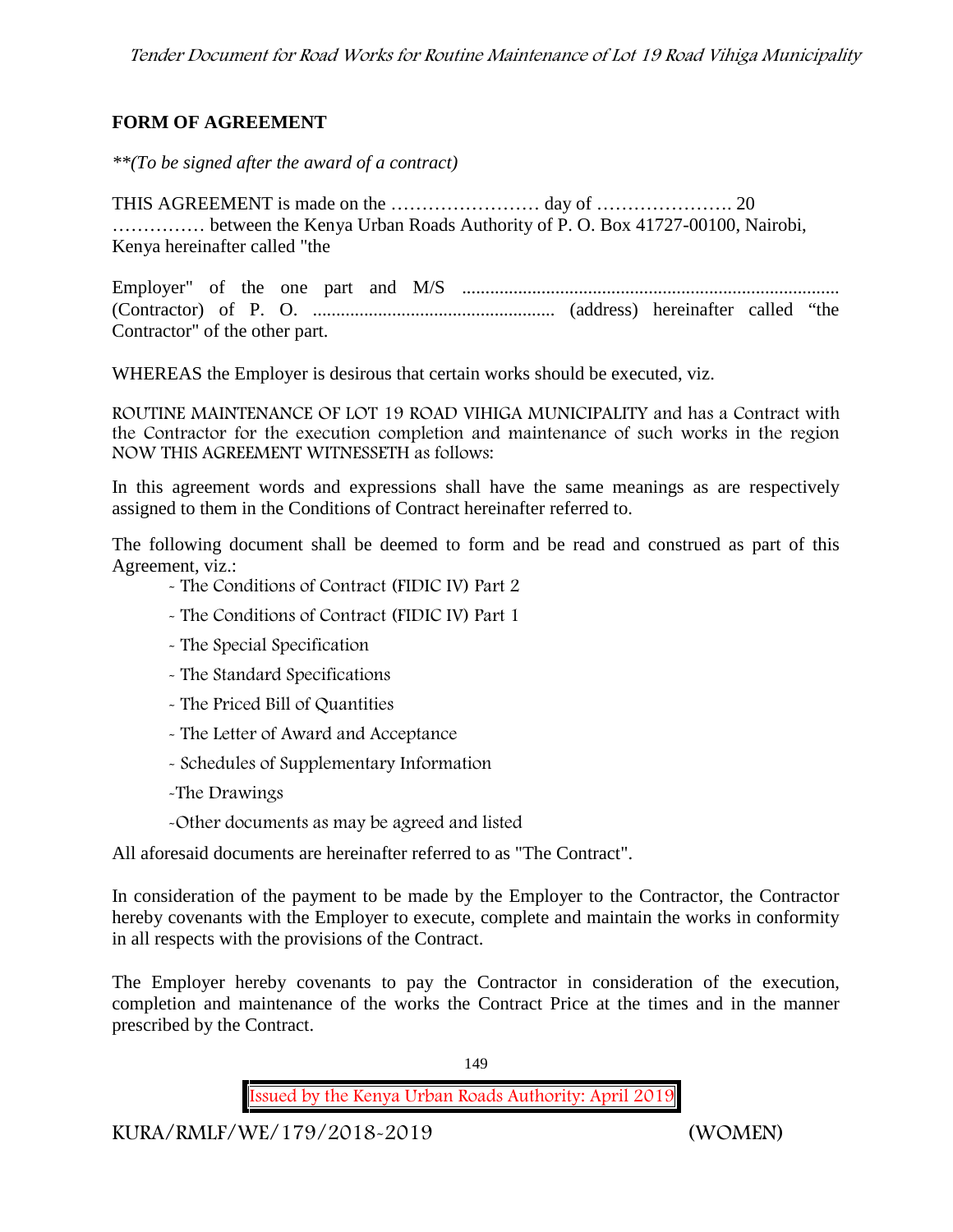IN WITNESS WHEREOF the parties have hereunto set their respective hands on the day and year first above written.

#### **SIGNED SEALED AND DELIVERED**

| By the said Employer:   | (Director General, Kenya Urban Roads Authority)<br>For and on behalf of the said Employer |
|-------------------------|-------------------------------------------------------------------------------------------|
| In the presence of:     | (Name and Designation of Witness)                                                         |
|                         | (Signature of Witness)                                                                    |
|                         | (Address Of witness)                                                                      |
|                         |                                                                                           |
| By the said Contractor: | (Signature)                                                                               |
|                         | (Name of the Director)                                                                    |
| In the presence of:     | (Name and Designation of Witness)                                                         |
|                         | (Signature of Witness)                                                                    |
|                         | (Address Of witness)                                                                      |
|                         | 150                                                                                       |
|                         | Issued by the Kenya Urban Roads Authority: April 2019                                     |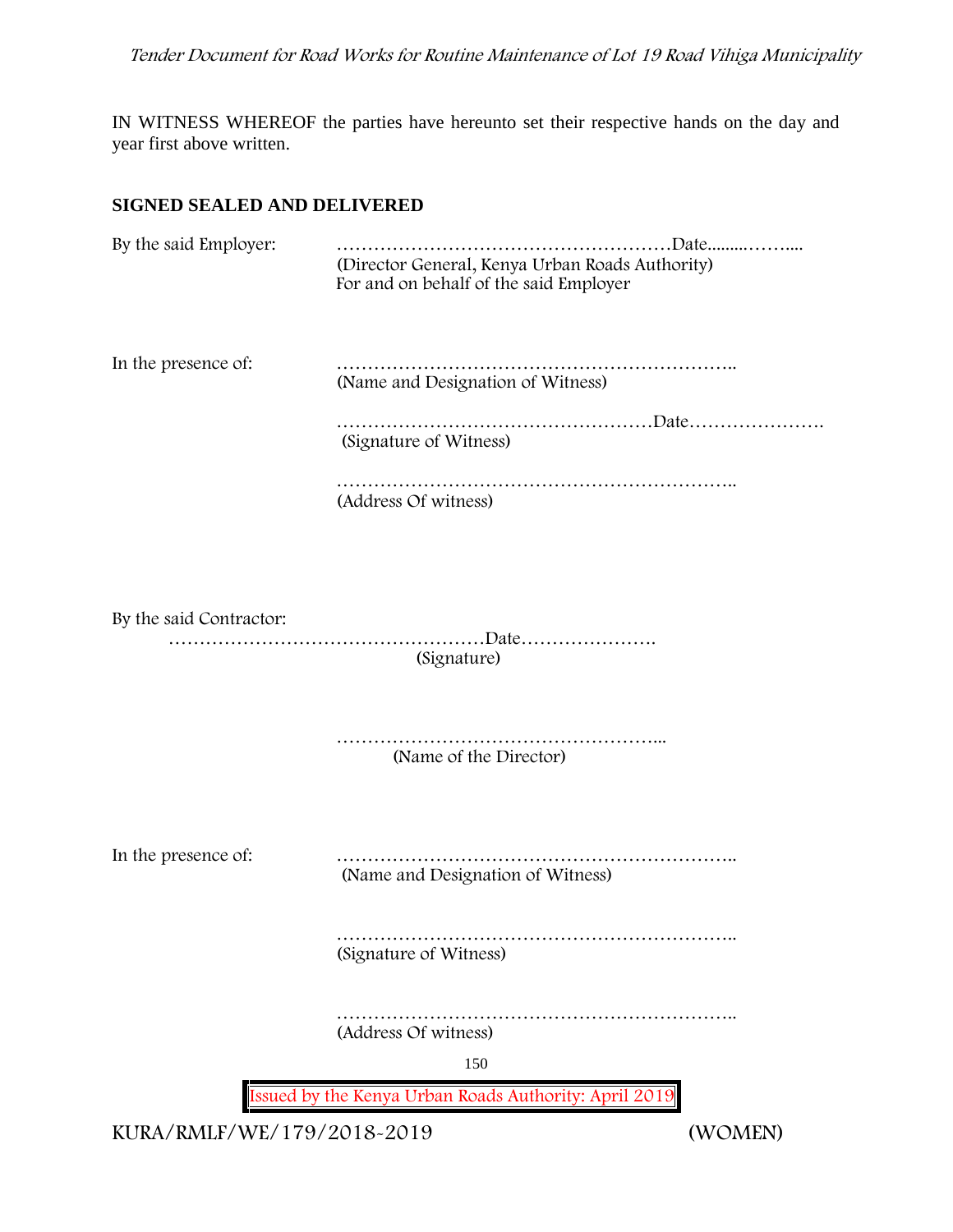# **SECTION XIII: FORM OF PERFORMANCE BANK GUARANTEE (UNCONDITIONAL)**

151

**Issued by the Kenya Urban Roads Authority: April 2019**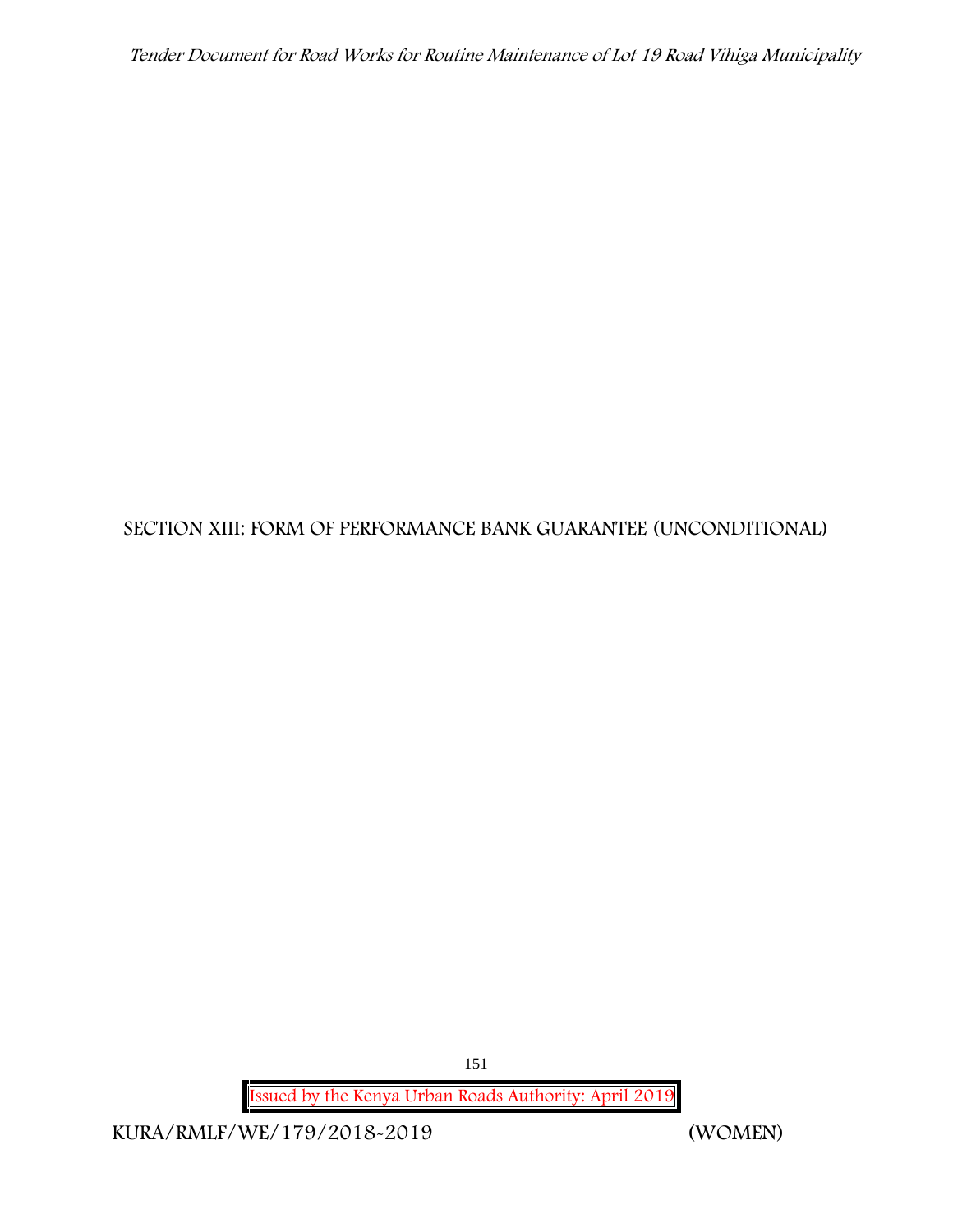#### FORM OF PERFORMANCE BANK GUARANTEE (UNCONDITIONAL)

To

The Director General, Kenya Urban Roads Authority (KURA), P.O. Box 41727 - 00100 **NAIROBI** 

WHEREAS …………………………………………………………………… (hereinafter called "the Contractor") has undertaken in pursuance of Contract No. ……………………………………Dated …..………………to execute the

#### **ROUTINE MAINTENANCE OF LOT 19 ROAD VIHIGA MUNICIPALITY**

, ( hereinafter called the "Contract")

AND WHEREAS it has been stipulated by you in the said Contract that the Contractor shall furnish you with a Bank Guarantee by a recognized bank for the sum specified in the Appendix to Form of Bid as security for compliance with his obligations in accordance with the Contract;

AND WHEREAS we have agreed to give the Contractor such a Bank Guarantee;

NOW THEREFORE we hereby affirm that we are the Guarantor and responsible to you on behalf of the Contractor, up to a total of

Kshs……………………………………………..……………………..……(amount in figures) Kshs.…………………………………………………………..…………………………………… ………………………………………………………………………………………………………

………(amount in words)

and we undertake to payment to you, upon your first written demand and without cavil or argument, any sum or sums within and up to the limits as aforesaid without your needing to prove or show grounds or reasons for the sum specified therein.

We hereby waive the necessity of you demanding the said debt from the Contractor before presenting us with the demand.

We further agree that no change or addition to or other modification of the terms of the Contract or of the Works to be performed thereunder or of any of the Contract Documents which may be made between you and the Contractor shall in any way release us from any liability under this Guarantee and we hereby waive notice of any such change, addition or modification This Guarantee shall be valid until 28 days after issuing of the Defects Liability Certificate.

152

**Issued by the Kenya Urban Roads Authority: April 2019**